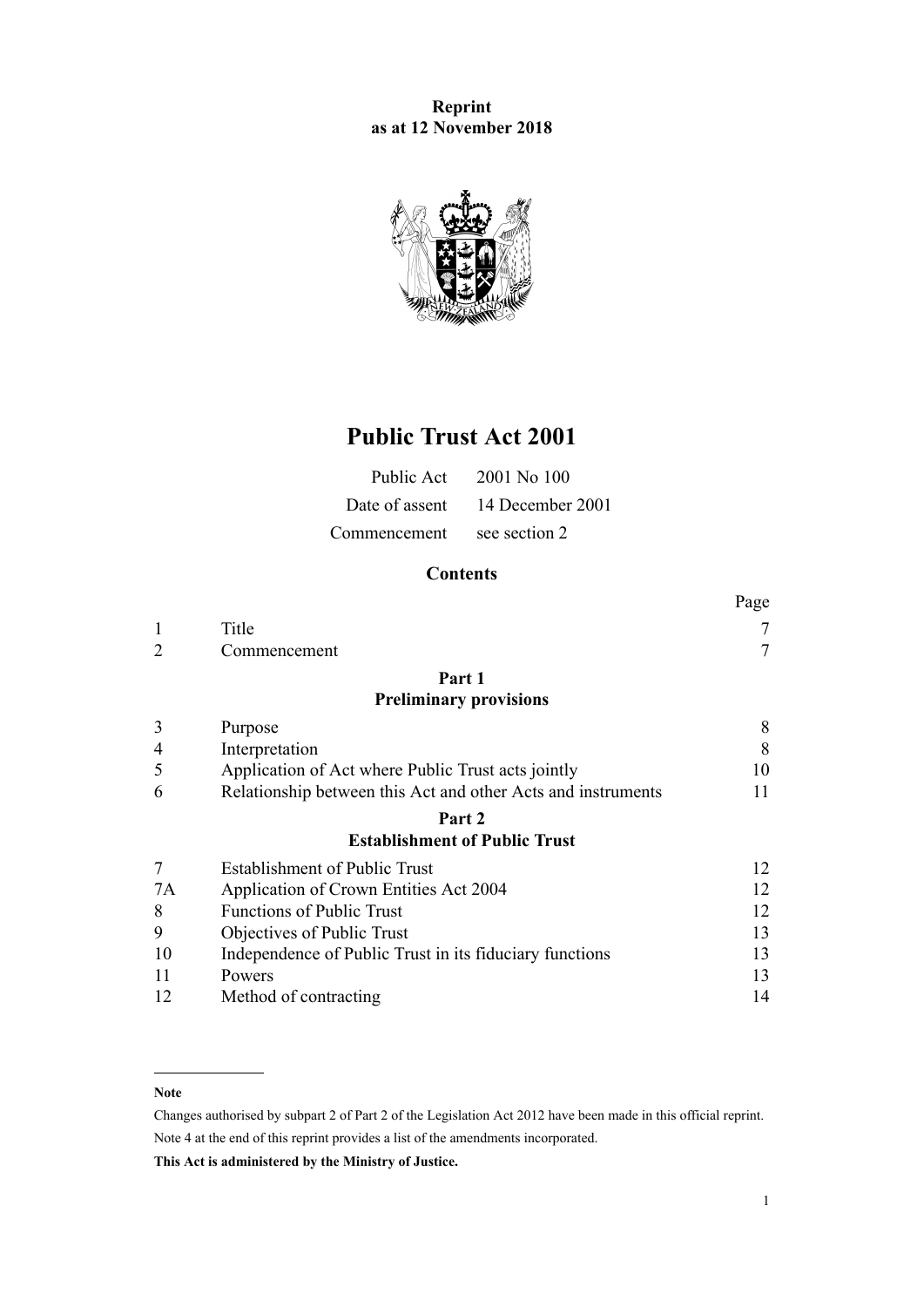|    | <b>Public Trust Act 2001</b>                                        | Reprinted as at<br>12 November 2018 |
|----|---------------------------------------------------------------------|-------------------------------------|
| 13 | Application of Public Finance Act 1989                              | 14                                  |
|    | <b>Board of Public Trust</b>                                        |                                     |
| 14 | Board of Public Trust                                               | 15                                  |
| 15 | Board's management duty [Repealed]                                  | 15                                  |
| 16 | Board's powers [Repealed]                                           | 15                                  |
| 17 | Board may appoint committees [Repealed]                             | 15                                  |
|    | Delegations by board                                                |                                     |
| 18 | Delegations generally                                               | 15                                  |
| 19 | Delegation of powers to make affidavits, etc.                       | 15                                  |
| 20 | Certain powers not to be delegated                                  | 16                                  |
| 21 | Effect of delegation [Repealed]                                     | 16                                  |
| 22 | Presumption of acting in accordance with delegation [Repealed]      | 16                                  |
| 23 | Other matters relating to delegation [Repealed]                     | 16                                  |
| 24 | Execution of documents [Repealed]                                   | 16                                  |
| 25 | Presumption of authority to execute document [Repealed]             | 16                                  |
|    | Chief executive of Public Trust                                     |                                     |
| 26 | Chief executive                                                     | 16                                  |
| 27 | Terms and conditions of employment of chief executive<br>[Repealed] | 17                                  |
| 28 | Delegations by chief executive [Repealed]                           | 17                                  |
|    | <b>Employees of Public Trust</b>                                    |                                     |
|    | [Repealed]                                                          |                                     |
| 29 | Personnel policy [Repealed]                                         | 17                                  |
| 30 | Equal employment opportunities programme [Repealed]                 | 17                                  |
| 31 | Appointment of employees of Public Trust [Repealed]                 | 17                                  |
| 32 | Establishment of superannuation schemes [Repealed]                  | 17                                  |
| 33 | Employees not in service of the Crown [Repealed]                    | 17                                  |
|    | Declaration of fidelity and secrecy                                 |                                     |
| 34 | Declaration of fidelity and secrecy                                 | 18                                  |
|    | Part 3                                                              |                                     |
|    | <b>Financial provisions</b>                                         |                                     |
|    | General provisions                                                  |                                     |
| 35 | <b>Funds of Public Trust</b>                                        | 18                                  |
| 36 | <b>Public Trust bank accounts</b>                                   | 18                                  |
| 37 | Investment of funds                                                 | 19                                  |
| 38 | Public Trust not to borrow without consent of Minister of Finance   | 19                                  |
| 39 | Audit Office to be auditor of Public Trust [Repealed]               | 20                                  |
| 40 | Annual report [Repealed]                                            | 20                                  |
|    | <b>Public Trust and the Crown</b>                                   |                                     |
| 41 | Ownership interest of the Crown                                     | 20                                  |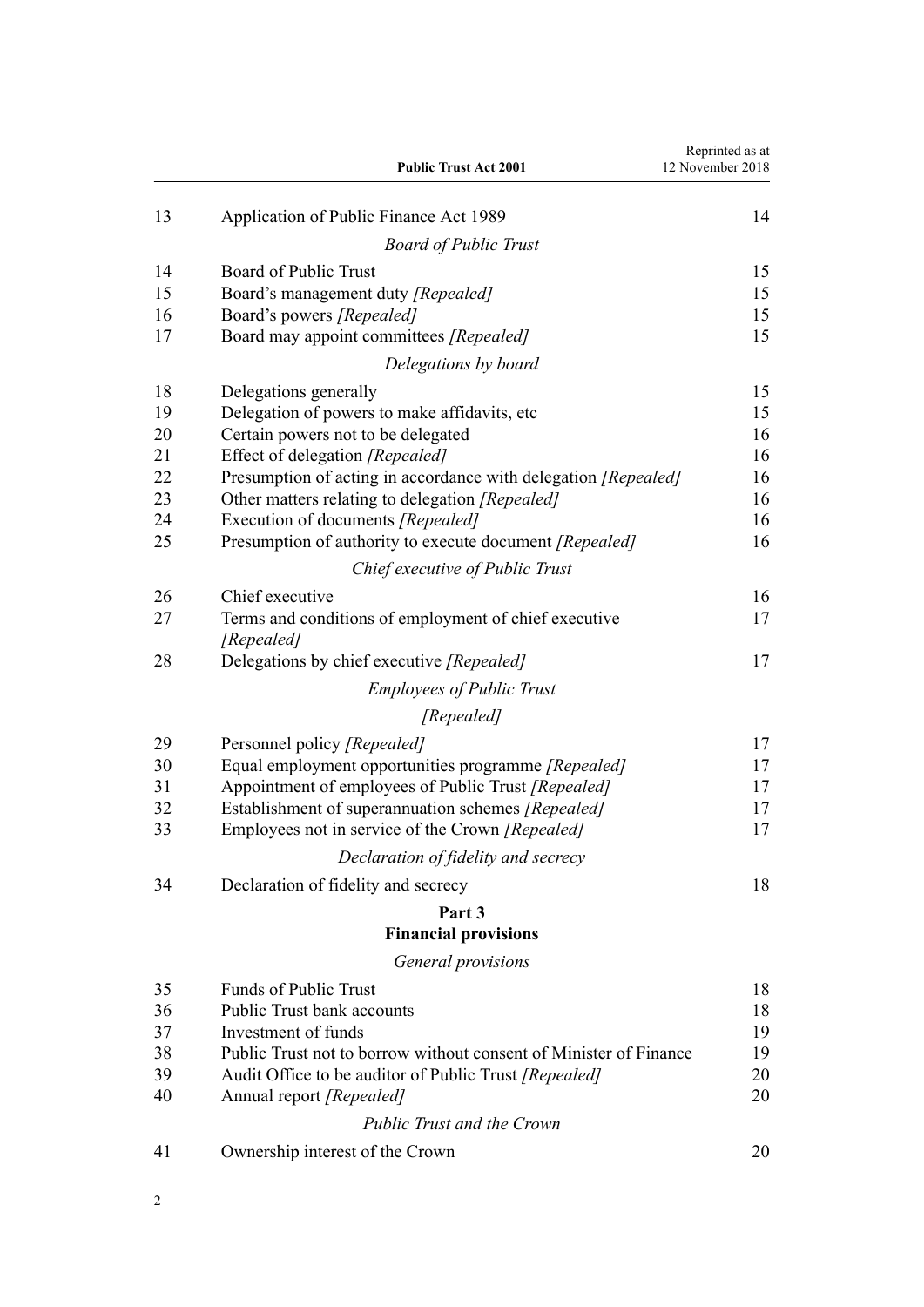| Reprinted as at | 12 November 2018<br><b>Public Trust Act 2001</b>                                                              |    |
|-----------------|---------------------------------------------------------------------------------------------------------------|----|
|                 |                                                                                                               |    |
| 42              | Deficiency payable out of Crown Bank Account                                                                  | 20 |
| 43              | Distributions to the Crown                                                                                    | 20 |
| 44              | Payment by the Crown for non-commercial activities                                                            | 21 |
| 45              | Power to request information [Repealed]                                                                       | 21 |
| 46              | Refusal of request to supply information                                                                      | 21 |
|                 | Part 4                                                                                                        |    |
|                 | <b>Investments</b>                                                                                            |    |
| 47              | Investments generally                                                                                         | 21 |
|                 | Common fund of Public Trust                                                                                   |    |
| 48              | Common fund                                                                                                   | 22 |
| 49              | Investment of common fund                                                                                     | 22 |
| 50              | Interest payable to estates in common fund                                                                    | 22 |
| 51              | Public Trust acting under section 75 as agent to invest in common                                             | 23 |
|                 | fund                                                                                                          |    |
| 52              | Deficiency in common fund to be made good out of public money                                                 | 23 |
| 53              | Power to deal with land investments                                                                           | 23 |
| 54              | Public Trust may apply common fund money for purpose of                                                       | 24 |
|                 | buying in securities                                                                                          |    |
| 55              | Extensions or renewals of common fund investments                                                             | 24 |
| 56              | Advances to estates from common fund                                                                          | 24 |
| 57              | Advances to beneficiaries from common fund                                                                    | 25 |
| 58              | Person acting jointly with Public Trust                                                                       | 26 |
|                 | Investments otherwise than in common fund                                                                     |    |
| 59              | Separate investments of estate money                                                                          | 26 |
| 60              | Special investments                                                                                           | 27 |
| 61              | Investments in group investment funds                                                                         | 27 |
| 62              | Investments outside common fund not guaranteed                                                                | 28 |
|                 | Group investment funds                                                                                        |    |
| 63              | Public Trust may establish group investment funds                                                             | 28 |
| 64              | Investment of group investment funds                                                                          | 29 |
| 65              | Income and capital of group investment fund                                                                   | 29 |
| 66              | Periodic capital valuation of investments of fund                                                             | 29 |
| 67              | Capital valuation of fund comprising investments in real estate                                               | 30 |
| 68              | Timing of investments and withdrawals                                                                         | 30 |
| 69              | Withdrawal of amounts from fund                                                                               | 30 |
| 70              | Reimbursement of expenses                                                                                     | 31 |
| 71              | Management fees                                                                                               | 31 |
| 72              | Powers of Public Trust in respect of group investment funds                                                   | 32 |
| 72B             | Powers to adjust interest in trust property of fund that is portfolio<br>investment entity                    | 32 |
| 72C             | Public Trust may not make regulated offer of managed investment<br>products in certain group investment funds | 32 |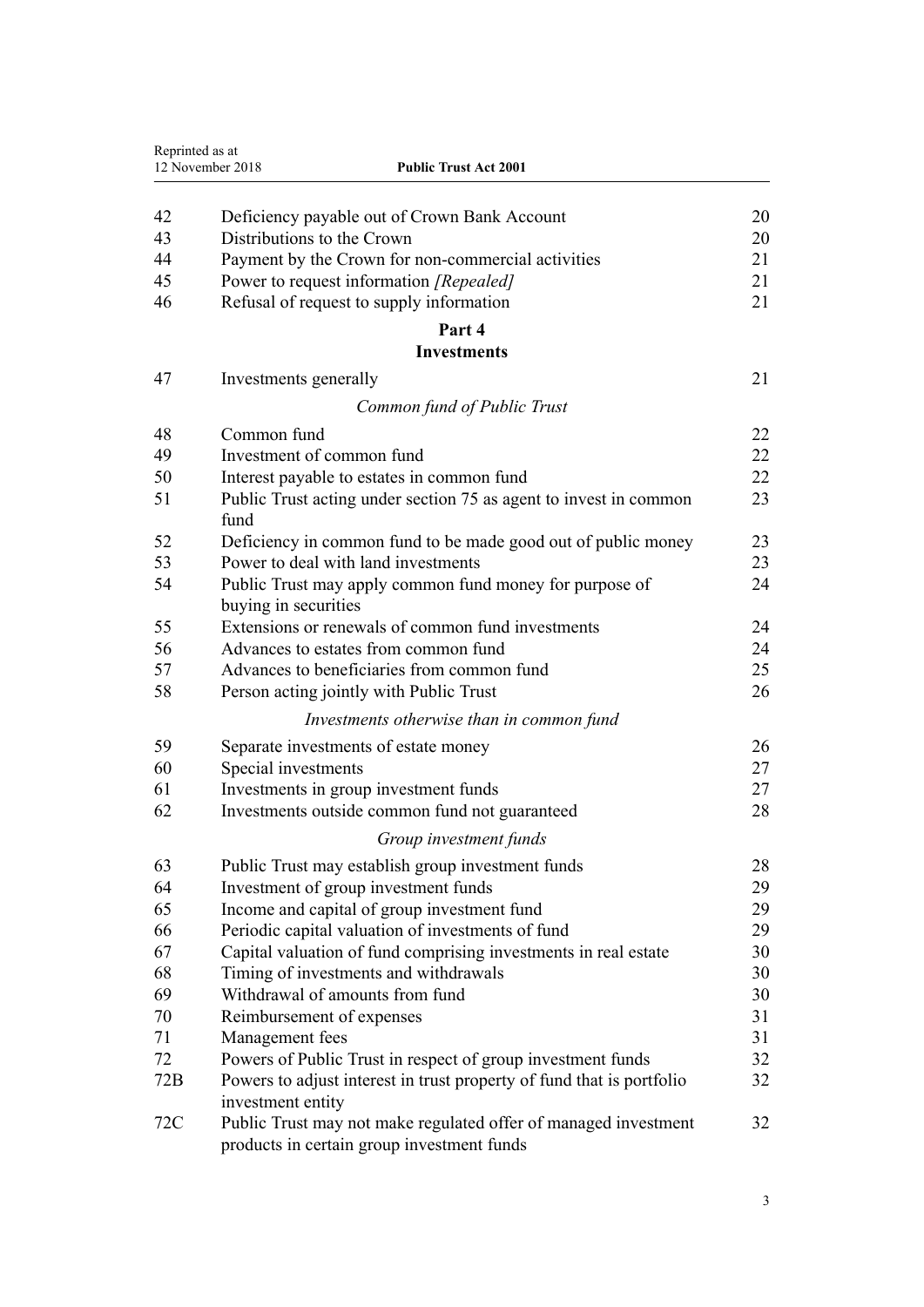|    | <b>Public Trust Act 2001</b>                                                                                     | Reprinted as at<br>12 November 2018 |
|----|------------------------------------------------------------------------------------------------------------------|-------------------------------------|
| 73 | Examination of group investment funds                                                                            | 32                                  |
| 74 | Duties, etc, of Public Trust not affected by sections 63 to 73                                                   | 33                                  |
|    | Part 5                                                                                                           |                                     |
|    | Acquisition of right to administer estates                                                                       |                                     |
| 75 | Duties for which Public Trust may be appointed                                                                   | 33                                  |
| 76 | Appointment of Public Trust by executors, administrators, and<br>trustees                                        | 34                                  |
| 77 | Public Trust entitled on application to administration of intestate<br>estates                                   | 35                                  |
| 78 | Public Trust may be appointed sole trustee where appointment of 2<br>or more trustees provided for               | 35                                  |
| 79 | Judge may consent to Public Trust's appointment if person whose<br>consent required refuses or unable to consent | 35                                  |
| 80 | Power of Public Trust to administer if no application for probate or<br>administration                           | 36                                  |
| 81 | Trustees may delegate powers to Public Trust                                                                     | 37                                  |
| 82 | Powers and authorities exercisable by Public Trust pending grant<br>of probate or administration                 | 37                                  |
| 83 | Notice of exercise of powers and authorities under section 82 to<br>person entitled to probate or administration | 38                                  |
| 84 | Public Trust may oppose application for administration                                                           | 39                                  |
| 85 | Payment of legacies of infants to Public Trust                                                                   | 39                                  |
| 86 | Administration of benefit funds by Public Trust                                                                  | 40                                  |
|    | General matters                                                                                                  |                                     |
| 87 | Public Trust on appointment to have same rights, etc, as private<br>person                                       | 42                                  |
| 88 | Property, rights, etc, to vest in Public Trust on appointment                                                    | 42                                  |
| 89 | Provisions relating to applications for grants of administrations                                                | 42                                  |
| 90 | Public Trust acting jointly with another person                                                                  | 42                                  |
| 91 | Costs                                                                                                            | 43                                  |
| 92 | Part does not restrict operation of certain provisions                                                           | 43                                  |
|    | Part 6                                                                                                           |                                     |
|    | <b>Elections to administer</b>                                                                                   |                                     |
| 93 | Public Trust may elect to administer small estates without grant of<br>administration                            | 44                                  |
| 94 | Elections in respect of unadministered balance of estate                                                         | 45                                  |
| 95 | Operation of election under section 93 or section 94 as regards<br>property overseas                             | 46                                  |
| 96 | Revocation of elections filed in error                                                                           | 46                                  |
| 97 | Elections to administer jointly with another person                                                              | 47                                  |
| 98 | Copy of election                                                                                                 | 47                                  |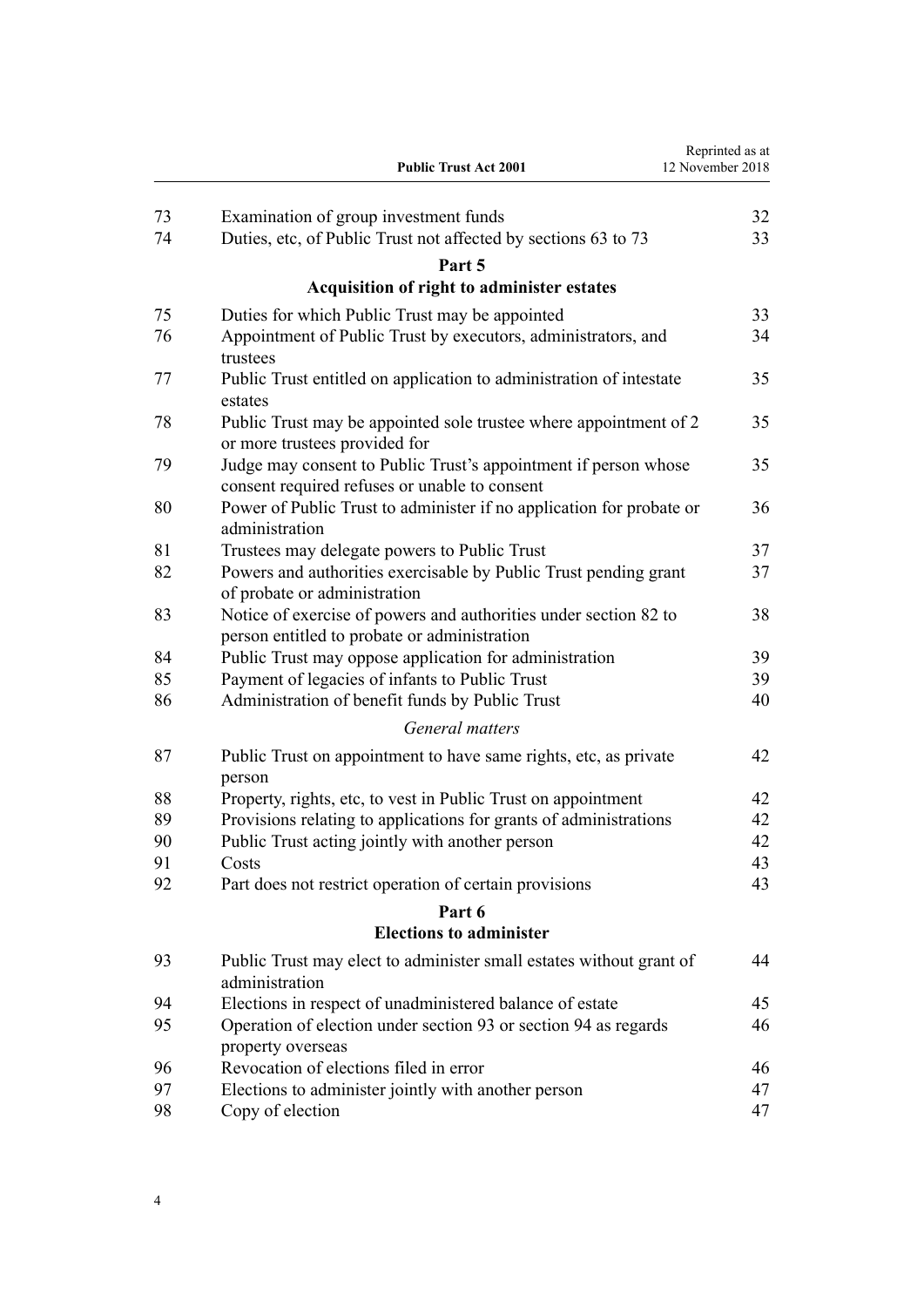| Reprinted as at  |
|------------------|
| 12 November 2018 |
|                  |

# **[Part 7](#page-46-0)**

# **[Unclaimed property](#page-46-0)**

| 99  | Appointment of Public Trust as manager of unclaimed property              | 47 |
|-----|---------------------------------------------------------------------------|----|
| 100 | Mode of appointment                                                       | 48 |
| 101 | Public Trust may elect to manage property of low value                    | 48 |
| 102 | Order vesting property in Public Trust or other person                    | 49 |
| 103 | Powers of Public Trust as manager                                         | 49 |
| 104 | Power of Public Trust to pay for improvements                             | 50 |
| 105 | Sale or transfer to occupier or other person entitled to land             | 50 |
| 106 | Property to be held for owner                                             | 51 |
| 107 | Termination of management                                                 | 51 |
| 108 | Transfer of unclaimed property to Crown                                   | 52 |
| 109 | Land, etc, becoming property of Crown may be vested in local<br>authority | 53 |
|     | Miscellaneous provisions                                                  |    |
| 110 | Public Trust to have discretion as to exercise of powers                  | 53 |
| 111 | Public Trust may apply to court for directions                            | 54 |
| 112 | Deficiency in recovery of remuneration and expenses of Public             | 54 |
|     | <b>Trust</b>                                                              |    |
| 113 | Documents executed by Public Trust                                        | 54 |
| 114 | Order or notice not affected by mistake of fact                           | 55 |
| 115 | Evidence in respect of unclaimed property                                 | 55 |
| 116 | Crown not affected                                                        | 55 |
| 117 | Limitation Act 2010 not affected                                          | 55 |
|     | Part 8                                                                    |    |
|     | <b>Miscellaneous provisions</b>                                           |    |
| 118 | Special powers that may be exercised by Public Trust                      | 55 |
| 119 | Public Trust may act on written statement, etc.                           | 57 |
| 120 | Public Trust may sue itself in different capacity                         | 57 |
| 121 | Public Trust may transact business with subsidiary companies              | 57 |
| 122 | Remuneration                                                              | 58 |
| 123 | Special services                                                          | 58 |
| 124 | Review of charges                                                         | 58 |
| 125 | Additional remuneration                                                   | 59 |
| 126 | Power of Public Trust to make small payments without order                | 59 |
| 127 | Public Trust may bar claims for small amounts                             | 60 |
| 128 | Conditions on which tenant for life may be allowed into possession        | 60 |
| 129 | Declaration of non-revocation unnecessary where Public Trust              | 61 |
|     | executes document as attorney                                             |    |

| 130 | Deposit of wills                                                |    |
|-----|-----------------------------------------------------------------|----|
| 131 | Existence of property belonging to estate being administered by | 62 |
|     | Public Trust to be disclosed                                    |    |
| 122 | Duction of modes are and others                                 |    |

| 132 | Protection of purchasers and others |  |
|-----|-------------------------------------|--|
|-----|-------------------------------------|--|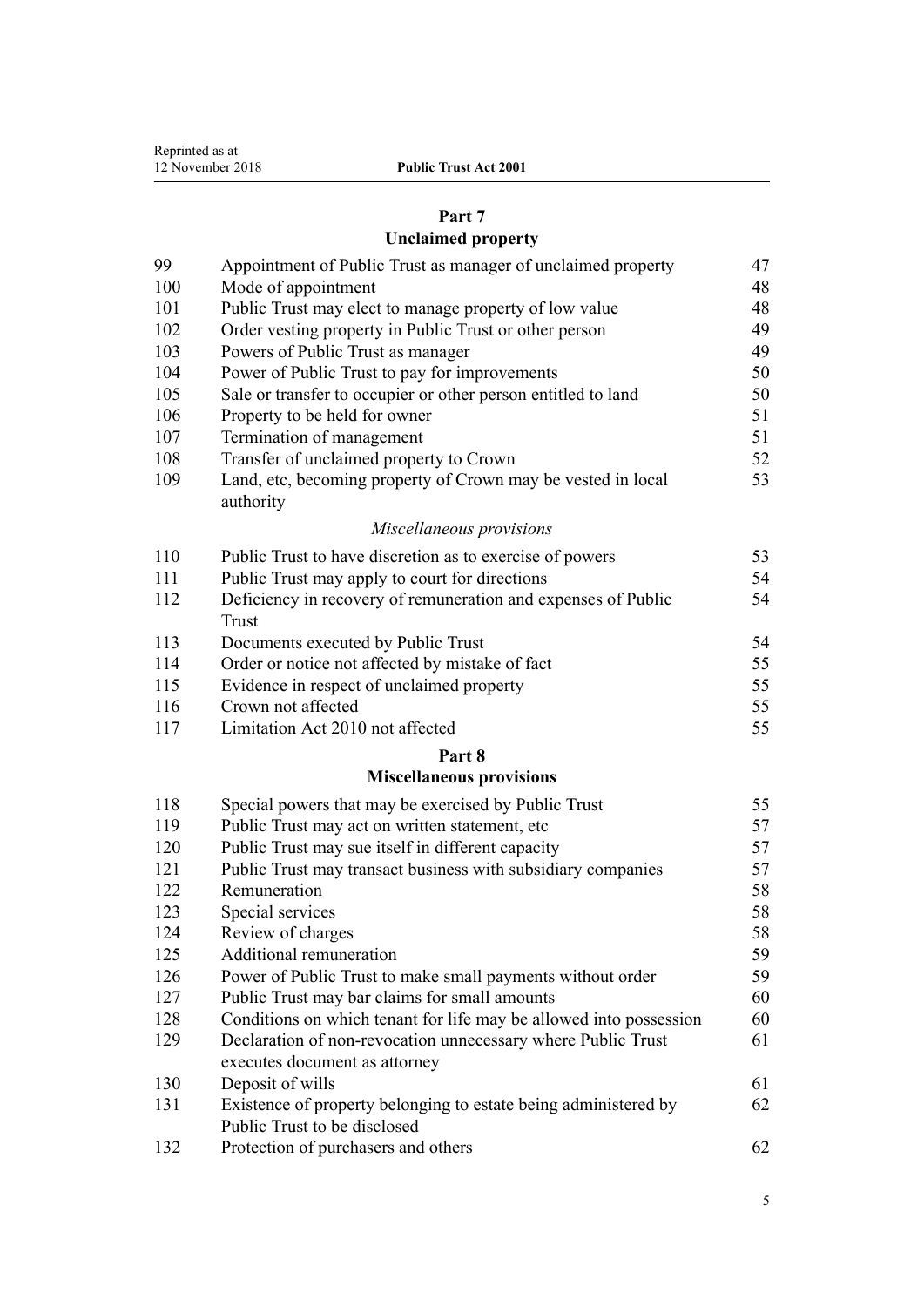|     | <b>Public Trust Act 2001</b>                                                                   | Reprinted as at<br>12 November 2018 |
|-----|------------------------------------------------------------------------------------------------|-------------------------------------|
| 133 | No notice of trust to arise merely from dealing with Public Trust                              | 63                                  |
| 134 | Registration of shares                                                                         | 63                                  |
| 135 | Public Trust may evidence and register dealings in land when<br>acting in different capacities | 64                                  |
| 136 | Same remedies against Public Trust as against other persons                                    | 65                                  |
| 137 | Protection of Public Trust acting under power of attorney                                      | 65                                  |
| 138 | Protection of Public Trust acting under order of court                                         | 65                                  |
| 139 | Validity of acts by Public Trust under administration granted in<br>error                      | 66                                  |
| 140 | Board members and employees not personally liable except for<br>fraud or crime [Repealed]      | 66                                  |
| 141 | Limitation of liability                                                                        | 66                                  |
| 142 | Liability of office solicitor in conveyancing transactions                                     | 67                                  |
| 143 | Costs of legal proceedings                                                                     | 67                                  |
| 144 | Certificate by Public Trust as to its legal status in any matter                               | 67                                  |
| 145 | Certificate where Public Trust acting jointly                                                  | 68                                  |
| 146 | Service of notices by Public Trust                                                             | 69                                  |
| 147 | Regulations                                                                                    | 69                                  |
|     | Part 9                                                                                         |                                     |
|     | <b>Transfer of Public Trust undertaking</b>                                                    |                                     |
| 148 | Interpretation                                                                                 | 70                                  |
| 149 | Vesting of existing undertaking                                                                | 71                                  |
| 150 | Transfer of fiduciary rights and liabilities                                                   | 71                                  |
| 151 | Dissolution of Public Trustee, Public Trust Office, and Investment<br>Board                    | 71                                  |
| 152 | References in instruments                                                                      | 71                                  |
| 153 | Status of contracts and other instruments                                                      | 71                                  |
| 154 | Status of existing securities                                                                  | 72                                  |
| 155 | Continuation of proceedings                                                                    | 72                                  |
| 156 | <b>Effect of Act</b>                                                                           | 72                                  |
| 157 | Books and documents to remain evidence                                                         | 73                                  |
| 158 | Registers                                                                                      | 73                                  |
| 159 | Liability of employees and agents                                                              | 73                                  |
|     | Transfer of employees                                                                          |                                     |
| 160 | Transfer of existing employees                                                                 | 73                                  |
| 161 | Terms and conditions of employment of transferred employees                                    | 74                                  |
| 162 | Continuity of employment                                                                       | 74                                  |
| 163 | No compensation for technical redundancy                                                       | 74                                  |
| 164 | Contributors to Government Superannuation Fund                                                 | 74                                  |
|     | Application of Income Tax Act 1994                                                             |                                     |
| 165 | Application of Income Tax Act 1994                                                             | 75                                  |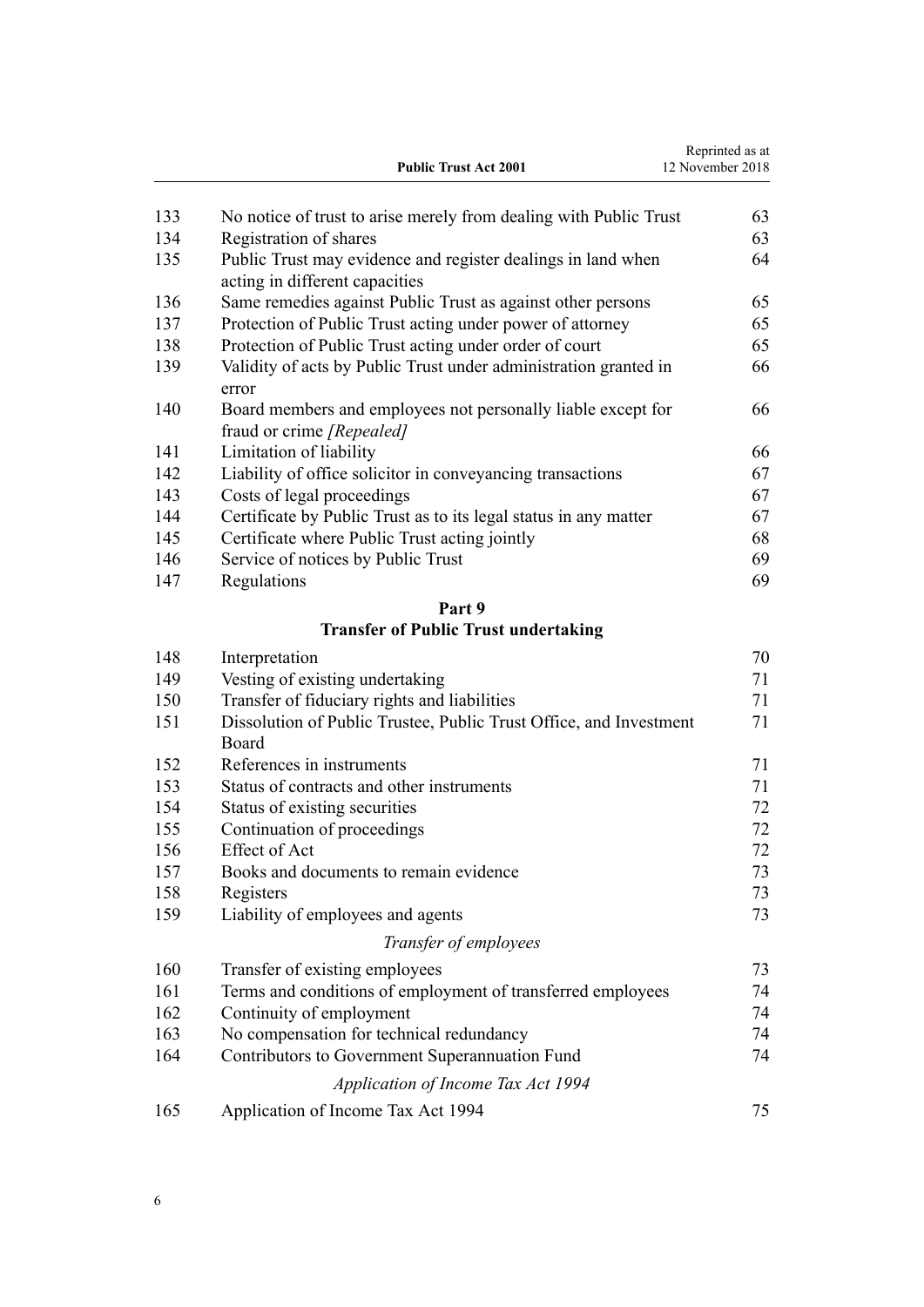<span id="page-6-0"></span>

| Reprinted as at | 12 November 2018<br><b>Public Trust Act 2001</b>                                        | s <sub>2</sub> |
|-----------------|-----------------------------------------------------------------------------------------|----------------|
|                 | <b>Application of Securities Act 1978</b>                                               |                |
|                 | [Repealed]                                                                              |                |
| 166             | Application of Securities Act 1978 [Repealed]                                           | 75             |
|                 | Amount of reserves to be paid to the Crown                                              |                |
| 167             | Amount of reserves to be paid to the Crown before appointed day                         | 75             |
|                 | Part 10                                                                                 |                |
|                 | Repeals, amendments, and transitional provisions                                        |                |
| 168             | Repeals                                                                                 | 76             |
| 169             | Revocations                                                                             | 76             |
| 170             | Amendments to other enactments                                                          | 76             |
| 171             | Transitional provision in relation to existing investments in group<br>investment funds | 77             |
| 172             | Financial statement and report on operations for period<br>commencing 1 July 2001       | 77             |
|                 | <b>Schedule 1</b>                                                                       | 79             |
|                 | <b>Provisions relating to board</b>                                                     |                |
|                 | [Repealed]                                                                              |                |
|                 | <b>Schedule 2</b>                                                                       | 80             |
|                 | <b>Amendments to other Acts</b>                                                         |                |
|                 | <b>Schedule 3</b>                                                                       | 85             |
|                 | <b>Local Acts amended</b>                                                               |                |
|                 | <b>Schedule 4</b>                                                                       | 86             |
|                 | <b>Private Acts amended</b>                                                             |                |
|                 | <b>Schedule 5</b>                                                                       | 87             |
|                 | <b>Regulations amended</b>                                                              |                |

## **1 Title**

This Act is the Public Trust Act 2001.

## **2 Commencement**

- (1) This Act, except for [section 167](#page-74-0), comes into force on a day to be fixed by the Governor-General by Order in Council.
- (2) The Order in Council, or a separate Order in Council, may fix a different date for the commencement of [section 71.](#page-30-0)
- (3) [Section 167](#page-74-0) comes into force on the day on which this Act receives the Royal assent.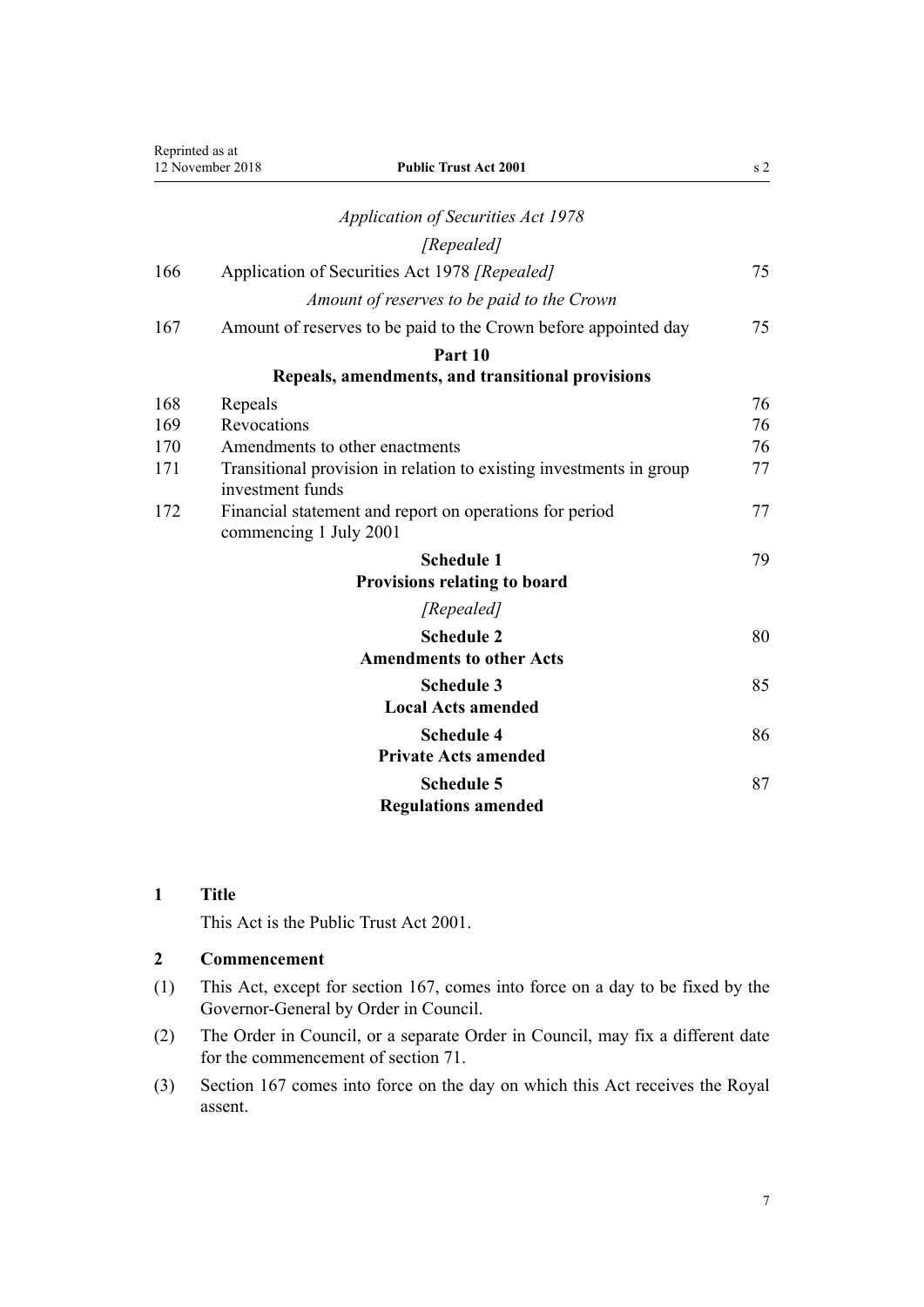<span id="page-7-0"></span>Section 2(1): Public Trust Act 2001 (except sections 71 and 167) brought into force, on 1 March 2002, by [clause 2](http://prd-lgnz-nlb.prd.pco.net.nz/pdflink.aspx?id=DLM109325) of the Public Trust Act Commencement Order 2002 (SR 2002/11).

Section 2(2): section 71 brought into force, on 1 July 2002, by [clause 2](http://prd-lgnz-nlb.prd.pco.net.nz/pdflink.aspx?id=DLM135710) of the Public Trust Commencement Order (No 2) 2002 (SR 2002/197).

## **Part 1 Preliminary provisions**

#### **3 Purpose**

The purpose of this Act is—

- (a) to establish Public Trust as a statutory corporation that is a Crown entity; and
- (b) to repeal and replace the Public Trust Office Act 1957, and provide for Public Trust to take over the role and undertakings of the Public Trustee and the Public Trust Office.

#### **4 Interpretation**

In this Act, unless the context otherwise requires,—

**administration** means probate of the will of a deceased person; and includes—

- (a) letters of administration of the estate of a deceased person, granted with or without the will annexed, for general, special, or limited purposes; and
- (b) in the case of Public Trust, an order to administer and an election to administer

**administrator** means any person to whom administration is granted; and includes—

- (a) an executor before and after the probate has been granted; and
- (b) Public Trust, in any case where it is deemed to be an executor or administrator by reason of having filed an election to administer

**board** means the board of Public Trust established by [section 14](#page-14-0)

**chief executive** means the chief executive of Public Trust

**common fund** means the common fund constituted under [section 48](#page-21-0)

**court**, in relation to any matter, means a court having jurisdiction in that matter; and includes a Judge of that court

**Crown entity subsidiary** has the same meaning as in the second column of [section 7\(1\)\(c\)](http://prd-lgnz-nlb.prd.pco.net.nz/pdflink.aspx?id=DLM329641) of the Crown Entities Act 2004

**estate** means any property administered or held, managed, or controlled by Public Trust, whether as administrator or other trustee or as guardian, committee, manager, liquidator, receiver, agent, or attorney, or in any other capacity

**estate money** means money forming part of an estate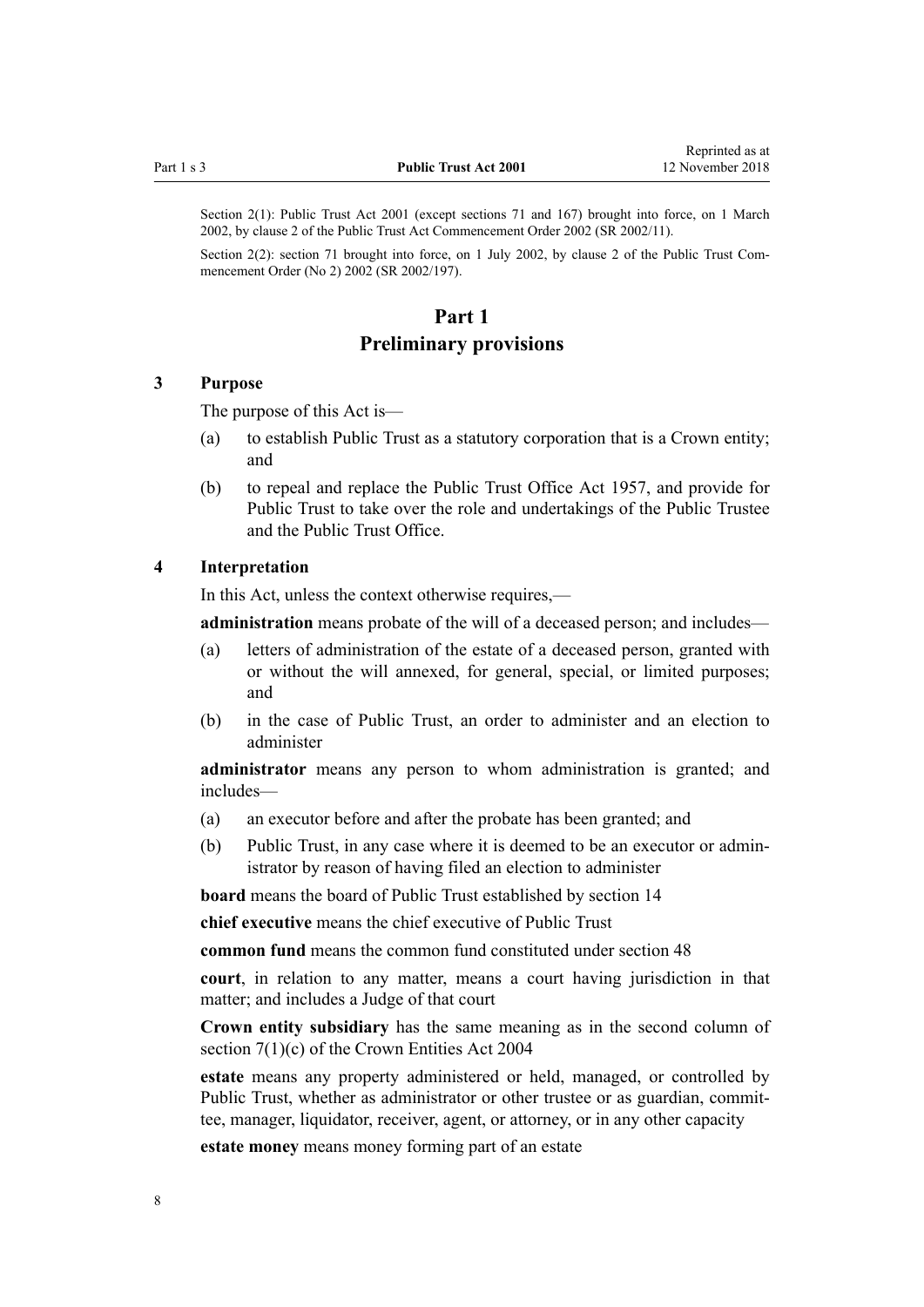**fiduciary** means an administrator, trustee, guardian, committee, manager, liquidator, receiver, agent, or attorney, or a fiduciary in any other capacity

**group investment fund** means a group investment fund established under [sec](#page-27-0)[tion 63](#page-27-0) of this Act or section 42A of the Public Trust Office Act 1957

**instrument** includes any enactment

**land** includes all estates and interests, whether freehold or chattel, and whether legal or equitable, in real property

**Minister** means the Minister of the Crown who, under the authority of any warrant or with the authority of the Prime Minister, is for the time being responsible for the administration of this Act

**office solicitor** means the solicitor who is employed by Public Trust as its office solicitor or chief legal adviser; and includes any other solicitor employed by Public Trust who is under the control and direction of that person

**owner**, in relation to any property, includes any person having an estate or interest in the property

**portfolio investment entity** means a portfolio investment entity within the meaning of the Income Tax Act 2004

**property** includes real and personal property, any estate or interest in real or personal property, any debt, any thing in action, and any other right or interest

**Public Trust** means Public Trust established by [section 7;](#page-11-0) and includes a Crown entity subsidiary of Public Trust

**related company** has the meaning set out in [section 2\(3\)](http://prd-lgnz-nlb.prd.pco.net.nz/pdflink.aspx?id=DLM319576) of the Companies Act 1993; and, for that purpose, Public Trust is to be treated as if it were a company registered under that Act

**subsidiary** has the meaning set out in [sections 5,](http://prd-lgnz-nlb.prd.pco.net.nz/pdflink.aspx?id=DLM319999) [7,](http://prd-lgnz-nlb.prd.pco.net.nz/pdflink.aspx?id=DLM320102) and [8](http://prd-lgnz-nlb.prd.pco.net.nz/pdflink.aspx?id=DLM320104) of the Companies Act 1993; and, for that purpose, Public Trust is to be treated as if it were a company registered under that Act

**trust**—

- (a) includes—
	- (i) implied and constructive trusts; and
	- (ii) cases where the trustee has a beneficial interest in the trust property; and
	- (iii) the duties incidental to the office of a personal representative; but
- (b) does not include the duties incidental to an estate conveyed by way of mortgage;—

and **trustee** has a corresponding meaning.

Compare: 1957 No 36 s 2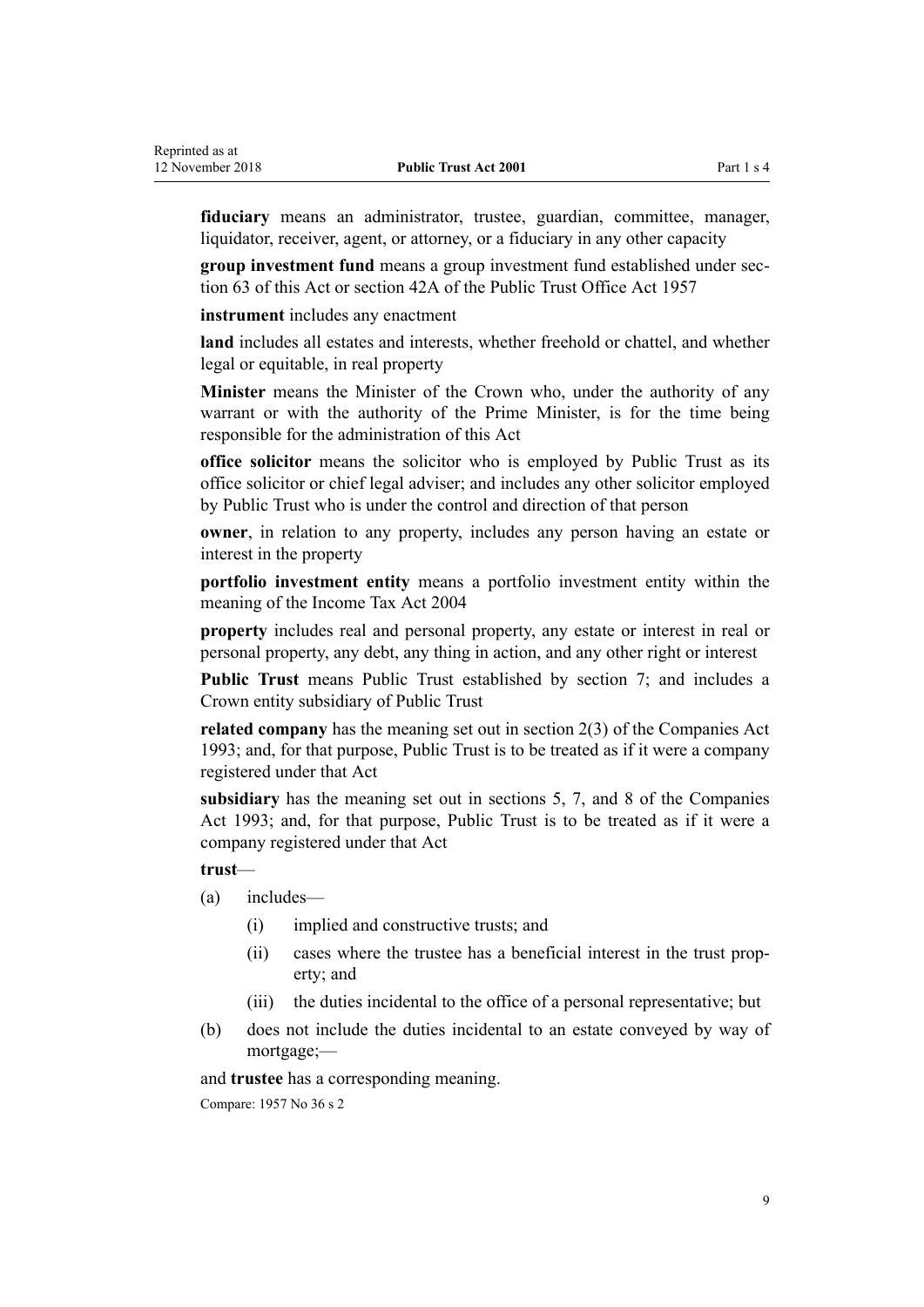<span id="page-9-0"></span>Section 4 **Crown entity subsidiary**: inserted, on 25 January 2005, by [section 200](http://prd-lgnz-nlb.prd.pco.net.nz/pdflink.aspx?id=DLM331111) of the Crown Entities Act 2004 (2004 No 115).

Section 4 **Crown entity subsidiary**: amended, on 18 July 2013, by [section 42](http://prd-lgnz-nlb.prd.pco.net.nz/pdflink.aspx?id=DLM5326977) of the Crown Entities Amendment Act 2013 (2013 No 51).

Section 4 **good employer**: repealed, on 25 January 2005, by [section 200](http://prd-lgnz-nlb.prd.pco.net.nz/pdflink.aspx?id=DLM331111) of the Crown Entities Act 2004 (2004 No 115).

Section 4 **portfolio investment entity**: inserted, on 1 October 2007, by [section 229](http://prd-lgnz-nlb.prd.pco.net.nz/pdflink.aspx?id=DLM401677) of the Taxation (Savings Investment and Miscellaneous Provisions) Act 2006 (2006 No 81).

Section 4 **Public Trust**: amended, on 25 January 2005, by [section 200](http://prd-lgnz-nlb.prd.pco.net.nz/pdflink.aspx?id=DLM331111) of the Crown Entities Act 2004 (2004 No 115).

#### **5 Application of Act where Public Trust acts jointly**

- (1) Except as provided in subsection (3) or otherwise specifically provided in this Act, the provisions of this Act, so far as they are capable of doing so and with any necessary modifications, extend and apply to any case in which Public Trust is acting jointly with another person, or is appointed or proposes to act jointly with another person.
- (2) Accordingly, in any such case,—
	- (a) references in this Act to Public Trust include references to Public Trust and the person or persons with whom Public Trust is acting, or is appointed to act or proposes to act:
	- (b) references in this Act to an estate administered by Public Trust extend to and include any estate in respect of which Public Trust is acting jointly with another person in any of the offices or positions mentioned in [sec](#page-32-0)[tion 75\(1\).](#page-32-0)
- (3) However, subsection (1) does not extend or apply to—
	- (a) [sections 82](#page-36-0) and [83](#page-37-0) (powers exercisable by Public Trust pending grant of probate or administration, and notice of exercise of those powers):
	- (b) [section 84](#page-38-0) (Public Trust may oppose application for administration):
	- (c) [section 85](#page-38-0) (payment of legacies of infants to Public Trust):
	- (d) [Part 7](#page-46-0) (unclaimed property):
	- (e) [section 130](#page-60-0) (deposit of wills).
- (4) Nor do the provisions of the [Crown Entities Act 2004](http://prd-lgnz-nlb.prd.pco.net.nz/pdflink.aspx?id=DLM329630) or the following provisions of this Act confer any powers, authorities, functions, or prerogatives on a person acting jointly with Public Trust:
	- (a) [Parts 2 to 4](#page-11-0), except [sections 36\(2\)](#page-17-0) (operation of estate bank accounts) and [60](#page-26-0) (special investments):
	- (b) [section 91](#page-42-0) (Public Trust entitled to costs out of estate, etc):
	- (c) [section 118\(e\) and \(i\)](#page-54-0) (special powers that may be exercised by Public Trust):
	- (d) [sections 122 to 125](#page-57-0) (remuneration, etc):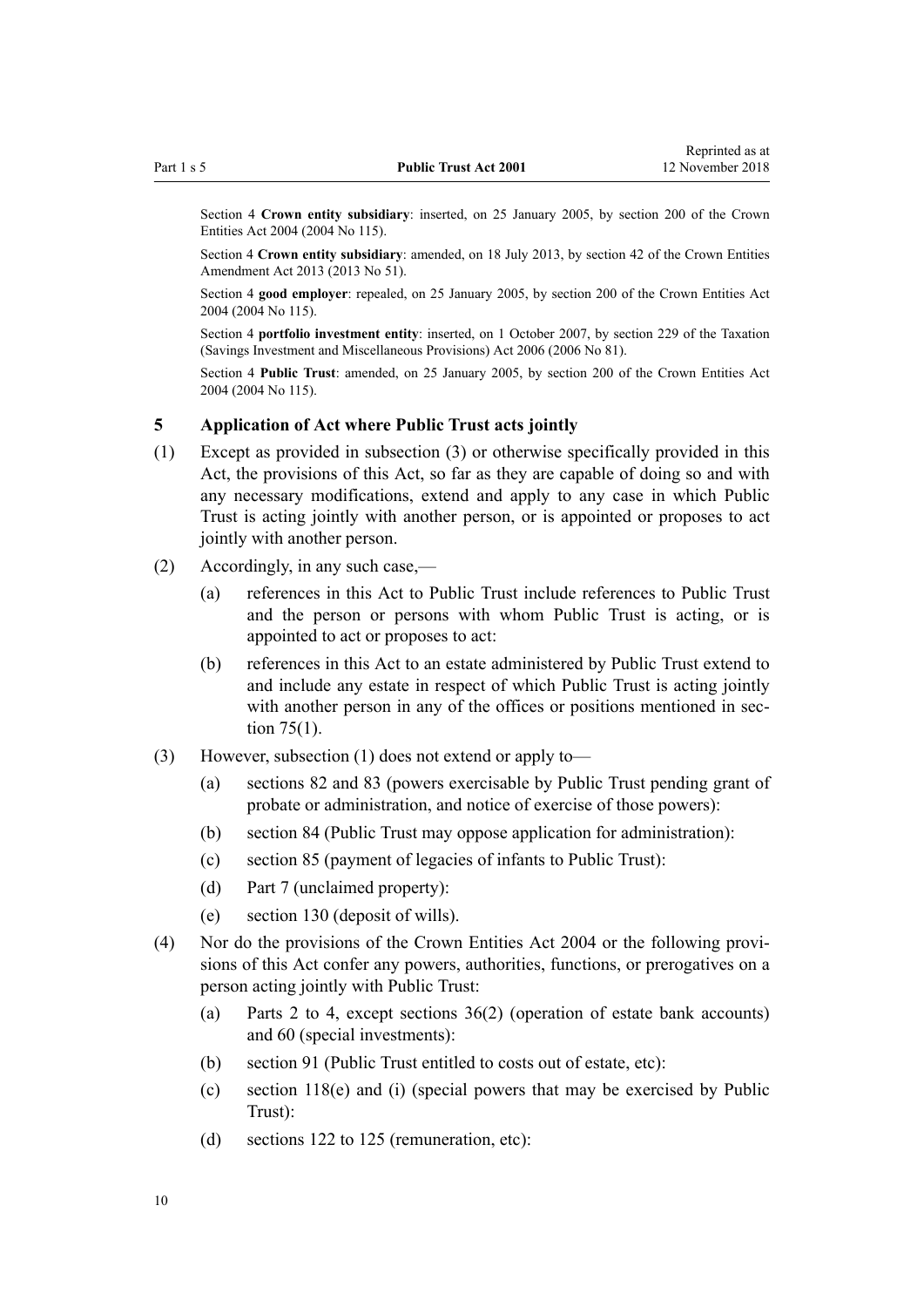- <span id="page-10-0"></span>(e) [section 129](#page-60-0) (declaration of non-revocation not necessary where Public Trust executes as attorney):
- (f) [section 137](#page-64-0) (protection of Public Trust acting under power of attorney).
- (5) Nothing in this section restricts the jurisdiction of any court in relation to the granting of administration or the making of any other order.

Compare: 1957 No 36 s 43A

Section 5(4): amended, on 25 January 2005, by [section 200](http://prd-lgnz-nlb.prd.pco.net.nz/pdflink.aspx?id=DLM331111) of the Crown Entities Act 2004 (2004 No 115).

#### **6 Relationship between this Act and other Acts and instruments**

- (1) The provisions of the [Trustee Act 1956](http://prd-lgnz-nlb.prd.pco.net.nz/pdflink.aspx?id=DLM304703) and the [Administration Act 1969](http://prd-lgnz-nlb.prd.pco.net.nz/pdflink.aspx?id=DLM392629) are to be read and applied—
	- (a) so as not to affect any of the express provisions of this Act; and
	- (b) as subordinate to the provisions of this Act.
- (2) All powers and authorities conferred by this Act on Public Trust—
	- (a) are additional to any other powers and authorities Public Trust has under any enactment, instrument, or law; and
	- (b) do not limit or restrict those other powers and authorities.
- (3) Except as otherwise expressly provided by this Act, the provisions of this Act are not restricted by any other enactment or law, and—
	- (a) all rights, powers, and remedies conferred by any other enactment or law upon Public Trust or upon any court, Judge, or other person remain unrestricted; and
	- (b) the rights, powers, and remedies conferred by this Act are in addition to and not in derogation of those other rights, powers, and remedies; and
	- (c) the rights, powers, and remedies conferred by this Act, and those other rights, powers, and remedies, are capable of being exercised either independently or in aid of one another.
- (4) [Section 100](http://prd-lgnz-nlb.prd.pco.net.nz/pdflink.aspx?id=DLM330345) of the Crown Entities Act 2004 does not apply to the exercise of any authority or power Public Trust has under any enactment, instrument, or law to—
	- (a) invest any estate money, or invest the common fund, or invest any group investment fund; or
	- (b) settle, or be or appoint a trustee of, a trust.
- (5) Subsection (4) does not limit subsection (3).

Compare: 1957 No 36 s 139

Section 6(4): added, on 25 January 2005, by [section 200](http://prd-lgnz-nlb.prd.pco.net.nz/pdflink.aspx?id=DLM331111) of the Crown Entities Act 2004 (2004 No 115).

Section 6(5): added, on 25 January 2005, by [section 200](http://prd-lgnz-nlb.prd.pco.net.nz/pdflink.aspx?id=DLM331111) of the Crown Entities Act 2004 (2004) No 115).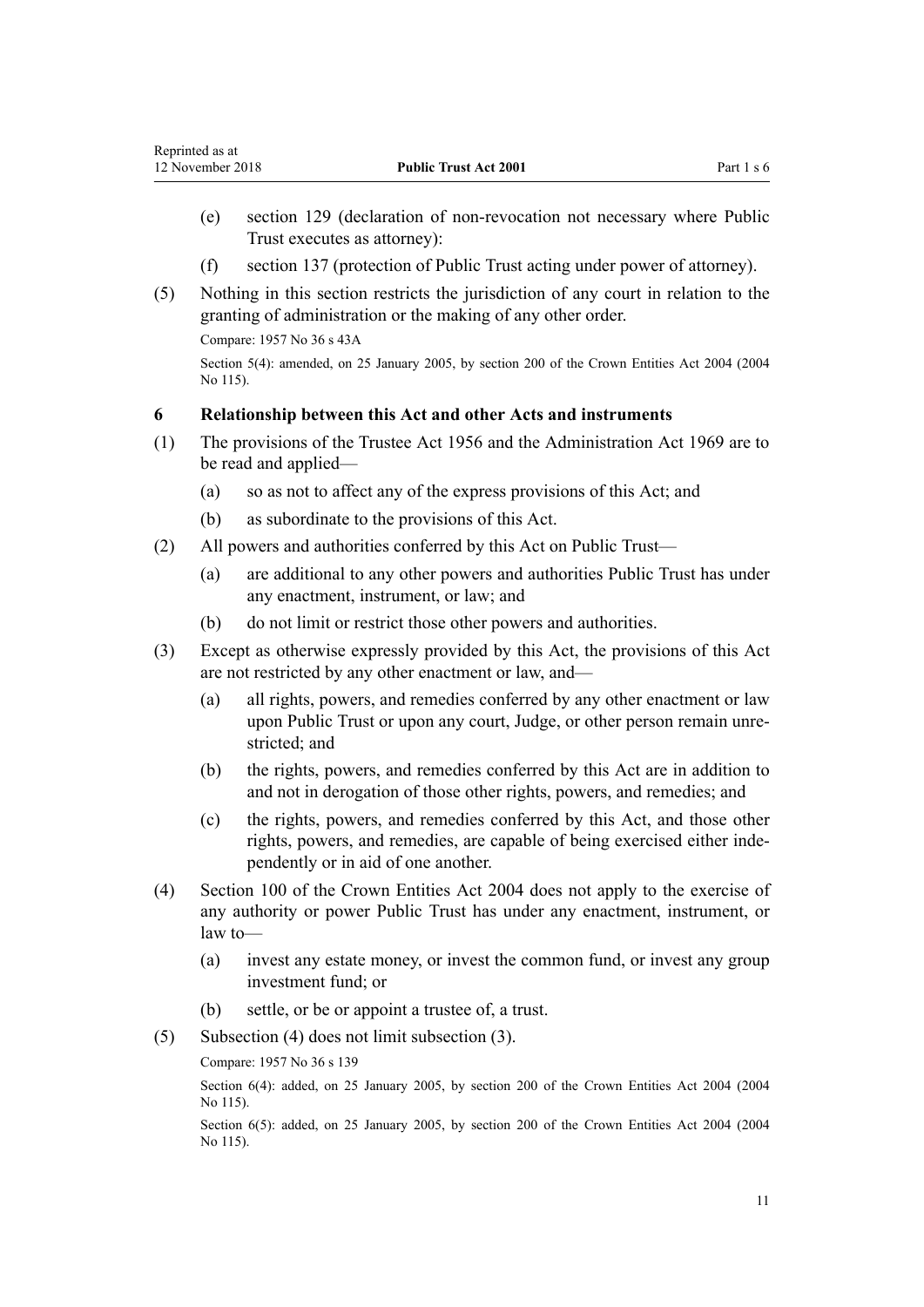## **Part 2 Establishment of Public Trust**

#### <span id="page-11-0"></span>**7 Establishment of Public Trust**

- (1) This section establishes Public Trust.
- (2) *[Repealed]*

Section 7(2): repealed, on 25 January 2005, by [section 200](http://prd-lgnz-nlb.prd.pco.net.nz/pdflink.aspx?id=DLM331111) of the Crown Entities Act 2004 (2004) No 115).

#### **7A Application of Crown Entities Act 2004**

- (1) Public Trust is a Crown entity for the purposes of [section 7](http://prd-lgnz-nlb.prd.pco.net.nz/pdflink.aspx?id=DLM329641) of the Crown Entities Act 2004.
- (2) The [Crown Entities Act 2004](http://prd-lgnz-nlb.prd.pco.net.nz/pdflink.aspx?id=DLM329630) applies to Public Trust except to the extent that this Act expressly provides otherwise.
- (3) [Sections 28\(1\),](http://prd-lgnz-nlb.prd.pco.net.nz/pdflink.aspx?id=DLM329954) [29,](http://prd-lgnz-nlb.prd.pco.net.nz/pdflink.aspx?id=DLM329955) [37,](http://prd-lgnz-nlb.prd.pco.net.nz/pdflink.aspx?id=DLM329964) [96,](http://prd-lgnz-nlb.prd.pco.net.nz/pdflink.aspx?id=DLM330341) [100,](http://prd-lgnz-nlb.prd.pco.net.nz/pdflink.aspx?id=DLM330345) and [104](http://prd-lgnz-nlb.prd.pco.net.nz/pdflink.aspx?id=DLM330352) and [Part 4](http://prd-lgnz-nlb.prd.pco.net.nz/pdflink.aspx?id=DLM330504) of the Crown Entities Act 2004 apply as if the reference in each of those provisions or Parts to the "responsible Minister" were replaced by a reference to "the responsible Minister acting with the agreement of the Minister of Finance".

Section 7A: inserted, on 25 January 2005, by [section 200](http://prd-lgnz-nlb.prd.pco.net.nz/pdflink.aspx?id=DLM331111) of the Crown Entities Act 2004 (2004 No 115).

## **8 Functions of Public Trust**

- (1) The principal functions of Public Trust are to—
	- (a) develop, promote, conduct, or otherwise participate in the business of providing comprehensive estate management and administration services, including associated legal, financial, and other services; and
	- (b) carry out, perform, or otherwise fulfill functions conferred on Public Trust by this Act or any other Act; and
	- (c) carry out, perform, or otherwise fulfill other functions requested by the Minister, acting in agreement with the Minister of Finance, and agreed to by Public Trust; and
	- (d) develop, promote, conduct, or otherwise participate in such other business as Public Trust determines with the approval of the Minister, acting in agreement with the Minister of Finance.
- (1A) For the avoidance of doubt, a request under section  $8(1)(c)$  is not a direction by the Minister for the purposes of [section 112](http://prd-lgnz-nlb.prd.pco.net.nz/pdflink.aspx?id=DLM330360) of the Crown Entities Act 2004.
- (2) Any request by the Minister and agreement by Public Trust under subsection (1)(c), and any determination of Public Trust and approval of the Minister under subsection  $(1)(d)$ , must be in writing.
- (3) As soon as practicable after any such request or determination is made and is agreed or approved, the Minister must—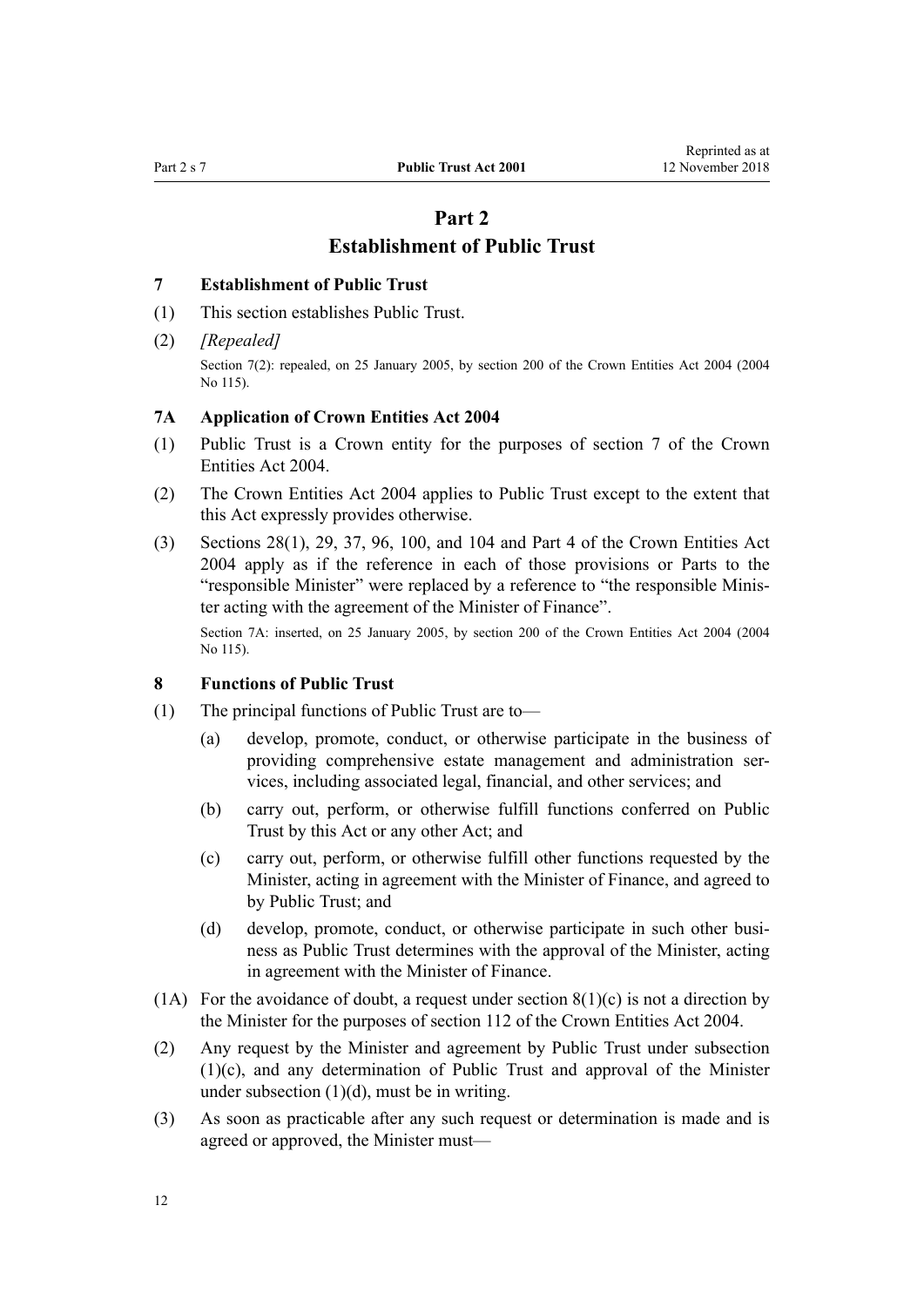- <span id="page-12-0"></span>(a) publish a copy of the request or determination in the *Gazette*; and
- (b) present a copy of it to the House of Representatives.

Section 8(1A): inserted, on 25 January 2005, by [section 200](http://prd-lgnz-nlb.prd.pco.net.nz/pdflink.aspx?id=DLM331111) of the Crown Entities Act 2004 (2004 No 115).

## **9 Objectives of Public Trust**

In fulfilling its functions, Public Trust is to have the principal objective of operating as an effective business, and, to this end,—

- (a) being as efficient as comparable businesses that are not owned by the Crown; and
- (b) prudently managing its assets and liabilities; and
- (c) maintaining financial viability in the long-term; and
- (d) being a good employer; and
- (e) being an organisation that exhibits a sense of social responsibility by having regard to the interests of the communities in which it operates.

#### **10 Independence of Public Trust in its fiduciary functions**

Despite anything in this Act or the [Crown Entities Act 2004,](http://prd-lgnz-nlb.prd.pco.net.nz/pdflink.aspx?id=DLM329630) in managing and administering estates, and in fulfilling any other fiduciary obligations, Public Trust is to act in an independent manner free from any direction or other instruction from the Crown.

Section 10: amended, on 25 January 2005, by [section 200](http://prd-lgnz-nlb.prd.pco.net.nz/pdflink.aspx?id=DLM331111) of the Crown Entities Act 2004 (2004 No 115).

## **11 Powers**

- (1) *[Repealed]*
- (2) Public Trust may exercise its capacity or any of its rights, powers, and privileges for the purpose of—
	- (a) *[Repealed]*
	- (b) entering into any financial transaction or financial obligation intended to—
		- (i) avoid or lessen any present or possible future risk to Public Trust's current or future income or assets; or
		- (ii) lessen any liability of Public Trust; or
		- (iii) avoid or lessen any possible future liability of Public Trust; or
		- (iv) maximise Public Trust's current or future income (whether net or gross).
- (3) Subsection (2) does not limit [sections 16](http://prd-lgnz-nlb.prd.pco.net.nz/pdflink.aspx?id=DLM329930) and [17](http://prd-lgnz-nlb.prd.pco.net.nz/pdflink.aspx?id=DLM329931) of the Crown Entities Act 2004.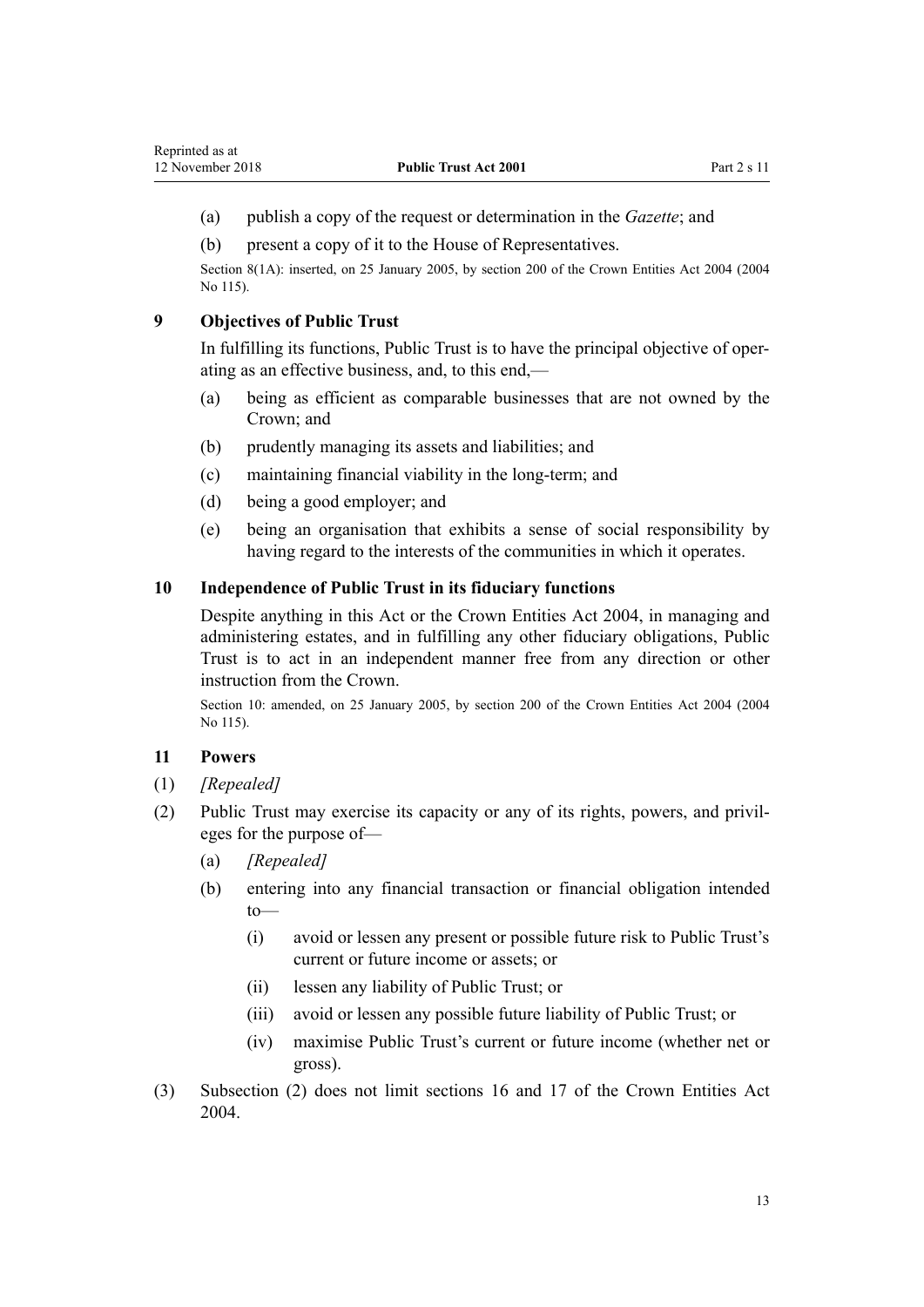<span id="page-13-0"></span>Section 11(1): repealed, on 25 January 2005, by [section 200](http://prd-lgnz-nlb.prd.pco.net.nz/pdflink.aspx?id=DLM331111) of the Crown Entities Act 2004 (2004) No 115).

Section 11(2): amended, on 25 January 2005, by [section 200](http://prd-lgnz-nlb.prd.pco.net.nz/pdflink.aspx?id=DLM331111) of the Crown Entities Act 2004 (2004) No 115).

Section 11(2)(a): repealed, on 25 January 2005, by [section 200](http://prd-lgnz-nlb.prd.pco.net.nz/pdflink.aspx?id=DLM331111) of the Crown Entities Act 2004 (2004 No 115).

Section 11(3): added, on 25 January 2005, by [section 200](http://prd-lgnz-nlb.prd.pco.net.nz/pdflink.aspx?id=DLM331111) of the Crown Entities Act 2004 (2004) No 115).

#### **12 Method of contracting**

- (1) A contract or other enforceable obligation may be entered into by Public Trust as provided in [section 127](http://prd-lgnz-nlb.prd.pco.net.nz/pdflink.aspx?id=DLM330394) of the Crown Entities Act 2004.
- (2) *[Repealed]*
- (3) *[Repealed]*
- (4) *[Repealed]*
- (5) *[Repealed]*

Section 12(1): substituted, on 25 January 2005, by [section 200](http://prd-lgnz-nlb.prd.pco.net.nz/pdflink.aspx?id=DLM331111) of the Crown Entities Act 2004 (2004 No 115).

Section 12(2): repealed, on 25 January 2005, by [section 200](http://prd-lgnz-nlb.prd.pco.net.nz/pdflink.aspx?id=DLM331111) of the Crown Entities Act 2004 (2004) No 115).

Section 12(3): repealed, on 25 January 2005, by [section 200](http://prd-lgnz-nlb.prd.pco.net.nz/pdflink.aspx?id=DLM331111) of the Crown Entities Act 2004 (2004) No 115).

Section 12(4): repealed, on 25 January 2005, by [section 200](http://prd-lgnz-nlb.prd.pco.net.nz/pdflink.aspx?id=DLM331111) of the Crown Entities Act 2004 (2004 No 115).

Section 12(5): repealed, on 1 January 2008, by [section 364\(1\)](http://prd-lgnz-nlb.prd.pco.net.nz/pdflink.aspx?id=DLM969644) of the Property Law Act 2007 (2007) No 91).

#### **13 Application of Public Finance Act 1989**

- (1) *[Repealed]*
- (2) For the purposes of the [Public Finance Act 1989](http://prd-lgnz-nlb.prd.pco.net.nz/pdflink.aspx?id=DLM160808) and the [Crown Entities Act](http://prd-lgnz-nlb.prd.pco.net.nz/pdflink.aspx?id=DLM329630) [2004](http://prd-lgnz-nlb.prd.pco.net.nz/pdflink.aspx?id=DLM329630), every reference to the Responsible Minister is to be read as a reference to the Minister acting with the agreement of the Minister of Finance.
- (3) *[Repealed]*

Section 13 heading: substituted, on 25 January 2005, by [section 200](http://prd-lgnz-nlb.prd.pco.net.nz/pdflink.aspx?id=DLM331111) of the Crown Entities Act 2004 (2004 No 115).

Section 13(1): repealed, on 25 January 2005, by [section 200](http://prd-lgnz-nlb.prd.pco.net.nz/pdflink.aspx?id=DLM331111) of the Crown Entities Act 2004 (2004) No 115).

Section 13(2): substituted, on 25 January 2005, by [section 200](http://prd-lgnz-nlb.prd.pco.net.nz/pdflink.aspx?id=DLM331111) of the Crown Entities Act 2004 (2004 No 115).

Section 13(3): repealed, on 25 January 2005, by [section 200](http://prd-lgnz-nlb.prd.pco.net.nz/pdflink.aspx?id=DLM331111) of the Crown Entities Act 2004 (2004 No 115).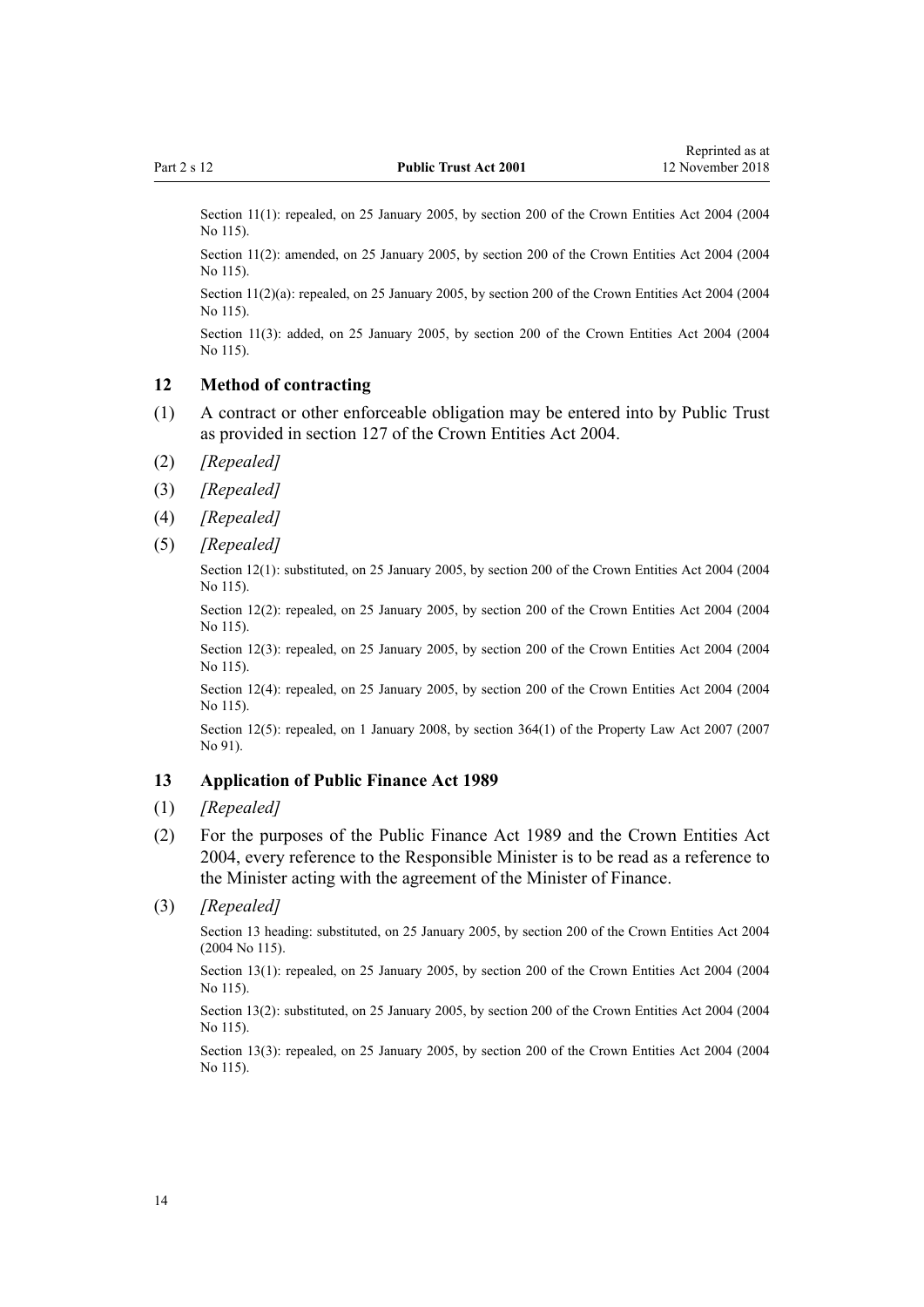#### *Board of Public Trust*

### <span id="page-14-0"></span>**14 Board of Public Trust**

The board of the Public Trust must have no less than 5, and no more than 9, members.

Section 14: substituted, on 25 January 2005, by [section 200](http://prd-lgnz-nlb.prd.pco.net.nz/pdflink.aspx?id=DLM331111) of the Crown Entities Act 2004 (2004 No 115).

### **15 Board's management duty**

#### *[Repealed]*

Section 15: repealed, on 25 January 2005, by [section 200](http://prd-lgnz-nlb.prd.pco.net.nz/pdflink.aspx?id=DLM331111) of the Crown Entities Act 2004 (2004 No 115).

#### **16 Board's powers**

#### *[Repealed]*

Section 16: repealed, on 25 January 2005, by [section 200](http://prd-lgnz-nlb.prd.pco.net.nz/pdflink.aspx?id=DLM331111) of the Crown Entities Act 2004 (2004 No 115).

#### **17 Board may appoint committees**

#### *[Repealed]*

Section 17: repealed, on 25 January 2005, by [section 200](http://prd-lgnz-nlb.prd.pco.net.nz/pdflink.aspx?id=DLM331111) of the Crown Entities Act 2004 (2004 No 115).

#### *Delegations by board*

#### **18 Delegations generally**

[Sections 73\(3\)](http://prd-lgnz-nlb.prd.pco.net.nz/pdflink.aspx?id=DLM330308) and [97\(g\)](http://prd-lgnz-nlb.prd.pco.net.nz/pdflink.aspx?id=DLM330342) of the Crown Entities Act 2004 (which limit a Crown entity's ability to delegate statutorily independent functions to a Crown entity subsidiary) do not apply to Public Trust.

Section 18: substituted, on 25 January 2005, by [section 200](http://prd-lgnz-nlb.prd.pco.net.nz/pdflink.aspx?id=DLM331111) of the Crown Entities Act 2004 (2004 No 115).

#### **19 Delegation of powers to make affidavits, etc**

The powers of delegation conferred by [section 73](http://prd-lgnz-nlb.prd.pco.net.nz/pdflink.aspx?id=DLM330308) of the Crown Entities Act 2004 include power to authorise any delegate to—

- (a) make an affidavit, oath, or declaration required to be made by Public Trust under any rules of court or otherwise:
- (b) sign any document to be filed in any court, including any election to administer or any memorandum under [Part 6:](#page-43-0)
- (c) verify any account:
- (d) personally attend in any court.

Compare: 1957 No 36 s 11(8)

Section 19: amended, on 25 January 2005, by [section 200](http://prd-lgnz-nlb.prd.pco.net.nz/pdflink.aspx?id=DLM331111) of the Crown Entities Act 2004 (2004 No 115).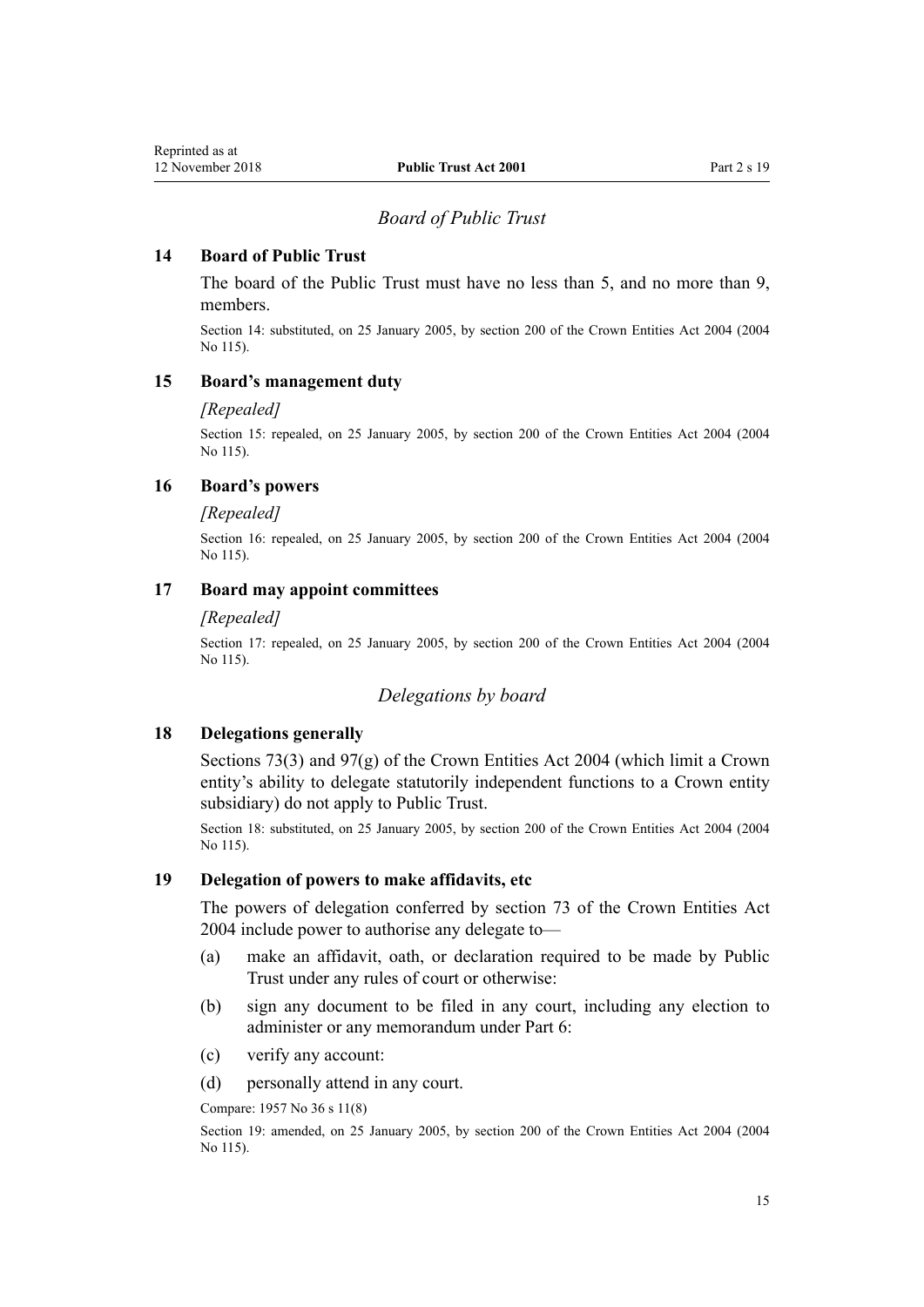## <span id="page-15-0"></span>**20 Certain powers not to be delegated**

Despite [section 73](http://prd-lgnz-nlb.prd.pco.net.nz/pdflink.aspx?id=DLM330308) of the Crown Entities Act 2004, the board must not delegate any of the following powers:

- (a) *[Repealed]*
- (b) the power to acquire or dispose of real property (otherwise than in relation to an estate):
- (c) the power to form and register a subsidiary (otherwise than in relation to an estate):
- (d) the power to borrow money (otherwise than in relation to an estate):
- (e) the power to appoint a chief executive.

Section 20: amended, on 25 January 2005, by [section 200](http://prd-lgnz-nlb.prd.pco.net.nz/pdflink.aspx?id=DLM331111) of the Crown Entities Act 2004 (2004 No 115).

Section 20(a): repealed, on 25 January 2005, by [section 200](http://prd-lgnz-nlb.prd.pco.net.nz/pdflink.aspx?id=DLM331111) of the Crown Entities Act 2004 (2004 No 115).

## **21 Effect of delegation**

#### *[Repealed]*

Section 21: repealed, on 25 January 2005, by [section 200](http://prd-lgnz-nlb.prd.pco.net.nz/pdflink.aspx?id=DLM331111) of the Crown Entities Act 2004 (2004 No 115).

#### **22 Presumption of acting in accordance with delegation**

#### *[Repealed]*

Section 22: repealed, on 25 January 2005, by [section 200](http://prd-lgnz-nlb.prd.pco.net.nz/pdflink.aspx?id=DLM331111) of the Crown Entities Act 2004 (2004 No 115).

## **23 Other matters relating to delegation**

#### *[Repealed]*

Section 23: repealed, on 25 January 2005, by [section 200](http://prd-lgnz-nlb.prd.pco.net.nz/pdflink.aspx?id=DLM331111) of the Crown Entities Act 2004 (2004 No 115).

#### **24 Execution of documents**

#### *[Repealed]*

Section 24: repealed, on 25 January 2005, by [section 200](http://prd-lgnz-nlb.prd.pco.net.nz/pdflink.aspx?id=DLM331111) of the Crown Entities Act 2004 (2004) No 115).

#### **25 Presumption of authority to execute document**

#### *[Repealed]*

Section 25: repealed, on 25 January 2005, by [section 200](http://prd-lgnz-nlb.prd.pco.net.nz/pdflink.aspx?id=DLM331111) of the Crown Entities Act 2004 (2004 No 115).

*Chief executive of Public Trust*

#### **26 Chief executive**

(1) The board must appoint a chief executive.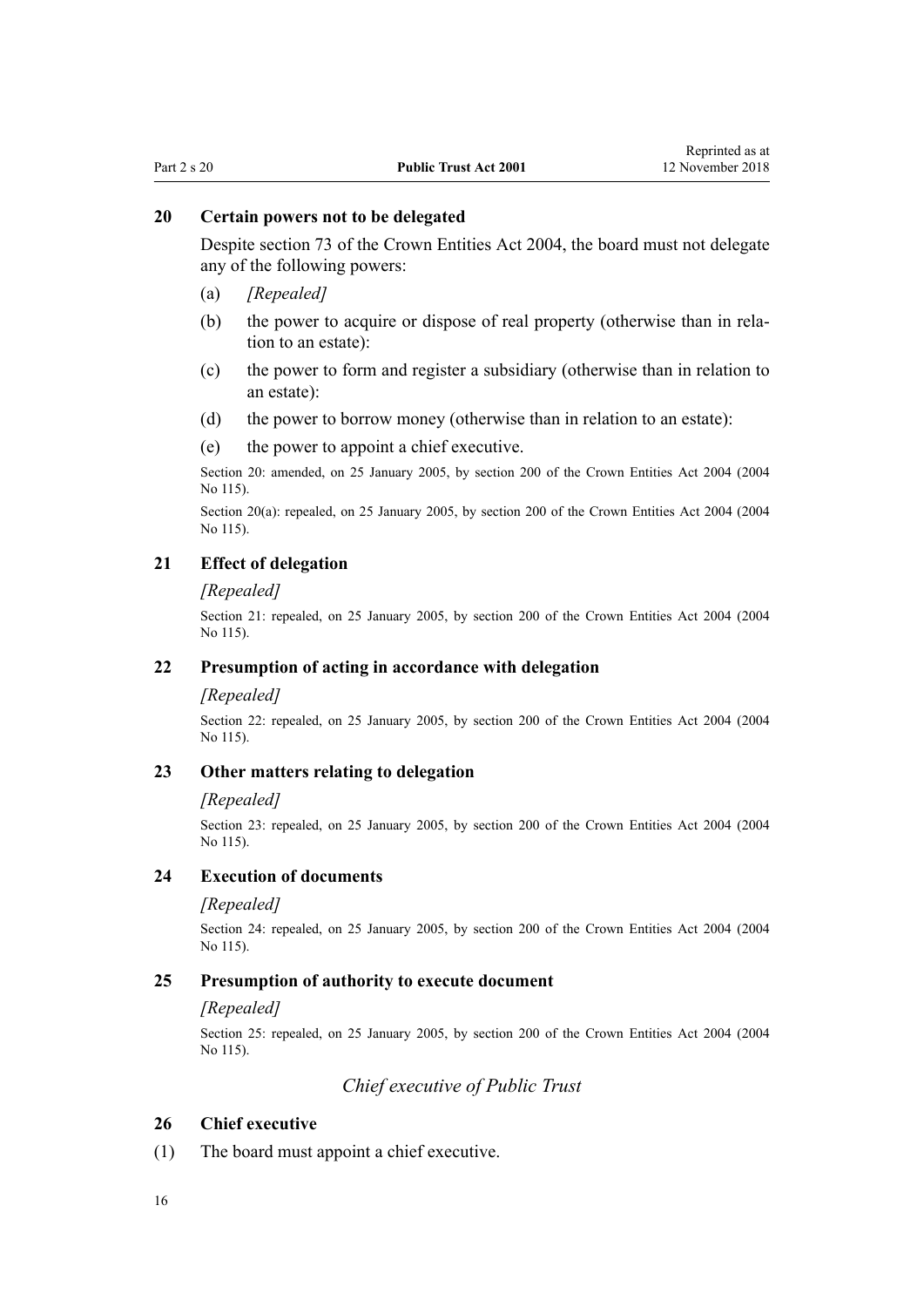#### <span id="page-16-0"></span>(2) The chief executive must not be a member of the board.

#### (3) *[Repealed]*

Section 26(3): repealed, on 25 January 2005, by [section 200](http://prd-lgnz-nlb.prd.pco.net.nz/pdflink.aspx?id=DLM331111) of the Crown Entities Act 2004 (2004) No 115).

#### **27 Terms and conditions of employment of chief executive**

#### *[Repealed]*

Section 27: repealed, on 25 January 2005, by [section 200](http://prd-lgnz-nlb.prd.pco.net.nz/pdflink.aspx?id=DLM331111) of the Crown Entities Act 2004 (2004) No 115).

#### **28 Delegations by chief executive**

#### *[Repealed]*

Section 28: repealed, on 25 January 2005, by [section 200](http://prd-lgnz-nlb.prd.pco.net.nz/pdflink.aspx?id=DLM331111) of the Crown Entities Act 2004 (2004 No 115).

## *Employees of Public Trust*

## *[Repealed]*

Heading: repealed, on 25 January 2005, pursuant to [section 200](http://prd-lgnz-nlb.prd.pco.net.nz/pdflink.aspx?id=DLM331111) of the Crown Entities Act 2004 (2004 No 115).

## **29 Personnel policy**

#### *[Repealed]*

Section 29: repealed, on 25 January 2005, by [section 200](http://prd-lgnz-nlb.prd.pco.net.nz/pdflink.aspx?id=DLM331111) of the Crown Entities Act 2004 (2004 No 115).

#### **30 Equal employment opportunities programme**

#### *[Repealed]*

Section 30: repealed, on 25 January 2005, by [section 200](http://prd-lgnz-nlb.prd.pco.net.nz/pdflink.aspx?id=DLM331111) of the Crown Entities Act 2004 (2004 No 115).

#### **31 Appointment of employees of Public Trust**

#### *[Repealed]*

Section 31: repealed, on 25 January 2005, by [section 200](http://prd-lgnz-nlb.prd.pco.net.nz/pdflink.aspx?id=DLM331111) of the Crown Entities Act 2004 (2004 No 115).

#### **32 Establishment of superannuation schemes**

#### *[Repealed]*

Section 32: repealed, on 25 January 2005, by [section 200](http://prd-lgnz-nlb.prd.pco.net.nz/pdflink.aspx?id=DLM331111) of the Crown Entities Act 2004 (2004 No 115).

#### **33 Employees not in service of the Crown**

#### *[Repealed]*

Section 33: repealed, on 25 January 2005, by [section 200](http://prd-lgnz-nlb.prd.pco.net.nz/pdflink.aspx?id=DLM331111) of the Crown Entities Act 2004 (2004 No 115).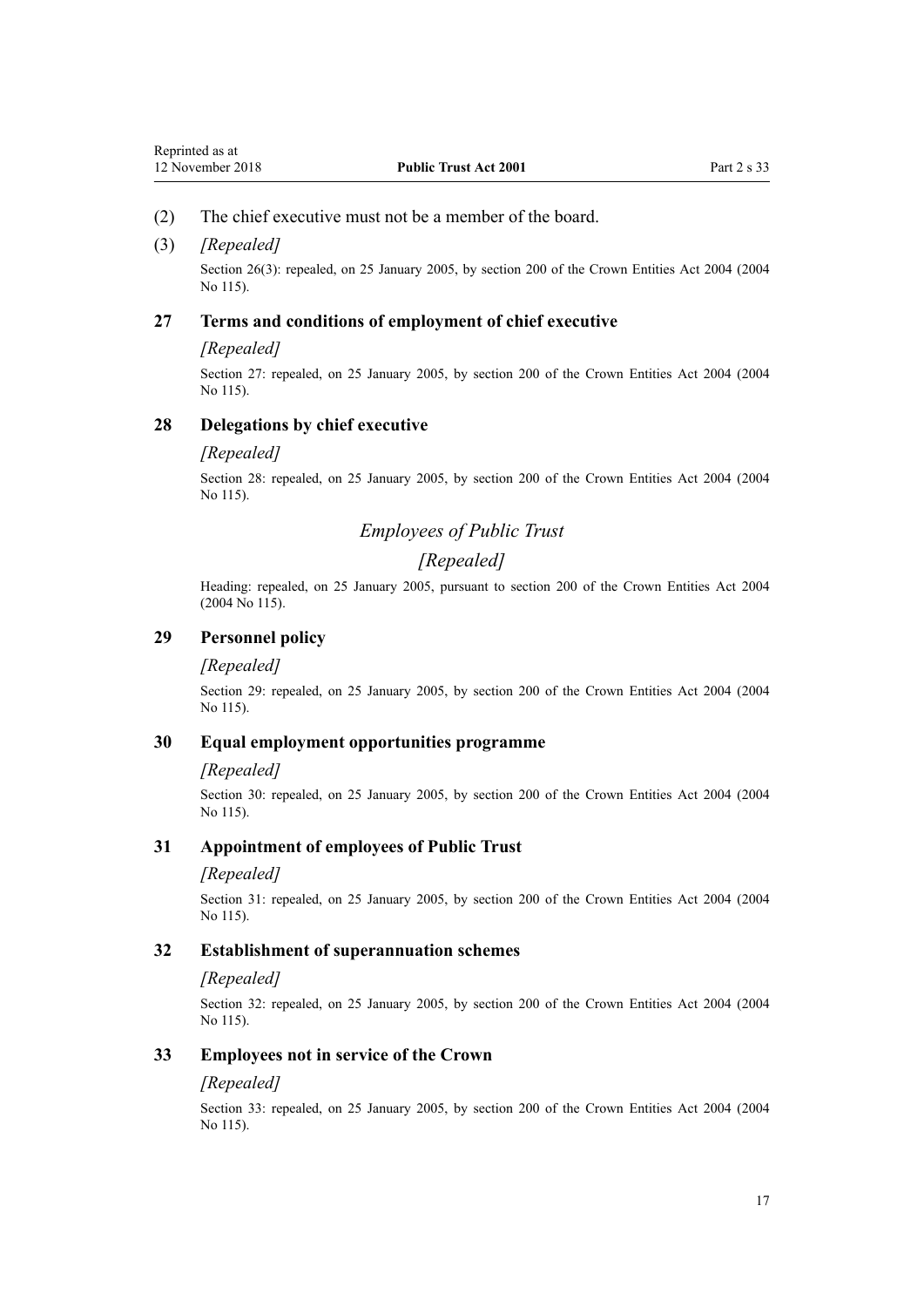#### *Declaration of fidelity and secrecy*

## <span id="page-17-0"></span>**34 Declaration of fidelity and secrecy**

Every member of the board of Public Trust, every member of a committee, and every employee of Public Trust must—

- (a) maintain and aid in maintaining the secrecy of all matters coming to his or her knowledge about the affairs of any estate under administration in Public Trust, or the affairs of any person concerned in such an estate, except—
	- (i) as may be authorised by law; or
	- (ii) for the purpose of assisting to carry out the powers and functions of Public Trust, and the member's or employee's own proper duties:
- (b) make and subscribe the prescribed declaration of fidelity and secrecy.

Compare: 1957 No 36 s 17

Section 34: amended, on 25 January 2005, by [section 200](http://prd-lgnz-nlb.prd.pco.net.nz/pdflink.aspx?id=DLM331111) of the Crown Entities Act 2004 (2004 No 115).

## **Part 3 Financial provisions**

#### *General provisions*

### **35 Funds of Public Trust**

The funds of Public Trust consist of—

- (a) all money appropriated by Parliament and paid to Public Trust; and
- (b) all other money lawfully received by Public Trust for its purposes (not being money received or held by Public Trust in its fiduciary capacity); and
- (c) all accumulations of income derived from the money referred to in paragraphs (a) and (b).

### **36 Public Trust bank accounts**

- (1) [Section 158](http://prd-lgnz-nlb.prd.pco.net.nz/pdflink.aspx?id=DLM330562) of the Crown Entities Act 2004 applies to the Public Trust only in respect of its funds under section 35.
- (2) In addition to any bank account opened under [section 158](http://prd-lgnz-nlb.prd.pco.net.nz/pdflink.aspx?id=DLM330562) of the Crown Entities Act 2004, the Public Trust may establish, maintain, and operate in connection with any estate a separate bank account (including an overseas bank account) in the name of—
	- (a) Public Trust; or
	- (b) the estate; or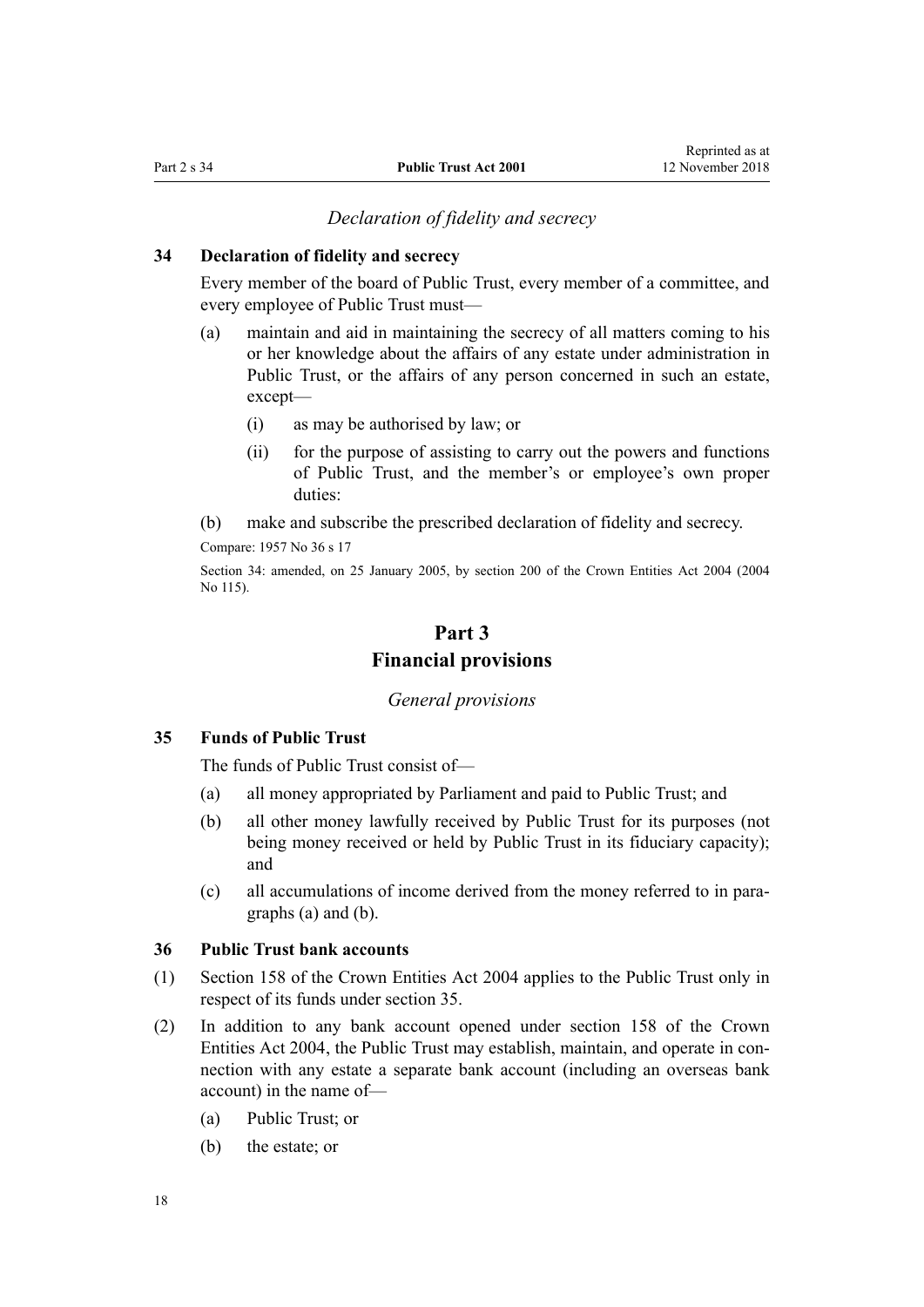- (c) any beneficiary or beneficiaries of the estate.
- <span id="page-18-0"></span>(2A) For the avoidance of doubt, [section 158](http://prd-lgnz-nlb.prd.pco.net.nz/pdflink.aspx?id=DLM330562) of the Crown Entities Act 2004 does not apply to an account opened, maintained, or operated under subsection (2).
- (3) All money received by Public Trust, or for Public Trust by any member or by any employee of Public Trust, must be paid, as Public Trust determines, into a bank account opened, maintained and operated under [section 158\(1\)](http://prd-lgnz-nlb.prd.pco.net.nz/pdflink.aspx?id=DLM330562) of the Crown Entities Act 2004 or subsection (2).
- (3A) Subsection (3) applies despite [section 158](http://prd-lgnz-nlb.prd.pco.net.nz/pdflink.aspx?id=DLM330562) of the Crown Entities Act 2004.
- (4) Public Trust must authorise the manner in which money is withdrawn or paid from any bank account opened, maintained, or operated under subsection (2).

Section 36(1): substituted, on 25 January 2005, by [section 200](http://prd-lgnz-nlb.prd.pco.net.nz/pdflink.aspx?id=DLM331111) of the Crown Entities Act 2004 (2004) No 115).

Section 36(2): substituted, on 25 January 2005, by [section 200](http://prd-lgnz-nlb.prd.pco.net.nz/pdflink.aspx?id=DLM331111) of the Crown Entities Act 2004 (2004) No 115).

Section 36(2A): inserted, on 25 January 2005, by [section 200](http://prd-lgnz-nlb.prd.pco.net.nz/pdflink.aspx?id=DLM331111) of the Crown Entities Act 2004 (2004 No 115).

Section 36(3): amended, on 25 January 2005, by [section 200](http://prd-lgnz-nlb.prd.pco.net.nz/pdflink.aspx?id=DLM331111) of the Crown Entities Act 2004 (2004 No 115).

Section 36(3A): inserted, on 25 January 2005, by [section 200](http://prd-lgnz-nlb.prd.pco.net.nz/pdflink.aspx?id=DLM331111) of the Crown Entities Act 2004 (2004 No 115).

Section 36(4): amended, on 25 January 2005, by [section 200](http://prd-lgnz-nlb.prd.pco.net.nz/pdflink.aspx?id=DLM331111) of the Crown Entities Act 2004 (2004 No 115).

#### **37 Investment of funds**

Any funds of Public Trust not immediately required must be invested in 1 or more of the forms of investment provided for in [section 47](#page-20-0) as if they were funds belonging to an estate.

#### **38 Public Trust not to borrow without consent of Minister of Finance**

- (1) Public Trust may not borrow or contract to borrow any money, or renew any loan made to Public Trust, without the prior written consent of the Minister of Finance.
- (2) Nothing in this section applies to—
	- (a) a transaction of the kind referred to in subsection (1) undertaken or to be undertaken by Public Trust in relation to an estate; or
	- (b) the investment of money in the common fund under [Part 4](#page-20-0).
- (3) This section applies despite [section 17](http://prd-lgnz-nlb.prd.pco.net.nz/pdflink.aspx?id=DLM329931) of the Crown Entities Act 2004.

Section 38(1): amended, on 25 January 2005, by [section 200](http://prd-lgnz-nlb.prd.pco.net.nz/pdflink.aspx?id=DLM331111) of the Crown Entities Act 2004 (2004) No 115).

Section 38(3): added, on 25 January 2005, by [section 200](http://prd-lgnz-nlb.prd.pco.net.nz/pdflink.aspx?id=DLM331111) of the Crown Entities Act 2004 (2004) No 115).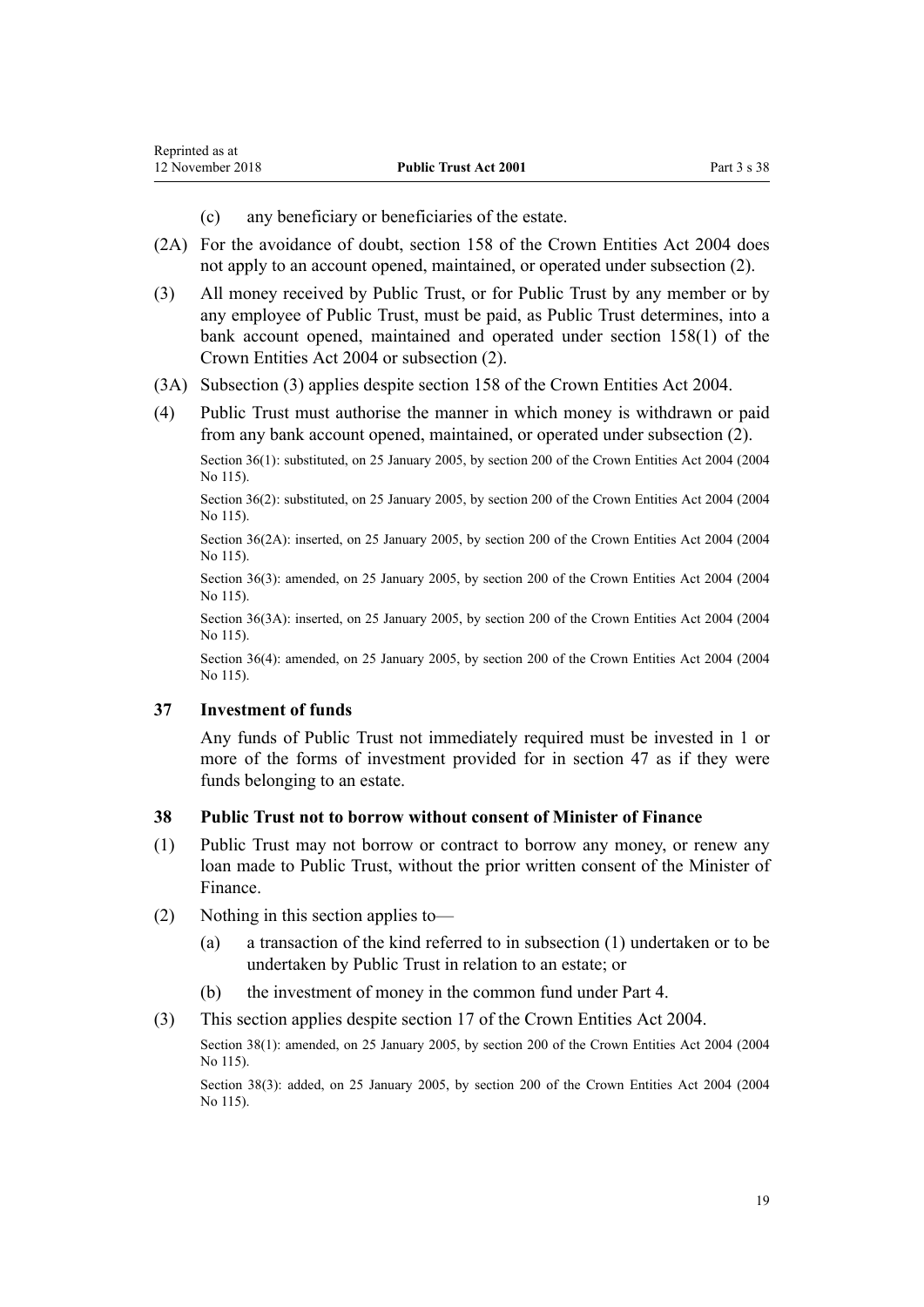## <span id="page-19-0"></span>**39 Audit Office to be auditor of Public Trust**

#### *[Repealed]*

Section 39: repealed, on 25 January 2005, by [section 200](http://prd-lgnz-nlb.prd.pco.net.nz/pdflink.aspx?id=DLM331111) of the Crown Entities Act 2004 (2004 No 115).

## **40 Annual report**

#### *[Repealed]*

Section 40: repealed, on 25 January 2005, by [section 200](http://prd-lgnz-nlb.prd.pco.net.nz/pdflink.aspx?id=DLM331111) of the Crown Entities Act 2004 (2004 No 115).

## *Public Trust and the Crown*

#### **41 Ownership interest of the Crown**

- (1) For the avoidance of doubt, it is declared that Public Trust is owned by the Crown.
- (2) If at any time Public Trust is liquidated, the Crown is entitled to receive the net assets available in the liquidation.

#### **42 Deficiency payable out of Crown Bank Account**

- (1) If at any time the funds of Public Trust are insufficient to meet its liabilities and commitments, the Minister of Finance may, without further appropriation than this section, advance out of a Crown Bank Account such sums as are necessary to meet those liabilities and commitments.
- (2) Advances under subsection (1) must be repaid as soon as the funds of Public Trust are sufficient for the repayment.

Section 42(1): amended, on 25 January 2005, pursuant to [section 65R\(3\)](http://prd-lgnz-nlb.prd.pco.net.nz/pdflink.aspx?id=DLM162942) of the Public Finance Act 1989 (1989 No 44).

#### **43 Distributions to the Crown**

- (1) In any financial year in which Public Trust makes a profit, it may, and if so directed by the Minister of Finance must, distribute to the Crown an amount equal to the whole or any part of that profit.
- (2) If the Minister of Finance is satisfied after consulting the board that any part of the funds of Public Trust is surplus to its present or reasonably foreseeable needs, the Minister may—
	- (a) direct that an amount equal to that part of those funds be distributed to the Crown; and
	- (b) the board must comply with that direction.
- (3) The Minister of Finance must obtain the agreement of the Minister before giving a direction under subsection (1) or subsection (2).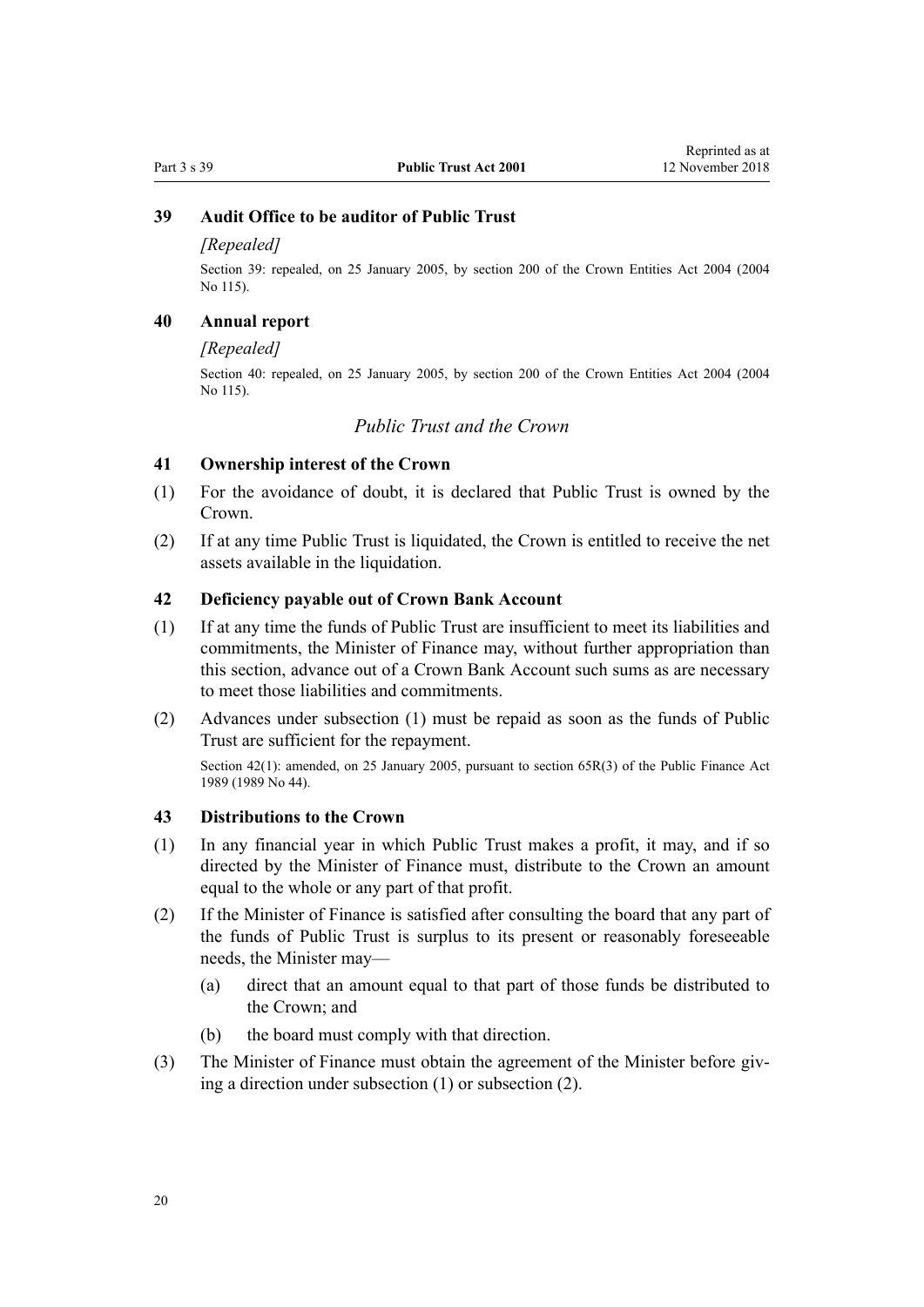## <span id="page-20-0"></span>**44 Payment by the Crown for non-commercial activities**

- (1) If, in respect of any financial year the Minister requests Public Trust to provide goods or services to any person, the Minister must enter into an agreement with Public Trust specifying the terms and conditions, including any payment to Public Trust by the Crown, on which those goods and services are to be provided.
- (2) The Minister may not enter into an agreement under subsection (1) without the agreement of the Minister of Finance.
- (3) Payments by the Crown to Public Trust pursuant to an agreement under subsection (1) must be made out of money appropriated by Parliament for the purpose.
- (4) Public Trust may include an agreement under subsection (1) in a statement of performance expectations prepared for the purpose of [section 149C](http://prd-lgnz-nlb.prd.pco.net.nz/pdflink.aspx?id=DLM6176675) of the Crown Entities Act 2004.

Section 44(4): replaced, on 1 July 2014, by [section 72](http://prd-lgnz-nlb.prd.pco.net.nz/pdflink.aspx?id=DLM5327162) of the Crown Entities Amendment Act 2013 (2013 No 51).

### **45 Power to request information**

#### *[Repealed]*

Section 45: repealed, on 25 January 2005, by [section 200](http://prd-lgnz-nlb.prd.pco.net.nz/pdflink.aspx?id=DLM331111) of the Crown Entities Act 2004 (2004 No 115).

#### **46 Refusal of request to supply information**

- (1) A request for information must be refused if the information is held by Public Trust in a fiduciary capacity.
- (2) Subsection (1) does not limit [section 134](http://prd-lgnz-nlb.prd.pco.net.nz/pdflink.aspx?id=DLM330502) of the Crown Entities Act 2004.
- (3) Subsection (1) applies despite any other enactment or law.

Section 46: substituted, on 25 January 2005, by [section 200](http://prd-lgnz-nlb.prd.pco.net.nz/pdflink.aspx?id=DLM331111) of the Crown Entities Act 2004 (2004 No 115).

## **Part 4 Investments**

#### **47 Investments generally**

Public Trust is to invest all capital money and estate money held by it in 1 or more of the following forms of investment in accordance with this Part:

- (a) the common fund of Public Trust, as provided in [section 48:](#page-21-0)
- (b) separate investments on account of the estate, as provided in [section 59:](#page-25-0)
- (c) special investments on account of the estate, as provided in [section 60](#page-26-0):
- (d) a group investment fund established by Public Trust, as provided in [sec](#page-26-0)[tion 61](#page-26-0).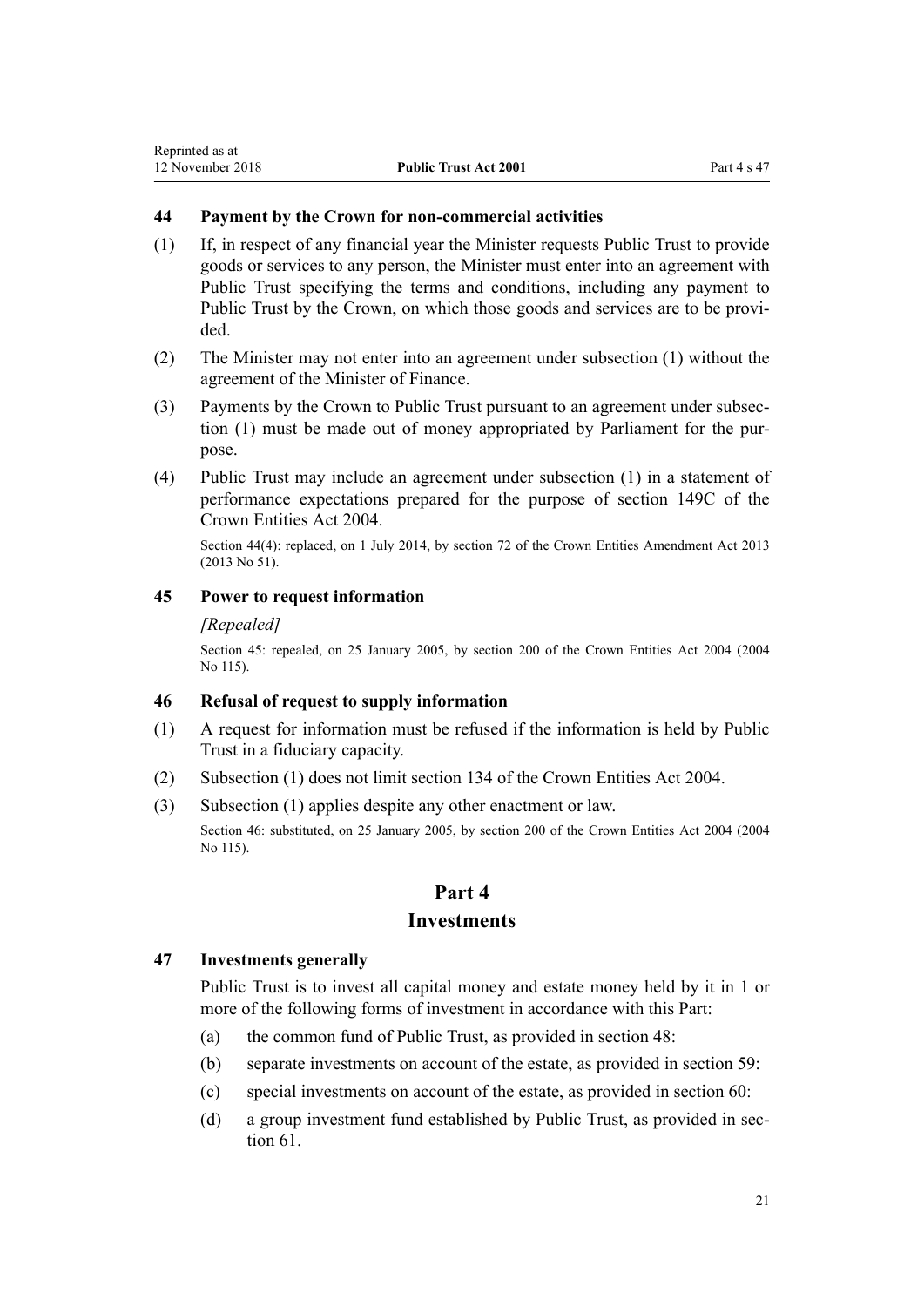## *Common fund of Public Trust*

## <span id="page-21-0"></span>**48 Common fund**

- (1) All amounts of capital money held by Public Trust, whether directed to be invested or not, are to constitute one common fund, except to the extent that—
	- (a) their investment in the common fund is expressly forbidden; or
	- (b) Public Trust, in its discretion, determines to invest an amount—
		- (i) on separate account of an estate in accordance with [section 59;](#page-25-0) or
		- (ii) in a group investment fund in accordance with [section 61;](#page-26-0) or
	- (c) Public Trust places or retains an amount in a separate bank account operated in connection with an estate in accordance with [section 36\(2\).](#page-17-0)
- (2) The common fund is to be invested in the manner provided by section 49.
- (3) Investments made from the common fund are not made on account of, and do not belong to, any particular estate.
- (4) For the purposes of subsection (1)(a), a power or direction to invest money in 1 or some only of any specified investments or classes of investments is not to be treated as an express prohibition against investment in the common fund, unless there is an express direction to the contrary.
- (5) Nothing in this section prevents Public Trust from applying money belonging to an estate constituting part of the common fund for any purpose involved in the exercise of any power or authority conferred on Public Trust by or under—
	- (a) this or any other enactment; or
	- (b) any will, deed, court order, or other instrument.

Compare: 1957 No 36 ss 20, 30(1), (2), (3)

#### **49 Investment of common fund**

Money in the common fund must be invested in accordance with the provisions of the [Trustee Act 1956](http://prd-lgnz-nlb.prd.pco.net.nz/pdflink.aspx?id=DLM304703) as to the investment of trust funds, except as otherwise provided by this Act.

Compare: 1957 No 36 s 32(1), (4)

### **50 Interest payable to estates in common fund**

- (1) The interest payable to estates whose money constitutes the common fund is to be paid at a rate and at intervals determined by Public Trust and notified in the *Gazette*.
- (2) Public Trust may fix and notify different rates and intervals with respect to different classes of deposit, whether according to the type of estate making the deposit or the amount or period of the deposit.
- (3) In any particular case or class of case, Public Trust may nevertheless pay the interest at such intervals different from those specified in the notice as may be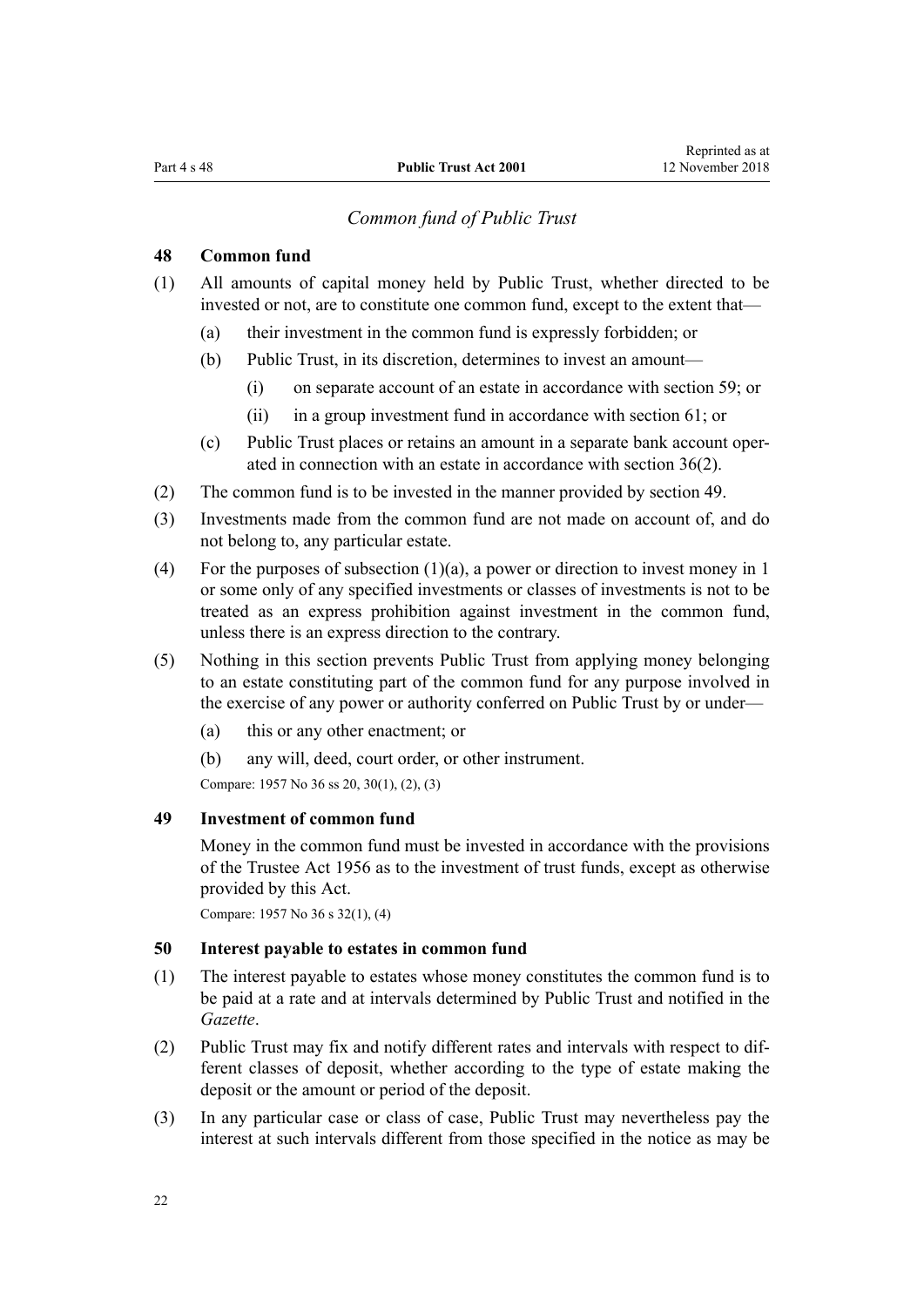<span id="page-22-0"></span>necessary or appropriate in the interests of administrative convenience or for other good reason.

- (4) Public Trust may also determine and notify in the *Gazette*
	- (a) types of deposit that do not carry interest:
	- (b) the dates or times, or criteria for determining the dates or times, when interest starts or stops.
- (5) The notification of any interest rate or other matter in the *Gazette* under this section must be made not later than 7 working days after the date on which the determination takes effect.

Compare: 1957 No 36 ss 30(4), (5), 37(2), (3)

#### **51 Public Trust acting under section 75 as agent to invest in common fund**

- (1) The power given to Public Trust by [section 75](#page-32-0) to act as agent is to be treated as including the power to act as agent for the investment of money in the common fund.
- (2) Any such investment is to be for such period and on such terms and conditions as are agreed on between Public Trust and the principal.
- (3) Despite anything in [section 50,](#page-21-0) Public Trust and the principal may agree on a rate of interest, and the intervals at which interest is payable, different from any rate or interval fixed or notified under that section; and the agreed rate and intervals then apply.

Compare: 1957 No 36 s 37(1)

#### **52 Deficiency in common fund to be made good out of public money**

- (1) If the common fund is insufficient to meet the lawful claims on it, the Minister of Finance must, without further appropriation than this section, pay out of a Crown Bank Account such amounts as may be necessary to meet the deficiency.
- (2) All money paid by the Minister of Finance under the authority of this section constitutes a debt due by Public Trust to the Crown, and is recoverable accordingly.

Compare: 1957 No 36 s 36

Section 52(1): amended, on 25 January 2005, pursuant to [section 65R\(3\)](http://prd-lgnz-nlb.prd.pco.net.nz/pdflink.aspx?id=DLM162942) of the Public Finance Act 1989 (1989 No 44).

#### **53 Power to deal with land investments**

All land that constitutes an investment of the common fund, together with its buildings and improvements, may be managed, leased, let, mortgaged, exchanged, sold, or otherwise dealt with or disposed of by Public Trust as it thinks fit.

Compare: 1957 No 36 s 32(4)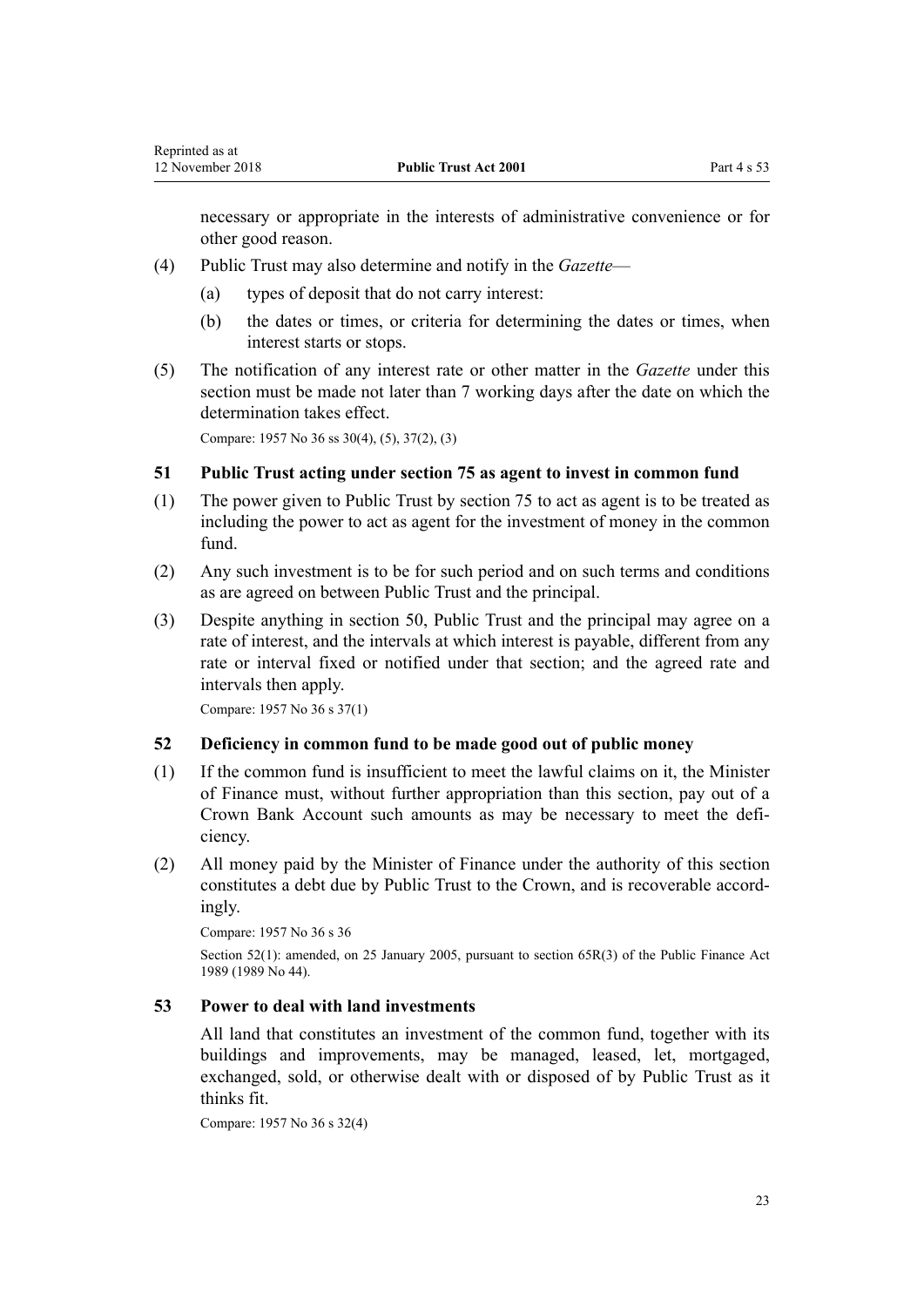## <span id="page-23-0"></span>**54 Public Trust may apply common fund money for purpose of buying in securities**

- (1) If any power of sale conferred upon Public Trust as mortgagee or lender in respect of any mortgage or other security securing common fund money is exercised or becomes exercisable, Public Trust may—
	- (a) buy in, purchase, or otherwise acquire the land or other property affected by the mortgage or security, whether on a sale through the Registrar of the High Court or otherwise; and
	- (b) expend or apply money of the common fund for that purpose.
- (2) Any land or property so acquired—
	- (a) may be managed, stocked, cultivated, leased, exchanged, sold, or otherwise disposed of by Public Trust as it thinks fit; and
	- (b) until sold, realised, or otherwise disposed of, constitutes an investment of the common fund for the purpose of securing repayment of the common fund money expended or applied for its acquisition.

Compare: 1957 No 36 s 34

## **55 Extensions or renewals of common fund investments**

- (1) Where Public Trust is the mortgagee or lender in the case of a mortgage or other security that secures common fund money, Public Trust may at any time arrange with the mortgagor or borrower for an extension or renewal of the mortgage or security.
- (2) The extension or renewal may be for such term and subject to such conditions and at such rate of interest (whether higher or lower than that previously payable) as Public Trust thinks fit, even though—
	- (a) a higher rate of interest might be obtainable for a new loan; or
	- (b) by reason of any decrease in the value of the property concerned, or for any other reason, the extension or renewal is not an investment that Public Trust could properly make in respect of common fund money.

Compare: 1957 No 36 s 42

#### **56 Advances to estates from common fund**

- (1) Public Trust may advance to an estate administered by it such sums out of the common fund as may be necessary to meet payment of the following amounts, if there is insufficient money available in the estate for the purpose:
	- (a) expenses properly incurred by Public Trust in the administration of the estate:
	- (b) money required or desired to be paid out of or on account of the estate, whether to persons entitled to the estate or any share or interest in it, or to creditors or otherwise: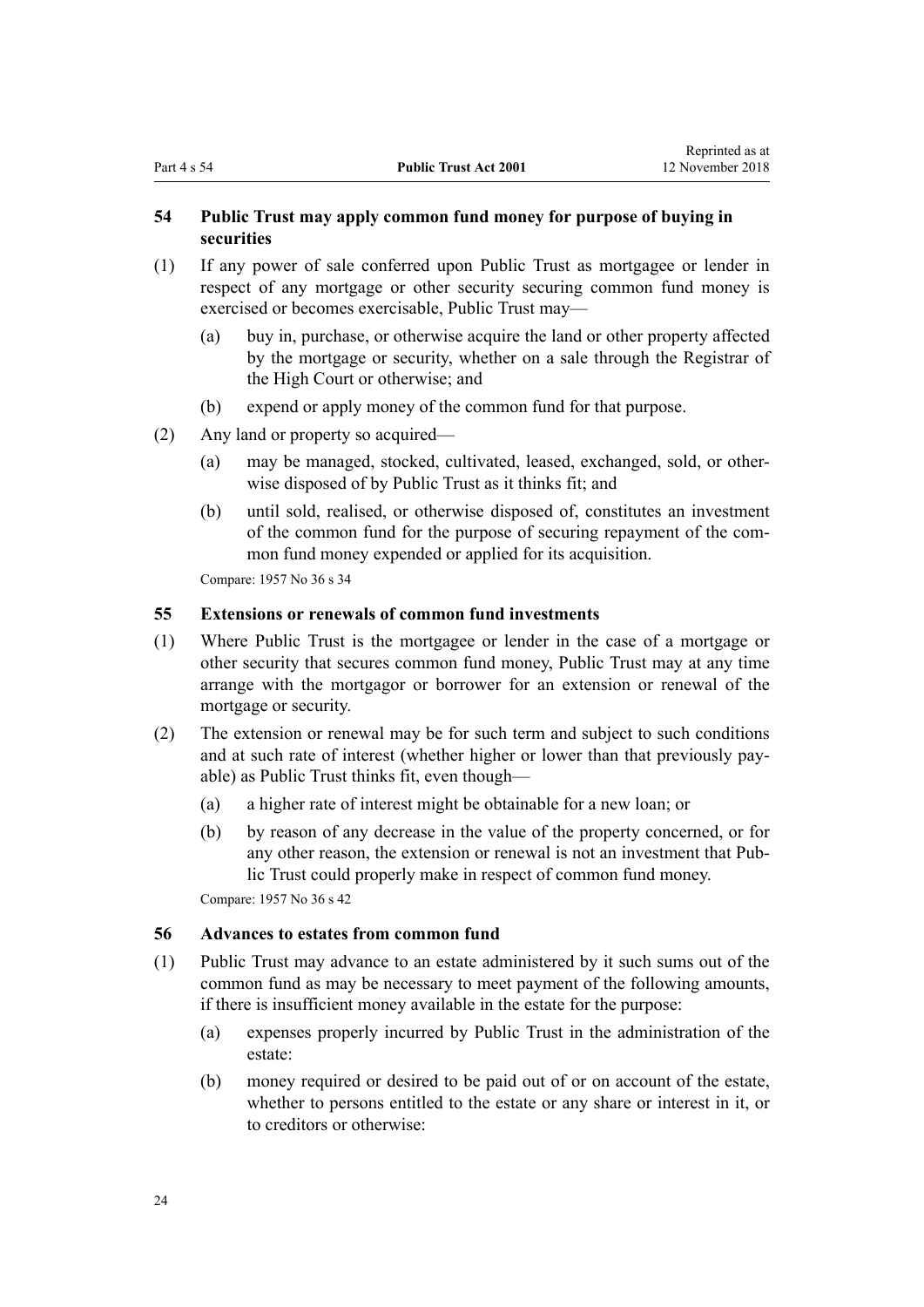<span id="page-24-0"></span>

| Reprinted as at  |                              |             |
|------------------|------------------------------|-------------|
| 12 November 2018 | <b>Public Trust Act 2001</b> | Part 4 s 57 |

- (c) money required or needed to carry into full effect any power or discretion vested in Public Trust, by this Act or otherwise, that Public Trust is required or has decided to exercise.
- (2) The total of all such advances to an estate may not exceed the value of the real and personal property in the estate, as estimated by Public Trust.
- (3) The sums advanced bear interest at a rate fixed from time to time by Public Trust.
- (4) The sums advanced, and any interest payable on those sums, constitutes a charge on the real and personal property comprised in the estate. The charge ranks next in priority to any mortgage or charge registered against or secured on the property that Public Trust has notice of at the time of making the advance.
- (5) Public Trust may also under subsection (1) make advances from the common fund to an estate managed or controlled by it as agent or attorney, and this section applies accordingly, except that the charge under subsection (4) is upon the following property without need to execute any mortgage, charge, or assignment:
	- (a) if the power of attorney or other instruction of the person creating the agency is restricted to apply only to certain real and personal property of the person, upon all the property of the person to which the power of attorney or other instruction can relate, and the proceeds of the property:
	- (b) if the power of attorney or other instruction is not so restricted, upon the whole of the persons real and personal property, and the proceeds of the property.

Compare: 1957 No 36 s 39

## **57 Advances to beneficiaries from common fund**

- (1) Public Trust may make advances out of the common fund to a person entitled to a share in an estate administered by Public Trust if—
	- (a) the person so requests; and
	- (b) the share is indefeasibly vested in interest and is not subject to any contingency.
- (2) The advances may not exceed two-thirds of the value of the share as estimated by Public Trust.
- (3) The sums advanced bear interest at a rate fixed from time to time by Public Trust.
- (4) Where an advance is made to a person under this section,—
	- (a) the money advanced and any interest payable on that money is, by force of this Act and without any instrument of assignment, to be treated as a first charge on the share against which the advance is made; and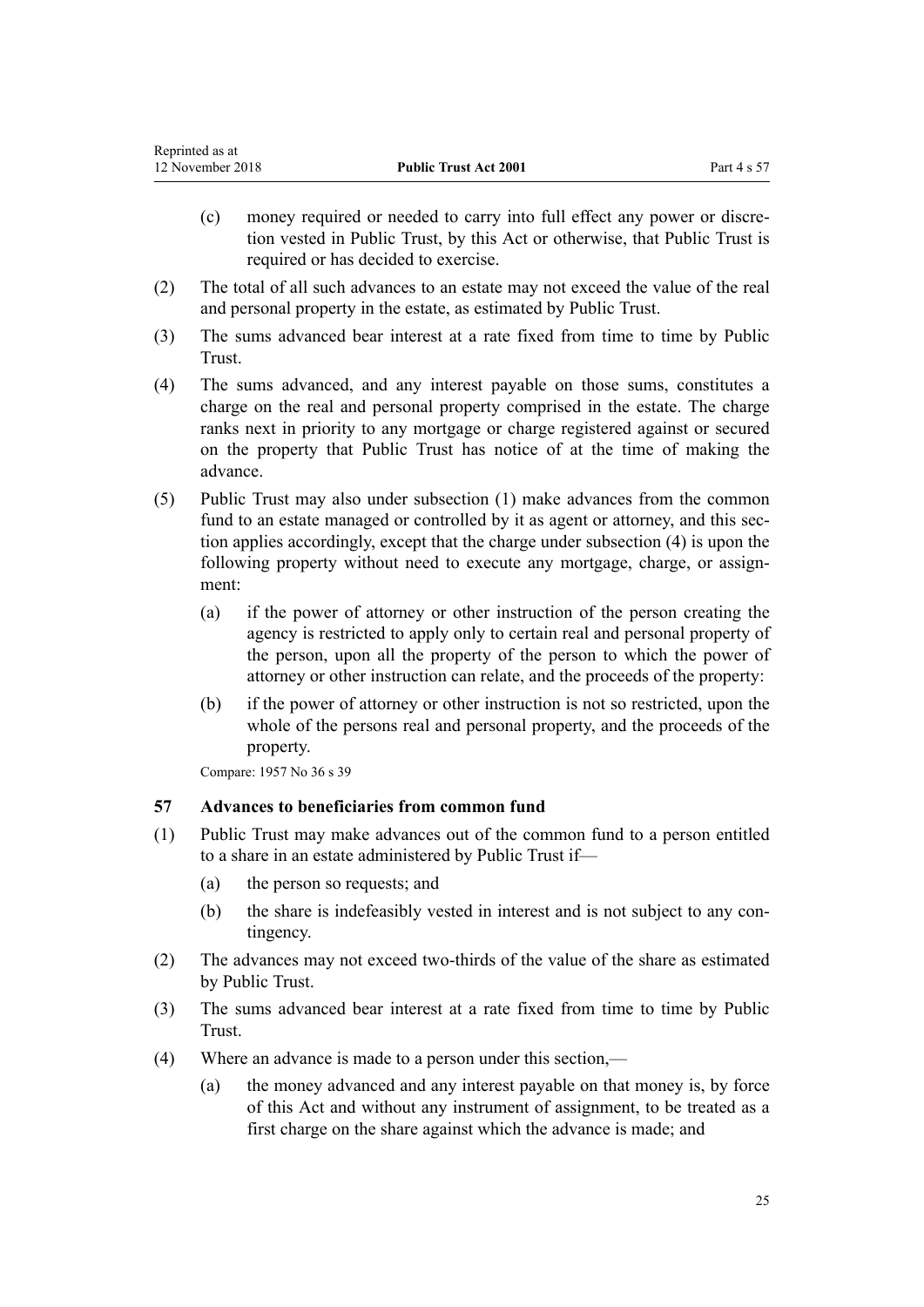- <span id="page-25-0"></span>(b) the money advanced, together with all interest, costs, charges, and expenses due in relation to the advance, is, in the absence of express agreement, repayable on demand, and may be recovered from the person in any court of competent jurisdiction; and
- (c) Public Trust may at any time, without notice, sell, mortgage, charge, or otherwise deal with the share against which the advances are made, for the purpose of obtaining repayment of the money advanced and all associated interest, costs, charges, and expenses that have accrued.
- (5) If a person is beneficially entitled to a share in more than 1 estate administered by Public Trust, Public Trust may exercise the powers conferred by subsection (4)(b) in respect of the person's share or interest in all or any of the estates.
- (6) A certificate by Public Trust as to the following matters is sufficient evidence of the facts stated until the contrary is proved:
	- (a) the person to whom the advances were made under this section:
	- (b) the amount owing for advances and interest on any specified date:
	- (c) the share against which the advances were made.

Compare: 1957 No 36 s 40

## **58 Person acting jointly with Public Trust**

Nothing in this Act confers on any person acting jointly with Public Trust any right, power, or authority over or in respect of the management, administration, control, or investment of the common fund.

Compare: 1957 No 36 s 30(1A)

*Investments otherwise than in common fund*

### **59 Separate investments of estate money**

- (1) Public Trust may, at its discretion, separately invest any estate money on account of the estate in accordance with the provisions of the [Trustee Act 1956](http://prd-lgnz-nlb.prd.pco.net.nz/pdflink.aspx?id=DLM304703) as to the investment of trust funds, rather than including it in the common fund.
- (2) Subsection (1) does not authorise an investment if the making of that investment, or an investment of that class, is expressly forbidden by—
	- (a) the instrument creating the trust; or
	- (b) the authority of Public Trust to administer, hold, or control the estate.
- (3) If Public Trust is acting as a co-trustee, the exercise of its discretion under subsection (1) is subject to the consent of every other co-trustee of the estate who, at the time the investment is made,—
	- (a) is acting in the trusts of that estate; and
	- (b) is neither subject to a property order made under [section 30](http://prd-lgnz-nlb.prd.pco.net.nz/pdflink.aspx?id=DLM127009) or [31](http://prd-lgnz-nlb.prd.pco.net.nz/pdflink.aspx?id=DLM127010) of the Protection of Personal and Property Rights Act 1988 nor a person for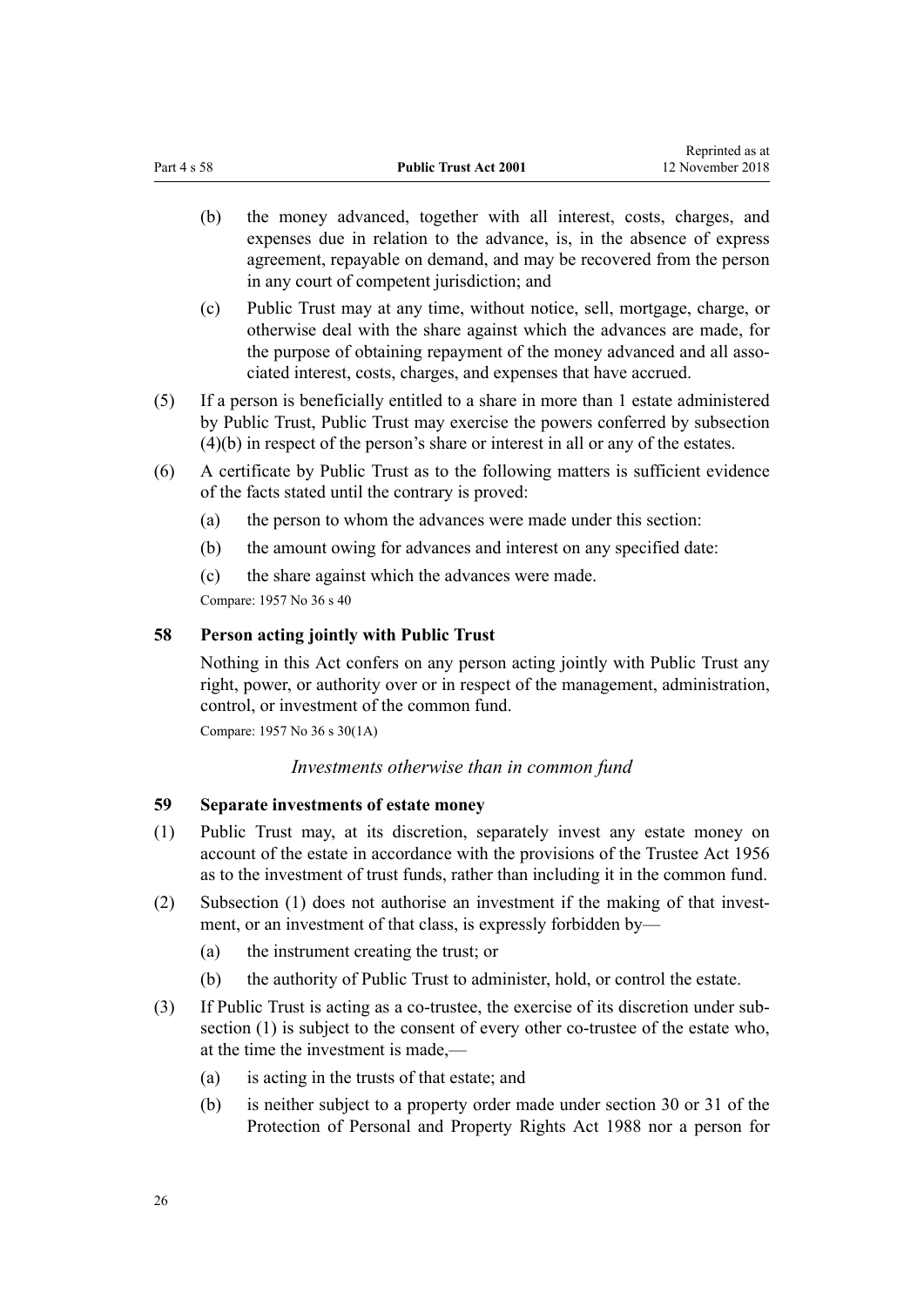whom a trustee corporation is acting as manager under [section 32](http://prd-lgnz-nlb.prd.pco.net.nz/pdflink.aspx?id=DLM127016) or [33](http://prd-lgnz-nlb.prd.pco.net.nz/pdflink.aspx?id=DLM127020) of that Act.

<span id="page-26-0"></span>(4) Amounts invested under this section are not part of the common fund, but nothing in this section prevents them from being reinvested in the common fund at a later time.

Compare: 1957 No 36 s 30A(1), (2), (4)

Section 59(3)(b): substituted, on 10 September 2008, by [section 14\(2\)](http://prd-lgnz-nlb.prd.pco.net.nz/pdflink.aspx?id=DLM1404054) of the Disability (United Nations Convention on the Rights of Persons with Disabilities) Act 2008 (2008 No 64).

#### **60 Special investments**

- (1) This section applies to money that is available for investment but, by virtue of an express prohibition, may not form part of the common fund.
- (2) Public Trust must invest such money—
	- (a) in accordance with any powers or directions as to its investment contained in the instrument (if any) governing the trust; or
	- (b) to the extent that they are applicable, in accordance with the provisions of the [Trustee Act 1956](http://prd-lgnz-nlb.prd.pco.net.nz/pdflink.aspx?id=DLM304703) as to the investment of trust funds.
- (3) Immediately upon receipt of such money, Public Trust must make all reasonable efforts to invest it in accordance with subsection (2).
- (4) If the whole of the money cannot be so invested within 1 calendar month of its receipt, then, despite subsection (2) and the express prohibition, Public Trust may temporarily place the money in the common fund pending its investment elsewhere.

Compare: 1957 No 36 s 31(1), (3), (4)

#### **61 Investments in group investment funds**

- (1) Public Trust may, in its discretion, invest money of the following kinds in a group investment fund established by it under this Part (or under Part 2A of the Public Trust Office Act 1957):
	- (a) where authorised by the power of attorney or other written authority by which it is appointed as agent by any person, money held by Public Trust for that person:
	- (b) money of any other estate in Public Trust's possession that is available for investment (whether or not the estate is administered by Public Trust) if—
		- (i) the money is not directed to be invested in some other specified manner; and
		- (ii) investment in a group investment fund is not inconsistent with the terms of the trust instrument or other authority governing the money.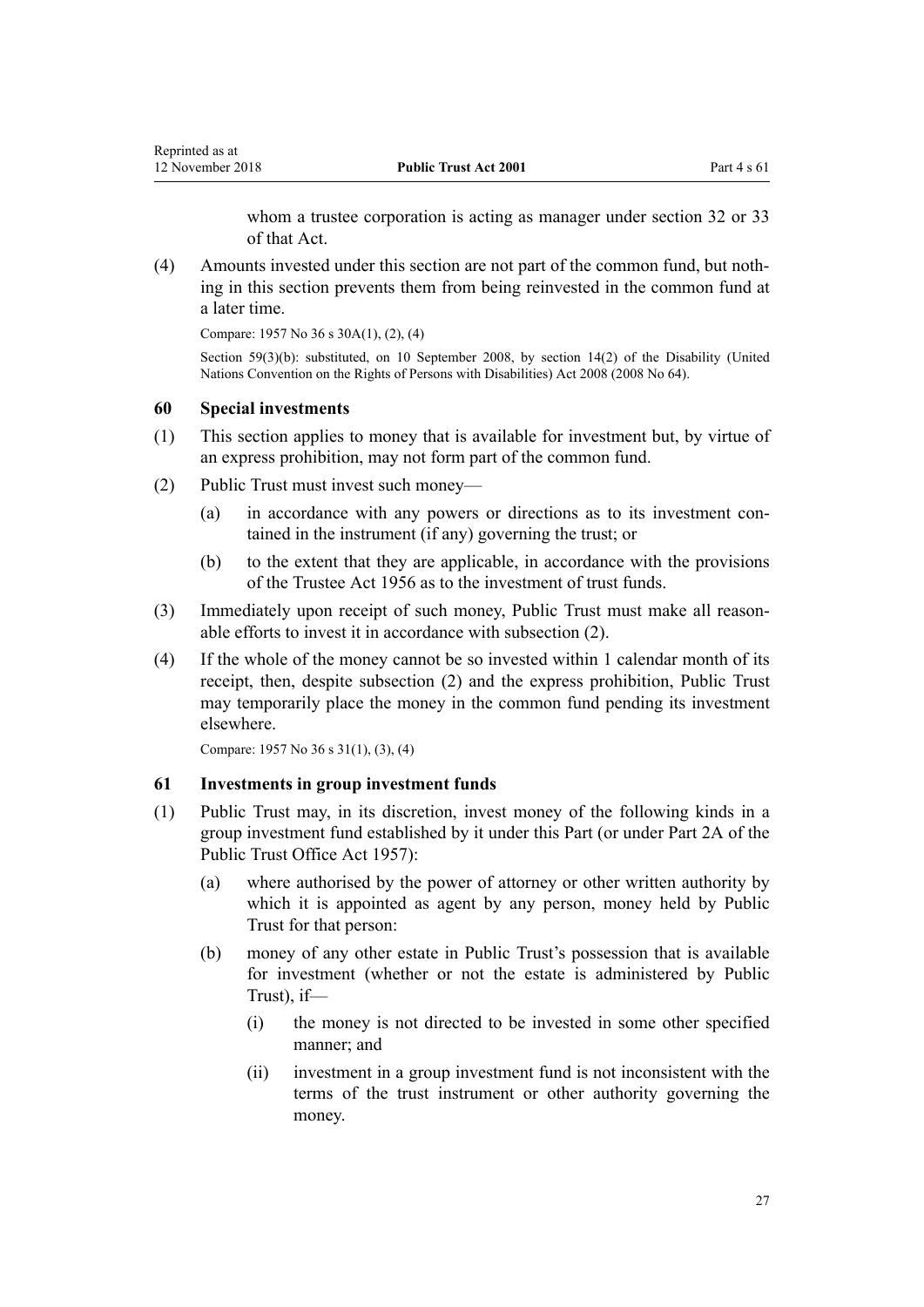- <span id="page-27-0"></span>(2) If money of the kinds referred to in subsection (1) is lawfully invested in an investment in which a group investment fund may be invested, Public Trust may—
	- (a) transfer the investment to the group investment fund; and
	- (b) give credit in the group investment fund to the estate for the fair market value of the investment at the time of the transfer.

On any investment being so transferred, it ceases to belong to the estate that formerly owned it.

- (3) Public Trust may in its discretion withdraw any amount for the time being to the credit of an estate in a group investment fund—
	- (a) for the purpose of investing the amount on the separate account of the estate, or in another group investment fund, or in the common fund; or
	- (b) for any other purpose relating to the exercise and discharge of its duties, powers, authorities, and functions.
- (4) If Public Trust is acting as a co-trustee in any case, the exercise of its discretion under subsection (1) or subsection (3) is subject to the consent of every other co-trustee of the estate who, at the time the investment is made,—
	- (a) is acting in the trusts of that estate; and
	- (b) is neither subject to a property order made under [section 30](http://prd-lgnz-nlb.prd.pco.net.nz/pdflink.aspx?id=DLM127009) or [31](http://prd-lgnz-nlb.prd.pco.net.nz/pdflink.aspx?id=DLM127010) of the Protection of Personal and Property Rights Act 1988 nor a person for whom a trustee corporation is acting as manager under [section 32](http://prd-lgnz-nlb.prd.pco.net.nz/pdflink.aspx?id=DLM127016) or [33](http://prd-lgnz-nlb.prd.pco.net.nz/pdflink.aspx?id=DLM127020) of that Act.

Compare: 1957 No 36 s 42A(3), (4), (5), (6), (8)

Section 61(4)(b): substituted, on 10 September 2008, by [section 14\(3\)](http://prd-lgnz-nlb.prd.pco.net.nz/pdflink.aspx?id=DLM1404054) of the Disability (United Nations Convention on the Rights of Persons with Disabilities) Act 2008 (2008 No 64).

#### **62 Investments outside common fund not guaranteed**

- (1) Investments made under any of [sections 59 to 61](#page-25-0) are not entitled to the protection afforded by [section 52](#page-22-0) to investments of the common fund (except to the extent they are temporarily placed in the common fund under [section 60\(4\)](#page-26-0)).
- (2) Any loss or deficiency in relation to those investments is to be borne by the estate to which the investments, or money received from or arising from a realisation of the investments, belong or would belong if received or realised.

## *Group investment funds*

#### **63 Public Trust may establish group investment funds**

- (1) Public Trust may establish and keep 1 or more group investment funds.
- (2) Group investment funds are to be kept separately from the common fund.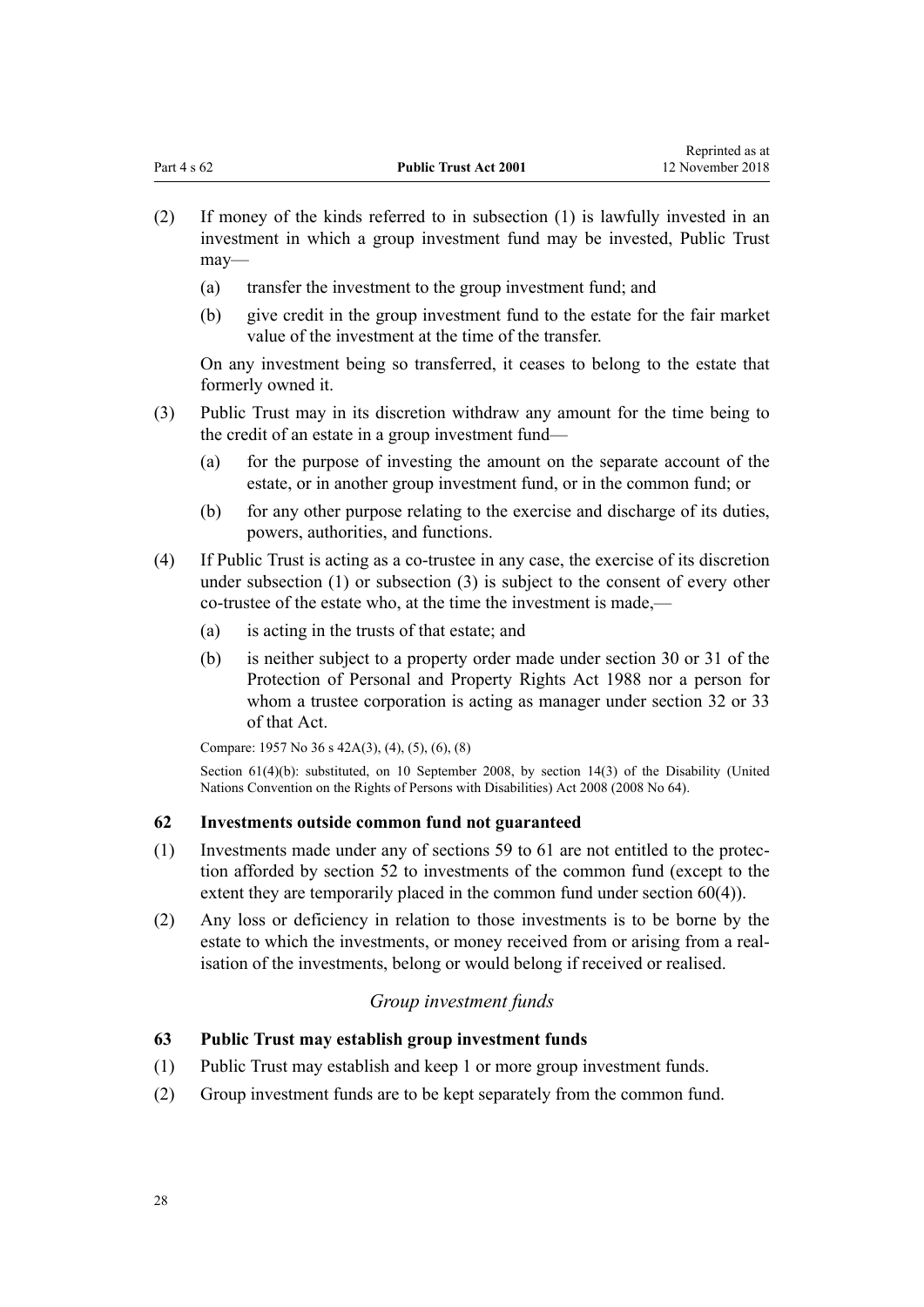<span id="page-28-0"></span>(3) Each group investment fund must be given an appropriate distinguishing name or number.

Compare: 1957 No 36 s 42A(1)

#### **64 Investment of group investment funds**

- (1) The funds of a group investment fund must be invested, as determined by Public Trust at the time the fund is established,—
	- (a) in any class or classes of investments authorised by the instrument (if any) creating the trust under which the money is held (whether or not those investments meet the requirements of the [Trustee Act 1956](http://prd-lgnz-nlb.prd.pco.net.nz/pdflink.aspx?id=DLM304703) as to the investment of trust funds); or
	- (b) in accordance with the provisions of the [Trustee Act 1956](http://prd-lgnz-nlb.prd.pco.net.nz/pdflink.aspx?id=DLM304703) as to the investment of trust funds.
- (2) Any profit or loss upon the realisation of any investment in a group investment fund is to be credited or debited to the group investment fund.
- (3) Investments from a group investment fund are not to be made on account of or belong to any particular estate, but Public Trust must keep an account showing at all times the entitlement of each estate in the fund.

Compare: 1957 No 36 s 42A(2), (7), (10)

#### **65 Income and capital of group investment fund**

Public Trust must, in respect of every group investment fund,—

- (a) pay or allocate the income from that fund proportionately to or among the estates entitled to the amounts invested in the fund according to the amounts of their several interests in the fund and the period for which they remain invested in the fund:
- (b) hold the capital of the fund proportionately for the estates entitled to the amounts invested in the fund according to the amounts of their several interests in the fund.

Compare: 1957 No 36 s 42B

#### **66 Periodic capital valuation of investments of fund**

- (1) At least once in every month Public Trust must determine the capital value of the investments and funds comprising each group investment fund.
- (2) For the purposes of any such determination, Public Trust may accept as conclusive evidence of the value of any security listed on a stock exchange—
	- (a) a quotation published in respect of similar securities by a stock exchange—
		- (i) on the day the determination is made; or
		- (ii) if there is no such quotation on that day, at any time in the preceding 7 days; or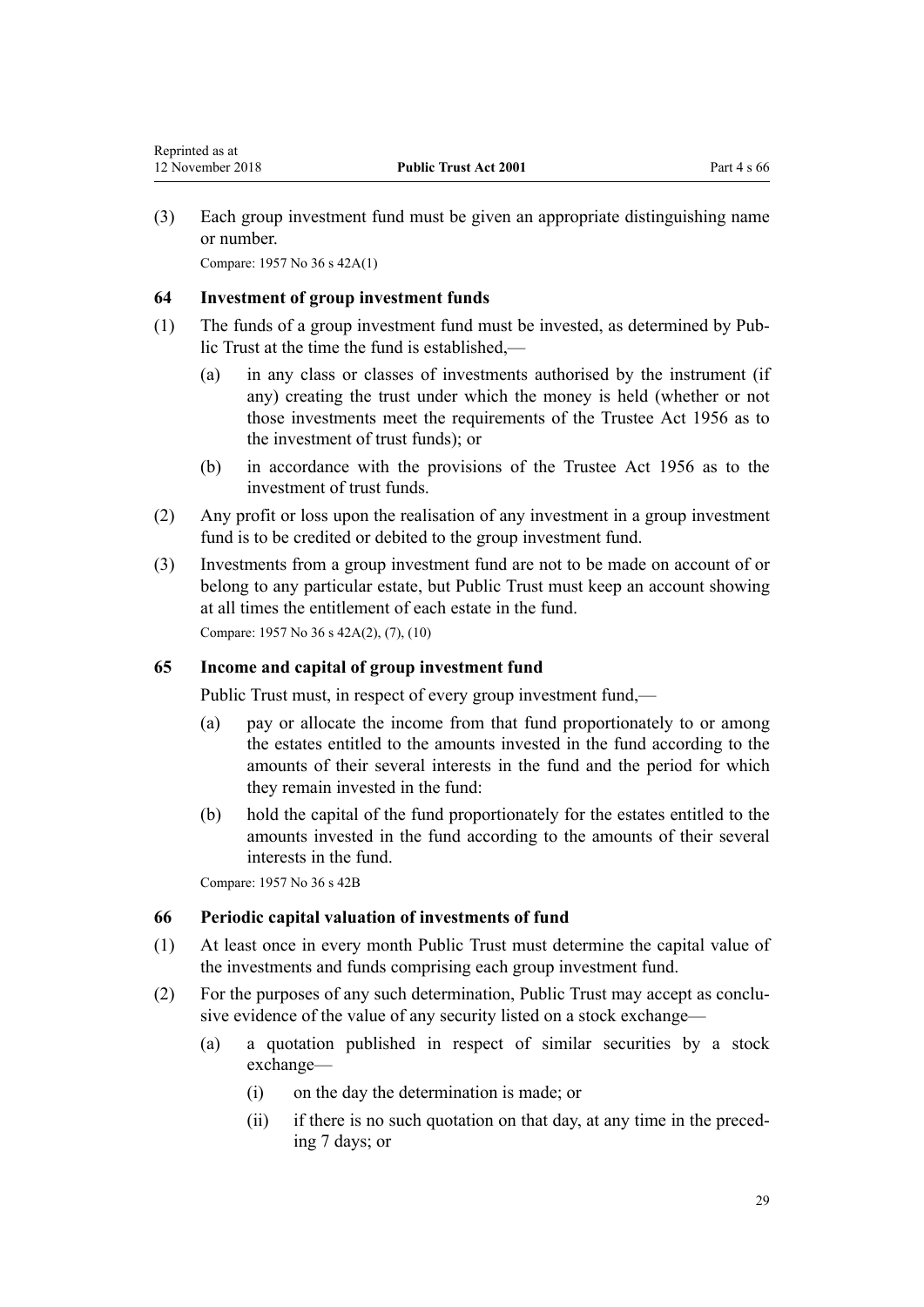- <span id="page-29-0"></span>(b) the market value of the security at the day of the determination as determined by a person authorised to undertake trading activities on the stock exchange.
- (3) In the case of securities valued under subsection (2)(a) that have a fixed or optional maturity date and a fixed annual interest or dividend payment, Public Trust must determine the capital value of the security by making such adjustment as it thinks proper in respect of accrued interest.
- (4) Subsection (1) is subject to section 67, in a case where a group investment fund's investments consist principally of investments in real property.
- (5) In this section, **stock exchange** has the same meaning as in [section 2\(1\)](http://prd-lgnz-nlb.prd.pco.net.nz/pdflink.aspx?id=DLM319576) of the Companies Act 1993.

Compare: 1957 No 36 s 42C(1), (2), (5)

Section 66(2)(b): amended, on 1 December 2002, by [section 30](http://prd-lgnz-nlb.prd.pco.net.nz/pdflink.aspx?id=DLM162198) of the Securities Markets Amendment Act 2002 (2002 No 44).

Section 66(5): inserted, on 1 December 2014, by [section 150](http://prd-lgnz-nlb.prd.pco.net.nz/pdflink.aspx?id=DLM5561603) of the Financial Markets (Repeals and Amendments) Act 2013 (2013 No 70).

## **67 Capital valuation of fund comprising investments in real estate**

- (1) Where the investments comprising a group investment fund consist principally of investments in real property, Public Trust must determine at intervals not exceeding 6 months the capital value of the investments and funds of that fund.
- (2) Where reasonable grounds exist for believing that the capital value of any investment in the fund has or may have altered significantly, Public Trust must forthwith determine the capital value of that investment and redetermine the capital value of the fund accordingly.

Compare: 1957 No 36 s 42CA(1), (2)

## **68 Timing of investments and withdrawals**

- (1) An investment in or withdrawal from a group investment fund may be made only—
	- (a) on a date at which the capital value of the investments and funds of the fund is determined under [section 66](#page-28-0) or section 67, or within 2 working days after such a determination date; and
	- (b) on the basis of the valuation made as at that determination date.
- (2) On a withdrawal from a group investment fund, income is to be allowed in accordance with [section 65\(a\)](#page-28-0) to the determination date by reference to which the withdrawal is made.

Compare: 1957 No 36 ss 42C(3), (4), 42CA(3), (4)

## **69 Withdrawal of amounts from fund**

If an amount is withdrawn from a group investment fund,—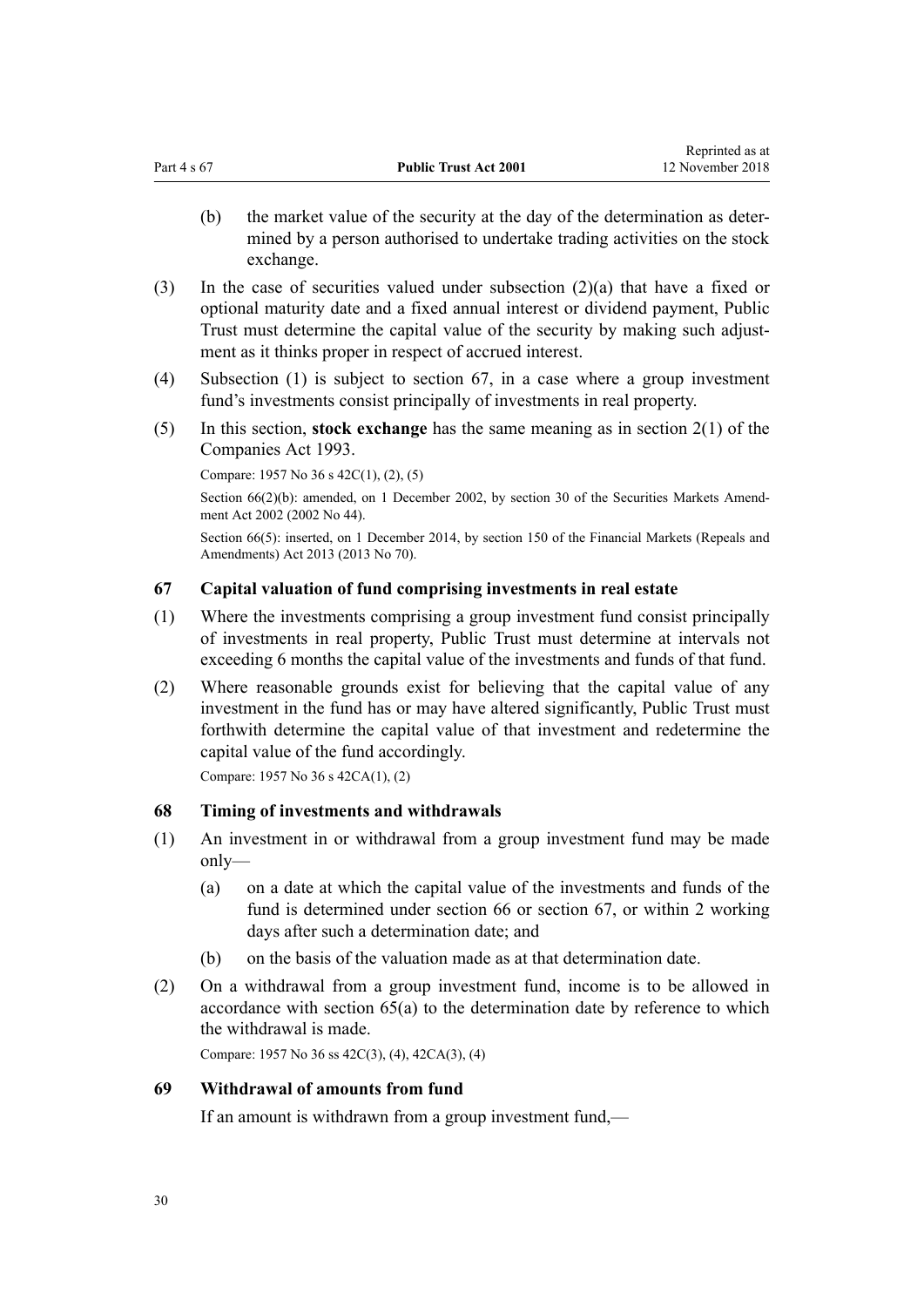- <span id="page-30-0"></span>(a) that amount may, in the discretion of Public Trust, be paid or provided in cash or rateably in investments, or partly in cash and partly rateably in investments; and
- (b) as from the date of its withdrawal, no person has any claim on the fund in respect of the amount, whether for interest or otherwise.

Compare: 1957 No 36 s 42A(9)

## **70 Reimbursement of expenses**

- (1) Public Trust may reimburse itself out of a group investment fund for all reasonable expenses incurred by it in the management or administration of the fund.
- (2) Public Trust must make such initial disclosure and ongoing disclosure of any reimbursement of expenses as is prescribed by regulations made under this Act. Compare: 1957 No 36 s 42D(a)

## **71 Management fees**

- (1) Subject to subsection (2), Public Trust may charge, demand, receive, or retain a reasonable fee or other remuneration for services rendered by it in the management or administration of a group investment fund (a **management fee**).
- (2) Public Trust may charge, demand, receive, or retain a management fee in respect of any estate money invested in a group investment fund only if—
	- (a) it makes initial disclosure to persons with a present interest in that money in accordance with regulations made under this Act; or
	- (b) regulations made under this Act dispense with the requirement for initial disclosure; or
	- (ba) a product disclosure statement in relation to the investment of that money in the fund has been lodged in accordance with the requirements of [Part 3](http://prd-lgnz-nlb.prd.pco.net.nz/pdflink.aspx?id=DLM4090967) of the Financial Markets Conduct Act 2013 and regulations made under that Act; or
	- (c) an investment statement in relation to the investment of that money in the fund has been issued in accordance with the requirements of [sections](http://prd-lgnz-nlb.prd.pco.net.nz/pdflink.aspx?id=DLM28187) [33](http://prd-lgnz-nlb.prd.pco.net.nz/pdflink.aspx?id=DLM28187) and [37A](http://prd-lgnz-nlb.prd.pco.net.nz/pdflink.aspx?id=DLM28351) of the Securities Act 1978 and regulations made under that Act.
- (3) Public Trust must make ongoing disclosure of any management fee charged or retained in accordance with regulations made under this Act.
- (4) The ongoing disclosure must be made at the time of the issue by Public Trust of the financial statements of the estate in question, or at such other time as may be prescribed by regulations.

Compare: 1957 No 36 s 42D

Section 71(2)(ba): inserted, on 1 December 2014, by [section 150](http://prd-lgnz-nlb.prd.pco.net.nz/pdflink.aspx?id=DLM5561603) of the Financial Markets (Repeals and Amendments) Act 2013 (2013 No 70).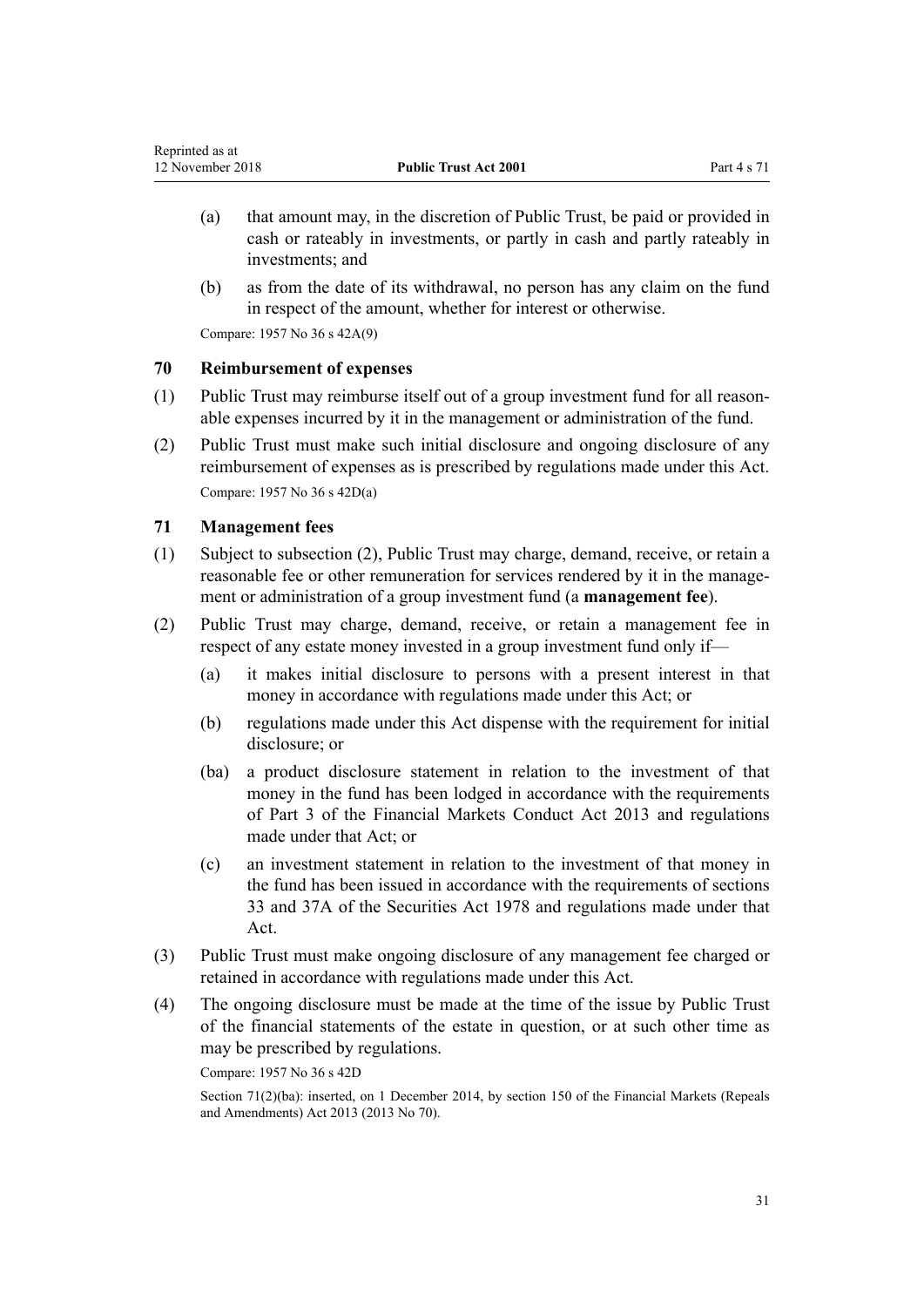## <span id="page-31-0"></span>**72 Powers of Public Trust in respect of group investment funds**

Except as otherwise provided in [section 61](#page-26-0) and [sections 63 to 70,](#page-27-0) Public Trust may exercise, in respect of the investments and funds comprising a group investment fund,—

- (a) all the powers that it could exercise if the investments and funds were not part of a group investment fund; and
- (b) any further powers that may be conferred on Public Trust by a court, being powers that could be conferred on Public Trust by a court if the investments and funds were not part of a group investment fund.

Compare: 1957 No 36 s 42E

## **72B Powers to adjust interest in trust property of fund that is portfolio investment entity**

Where any investments and funds comprising a group investment fund are employed in an activity that Public Trust is empowered or authorised to carry on as a portfolio investment entity, Public Trust may adjust the interests of the beneficiaries in the investments and funds in the way required by [section HL 7](http://prd-lgnz-nlb.prd.pco.net.nz/pdflink.aspx?id=DLM264600) of the Income Tax Act 2004 despite any other provision in this Act.

Section 72B: inserted, on 1 October 2007, by [section 230](http://prd-lgnz-nlb.prd.pco.net.nz/pdflink.aspx?id=DLM401680) of the Taxation (Savings Investment and Miscellaneous Provisions) Act 2006 (2006 No 81).

## **72C Public Trust may not make regulated offer of managed investment products in certain group investment funds**

- (1) Public Trust may not make a regulated offer of managed investment products in a group investment fund established by it under this Part if the fund was established after the date on which this section comes into force.
- (2) Nothing in subsection (1) affects the rights, powers, and duties of Public Trust under [sections 61 to 72B.](#page-26-0)
- (3) In this section, **regulated offer** and **managed investment products** have the same meanings as in [section 6\(1\)](http://prd-lgnz-nlb.prd.pco.net.nz/pdflink.aspx?id=DLM4090590) of the Financial Markets Conduct Act 2013.

Section 72C: inserted, on 1 December 2014, by [section 150](http://prd-lgnz-nlb.prd.pco.net.nz/pdflink.aspx?id=DLM5561603) of the Financial Markets (Repeals and Amendments) Act 2013 (2013 No 70).

## **73 Examination of group investment funds**

[Section 83A](http://prd-lgnz-nlb.prd.pco.net.nz/pdflink.aspx?id=DLM305807) of the Trustee Act 1956 applies in respect of the examination of a group investment fund as if it were an estate, except that—

- (a) an examination made under that section is to be restricted to an examination of—
	- (i) the investments and funds comprising the group investment fund; and
	- (ii) the income of the fund; and
	- (iii) the expenses and management fees payable out of the fund; and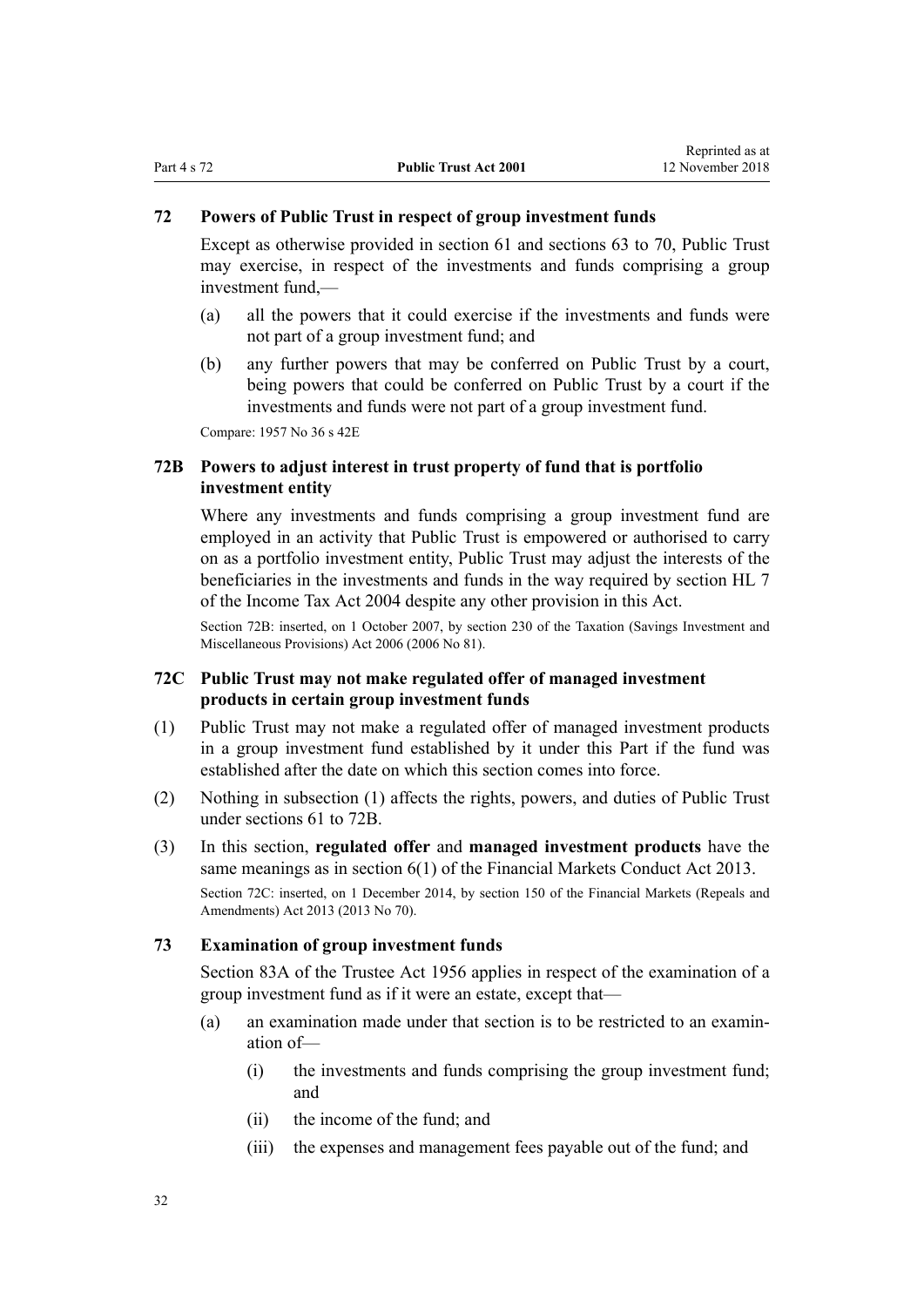- <span id="page-32-0"></span>(iv) the proportion to which the person who required the examination, or the estate in which the person is a beneficiary, is entitled; and
- (b) access to Public Trust's accounts, books, and vouchers is restricted accordingly.

Compare: 1957 No 36 s 42F

#### **74 Duties, etc, of Public Trust not affected by sections 63 to 73**

Except as otherwise expressly provided in [sections 63 to 73](#page-27-0), nothing in those sections affects the rights, powers, and duties of Public Trust.

Compare: 1957 No 36 s 42G

## **Part 5**

## **Acquisition of right to administer estates**

#### **75 Duties for which Public Trust may be appointed**

- (1) A person or entity may appoint Public Trust for the purpose in any situation where the person or entity can—
	- (a) appoint an executor, administrator, trustee, guardian, committee, manager, agent, attorney, or liquidator, or make any other appointment of a fiduciary nature; or
	- (b) create a trust and appoint a trustee for the purposes of the trust.
- (2) Without limiting the generality of subsection (1), Public Trust may, if it consents, be appointed—
	- (a) to be a guardian of an infant under any law relating to the guardianship and custody of infants, whether by deed or will or by an order of a court made on the application of Public Trust or another person:
	- (b) as next friend or as guardian *ad litem* of an infant, by order of a court:
	- (c) to act as agent for the purpose of resealing in New Zealand any probate or letters of administration (within the meaning of [Part 2](http://prd-lgnz-nlb.prd.pco.net.nz/pdflink.aspx?id=DLM393088) of the Administration Act 1969) granted outside New Zealand:
	- (d) as a receiver, whether under the [Receiverships Act 1993](http://prd-lgnz-nlb.prd.pco.net.nz/pdflink.aspx?id=DLM327640) or any other Act or instrument providing for the appointment of a receiver, or in the exercise of a general jurisdiction of a court:
	- (e) as arbitrator for any dispute to which the [Arbitration Act 1996](http://prd-lgnz-nlb.prd.pco.net.nz/pdflink.aspx?id=DLM403276) applies:
	- (f) to represent any party in any proceedings, or any person or class of persons interested in the proceedings, on the appointment or direction of a court.
- (3) An appointment of a kind referred to in this section may be made of Public Trust either—
	- (a) alone; or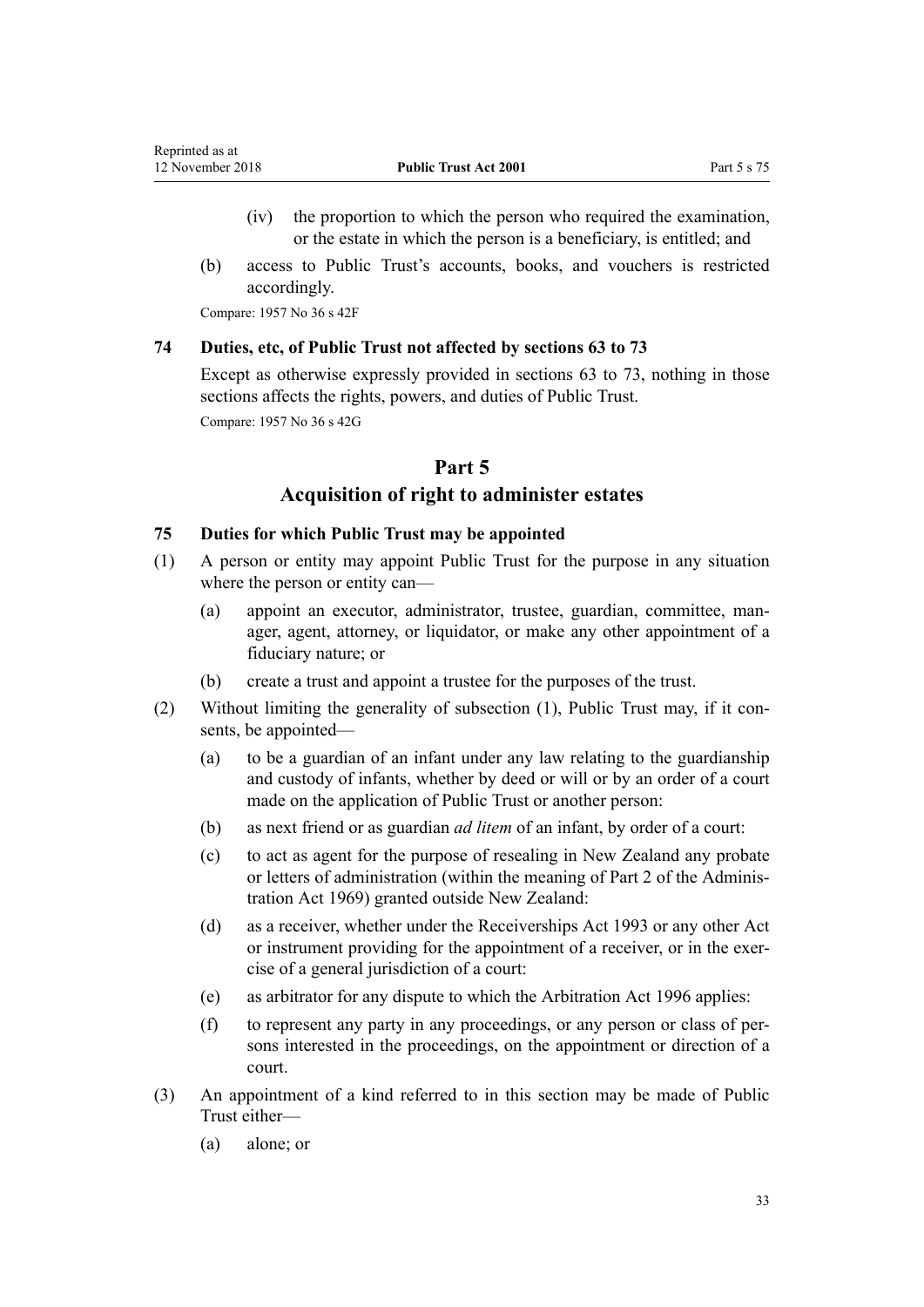- (b) jointly with another person, if Public Trust consents.
- <span id="page-33-0"></span>(4) If Public Trust is acting jointly, [sections 5](#page-9-0) and [90](#page-41-0) apply.
- (5) For the purposes of subsection (1), **person or entity** includes the Crown, the Governor-General in Council, the Governor-General, and any court, Judge, public officer, public or private corporation or association, or person, whether in or out of New Zealand.

Compare: 1957 No 36 ss 43(1), 54, 55, 56(1), 57(1)

#### **76 Appointment of Public Trust by executors, administrators, and trustees**

- (1) An executor may, with the consent of the High Court, and if not expressly prohibited,—
	- (a) appoint Public Trust as sole executor; or
	- (b) appoint as co-executors Public Trust and any other person or persons (whether or not including the executor making the appointment).

Such an appointment may be made either before or after taking out probate.

- (2) Any other administrator under a grant of administration with or without a will annexed may, with the consent of the High Court, and if not expressly prohibited,—
	- (a) appoint Public Trust as sole administrator; or
	- (b) appoint as co-administrators Public Trust and any other person or persons (whether or not including the person making the appointment).
- (3) An appointment under subsection (1) or subsection (2) is subject to the approval of the appointee or appointees.
- (4) Where an appointment is made under subsection (1) or subsection (2) by an executor or by an administrator with a will annexed, Public Trust and any other person appointed are also, by virtue of the appointment, the sole trustee or cotrustees (as appropriate) in all cases where—
	- (a) the executor or administrator was trustee; or
	- (b) there was no trustee appointed by the trust instrument; or
	- (c) there was no trustee in existence at the date of the appointment under this section.
- (5) In any case where there is more than 1 executor, administrator, trustee, or person having power to appoint a trustee, any one of those persons may, with the consent of the proposed appointee or appointees, apply to the High Court—
	- (a) to have Public Trust appointed as sole executor, administrator, or trustee; or
	- (b) to have appointed as co-executors, co-administrators, or co-trustees both Public Trust and any other person or persons (whether or not including all or any of the executors, administrators, trustees, or persons having power to appoint a trustee).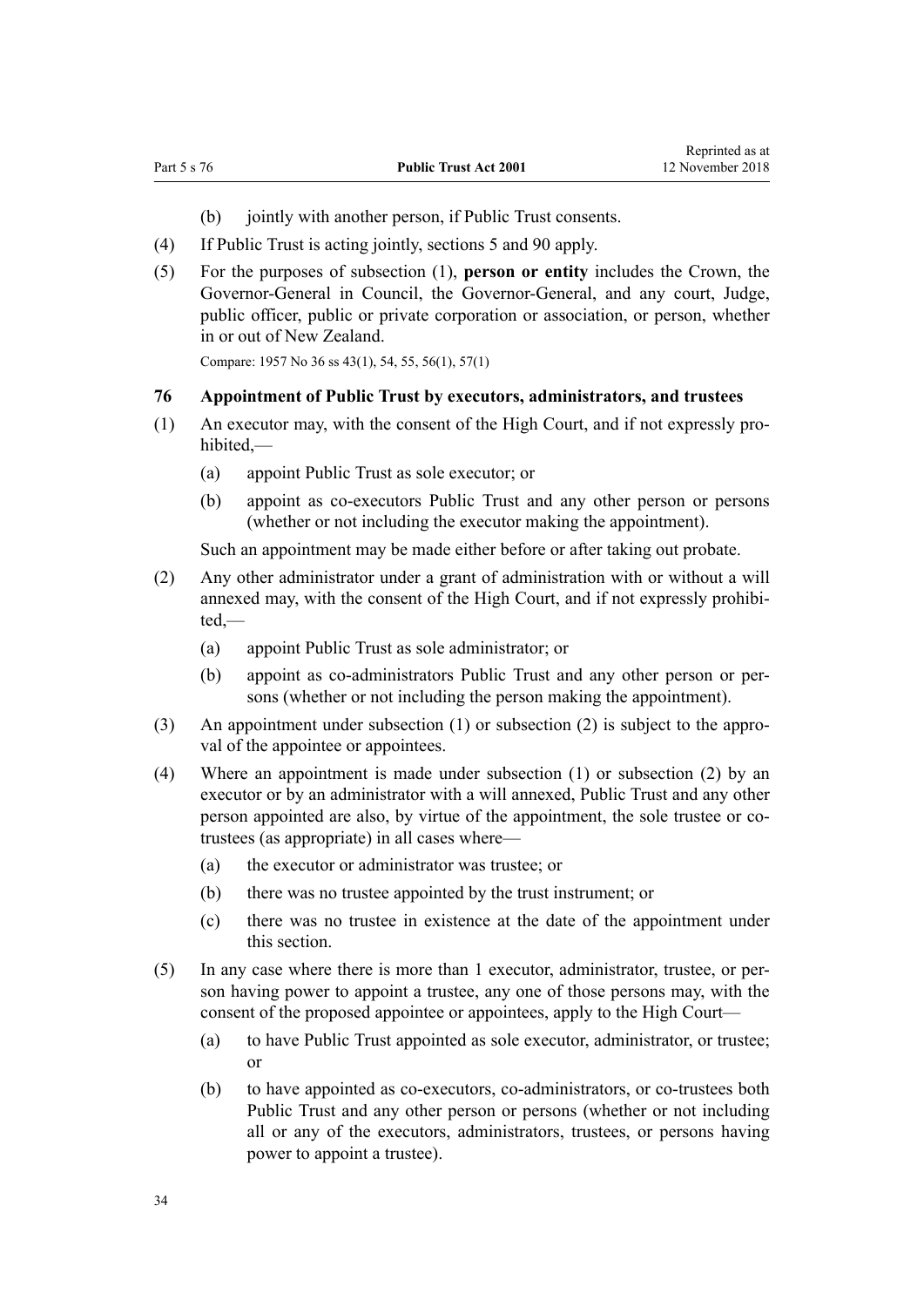<span id="page-34-0"></span>(6) The High Court may make any order it thinks fit on an application under subsection  $(5)$ . Compare: 1957 No 36 s 44

#### **77 Public Trust entitled on application to administration of intestate estates**

- (1) Public Trust may, if it thinks fit, apply to obtain a grant of administration of the estate of a person who, wherever domiciled,—
	- (a) dies intestate, whether in New Zealand or elsewhere; and
	- (b) leaves property situated in New Zealand.
- (2) Public Trust is then entitled as of right to the grant of administration, unless—
	- (a) the grant of administration is applied for by some other person in New Zealand who would be entitled to the grant of administration were it not for this section; and
	- (b) the court grants administration to that person.
- (3) Public Trust need not give notice of an application under subsection (1) to a person who would otherwise be entitled to the grant of administration, and the court may not require Public Trust to do so.

Compare: 1957 No 36 s 45

## **78 Public Trust may be appointed sole trustee where appointment of 2 or more trustees provided for**

- (1) Unless expressly prohibited, Public Trust may be appointed, and may accordingly act, as sole trustee under any will, codicil, deed, or other instrument, even where the will, codicil, deed, or other instrument provides for or directs the appointment of 2 or more trustees.
- (2) Such an appointment of Public Trust may be made by the trustees appointed under the will, codicil, deed, or other instrument, or by any other person having power to appoint new trustees, without obtaining the consent of the High Court.
- (3) In this section, **trustees** does not include personal representatives as such. Compare: 1957 No 36 s 46

## **79 Judge may consent to Public Trust's appointment if person whose consent required refuses or unable to consent**

If the consent of any person is required for the appointment of an administrator or other trustee, Public Trust may nevertheless be appointed without that consent, but instead with the consent of a Judge of the High Court, in any case where the person whose consent is required—

- (a) refuses to consent; or
- (b) is absent from New Zealand; or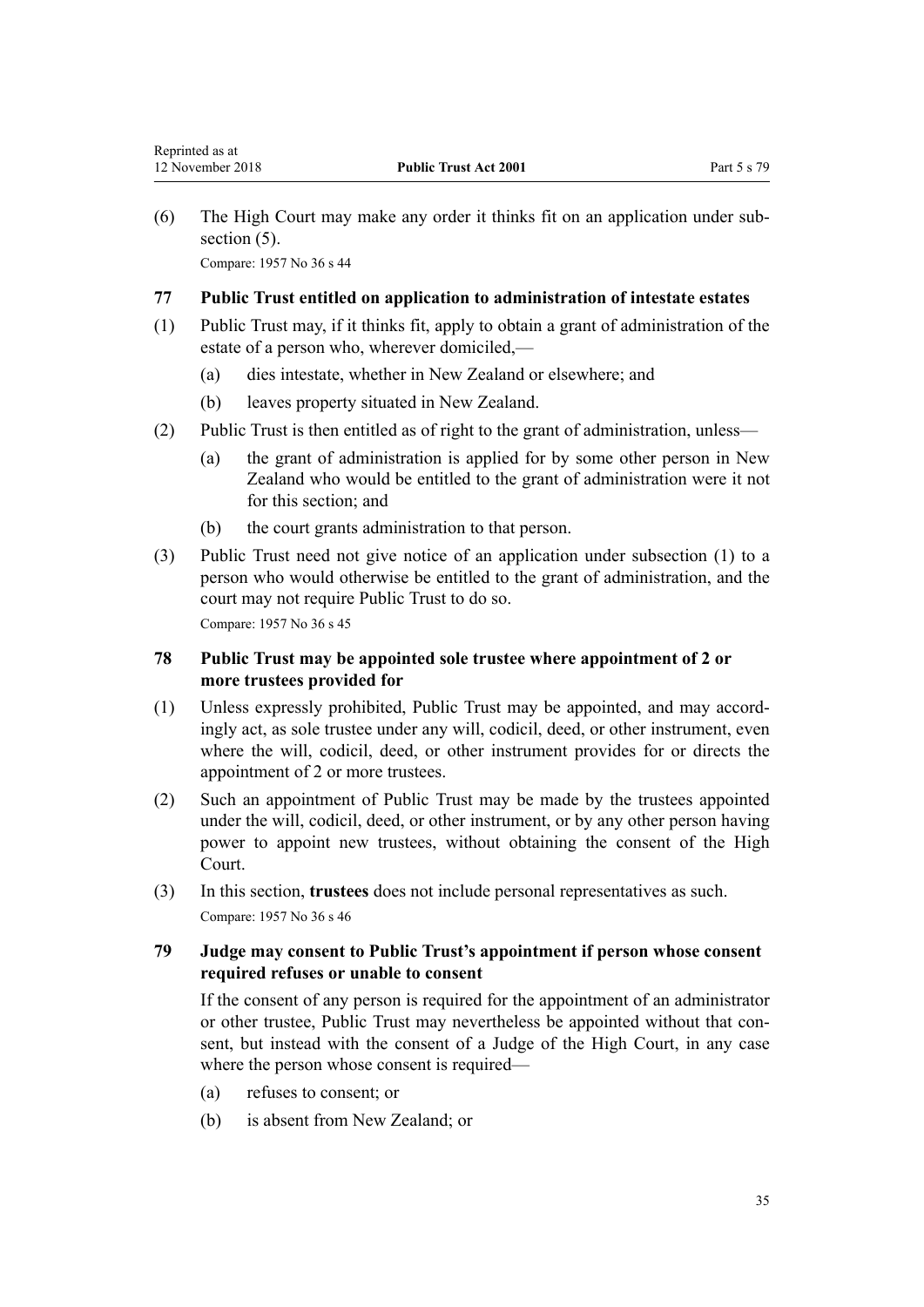<span id="page-35-0"></span>(c) is not of full age or is incapable of consenting to the appointment of an administrator or other trustee.

Compare: 1957 No 36 s 47

## **80 Power of Public Trust to administer if no application for probate or administration**

- (1) Public Trust may apply for an order to administer with the will annexed in any case where—
	- (a) a person dies testate; and
	- (b) application for probate or letters of administration with the will annexed is not made in New Zealand within 3 months after the date of the person's death.
- (2) The court must make the grant applied for, unless the person entitled to probate or letters of administration with the will annexed either—
	- (a) applies for probate or letters of administration with the will annexed; or
	- (b) satisfies the court that the delay in making the application has been and still is unavoidable or accidental.
- (3) The court may nevertheless, on application of the person or his or her attorney, grant probate or letters of administration to—
	- (a) a person entitled to probate or letters of administration with the will annexed who—
		- (i) was out of New Zealand when the grant to Public Trust was made; and
		- (ii) has not renounced or refused probate or letters of administration; or
	- (b) the attorney of such a person.

The grant may be in such manner and subject to such limitations or conditions as the court thinks proper.

- (4) An application under subsection (3) may be made only if at least 14 days' notice in writing of the intention to apply has been left at the office of Public Trust at Wellington.
- (5) Immediately on the grant to a person of any probate or letters of administration under subsection (3),—
	- (a) all the functions, powers, authorities, discretions, rights, and duties of Public Trust in relation to the testator's estate (except the rights reserved by this subsection) pass to the person; and
	- (b) all liability of Public Trust under any contract entered into by it, or otherwise, affecting or relating to the estate, passes to the person, and no claim then lies against Public Trust in respect of that liability; and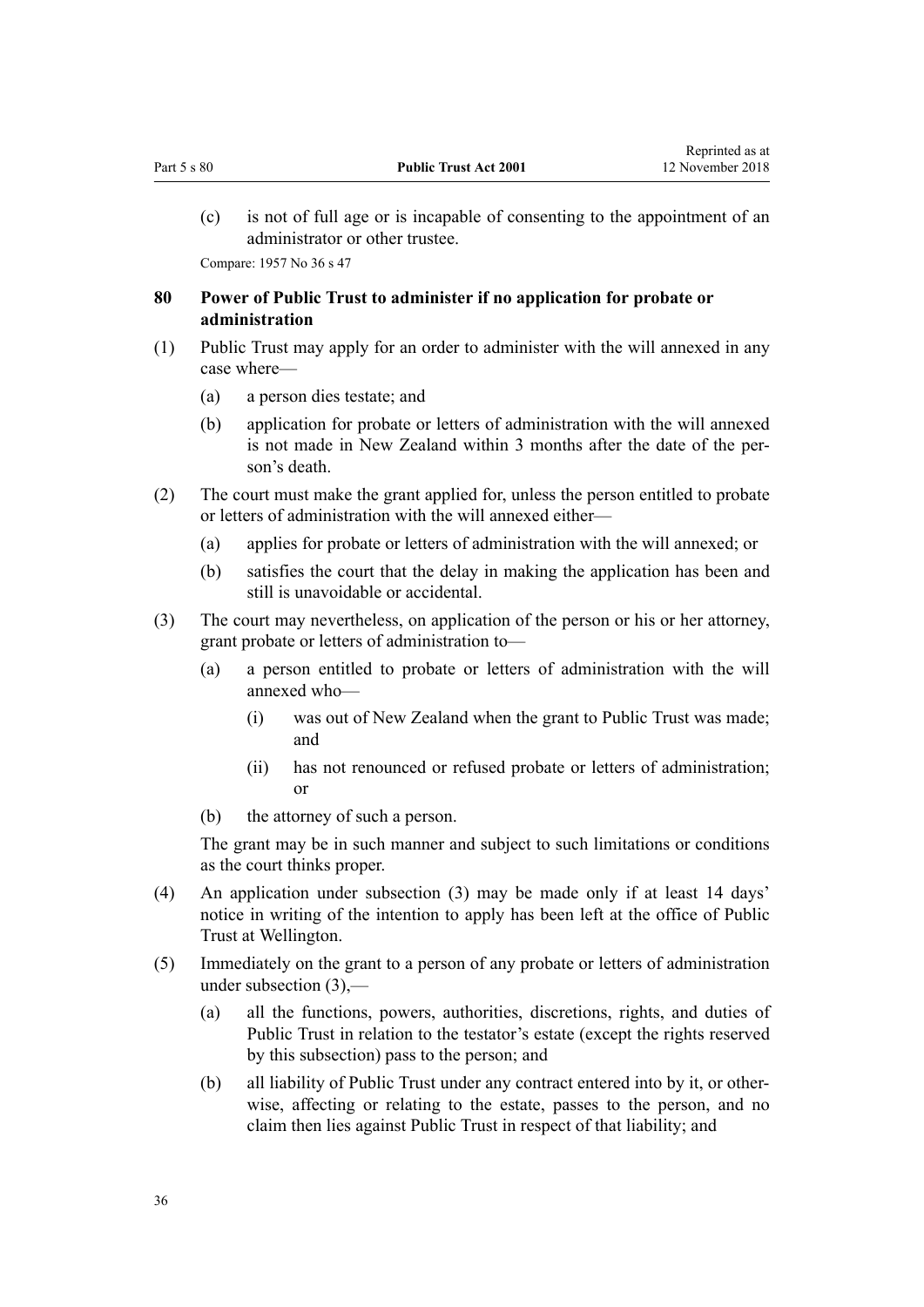- <span id="page-36-0"></span>(c) so much of the estate as is then unadministered by Public Trust vests in the person, once Public Trust has been allowed or paid—
	- (i) all money due for commission or other remuneration, necessary outlay, disbursements, costs, charges, and expenses affecting the estate; and
	- (ii) Public Trust's costs of and incidental to the application for probate or letters of administration.
- (6) No costs may be awarded against Public Trust on an application under subsection (1).

### **81 Trustees may delegate powers to Public Trust**

- (1) Trustees of a trust estate who are empowered to delegate all or any of their functions, powers, authorities, discretions, and rights to any person may delegate them to Public Trust, if Public Trust consents.
- (2) Public Trust may then exercise all the functions, powers, authorities, discretions, and rights that were delegated.

Compare: 1957 No 36 s 60(1)

# **82 Powers and authorities exercisable by Public Trust pending grant of probate or administration**

- (1) Where a person has died, Public Trust may if it thinks fit, until administration is granted, exercise with respect to the estate of the deceased person all the powers and authorities, and do all the acts and things, that it could exercise or do if—
	- (a) the person had died intestate; and
	- (b) Public Trust had obtained administration.

Before Public Trust so acts, however, it must give notice in accordance with [section 83](#page-37-0).

- (2) Subsection (1) applies—
	- (a) whether the person died testate or intestate; and
	- (b) even if some person other than Public Trust is appointed executor or is entitled to letters of administration.
- (3) Subsection (1) does not authorise Public Trust to sell, lease, exchange, mortgage, or partition any portion of the property (other than property to which subsection (4) applies) unless, on application of Public Trust, a Judge of the High Court makes an order under this section authorising the relevant action.
- (4) Public Trust may nevertheless sell, without obtaining such an order, any portion of the personal estate that is—
	- (a) of a perishable nature; or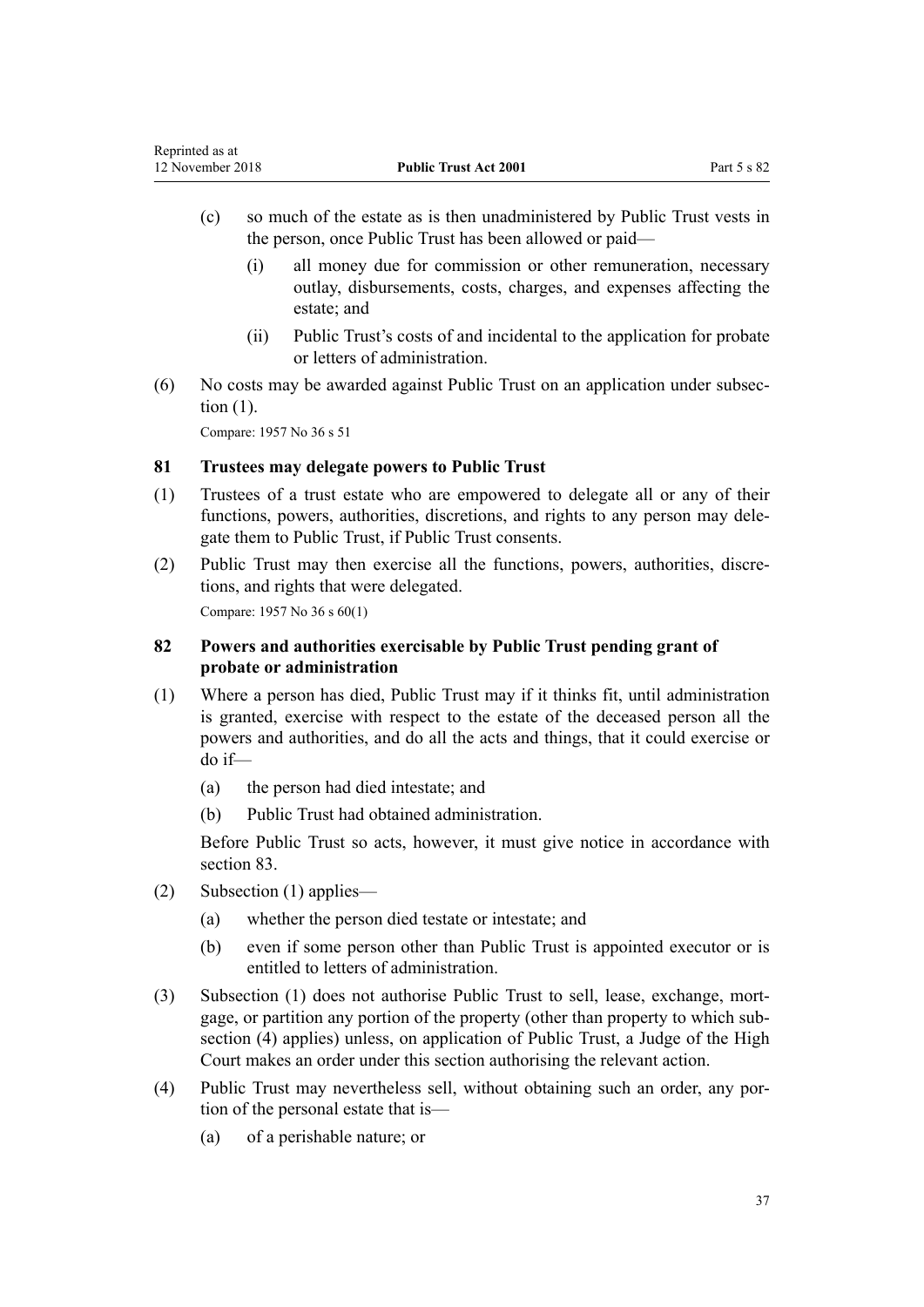- <span id="page-37-0"></span>(b) liable to deteriorate; or
- (c) for any other reason liable to decrease unduly in value if retained.

The decision of Public Trust as to whether any portion of the personal estate is of such a nature is conclusive and binding on all persons.

- (5) All costs, charges, and expenses incurred by Public Trust under this section are a first charge on the property of the deceased person.
- (6) A person who afterwards applies for administration of the estate of the deceased person must first pay any costs, charges, commissions, and expenses incurred by or payable to Public Trust before administration can be granted.
- (7) In acting under this section, Public Trust is not to be treated, and is not liable, as an executor *de son tort*.

Compare: 1957 No 36 s 61

## **83 Notice of exercise of powers and authorities under section 82 to person entitled to probate or administration**

- (1) Before acting under [section 82,](#page-36-0) Public Trust must give notice in writing of its intention to act under that section, unless the person immediately proceeds to apply for administration, to any person of full age who is capable of obtaining administration and who is known by Public Trust to be entitled to obtain administration.
- (2) Public Trust may then proceed to exercise all or any of its powers and authorities under [section 82](#page-36-0) only if—
	- (a) the person does not, within 21 days after the notice was posted or otherwise sent, give notice in writing to Public Trust at its Wellington office that the person intends to apply for administration; or
	- (b) the person gives such notice, but then either—
		- (i) fails to apply for administration within the 14 days following the giving of the notice; or
		- (ii) makes the application within 14 days, but the application fails.
- (3) If more than 1 person is entitled to take out administration, it is sufficient for Public Trust to give notice to 1 of those persons only.
- (4) Nothing in this section prevents Public Trust from exercising its powers and authorities under [section 82](#page-36-0), without having given notice under subsection (1) of this section, if—
	- (a) it is not actually known to Public Trust that there is in New Zealand any person entitled to obtain administration; or
	- (b) Public Trust considers in its discretion that there is any emergency situation that requires it to act without giving notice.

Compare: 1957 No 36 s 62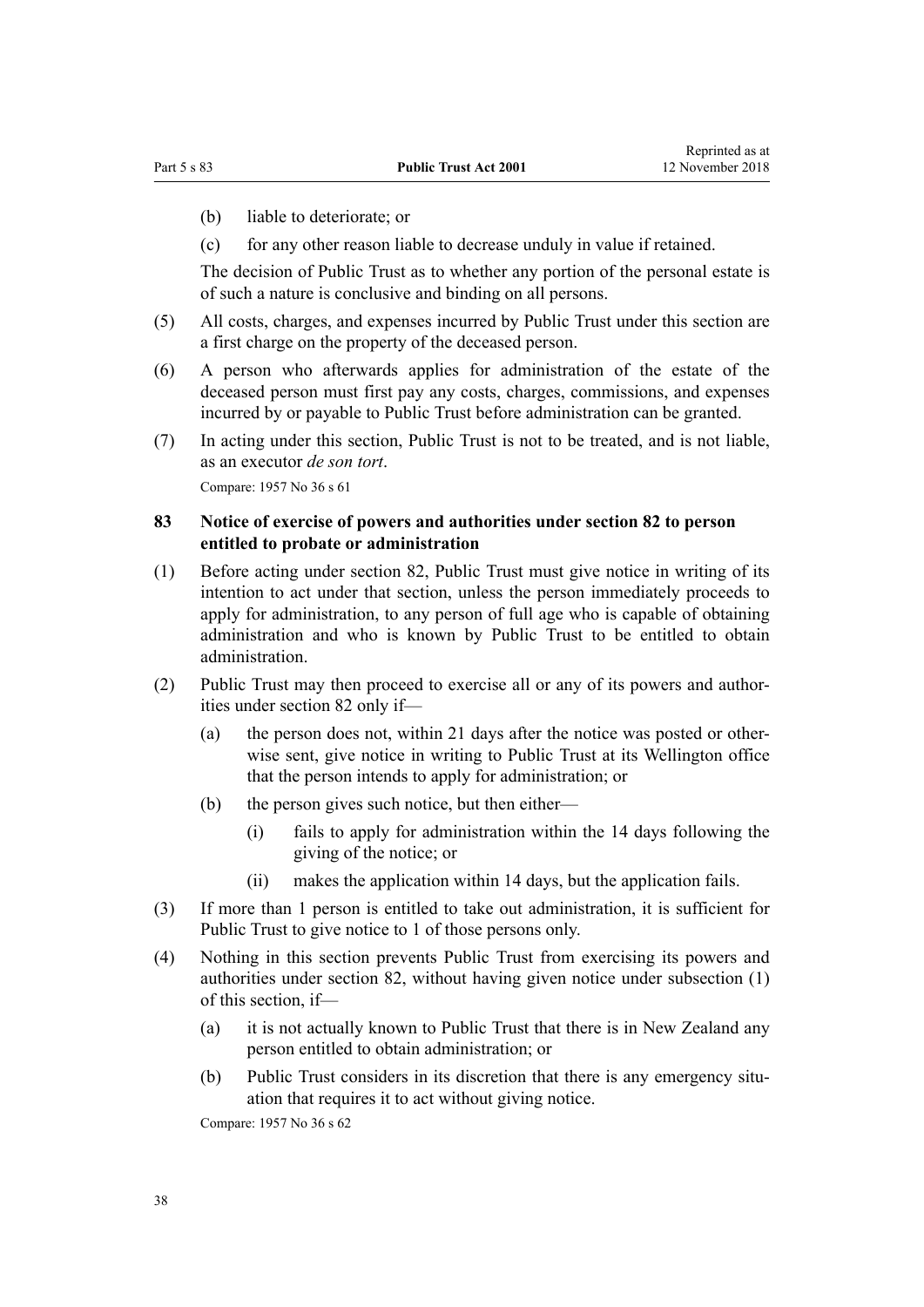# **84 Public Trust may oppose application for administration**

- (1) Public Trust may lodge a caveat under [section 60](http://prd-lgnz-nlb.prd.pco.net.nz/pdflink.aspx?id=DLM393001) of the Administration Act 1969 against an application for administration, and apply *ex parte* to a Judge in Chambers for directions, if—
	- (a) a person other than Public Trust has made application for administration of the estate of a deceased person who has left real or personal property situated in New Zealand; and
	- (b) Public Trust believes that—
		- (i) there are substantial and reasonable grounds for opposing the grant; but
		- (ii) there is no person in New Zealand beneficially interested in opposing the grant who is of full age and capable of acting as administrator.
- (2) On receiving the application for directions, the Judge may, if he or she thinks fit, direct Public Trust to represent the persons who may be prejudicially affected by the grant and oppose the grant on their behalf.
- (3) All costs, charges, and expenses incurred by Public Trust in acting under such a direction are to be paid out of the estate. Compare: 1957 No 36 s 63

### **85 Payment of legacies of infants to Public Trust**

- (1) With the consent of Public Trust, any trustee may—
	- (a) pay to Public Trust any money being the whole amount or the whole remaining amount of any legacy or share in an estate to which an infant is entitled, whether indefeasibly or contingently, under a will, instrument, trust, or intestacy; and
	- (b) in writing in a form approved by Public Trust, direct Public Trust to account for the money according to the provisions of the will, instrument, trust, or intestacy.
- (2) The written direction must declare the following matters:
	- (a) that the amount stated is the whole amount, or, if appropriate, the whole remaining amount, to which the infant is entitled:
	- (b) how much of the amount is capital and how much is income:
	- (c) how much, if any, of the capital and income has been expended, whether for the maintenance, education, advancement, or benefit of the infant or otherwise:
	- (d) in the case of money to which the infant is contingently entitled,—
		- (i) the person or persons who will become entitled to the money, or so much of it as remains, in the event of the infant failing to become indefeasibly entitled; and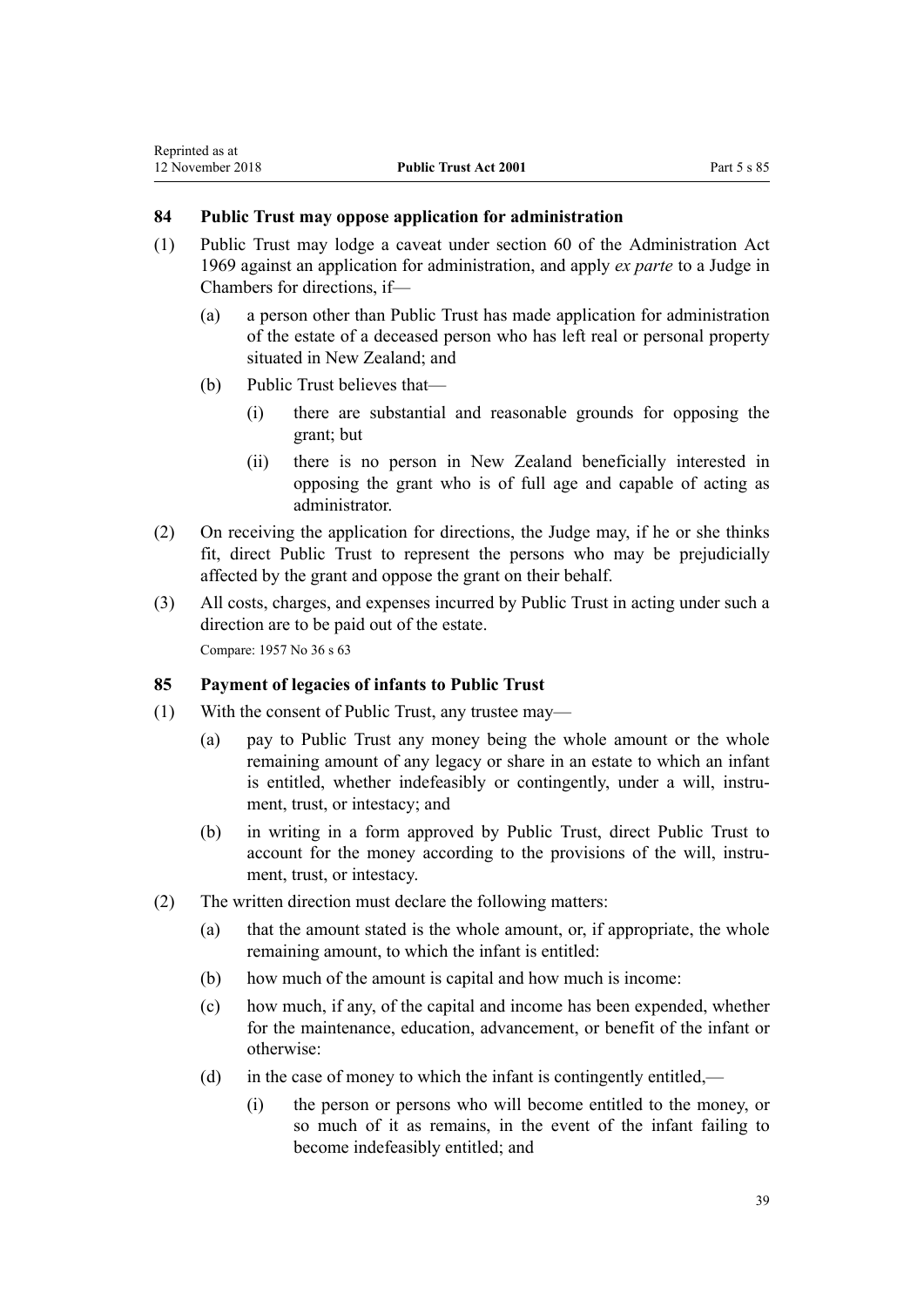- (ii) the shares and interests of those persons:
- (e) such other matters as Public Trust may require.
- <span id="page-39-0"></span>(3) The trustee giving the written direction to Public Trust must—
	- (a) certify it as correct; and
	- (b) where applicable, furnish along with it a true copy of the will or trust instrument affecting the legacy or share.
- (4) Public Trust must act in accordance with the trusts in the will or instrument (if any) referred to in subsection (3)(b), but—
	- (a) is not under any obligation to inquire into the accuracy of the trustee's certificate; and
	- (b) does not incur any liability through acting upon any declaration contained in the certified written direction.
- (5) A certified written direction made in accordance with this section vests in Public Trust all the powers of the trustee in respect of the legacy or share, whether conferred by will, trust instrument, or statute, or in any other manner.
- (6) In addition to the powers vested in it by subsection (5), Public Trust may exercise in respect of the legacy or share any power conferred on Public Trust by this Act.

#### **86 Administration of benefit funds by Public Trust**

- (1) A fund that is raised by public or private subscriptions for the benefit or relief of any person or class of persons may be placed with Public Trust to be administered by Public Trust and invested in the common fund.
- (2) The following provisions apply to such a fund:
	- (a) Public Trust may recognise as a committee any persons whom it believes—
		- (i) to have organised the appeal for the subscriptions; or
		- (ii) to have been appointed, authorised, or recognised as a committee by a substantial number of the subscribers:
	- (b) after conferring with the committee (if any), Public Trust may apply to the High Court for directions as to the administration of the fund, and for that purpose must submit a scheme of administration:
	- (c) the court may approve the scheme with or without modification as it thinks fit:
	- (d) Public Trust must administer the fund in accordance with the scheme as approved: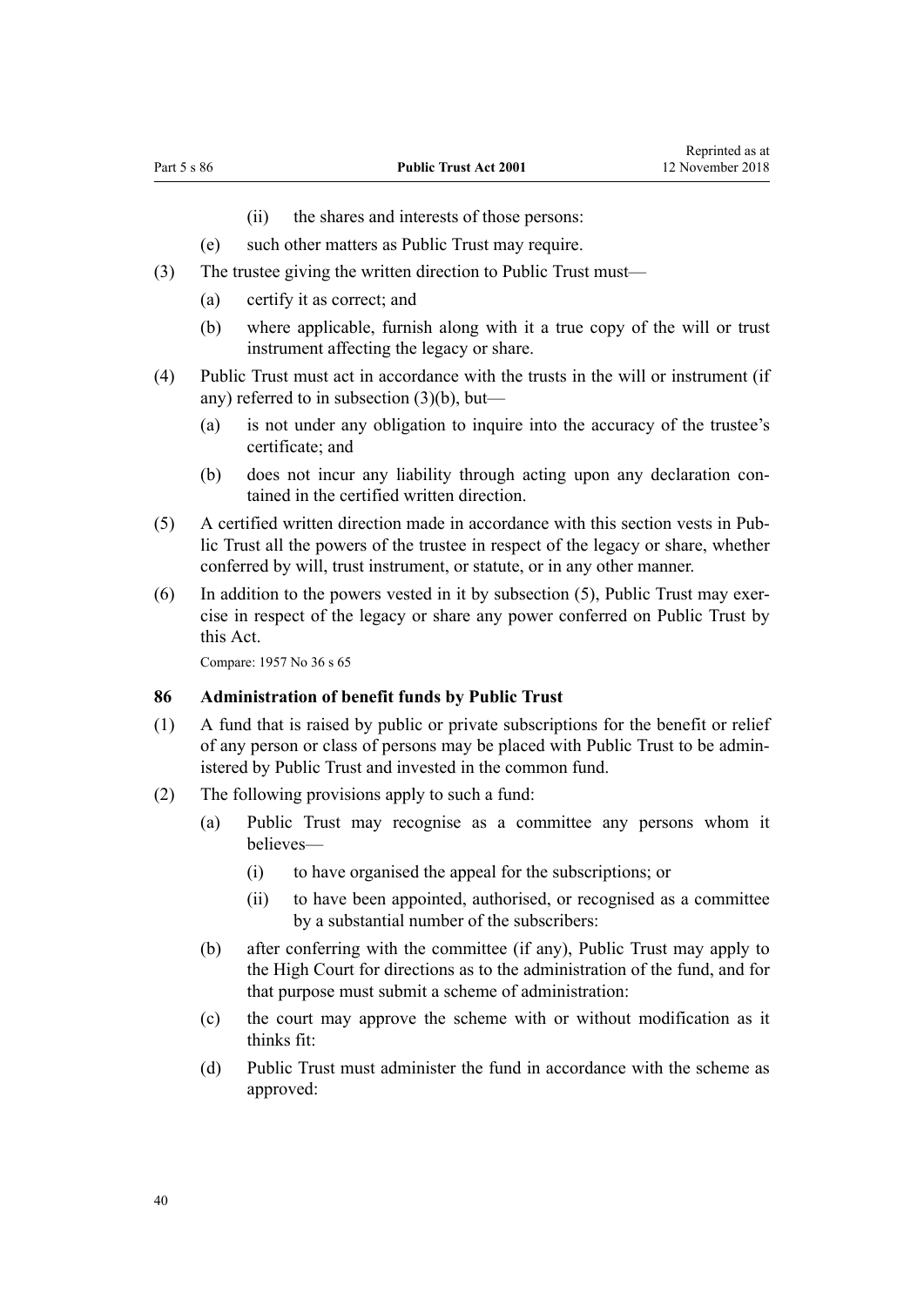- (e) on the application of the Attorney-General, Public Trust, a member of the committee, or person claiming an interest in the fund, the court may at any time—
	- (i) vary the scheme so far as it relates to the powers of Public Trust in respect of the fund and the mode of administering the fund:
	- (ii) give directions on any point or question relating to the scheme or the fund:
- (f) Public Trust must obey all such directions:
- (g) if the fund was raised for the benefit of 2 or more persons, a scheme under this section may provide that the income and capital of the fund, or of any specified part of the fund, may be applied by Public Trust in its discretion for or towards the maintenance or education (including past maintenance or education) or advancement or benefit of—
	- (i) all those persons; or
	- (ii) any 1 or more of them to the exclusion of the others,—

in such shares and proportions and generally in such manner as Public Trust thinks fit. Public Trust may apply money in accordance with such provisions notwithstanding that only 1 of the persons remains alive.

- (3) If the fund does not exceed \$40,000, or such higher amount as is prescribed by regulations,—
	- (a) instead of applying to the High Court for directions as to the administration of the fund, Public Trust may, with the consent of the committee (if any) or the majority of its members, settle a scheme of administration; and
	- (b) the scheme may be incorporated in a declaration of trust by Public Trust, which is to be treated as the settlor of the trust for the purposes of the trust instrument; and
	- (c) any statements or recitals in the trust instrument are sufficient evidence of their truth, and, subject to paragraph (d), the provisions of the declaration of trust are final and binding on all persons, whether or not beneficially interested under the trust; and
	- (d) Public Trust may if it thinks fit, with the consent of all or a majority of the surviving members of the committee (if any) in New Zealand, modify the scheme so far as it relates to Public Trust's powers in respect of the fund and the mode of its administration, and the declaration of trust must be amended accordingly.

Compare: 1957 No 36 s 67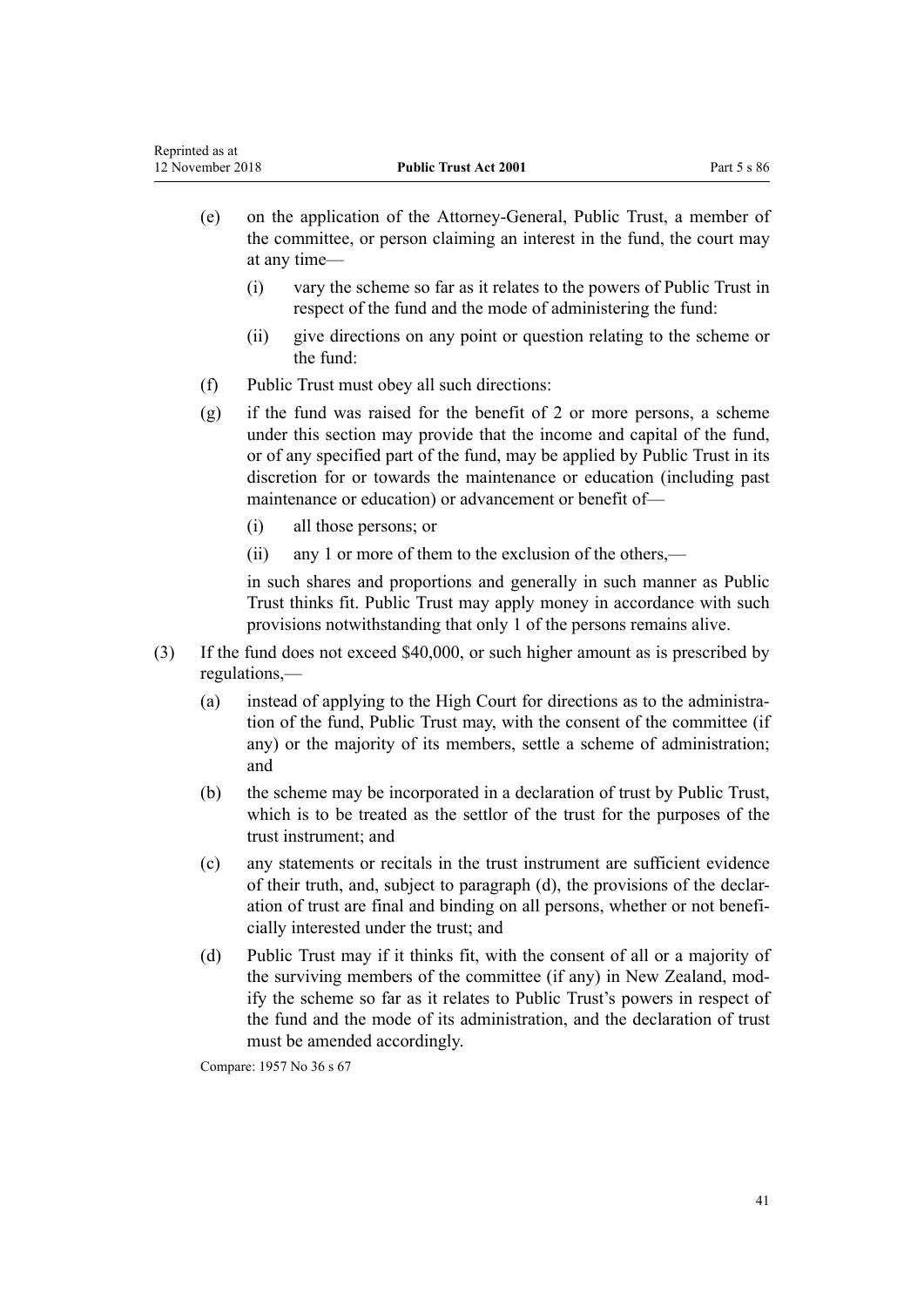### *General matters*

#### <span id="page-41-0"></span>**87 Public Trust on appointment to have same rights, etc, as private person**

- (1) When appointed or acting under this Act or any other Act in any of the capacities mentioned in [sections 75 to 78,](#page-32-0) Public Trust has the same rights, powers, duties, and immunities as a private person acting in any of those capacities would have.
- (2) This section is subject to the express provisions of this Act or any other Act. Compare: 1957 No 36 s 49

#### **88 Property, rights, etc, to vest in Public Trust on appointment**

- (1) If Public Trust is duly appointed executor, administrator, or trustee, all property, functions, powers, authorities, discretions, and rights vested in, or conferred by the trust instrument on, the executor, administrator, or trustee become vested in and exercisable by Public Trust on its appointment as fully and effectually as if it had been named as executor, administrator, or trustee under the instrument, without need for conveyance or assignment or execution of any other instrument.
- (2) A certificate by Public Trust that any property forms part of an estate in respect of which Public Trust is appointed as executor, administrator, or trustee is to be accepted by all courts and persons as sufficient evidence of that fact without further proof.

Compare: 1957 No 36 s 50

### **89 Provisions relating to applications for grants of administrations**

- (1) An application by or on behalf of Public Trust for probate of a will, or for an order to administer with a will annexed, or for any other grant of administration, may be made in any registry of the High Court at the discretion of Public Trust.
- (2) On such an application, in the absence of evidence to the contrary, no further proof of the death or testacy or intestacy of any person is required than an affidavit that, after due inquiries, Public Trust is satisfied that the person has died either testate or intestate, as appropriate.
- (3) Subsection (2) applies whether the person was domiciled in New Zealand or elsewhere, and whether the person died in New Zealand or elsewhere. Compare: 1957 No 36 s 52

#### **90 Public Trust acting jointly with another person**

Where Public Trust is acting jointly with another person in any office or position referred to in [section 75](#page-32-0),—

(a) all money coming under their control jointly is to be dealt with by them in the same manner as money coming under the control of Public Trust alone; and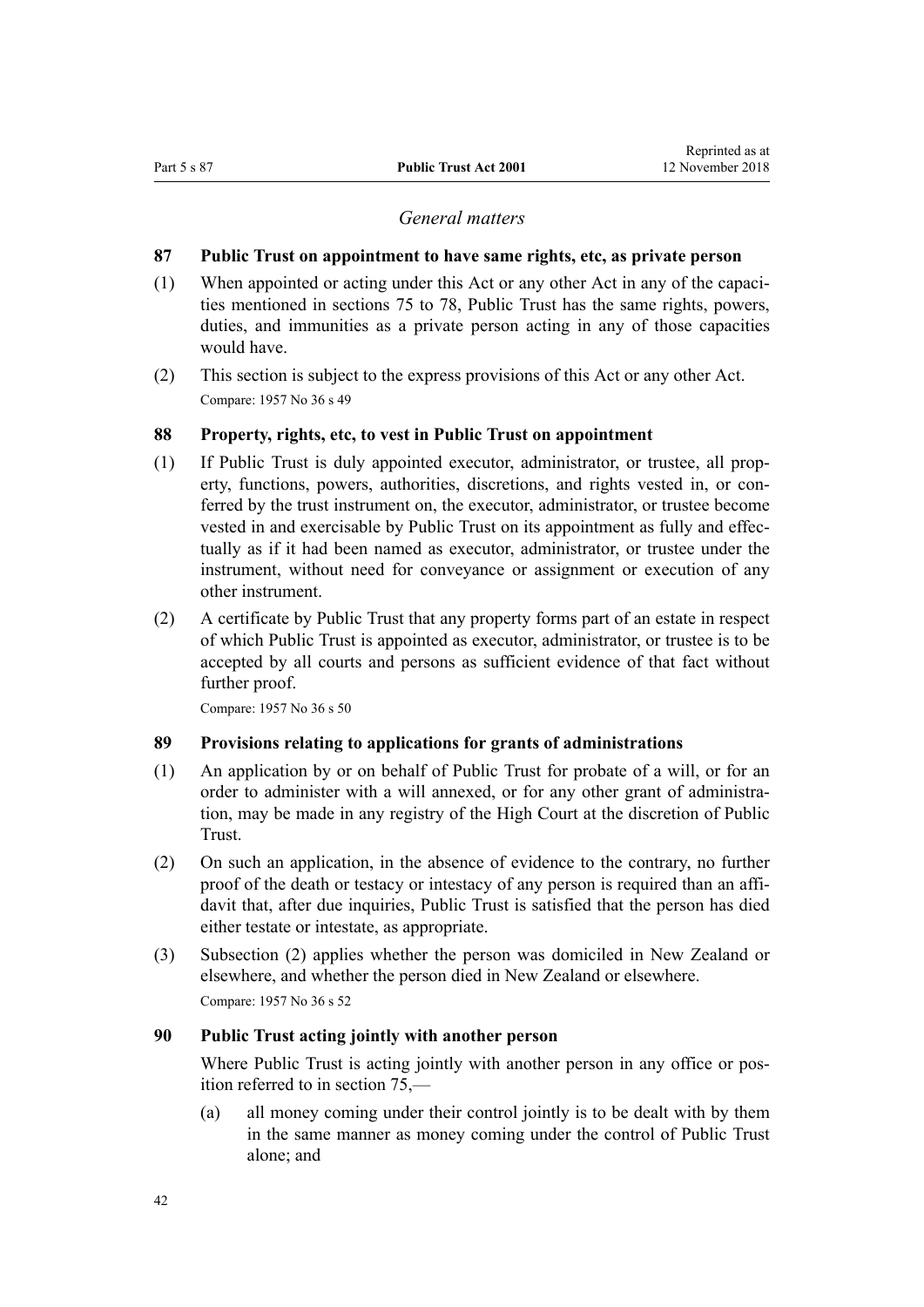- (b) the written receipt of Public Trust alone for any money, securities, movable property, or document that is deliverable to Public Trust and the other person jointly—
	- (i) constitutes a sufficient discharge for receipt of the thing concerned; and
	- (ii) effectually exonerates the person delivering the thing concerned from seeing to its application or being answerable for its loss or misappropriation; and
- (c) Public Trust is entitled to the sole custody and possession of all money, securities, movable property, and documents to whose custody and possession it would be entitled if acting alone in the office or position.

Compare: 1957 No 36 s 43(2)

# **91 Costs**

- (1) Where Public Trust applies for probate of a will, or for administration with a will annexed,—
	- (a) it is entitled to its costs out of the estate; and
	- (b) it is not liable for the costs of any other person.
- (2) Where Public Trust applies for administration at the request of any 1 or more beneficiaries who are entitled under an intestacy but who cannot agree as to the person to be appointed administrator,—
	- (a) Public Trust is entitled to its costs out of the estate, whether or not it is appointed administrator; and
	- (b) Public Trust is not liable for the costs of any other person.
- (3) Where Public Trust is appointed or directed by any court to represent any party or person or class of persons in any proceedings, the costs and expenses of the representation as between solicitor and client, together with a reasonable fee for Public Trust's services, are to be paid to Public Trust—
	- (a) out of the estate or funds or property the subject of the proceedings; or
	- (b) in such other manner as the court directs.
- (4) Subject to this section, Public Trust may charge, demand, and receive remuneration, fees, or other amounts for its services in accordance with [sections 122 to](#page-57-0) [125](#page-57-0).

Compare: 1957 No 36 ss 56(2), 57(2), 58, 60(2)

### **92 Part does not restrict operation of certain provisions**

Nothing in this Part restricts the operation of—

(a) [section 46\(4\)](http://prd-lgnz-nlb.prd.pco.net.nz/pdflink.aspx?id=DLM305508) of the Trustee Act 1956 (which imposes a duty on Public Trust to act as trustee in certain cases); or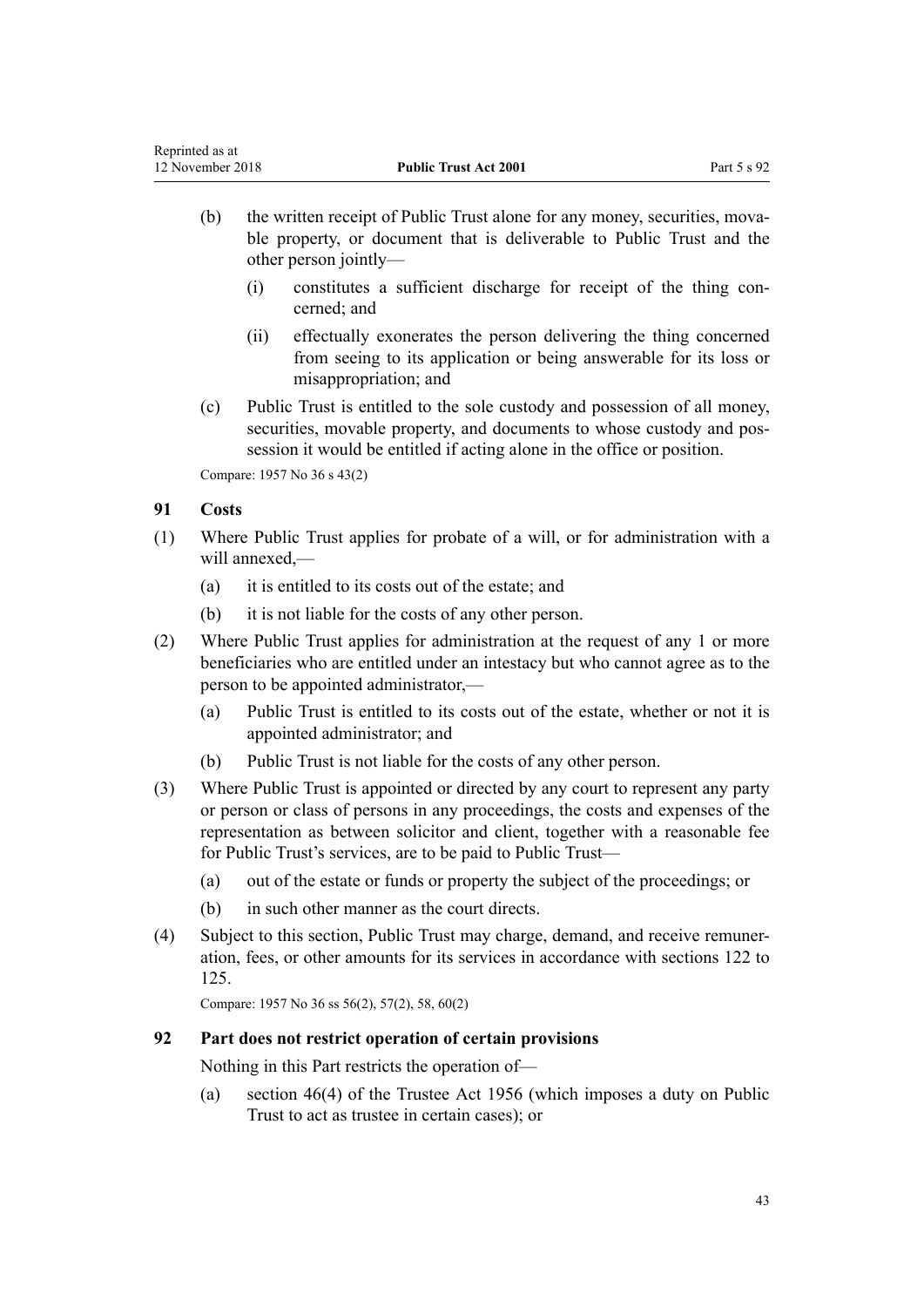<span id="page-43-0"></span>(b) [section 63](http://prd-lgnz-nlb.prd.pco.net.nz/pdflink.aspx?id=DLM393013) of the Administration Act 1969 (which prevents the granting of administration to companies other than trustee companies). Compare: 1957 No 36 s 43(3)

# **Part 6 Elections to administer**

# **93 Public Trust may elect to administer small estates without grant of administration**

- (1) This section applies in a case where—
	- (a) a person has died leaving property situated in New Zealand to be administered (whether the person died testate or intestate, and whether in or out of New Zealand); and
	- (b) the gross value of the property, as estimated by Public Trust at the time of the election under this section, does not exceed \$120,000, or such higher amount as is prescribed by regulations; and
	- (c) no person has obtained a grant of administration in New Zealand; and
	- (d) Public Trust would under [Part 5](#page-32-0) be entitled to obtain a grant of administration.
- (2) In such a case Public Trust may, instead of obtaining a grant of administration, file in the High Court an election in writing to administer the estate of the deceased person.
- (3) The election must specify—
	- (a) the name, residence, and occupation of the deceased, so far as known to Public Trust:
	- (b) the date of death of the deceased:
	- (c) the property of the deceased situated in New Zealand, as then known.
- (4) The election must also contain—
	- (a) if the deceased died intestate, a statement to that effect:
	- (b) if the deceased died testate, a statement that, after due inquiries, Public Trust believes that—
		- (i) the document annexed to the election is the testator's last will (or an exemplification of it, if administration has been granted out of New Zealand); and
		- (ii) the will has been validly executed according to the law governing the execution of wills.
- (5) The election may be filed in the registry of the High Court at Wellington, or in such other registry of the High Court as Public Trust determines either generally or in respect of particular estates.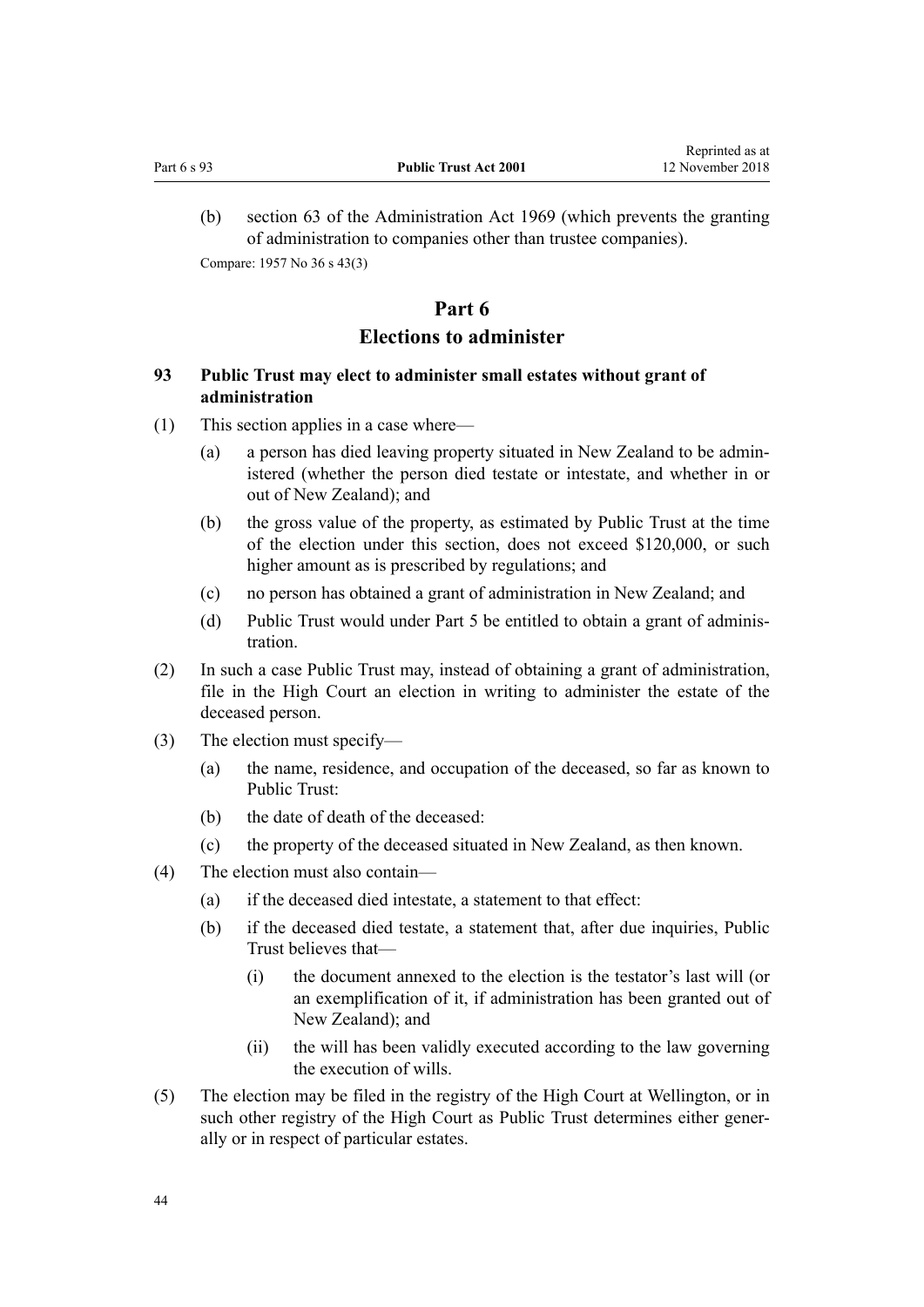<span id="page-44-0"></span>

| Reprinted as at  |                              |             |
|------------------|------------------------------|-------------|
| 12 November 2018 | <b>Public Trust Act 2001</b> | Part 6 s 94 |

- (6) On the election being filed, Public Trust is to be treated in all respects as the executor of the will or the administrator of the estate, as appropriate, as if administration had been granted to Public Trust.
- (7) If, after filing the election, the gross value of property situated in New Zealand to be administered is found to exceed \$150,000 or such higher amount as is prescribed by regulations, Public Trust must—
	- (a) as soon as practicable file a memorandum stating that fact, in the registry of the High Court in which the election was filed; and
	- (b) then proceed in the ordinary manner to obtain a grant of administration in New Zealand (for which purpose Public Trust may uplift from the court any will or exemplification filed with the election).
- (8) An election may be filed under this section relating to a written informal will to which [subpart 3](http://prd-lgnz-nlb.prd.pco.net.nz/pdflink.aspx?id=DLM413545) of Part 2 of the Wills Act 2007 or the Wills Amendment Act 1955 applies. This section does not apply to any other informal will.

Compare: 1957 No 36 s 72 Section 93(8): substituted, on 1 November 2007, by [section 41](http://prd-lgnz-nlb.prd.pco.net.nz/pdflink.aspx?id=DLM413569) of the Wills Act 2007 (2007 No 36).

# **94 Elections in respect of unadministered balance of estate**

- (1) This section applies in a case where—
	- (a) a grant of administration has been made in New Zealand in respect of the estate of a deceased person; and
	- (b) the persons to whom the original grant or any substituted grant of administration was made have died leaving part of the estate unadministered; and
	- (c) the gross value of the property situated in New Zealand left unadministered, as estimated by Public Trust at the time of the election under this section, does not exceed \$120,000, or such higher amount as is prescribed by regulations; and
	- (d) no person has, since the death of the last administrator, taken out letters of administration *de bonis non* in New Zealand in respect of the estate.
- (2) In such a case Public Trust may, instead of applying for an order to administer *de bonis non* in New Zealand, file in the High Court an election in writing to administer the part of the estate left unadministered.
- (3) The election must—
	- (a) set out the fact of the original grant, and the death of the executors or other administrators; and
	- (b) give particulars of the property situated in New Zealand that is left unadministered; and
	- (c) be filed in the registry of the High Court out of which the original grant was issued.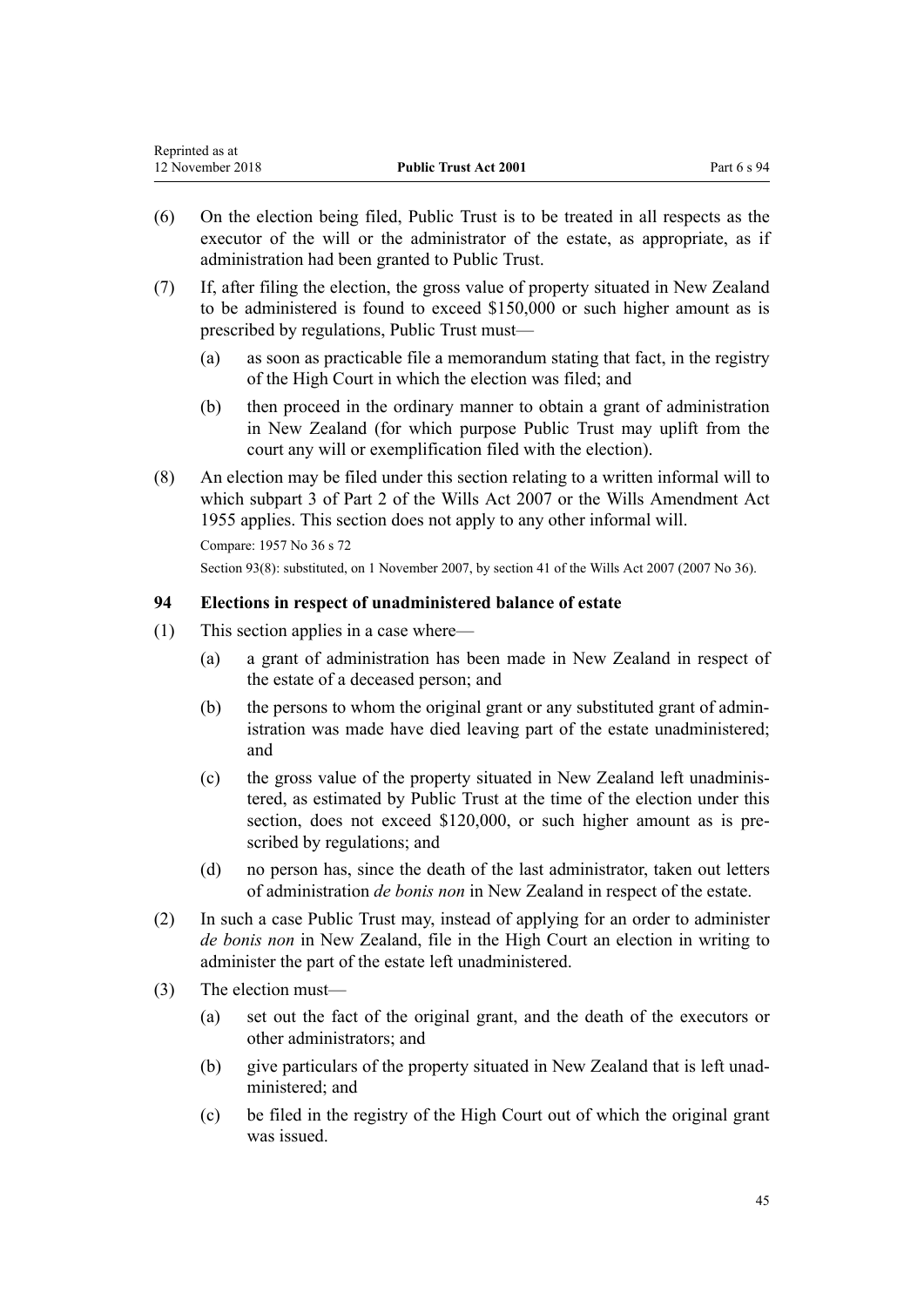<span id="page-45-0"></span>

| nephinted as at<br>12 November 2018 |
|-------------------------------------|
|                                     |

Reprinted as at

- (4) On the election being filed, Public Trust is to be treated in all respects as administrator of the estate left unadministered, as if an order to administer *de bonis non* had been granted to Public Trust.
- (5) If, after filing the election, the gross value of the property situated in New Zealand to be administered by Public Trust is found to exceed \$150,000 or such higher amount as is prescribed by regulations, Public Trust must—
	- (a) as soon as practicable file in the same registry of the High Court a memorandum stating that fact; and
	- (b) then proceed in the ordinary manner to obtain in New Zealand an order to administer *de bonis non* in respect of the estate (for which purpose Public Trust may uplift from the court any will or exemplification filed with the election).

Compare: 1957 No 36 s 73

## **95 Operation of election under section 93 or section 94 as regards property overseas**

For the purposes of elections under [sections 93](#page-43-0) and [94](#page-44-0),—

- (a) in determining the value of property situated in New Zealand, no account is to be taken of property that is situated out of New Zealand at the time of the filing of the election (whether or not the property is later transferred to New Zealand to Public Trust or any other person in due course of administration, or for any other purpose); but
- (b) in all other respects, the elections extend and apply to and include property situated out of New Zealand in the same manner and to the same extent in all respects as a grant of administration obtained by Public Trust would, in the circumstances of each particular case, extend or apply to or include that property.

Compare: 1957 No 36 s 74

### **96 Revocation of elections filed in error**

- (1) This section applies in a case where—
	- (a) Public Trust has filed an election to administer an estate under [section 93](#page-43-0) or [section 94;](#page-44-0) and
	- (b) it subsequently discovers that the election is invalid or ineffective because of—
		- (i) the discovery of a will or a later will; or
		- (ii) the revocation or invalidity of a will; or
		- (iii) any other reason.
- (2) In such a case, Public Trust may file in the registry of the High Court in which the election was filed a memorandum that—
	- (a) sets out the facts; and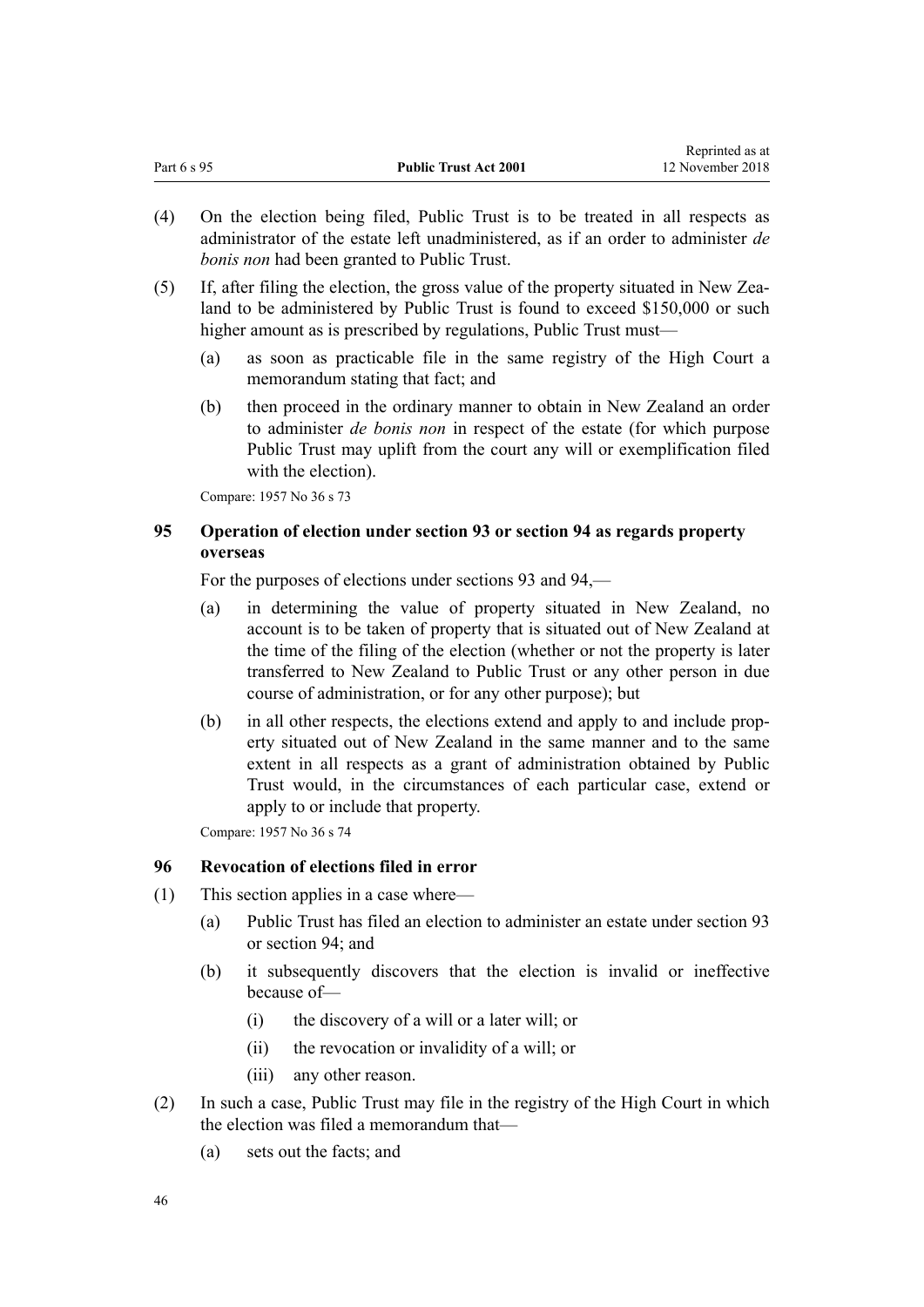- (b) certifies that the election already filed is invalid or ineffective.
- (3) On the memorandum being filed,—
	- (a) the election ceases to be of any effect; and
	- (b) an application for administration may be made or a fresh election may be filed as if the election previously filed had not been filed.

#### **97 Elections to administer jointly with another person**

- (1) In any case where Public Trust and another person or persons are entitled to elect to administer the estate of a deceased person, the execution of the election to administer, or of any memorandum under [section 93\(7\)](#page-43-0) or [section 94\(5\)](#page-44-0) or [section 96\(2\),](#page-45-0) by the other person or persons does not need to be attested in any way.
- (2) A statement in an election to administer to the effect that an executor or coexecutor—
	- (a) has died; or
	- (b) is unable or unwilling to act; or
	- (c) has not made application for probate in New Zealand,—

is to be accepted by all courts and persons as sufficient evidence of that fact without further proof.

Compare: 1957 No 36 s 76A

### **98 Copy of election**

A copy of an election under this Part that is certified as a correct copy under the seal of the High Court or a Registrar of the court is for all purposes equivalent to an exemplification of that election.

Compare: 1957 No 36 s 77(2)

# **Part 7**

# **Unclaimed property**

### **99 Appointment of Public Trust as manager of unclaimed property**

- (1) Public Trust may be appointed or become manager in accordance with this Part of any real or personal property in New Zealand in the following cases:
	- (a) when, after due inquiry, it is not known—
		- (i) who the owner of the property is; or
		- (ii) where the owner of the property is; or
		- (iii) whether the owner of the property is alive or dead:
	- (b) when the owner of the property is absent from New Zealand or dead and, after due inquiry, it is not known—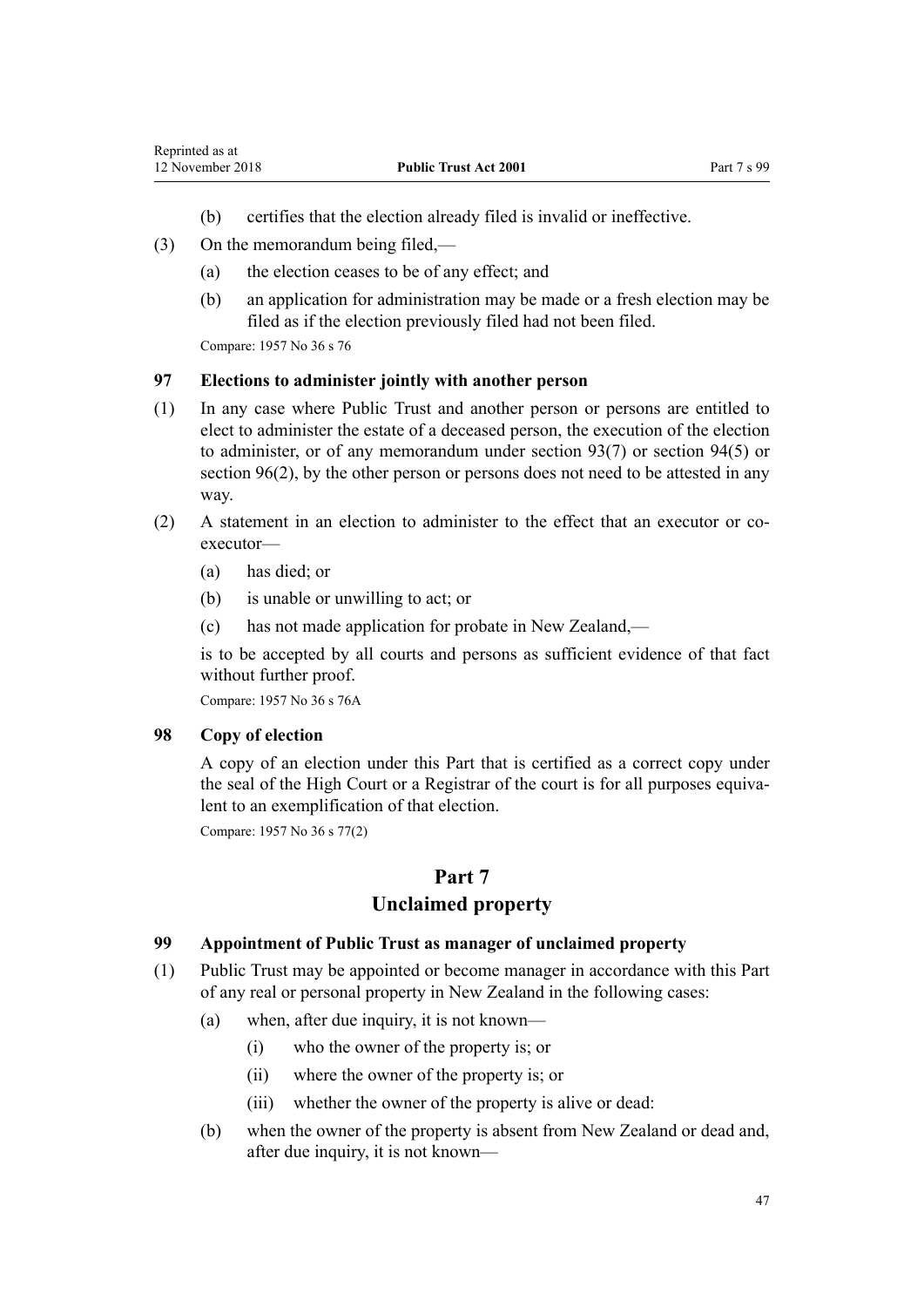- <span id="page-47-0"></span>(i) whether the owner has any agent or administrator in New Zealand with authority to take possession of and administer the property; or
- (ii) where the agent or administrator is; or
- (iii) whether the agent or administrator is alive or dead:
- (c) when the property would vest in the Crown if it were not subject to a trust for another person, whether under [section 324](http://prd-lgnz-nlb.prd.pco.net.nz/pdflink.aspx?id=DLM322850) of the Companies Act 1993 or otherwise, and after due inquiry it is not known whether it is subject to such a trust.
- (2) Public Trust may not be appointed or become manager under this Part of—
	- (a) customary land within the meaning of [Te Ture Whenua Maori Act 1993;](http://prd-lgnz-nlb.prd.pco.net.nz/pdflink.aspx?id=DLM289881) or
	- (b) land of the Crown that has not been alienated, or is not subject to a contract for its alienation.

#### **100 Mode of appointment**

- (1) The court may appoint Public Trust as manager of any property under this Part, on application made *ex parte* by Public Trust, if satisfied that the appointment is advisable—
	- (a) in the interests of the owner of the property; or
	- (b) in the interests of any other person; or
	- (c) to secure the development or better utilisation of land.
- (2) If the court considers that due inquiry has not been made for the owner of the property or the owner's agent or administrator, or as to whether the property is subject to any trust, it may, before making an order,—
	- (a) require further inquiry to be made or advertisements published or notice given; and
	- (b) adjourn the application to enable this to be done.
- (3) Notice of an appointment under this section must be published in the *Gazette*.
- (4) No property vests in Public Trust by reason only of the fact that it is appointed manager of the property under this section.

Compare: 1957 No 36 s 80(1), (3), (4)

## **101 Public Trust may elect to manage property of low value**

(1) If the gross value of the property (as estimated by Public Trust) of which Public Trust proposes to become manager does not exceed \$40,000 or such higher amount as is prescribed by regulations, Public Trust may, by notice in the *Gazette*, elect to be the manager of the property under this Part, if satisfied that it is advisable—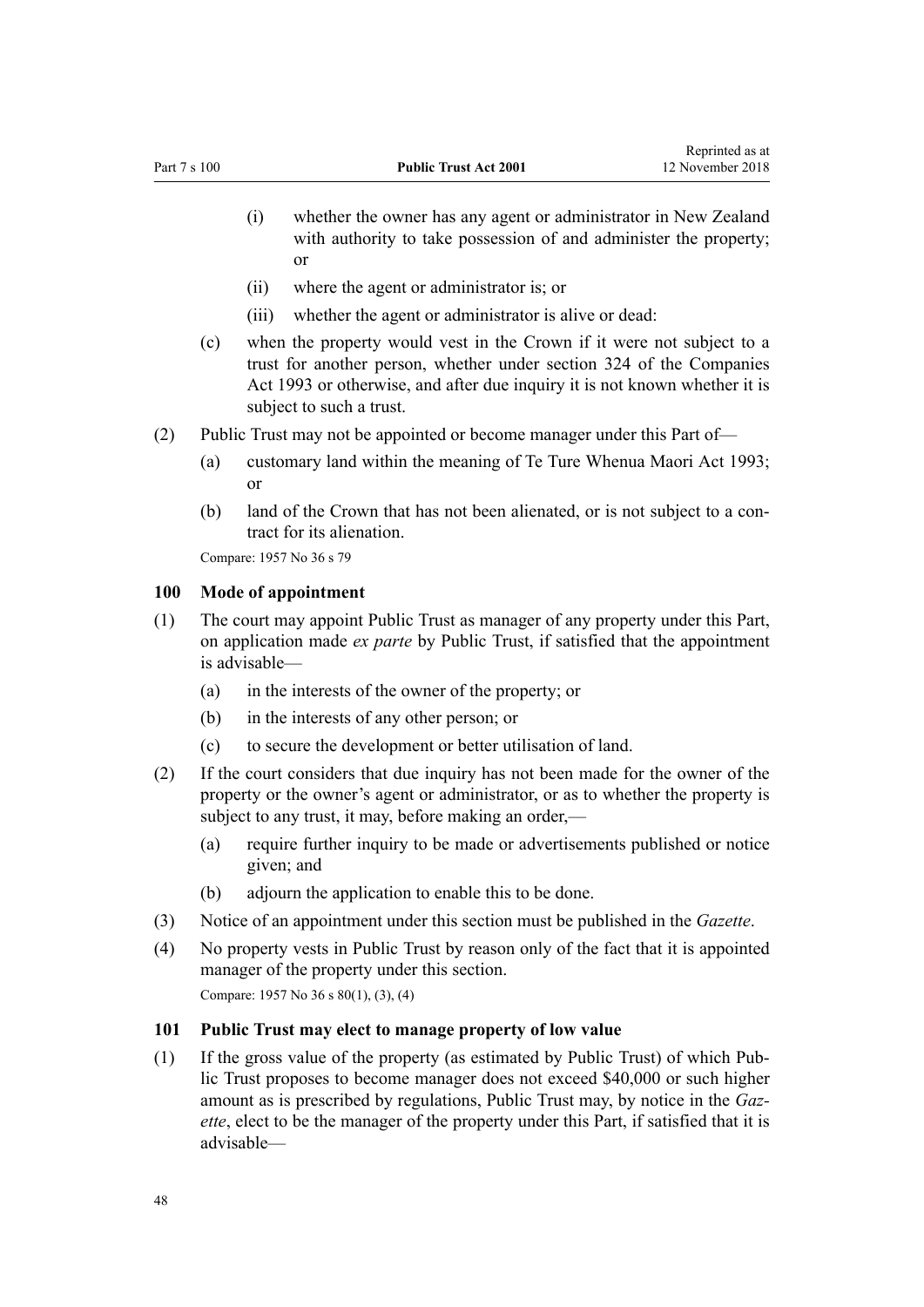- (a) in the interests of the owner of the property; or
- (b) in the interests of any other person; or
- (c) to secure the development or better utilisation of land.
- (2) Before making the election, Public Trust must advertise its intention to do so in a newspaper circulating in the locality where the property is situated (if appropriate) or in 1 or more newspapers circulating in the main metropolitan areas.
- (3) On notification of the election in the *Gazette*, Public Trust becomes the manager of the property without need for an order of the court under [section 100](#page-47-0).
- (4) No property vests in Public Trust by reason only of the fact that it becomes manager of the property under this section. Compare: 1957 No 36 s 80(2), (4)

### **102 Order vesting property in Public Trust or other person**

On application by Public Trust, the court may make an order vesting in Public Trust or in any other person any property of which Public Trust is for the time being manager under this Part.

Compare: 1957 No 36 s 80(4)

### **103 Powers of Public Trust as manager**

- (1) As manager of any property under this Part, Public Trust may do all or any of the following things:
	- (a) take or recover possession of the property, and recover all money, damages, and mesne profits payable to the owner or the owner's agent or administrator in respect of the property (whether payment became due before or after Public Trust became manager):
	- (b) apply the property, money, damages, or mesne profits, or any income from them, in such manner as it thinks fit, for the maintenance or education (including past maintenance or education) or the advancement or benefit of—
		- (i) the spouse or partner (including civil union partner) or children of the owner of the property; or
		- (ii) any other person who is or was dependent on the owner:
	- (c) complete, carry out, or enforce in any manner it thinks fit any contract affecting the property or entered into by the owner, and exercise any powers conferred by the contract:
	- (d) pay any mortgages, charges, or other obligations on or attaching to the property, and any debts or other liabilities of the owner of the property, from money received, advanced, or borrowed by Public Trust in exercise of any powers conferred by this Part:
	- (e) perform or discharge any duty or obligation imposed by any enactment, or otherwise, upon the owner of the property: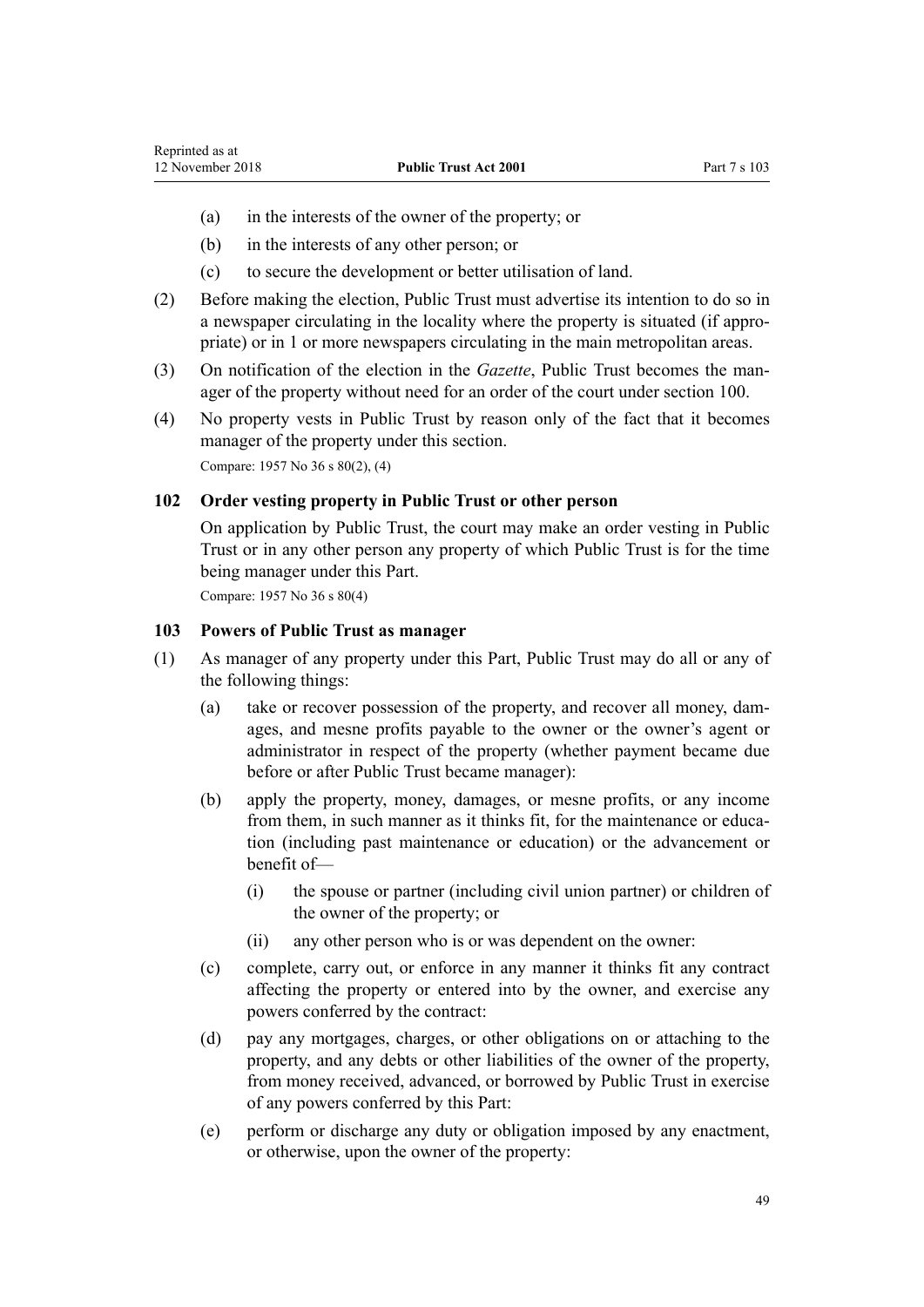- <span id="page-49-0"></span>(f) do any act or thing needed to obtain or perfect the title to the property:
- (g) in the case of land, cut and gather crops growing or situated on the land, or erect or contribute to the erection of any dividing or boundary fences:
- (h) exercise any power of sale or other powers or rights conferred upon the owner by any mortgage, lease, enactment, or instrument:
- (i) in the name of the owner, or in Public Trust's own name, bring any action or other proceeding relating to the property, and defend, confess, compromise, or submit to judgment in any action, claim, demand, or proceeding touching the property:
- (j) exercise as if it were the trustee of the property all powers that, as trustee, it could exercise without court consent under the [Trustee Act](http://prd-lgnz-nlb.prd.pco.net.nz/pdflink.aspx?id=DLM304703) [1956](http://prd-lgnz-nlb.prd.pco.net.nz/pdflink.aspx?id=DLM304703) or any other enactment or law:
- (k) exercise in respect of the property all other powers that may be conferred on it by the court (whether or not powers that could be conferred on a trustee under the [Trustee Act 1956](http://prd-lgnz-nlb.prd.pco.net.nz/pdflink.aspx?id=DLM304703) or any other enactment or law):
- (l) pay or retain expenditure incurred by it as manager of the property and fees, remuneration, and charges in accordance with [sections 122 to 125.](#page-57-0)
- (2) Any money that Public Trust wishes to raise for the purpose of exercising its powers under this section may be advanced from the common fund or borrowed from any other source.

```
Compare: 1957 No 36 s 81(1), (2)
section 7 of the Relationships (Statutory Refer-
ences) Act 2005 (2005 No 3).
```
### **104 Power of Public Trust to pay for improvements**

- (1) Public Trust may, to the extent it thinks just and reasonable, make any payment or allowance for—
	- (a) the value of improvements made to or in respect of any property it manages under this Part; and
	- (b) money expended on or in respect of the property.
- (2) Public Trust may make a payment or allowance under this section even though the value of the improvements or the money expended may have ceased to be recoverable at law or may never have been recoverable. Compare: 1957 No 36 s 82

#### **105 Sale or transfer to occupier or other person entitled to land**

- (1) Where Public Trust, as manager of any land under this Part, sells the land to its occupier,—
	- (a) in fixing the price of the land, Public Trust may make an allowance under section 104 for any improvements made by—
		- (i) the occupier; or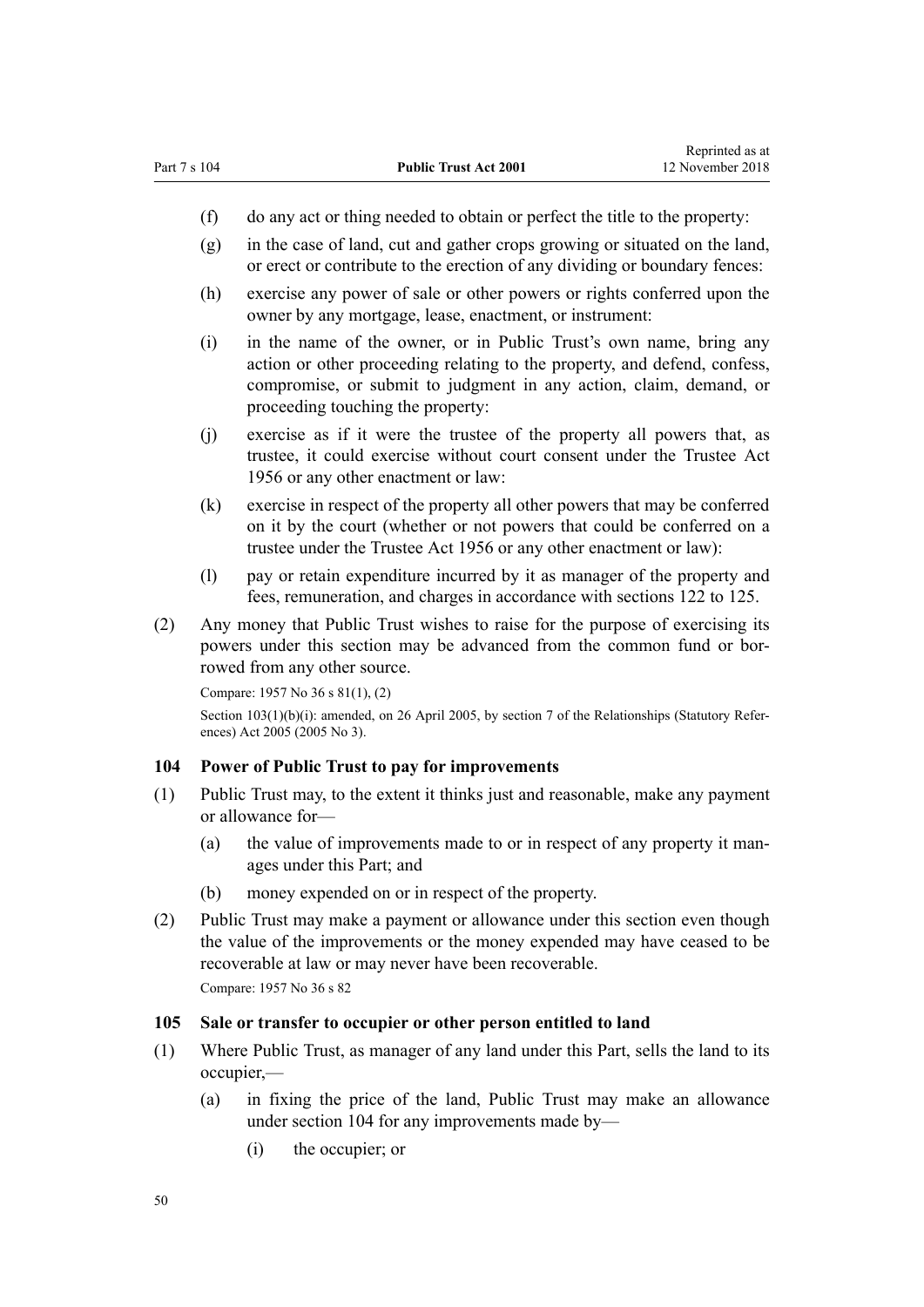- (ii) any person by or through or under whom the occupier claims possession of the land:
- (b) Public Trust is not under any liability for failing to recover any money or damages payable in respect of the occupation of the land.
- (2) Nothing in subsection (1)—
	- (a) limits or affects the generality of [sections 104](#page-49-0) and [110;](#page-52-0) or
	- (b) affects the liability of the occupier to the owner of the land.
- (3) Public Trust may transfer land it manages under this Part to the person equitably entitled to it, if it is satisfied that the registered owner of the land has—
	- (a) sold the land; and
	- (b) received payment of all amounts to which he or she is entitled on sale.
- (4) In the case of a transfer under subsection  $(3)$ ,—
	- (a) Public Trust may, before the transfer, require the payment of an appropriate fee, plus charges and expenses incurred or payable by Public Trust:
	- (b) the transfer may be made without requiring any payment on behalf of the registered owner:
	- (c) the transfer does not affect the rights that any other person may have in respect of the land.

Section 105(3): amended, on 12 November 2018, by [section 250](http://prd-lgnz-nlb.prd.pco.net.nz/pdflink.aspx?id=DLM6731493) of the Land Transfer Act 2017 (2017 No 30).

Section 105(4)(b): amended, on 12 November 2018, by [section 250](http://prd-lgnz-nlb.prd.pco.net.nz/pdflink.aspx?id=DLM6731493) of the Land Transfer Act 2017 (2017 No 30).

#### **106 Property to be held for owner**

Where Public Trust—

- (a) takes possession of any property as manager under this Part; or
- (b) receives or recovers any money, damages, or mesne profits in respect of the property,—

the property, money, damages, or profits are, after payment out of all money authorised to be applied, expended, or charged by Public Trust, held by Public Trust for the owner of the property.

Compare: 1957 No 36 s 88

### **107 Termination of management**

- (1) Public Trust ceases to be the manager of any property under this Part on the happening of any of the following events:
	- (a) if the court so orders, on application served on Public Trust that is made  $by-$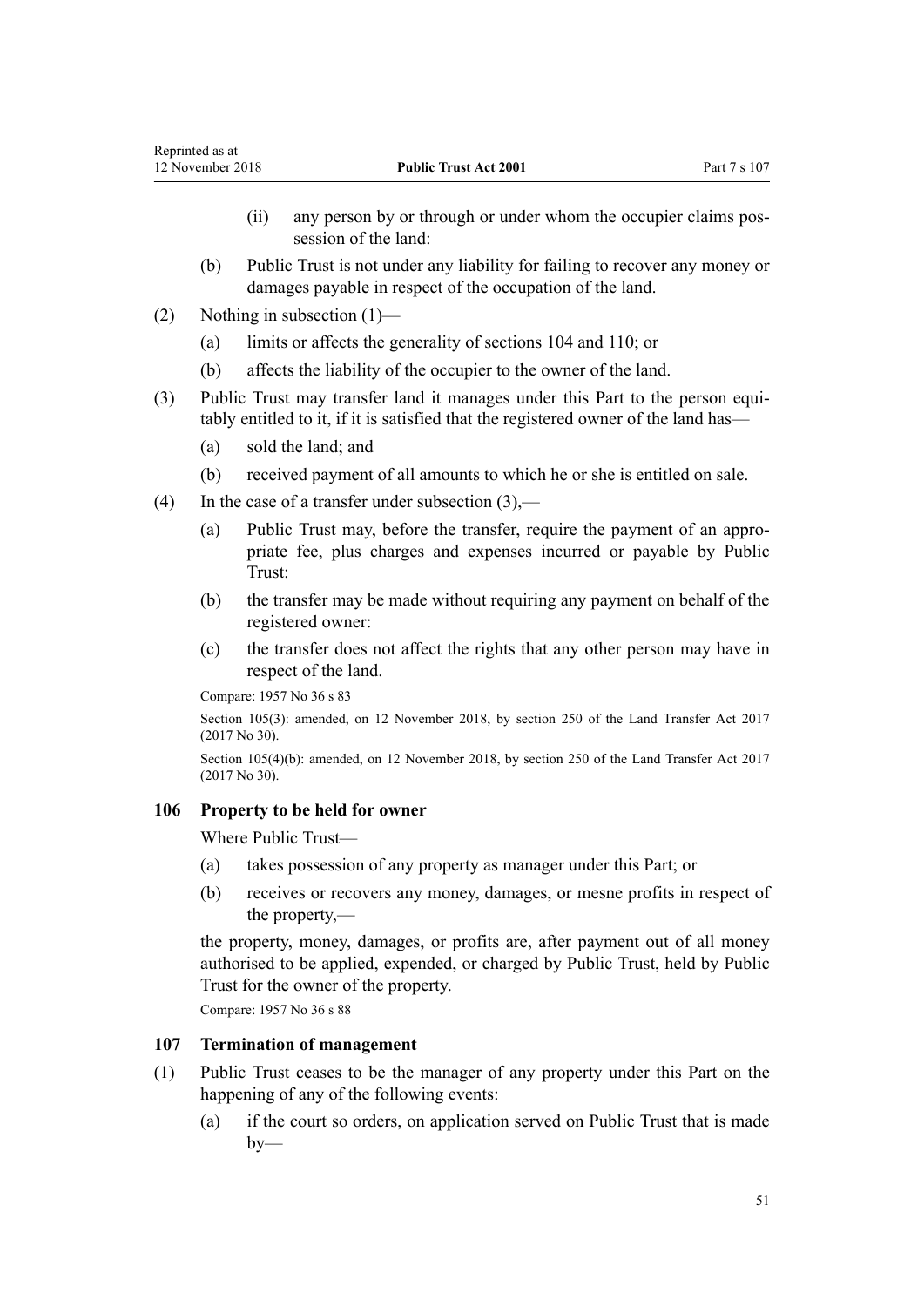- <span id="page-51-0"></span>(i) the owner of the property; or
- (ii) the owner's administrator or duly authorised agent; or
- (iii) a person having an interest in the property or any part of it:
- (b) if Public Trust publishes notice in the *Gazette* that it has ceased to be the manager of the property under this Part:
- (c) if Public Trust transfers or delivers the property to the owner, or to the owner's administrator or duly authorised agent.
- (2) The termination of Public Trust's management of any property under this Part does not affect—
	- (a) any charge acquired by Public Trust under this Part; or
	- (b) the validity of any act or thing done by Public Trust while it was manager of the property.
- (3) Unless Public Trust consents, the court may not make an order under subsection (1)(a) until Public Trust has been paid—
	- (a) all amounts to which it is entitled under this Part in respect of all expenditure, fees, costs, commission, charges, interest, and expenses incurred by or payable to Public Trust as manager of the property; and
	- (b) all costs incurred by Public Trust of and incidental to the application for the order.
- (4) Upon Public Trust ceasing to be manager of any property that remains in its name or possession, Public Trust may transfer or deliver the property to the person entitled to it.

### **108 Transfer of unclaimed property to Crown**

- (1) If, after 20 years from the date of the publication in the *Gazette* of the order or election or other act by which Public Trust was appointed or became manager of any land under this Part, no person has established a claim to the land, and Public Trust has not become aware of the existence and whereabouts of any person who has a claim to the land,—
	- (a) the land vests in the Crown as Crown land within the meaning of the [Land Act 1948](http://prd-lgnz-nlb.prd.pco.net.nz/pdflink.aspx?id=DLM250585), if it has not been sold by Public Trust in the exercise of its powers under this Part; and
	- (b) all money held by Public Trust and derived from the land must be paid to a Crown Bank Account in accordance with [section 74](http://prd-lgnz-nlb.prd.pco.net.nz/pdflink.aspx?id=DLM163141) of the Public Finance Act 1989.
- (2) If, after 7 years from the date of the publication in the *Gazette* of the order or election or other Act by which Public Trust was appointed or became manager of any property under this Part other than land, no person has established a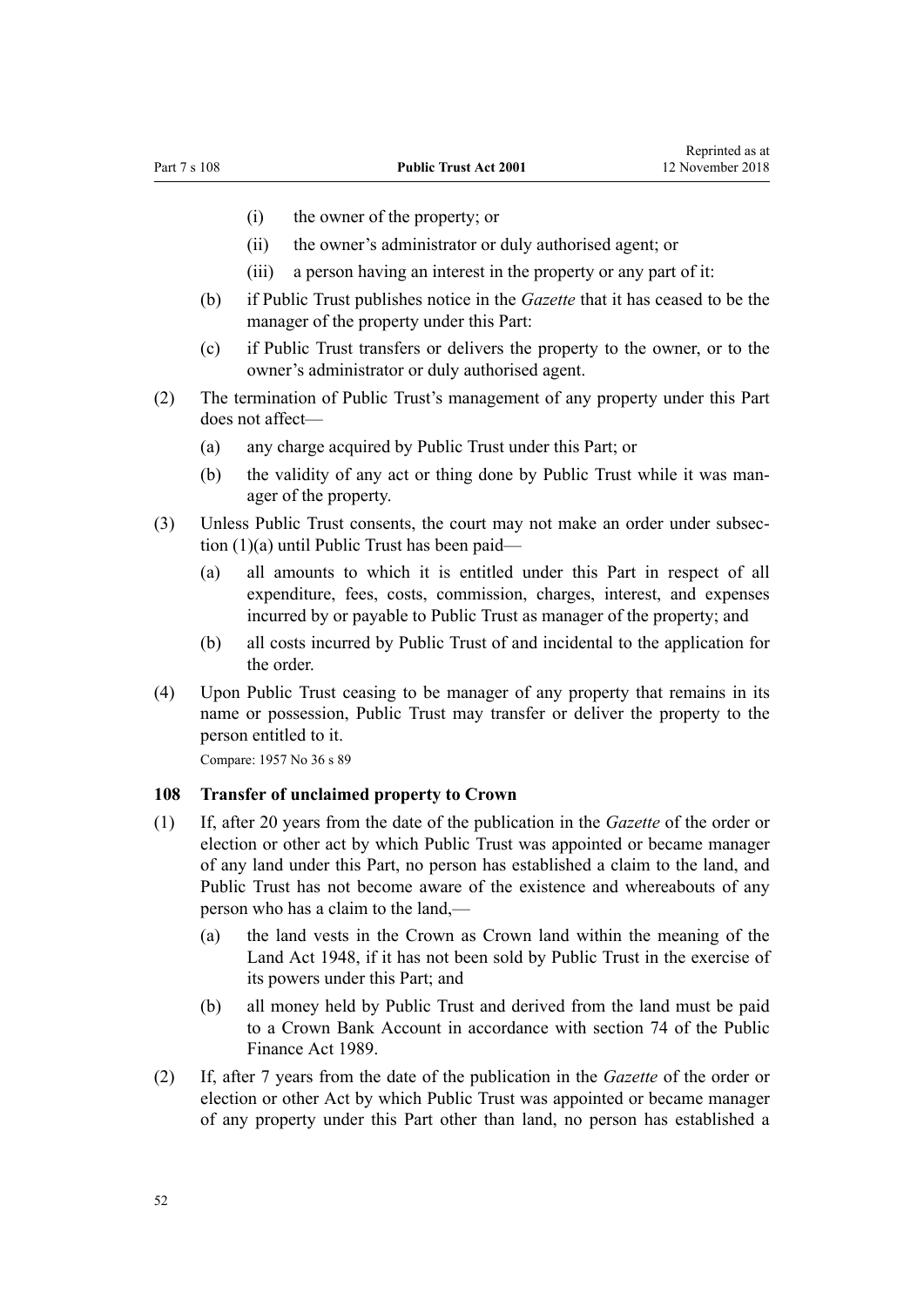<span id="page-52-0"></span>claim to the property, and Public Trust has not become aware of the existence and whereabouts of any person who has a claim to the property,—

- (a) the property vests in the Crown, if it has not been sold by Public Trust in the exercise of its powers under this Part; and
- (b) all money held by Public Trust and derived from the property must be paid to a Crown Bank Account in accordance with [section 74](http://prd-lgnz-nlb.prd.pco.net.nz/pdflink.aspx?id=DLM163141) of the Public Finance Act 1989.

Compare: 1957 No 36 s 91(1), (2)

Section 108(1)(b): amended, on 25 January 2005, pursuant to [section 65R\(3\)](http://prd-lgnz-nlb.prd.pco.net.nz/pdflink.aspx?id=DLM162942) of the Public Finance Act 1989 (1989 No 44).

Section 108(2)(b): amended, on 25 January 2005, pursuant to [section 65R\(3\)](http://prd-lgnz-nlb.prd.pco.net.nz/pdflink.aspx?id=DLM162942) of the Public Finance Act 1989 (1989 No 44).

#### **109 Land, etc, becoming property of Crown may be vested in local authority**

- (1) The Governor-General may, by Order in Council, transfer any land or money derived from land that becomes the property of the Crown under [section 108](#page-51-0) to—
	- (a) a local authority within whose district or region the land to which the order relates is situated; or
	- (b) a body controlled by such a local authority.
- (2) The order may specify—
	- (a) the purposes for which the transfer is made:
	- (b) the powers that may be exercised in relation to the land or money transferred.
- (3) In this section, **local authority** means a local authority as defined in [section](http://prd-lgnz-nlb.prd.pco.net.nz/pdflink.aspx?id=DLM170881) [5\(1\)](http://prd-lgnz-nlb.prd.pco.net.nz/pdflink.aspx?id=DLM170881) of the [Local Government Act 2002.](http://prd-lgnz-nlb.prd.pco.net.nz/pdflink.aspx?id=DLM170872)

Compare: 1957 No 36 s 92

Section 109(1)(a): amended, on 1 July 2003, by [section 262](http://prd-lgnz-nlb.prd.pco.net.nz/pdflink.aspx?id=DLM174088) of the Local Government Act 2002 (2002 No 84).

Section 109(3): substituted, on 1 July 2003, by [section 262](http://prd-lgnz-nlb.prd.pco.net.nz/pdflink.aspx?id=DLM174088) of the Local Government Act 2002 (2002 No 84).

### *Miscellaneous provisions*

#### **110 Public Trust to have discretion as to exercise of powers**

- (1) Public Trust is not obliged to take any steps or proceedings to cause itself to be appointed or to become manager of any property under this Part.
- (2) Where Public Trust is manager of any property under this Part—
	- (a) it has complete discretion, subject to any direction of the court, as to whether or not it exercises any of the powers conferred on it by this Part; and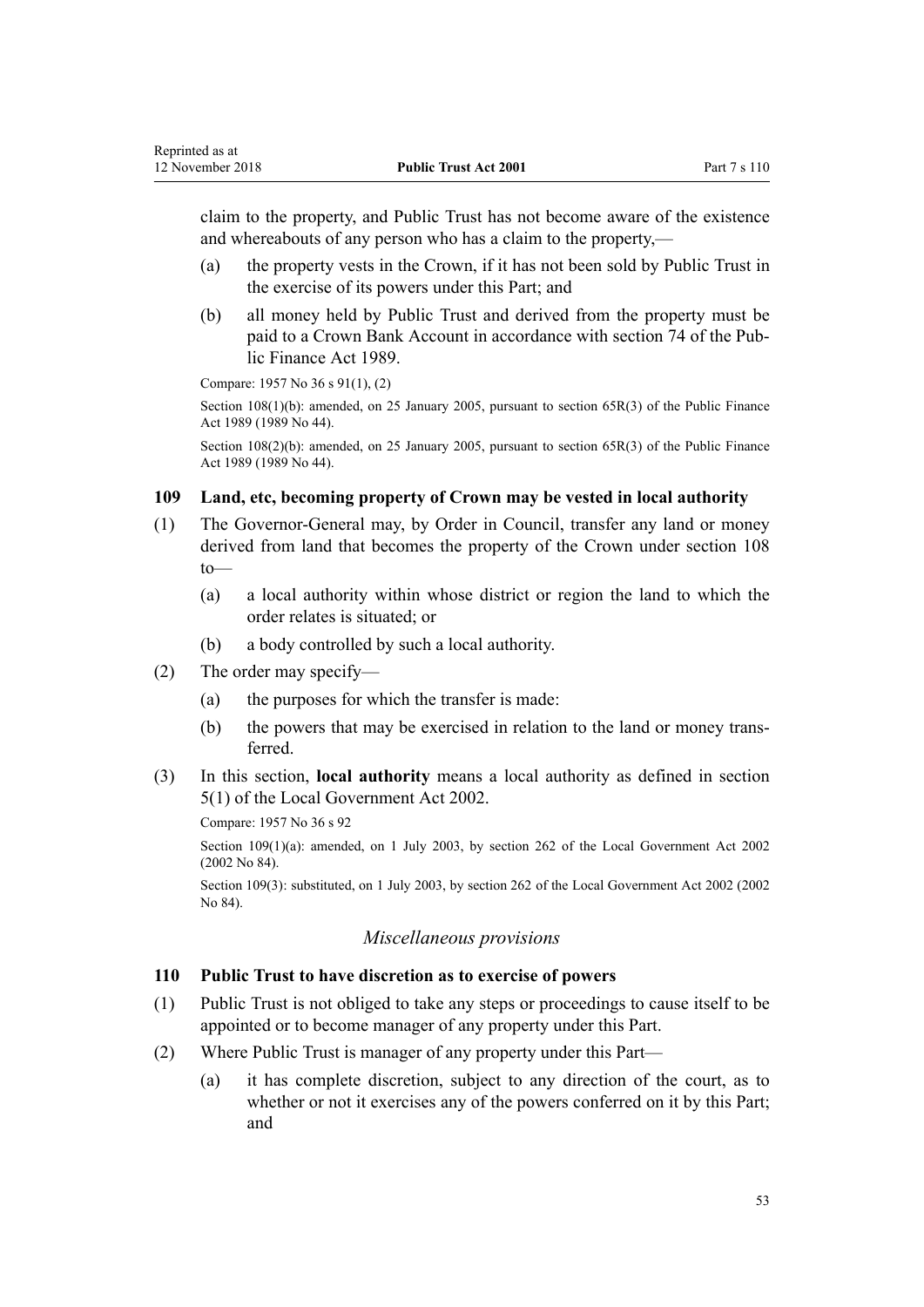(b) it is not liable for anything done or omitted to be done by it in good faith in exercise of its discretion or powers under this Part. Compare: 1957 No 36 s 84

#### **111 Public Trust may apply to court for directions**

- (1) Public Trust may apply *ex parte* to the court for directions concerning—
	- (a) any property it manages under this Part; or
	- (b) the management or administration of the property; or
	- (c) the exercise of any power or discretion vested in it as manager.
- (2) The court may order the application to be served on any persons it thinks appropriate.

Compare: 1957 No 36 s 85

### **112 Deficiency in recovery of remuneration and expenses of Public Trust**

- (1) All expenditure incurred by Public Trust as manager of any property under this Part, and all fees, costs, commission, charges, interest, and expenses incurred by or payable to it as manager of the property, are a charge on the property.
- (2) The charge ranks next in priority to any mortgage or charge to which the property is subject when Public Trust becomes its manager.
- (3) The amount charged on the property bears interest at a rate fixed by Public Trust.
- (4) If Public Trust is unable to recover from any person or property the amount of—
	- (a) all expenditure incurred by it as manager of any property under this Part; and
	- (b) all fees, costs, commission, charges, interest, and expenses incurred by or payable to it as manager of the property,—

the amount of the deficiency is to be met out of a Crown Bank Account without further appropriation than this section.

Compare: 1957 No 36 s 87

Section 112(4): amended, on 25 January 2005, pursuant to [section 65R\(3\)](http://prd-lgnz-nlb.prd.pco.net.nz/pdflink.aspx?id=DLM162942) of the Public Finance Act 1989 (1989 No 44).

### **113 Documents executed by Public Trust**

- (1) All deeds and other documents executed by Public Trust in its own name as manager of any property under this Part have effect and may be registered as if they were executed by the owner of the property.
- (2) If any document executed by Public Trust purports to be made in exercise of the powers conferred by this Part, no court or officer or person is concerned to see or inquire whether those powers had or had not become exercisable. Compare: 1957 No 36 s 81(3)

54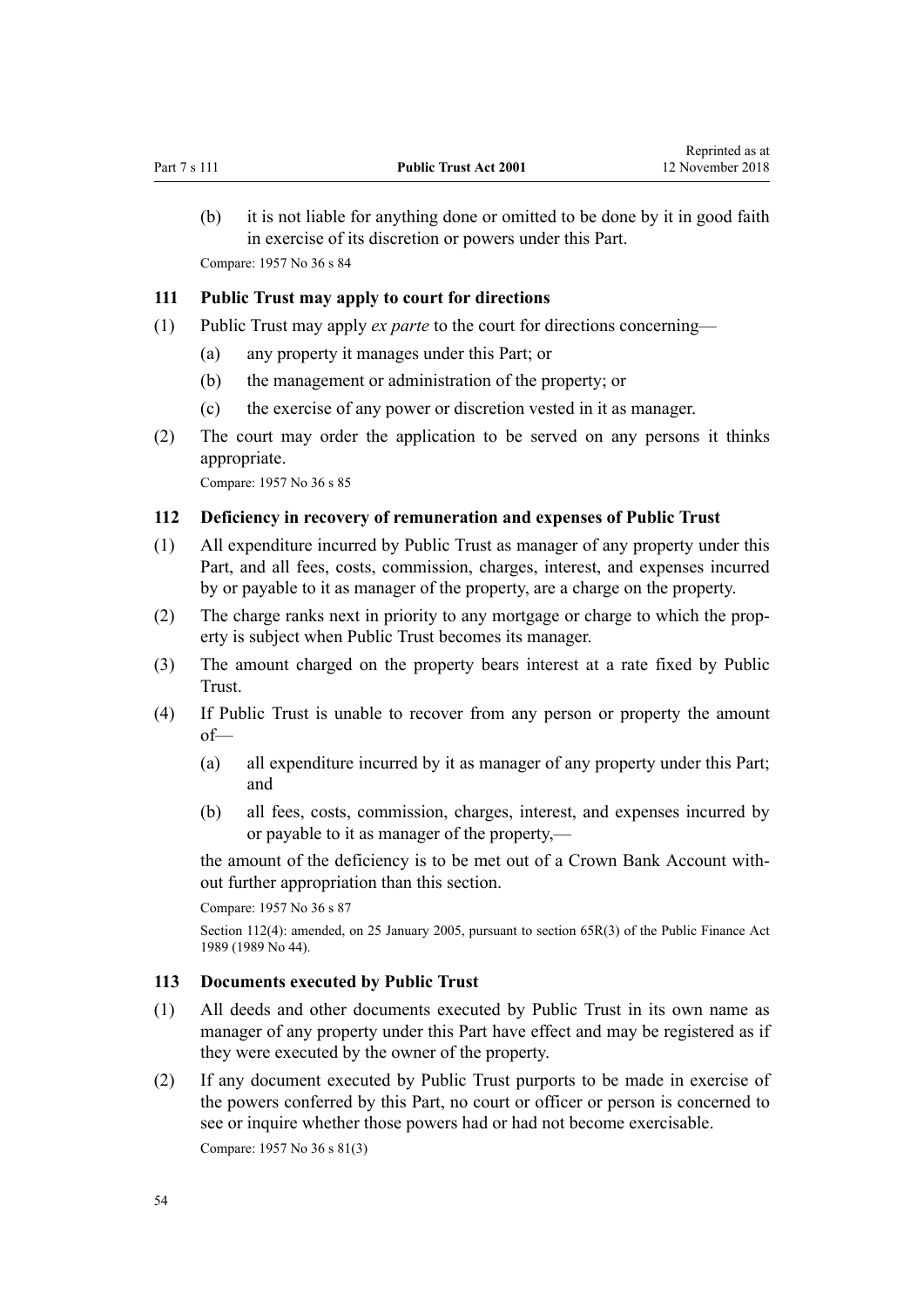### **114 Order or notice not affected by mistake of fact**

An order or notice made or published under this Part, or anything done in pursuance of this Part or of the order or notice, is not invalid or inoperative merely because—

- (a) it has been made or done under a mistake of fact; or
- (b) the owner of the property was dead at the time the order was made or the notice published, or has died since that time; or
- (c) of any disposition of the property made by its owner while Public Trust was the manager of the property under this Part.

Compare: 1957 No 36 s 94

### **115 Evidence in respect of unclaimed property**

In any case where the court or Public Trust is acting under this Part,—

- (a) they may accept and act upon and be satisfied with any evidence, whether or not it is strictly legal evidence; and
- (b) the court may make an order declaring, or Public Trust may acknowledge, a claimant to be the owner or entitled to the possession of any property, despite the claimant being unable to adduce evidence that would entitle him or her to judgment in an action of ejectment or a decree in an action for specific performance; and
- (c) they may have regard to the circumstances of each case in determining the character and sufficiency of the evidence of title adduced.

Compare: 1957 No 36 s 90

### **116 Crown not affected**

Nothing in this Part affects the Crown in respect of its property or rights.

### **117 Limitation Act 2010 not affected**

Nothing in this Part affects the [Limitation Act 2010](http://prd-lgnz-nlb.prd.pco.net.nz/pdflink.aspx?id=DLM2033100) or any other enactment by which a period of limitation is prescribed.

Compare: 1957 No 36 s 95

Section 117 heading: amended, on 1 January 2011, by [section 58](http://prd-lgnz-nlb.prd.pco.net.nz/pdflink.aspx?id=DLM2033287) of the Limitation Act 2010 (2010 No 110).

Section 117: amended, on 1 January 2011, by [section 58](http://prd-lgnz-nlb.prd.pco.net.nz/pdflink.aspx?id=DLM2033287) of the Limitation Act 2010 (2010 No 110).

### **Part 8**

# **Miscellaneous provisions**

#### **118 Special powers that may be exercised by Public Trust**

Where Public Trust is executor, administrator, or trustee, or is guardian, or is otherwise authorised to act in the administration of an estate, then, unless a contrary intention is expressed in this Act or in any relevant instrument, Public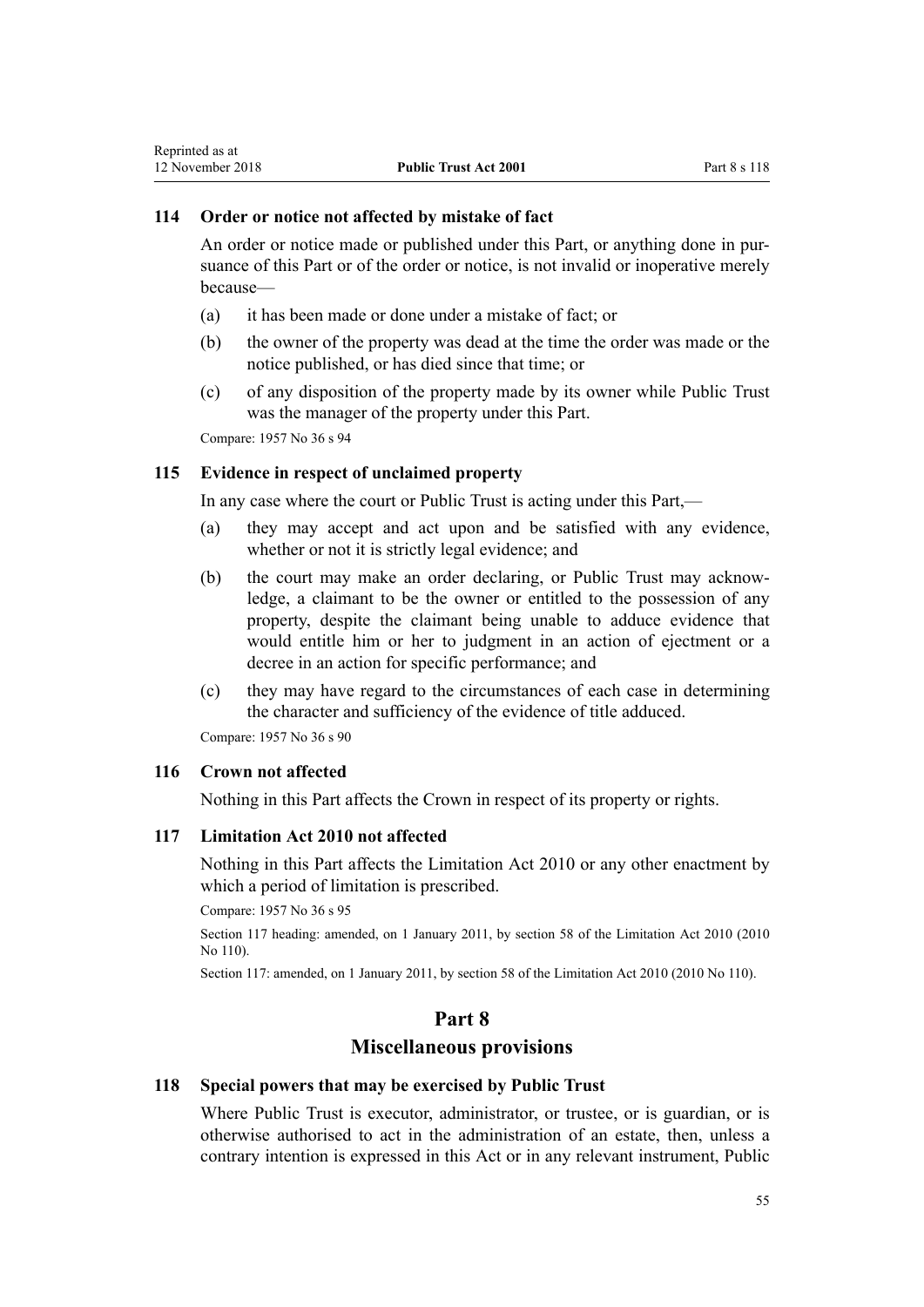Trust may at its discretion, but without restricting any other powers, exercise the following powers:

- (a) if acting as trustee of any public, charitable, or perpetual trust, exercise all the powers of leasing conferred on a leasing authority under the [Pub](http://prd-lgnz-nlb.prd.pco.net.nz/pdflink.aspx?id=DLM394841)[lic Bodies Leases Act 1969](http://prd-lgnz-nlb.prd.pco.net.nz/pdflink.aspx?id=DLM394841) (and Public Trust is to be treated as a leasing authority within the meaning of that Act):
- (b) where it has power to raise money by mortgage, raise the money by borrowing without giving security:
- (c) pay or discharge all debts, liabilities, obligations, costs, and expenses:
- (d) carry out or vary contracts entered into before its appointment:
- (e) set-off against the claim of any person in respect of any estate (whether as beneficiary, creditor, or otherwise), and of any person claiming by, through, or under that person, all money owing by the first-mentioned person, whether—
	- (i) the money is owing to the same estate or to any other estate under administration by Public Trust; and
	- (ii) the claim of the person in respect of an estate, or the person's liability to pay money to an estate arose before or after Public Trust became entitled to administer the estate or before or after the death of the deceased:
- (f) grant powers of attorney to any person, in or out of New Zealand, to do any act or thing that Public Trust could do:
- (g) bring or defend any action, suit, or other proceeding, and suffer judgment to go by default, or consent to any judgment, decree, or order in the action, suit, or proceeding upon such terms and conditions as Public Trust thinks fit:
- (h) take proceedings to cause any person to be adjudicated a bankrupt, or any company to be placed in liquidation, and vote and act either personally or by proxy at meetings of creditors or shareholders, and (in the case of a company) whether it is in liquidation or not:
- (i) take criminal proceedings touching or concerning property, and for the purposes of the proceedings the property is to be treated as the property of Public Trust and in the possession of Public Trust:
- (j) at the expense of the estate, employ such persons as it thinks fit (whether or not they are employees of Public Trust) for the purpose of advising and assisting it in the administration or management of any estate or part of an estate, and remunerate such persons in such manner as it thinks fit.

Compare: 1957 No 36 s 96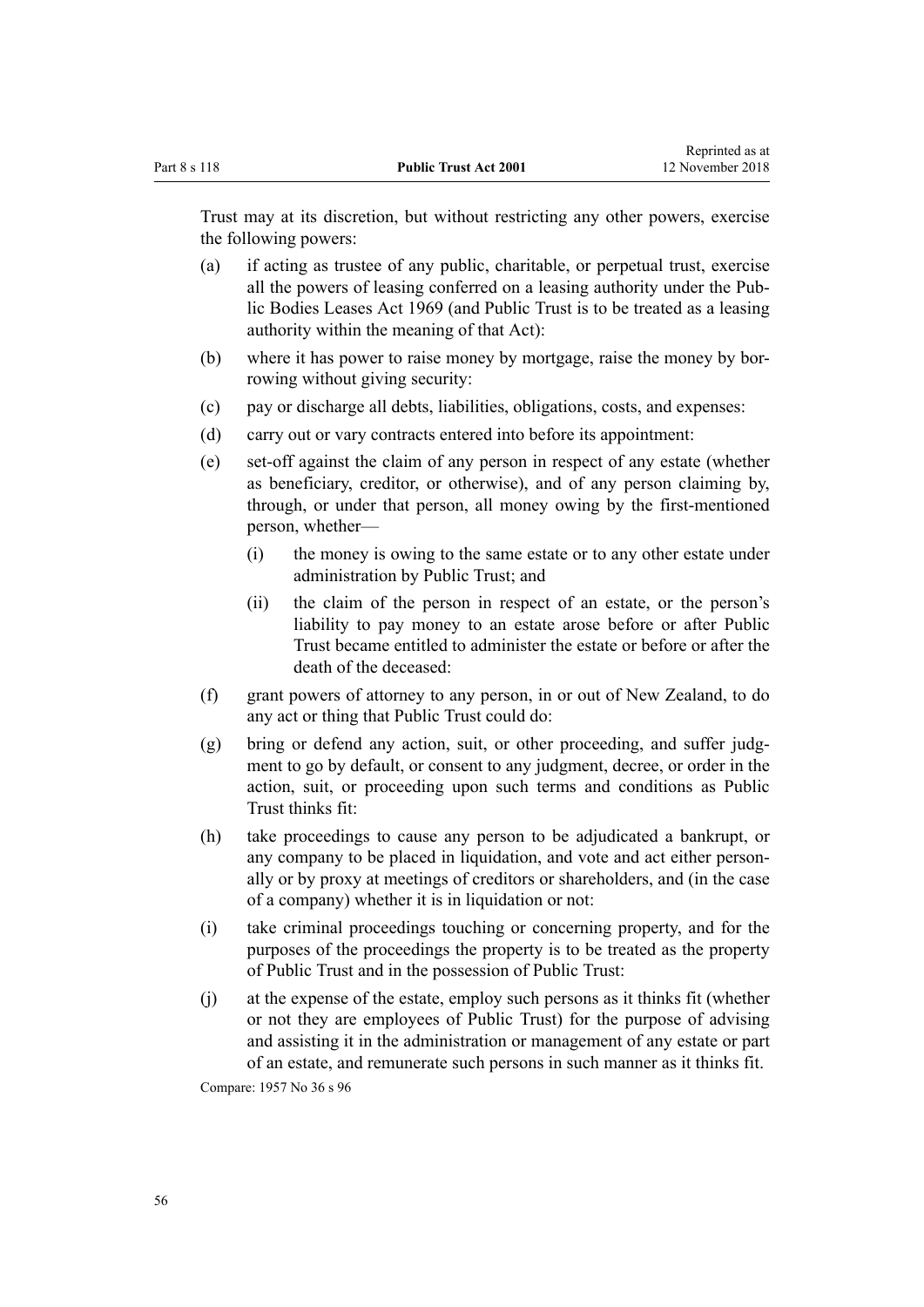# **119 Public Trust may act on written statement, etc**

- (1) Unless expressly prohibited by an enactment or by the terms of any particular trust, Public Trust may, in the administration of a trust or estate, or the performance of a power or duty under this or any other enactment, act on credible information (though less than legal evidence) as to matters of fact.
- (2) It may allow any claim that is made upon or before it upon the affidavit, declaration, or statement of the claimant alone, or, if it thinks fit to call for other evidence, upon such evidence as it requires.
- (3) It may at any time require a statutory declaration or other sufficient evidence that a person is alive and is the person to whom money or property is payable or transferable, and may refuse payment or transfer until the declaration or evidence is produced.
- (4) If acting in good faith, Public Trust is not liable for accepting as correct and acting upon the faith of any written statement or statutory declaration by any person, in or out of New Zealand, whom it believes to be trustworthy as to—
	- (a) any birth, death, marriage, civil union, or other matters of pedigree or relationship; or
	- (b) any other matter of fact upon which the title to any estate or any part of an estate may depend.

```
Compare: 1957 No 36 s 97
```
Section 119(4)(a): amended, on 26 April 2005, by [section 7](http://prd-lgnz-nlb.prd.pco.net.nz/pdflink.aspx?id=DLM333795) of the Relationships (Statutory References) Act 2005 (2005 No 3).

### **120 Public Trust may sue itself in different capacity**

- (1) Despite any rule of law or practice to the contrary, Public Trust acting in one capacity may commence proceedings against itself acting in another capacity.
- (2) If it does so, however, Public Trust must obtain the directions of the court as to the manner in which the opposing interests are to be represented. Compare: 1957 No 36 s 101

### **121 Public Trust may transact business with subsidiary companies**

- (1) Despite the fiduciary rights and liabilities of Public Trust, whether under this Act or otherwise, Public Trust may transact with a subsidiary company any business connected with an estate that Public Trust administers, holds, manages, or controls if, after considering all the circumstances of the case (including appropriate business arrangements offered by other persons), Public Trust is satisfied on reasonable grounds that it is in the best interests of the estate to transact with the subsidiary company.
- (2) Despite any enactment or rule of law to the contrary, Public Trust and the subsidiary company are entitled to receive fees, premiums, commissions, and other payments properly chargeable or payable in respect of the business as if—
	- (a) Public Trust had not been a fiduciary in respect of the estate; and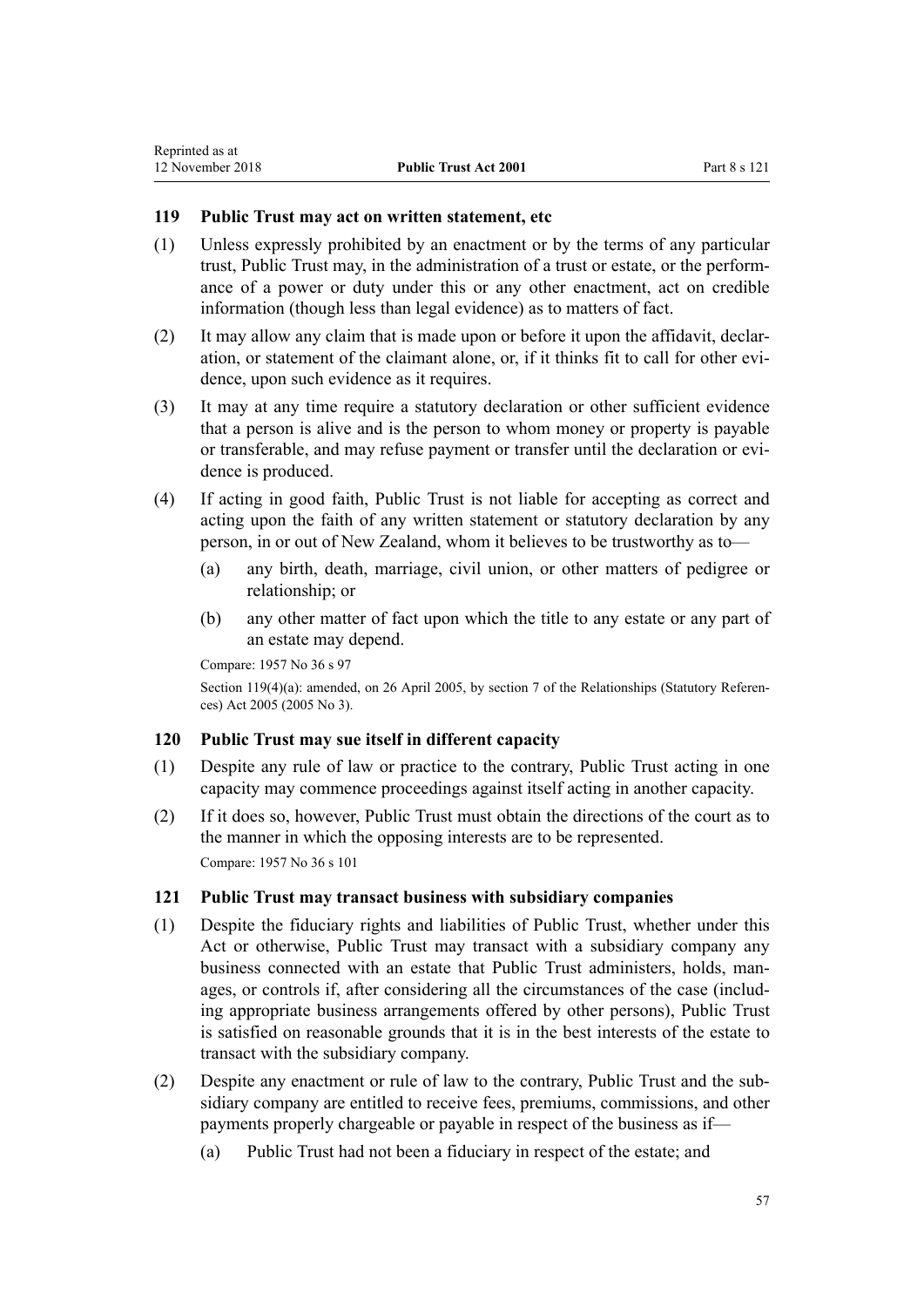- (b) Public Trust were not, in respect of the other party, a related company.
- <span id="page-57-0"></span>(3) A payment to which subsection (2) applies must be clearly identified in the account rendered in respect of the estate.

#### **122 Remuneration**

- (1) Public Trust may charge, demand, and receive for services provided by it in managing or administering an estate such remuneration by way of commission or otherwise as may from time to time be fixed by Public Trust.
- (2) Remuneration charged, demanded, or received by Public Trust under subsection (1) must not exceed the greater of the following amounts:
	- (a) an amount equal to 5% of the total of the value of the assets of the estate and the income received by Public Trust in respect of the estate:
	- (b) \$100, or such greater amount as is from time to time prescribed by the Governor-General by Order in Council.

Compare: 1967 No 35 [s 18](http://prd-lgnz-nlb.prd.pco.net.nz/pdflink.aspx?id=DLM381473)

#### **123 Special services**

- (1) In addition to the remuneration authorised by section 122, Public Trust may charge, demand, and receive a reasonable fee or other remuneration for any of the following services provided by it in managing or administering an estate:
	- (a) preparing and lodging returns for the purpose of, or in connection with, the assessment of any duties or taxes:
	- (b) managing property, including arranging tenancies and leases and renewals and assignments of tenancies and leases, and arranging and supervising repairs, maintenance, renovations, or extensions of or to the property:
	- (c) tracing missing beneficiaries:
	- (d) attempted realisation of assets ultimately transferred or delivered in kind to the beneficiaries:
	- (e) carrying on a business pending realisation:
	- (f) any other matter of an unusual or special nature.
- (2) Any fee or other remuneration charged under subsection (1) must be clearly identified in the account rendered in respect of the estate.

Compare: 1967 No 35 [s 18](http://prd-lgnz-nlb.prd.pco.net.nz/pdflink.aspx?id=DLM381473)

#### **124 Review of charges**

(1) Despite anything in this Act or any other enactment, if the court is of the opinion that any commission, fee, or remuneration charged by Public Trust is excessive, the court may reduce the amount of the commission, fee, or remuneration.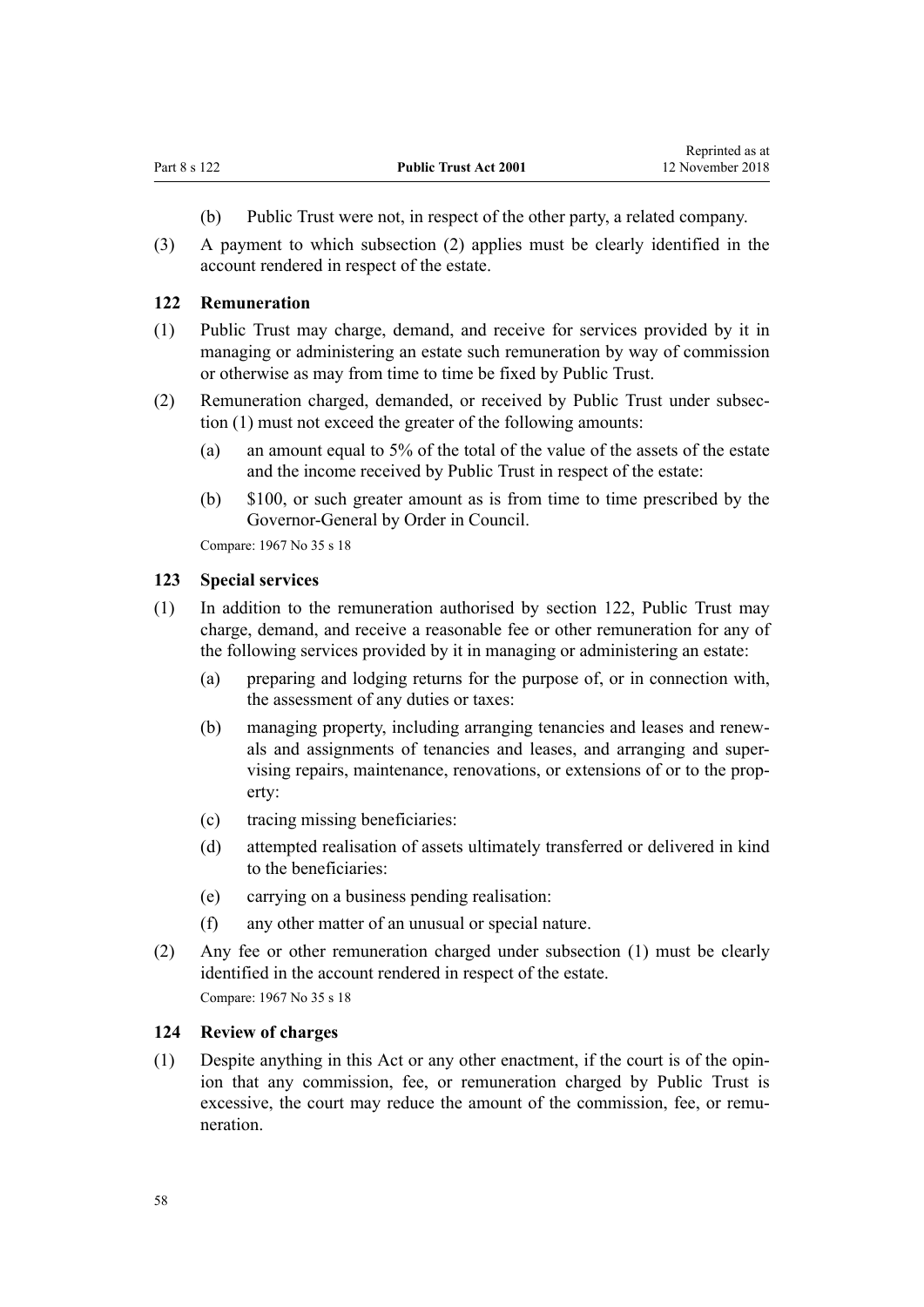<span id="page-58-0"></span>

| Reprinted as at  |                              |              |
|------------------|------------------------------|--------------|
| 12 November 2018 | <b>Public Trust Act 2001</b> | Part 8 s 126 |

- (2) Application for the reduction of any commission, fee, or remuneration of Public Trust may be made by or on behalf of any person who would receive a greater benefit from the capital or income of the estate out of which the commission, fee, or remuneration is payable in the event of the commission, fee, or remuneration being reduced.
- (3) No application to the court under this section may be made by or on behalf of any person after the expiration of 6 months from the date of delivery to that person of accounts in which are shown the commission, fee, or remuneration to which the application relates.

### **125 Additional remuneration**

- (1) When Public Trust, at or after the commencement of this Act, in connection with any estate under its administration or management,—
	- (a) lawfully carries on or manages (whether alone or in partnership or through an agent) any business or undertaking; or
	- (b) takes an active part (through a representative or otherwise) in the management or direction of any company; or
	- (c) considers that other circumstances have arisen which justify additional remuneration,—

it may apply to the court to fix, in addition to any commission, fee, or remuneration to which it is otherwise entitled, either an additional fee or an additional commission by way of percentage.

- (2) The court may on an application under subsection (1) allow to Public Trust such additional fee or additional commission by way of percentage as it thinks fit, having regard to—
	- (a) the work, care, skill, and responsibility involved in administering the estate or carrying on or managing or directing the business, undertaking, or company; and
	- (b) the extent of the interest of the estate in the business, undertaking, or company; and
	- (c) the amount of the estate's share in the profits or income from the business, undertaking, or company.

Compare: 1967 No 35 [s 19](http://prd-lgnz-nlb.prd.pco.net.nz/pdflink.aspx?id=DLM381476)

#### **126 Power of Public Trust to make small payments without order**

If, under this Act or any other enactment, Public Trust is directed to make a payment to a person entitled to it upon the obtaining of an order of a court or a Judge,—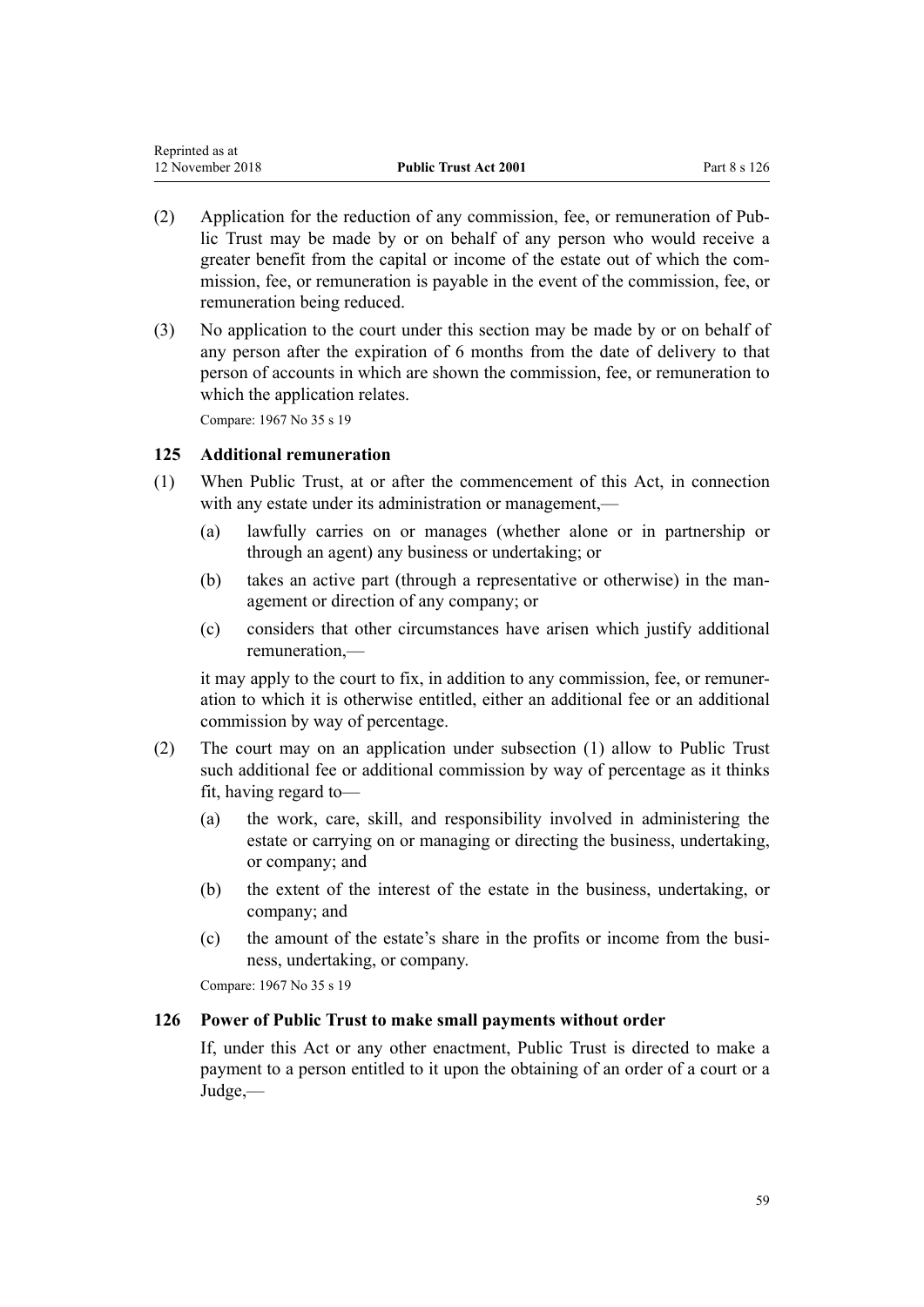- <span id="page-59-0"></span>(a) Public Trust may make the payment without need for an order if the amount of the payment does not exceed \$10,000 or such higher amount as is prescribed by regulations; and
- (b) that payment is as valid as if it were authorised by an order of a court or a Judge.

#### **127 Public Trust may bar claims for small amounts**

- (1) This section applies to claims, including potential claims, to recover from Public Trust any money, chattels, or things valued (as estimated by Public Trust) at less than \$10,000 or such higher amount as is prescribed by regulations, whether as creditor, next of kin, beneficiary, or otherwise.
- (2) If Public Trust rejects or desires to reject any claim or potential claim to which this section applies, Public Trust may serve upon the person by whom or on whose behalf the claim is or may be made a notice calling on the person—
	- (a) to take legal proceedings within a period of 3 months to establish or enforce the claim; and
	- (b) to prosecute the proceedings with all due diligence.
- (3) If the proceedings are not commenced by the person within the 3-month period,—
	- (a) the claim is barred on the expiry of that period, and the money, chattels, or things become irrecoverable; and
	- (b) Public Trust may proceed to administer and distribute the estate disregarding the claim.
- (4) The powers given by this section are in addition to the powers conferred by [section 75](http://prd-lgnz-nlb.prd.pco.net.nz/pdflink.aspx?id=DLM305583) of the Trustee Act 1956. Compare: 1957 No 36 s 105

#### **128 Conditions on which tenant for life may be allowed into possession**

- (1) A person who is a legal or equitable tenant for life of land comprised in an estate being administered by Public Trust is not entitled to the use, occupation, or enjoyment of the land, or to receipt of the income, rents, issues, and profits from it, until the person has given the undertakings (and, where Public Trust requires, security for the undertakings) that Public Trust requires to comply with terms and conditions as to—
	- (a) keeping the estate property in repair; and
	- (b) punctual payment of rates, taxes, insurance premiums, assessments, rents, impositions, and other outgoings; and
	- (c) such other appropriate matters as Public Trust thinks fit.
- (2) Public Trust may direct the person to give up possession of the land if—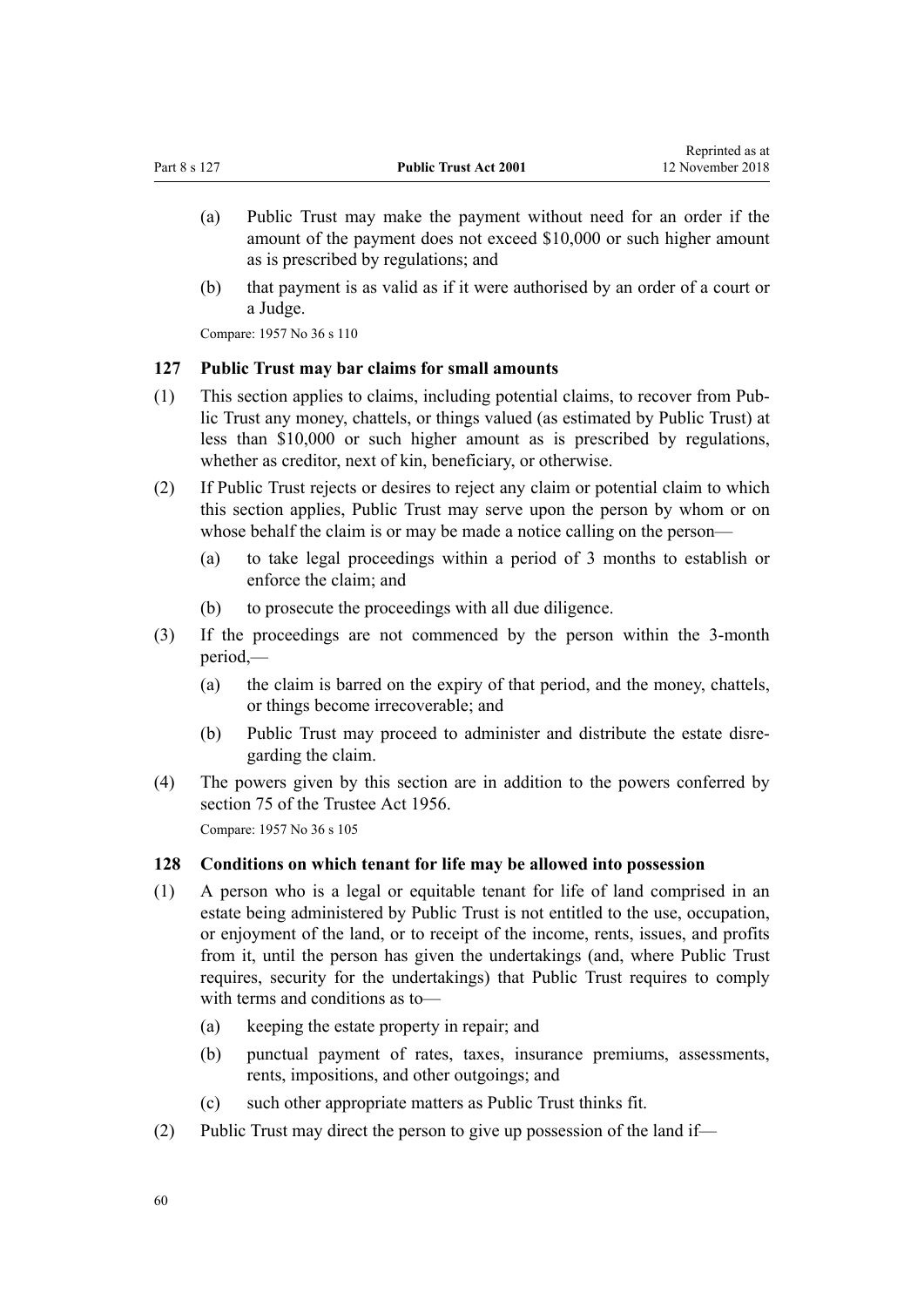- (a) the person fails to observe any of the duties or obligations attaching to the person as tenant for life, or imposed by Public Trust or the court; or
- (b) for any other reason Public Trust determines it to be necessary or expedient to enter into possession of the land.
- (3) The direction must—
	- (a) be given by notice in writing personally delivered to the person, or forwarded by registered letter to the person at their last known address; and
	- (b) specify a date by which the person must give up possession, being a date at least 1 month after the date of the direction.
- (4) If the person fails to give up possession of the land on the expiry of the date specified in the notice,—
	- (a) the person is then to be treated as a trespasser; and
	- (b) Public Trust may take the necessary legal proceedings to have the person ejected; and
	- (c) it is no defence in such proceedings that the person sought to be ejected is a legal or equitable life tenant of the land.
- (5) The application of this section in any particular case is subject to any order of the court.
- (6) Subsection (1) does not authorise Public Trust to impose terms and conditions other than those that the court could impose on an appropriate application. Compare: 1957 No 36 s 108

### **129 Declaration of non-revocation unnecessary where Public Trust executes document as attorney**

- (1) Where Public Trust executes a document as attorney,—
	- (a) it is not necessary for Public Trust to furnish evidence by way of statutory declaration that no notice or information of the revocation of the power of attorney by death or otherwise has been received by it; and
	- (b) no person may require Public Trust to furnish such evidence.
- (2) The execution by Public Trust of a document as attorney is to be accepted by all persons as conclusive proof of the non-revocation of the power of attorney at the time when the document was executed.

Compare: 1957 No 36 s 116

# **130 Deposit of wills**

- (1) Any testator may deposit his or her will with Public Trust, whether or not Public Trust is appointed executor.
- (2) If Public Trust is not appointed executor of the will, then after the death of the testator it must deliver the will to—
	- (a) the person nominated by the testator in writing; or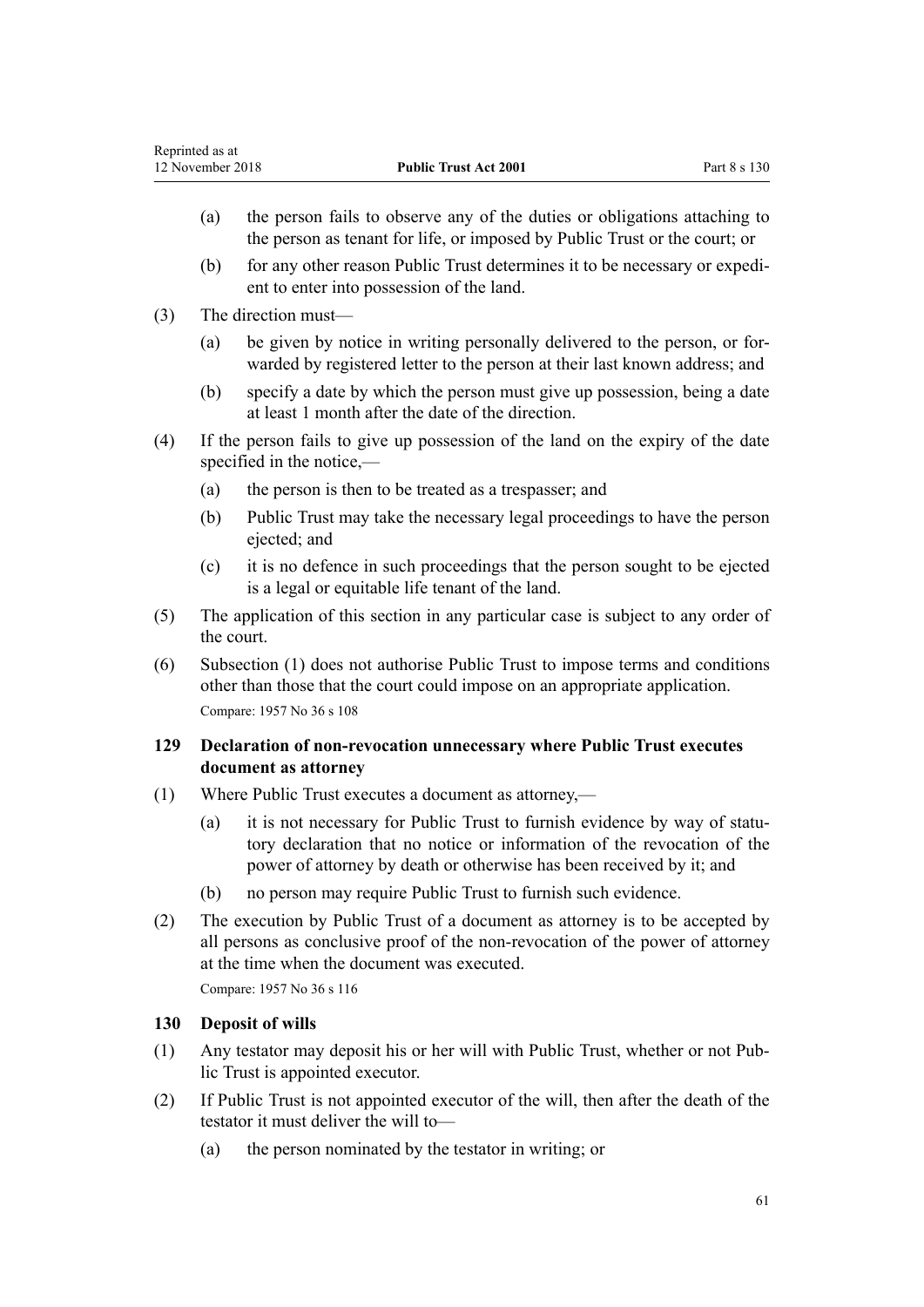- (b) the person Public Trust thinks is entitled to the will, in the absence of a nomination by the testator or if the person nominated is dead or cannot be found.
- (3) If Public Trust is appointed executor, then, after the testator's death,—
	- (a) notice of the acceptance or rejection of its appointment must be given in the manner Public Trust thinks proper; and
	- (b) if Public Trust rejects the appointment, it must deliver the will to—
		- (i) the person nominated by the testator in writing; or
		- (ii) the person it thinks is entitled to the will, in the absence of a nomination by the testator or if the person nominated is dead or cannot be found.

## **131 Existence of property belonging to estate being administered by Public Trust to be disclosed**

- (1) This section applies to a person or body who, in relation to a deceased person,—
	- (a) is in possession of property of the deceased person; or
	- (b) has in their books, accounts, or other records any property or money to the credit of the deceased person; or
	- (c) is an association or partnership in respect of which—
		- (i) the deceased person is entitled to a share in its assets; or
		- (ii) the personal representatives of the deceased person are entitled to a payment as the deceased person's share in its assets; or
	- (d) is a corporation or association, and the deceased person is the registered proprietor of any of its shares; or
	- (e) is indebted to the deceased person.
- (2) If the relevant property, money, shares, or debts referred to in subsection (1) are to become vested in or belong to Public Trust, the person or body to whom that subsection applies must, on becoming aware of the death and of Public Trust's interest in the property, immediately notify Public Trust of the extent, nature, and situation of the property, money, shares, or debts.

Compare: 1957 No 36 s 114

#### **132 Protection of purchasers and others**

- (1) No purchaser, vendor, mortgagee, lessee, tenant, or other affected person is obliged to inquire as to the authority or power of Public Trust to make any sale, exchange, purchase, mortgage, lease, or tenancy.
- (2) In particular, no such person is obliged to inquire—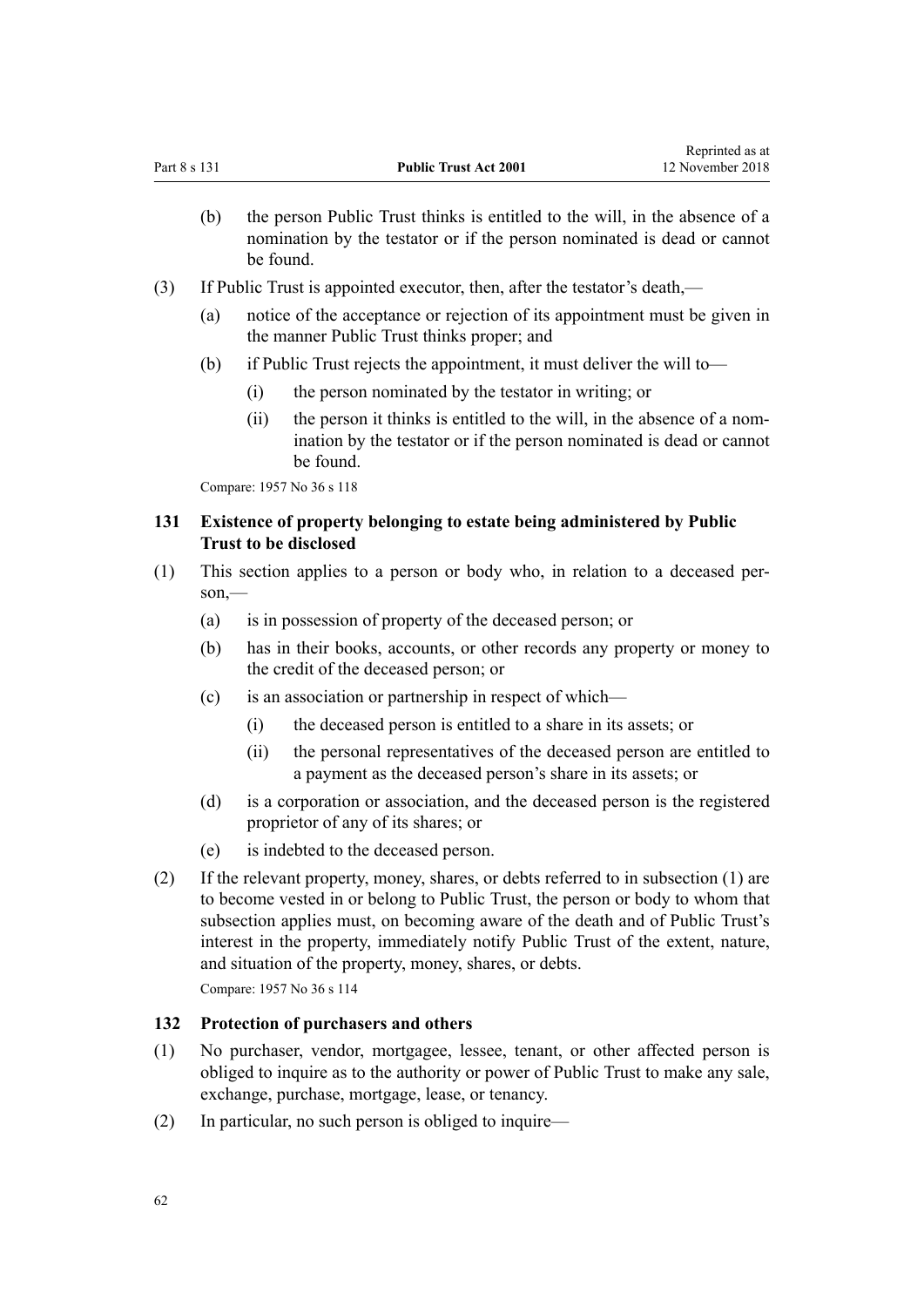- (a) whether the proposed transaction is consistent with the trusts on which the land or other interests to be dealt with are held; or
- (b) whether any required authority of Public Trust or another person has been given; or
- (c) whether Public Trust has complied with any direction of the trust instrument or any enactment requiring the calling of tenders, submissions to auction, or other matters preliminary to the proposed transaction; or
- (d) otherwise as to the propriety or regularity of the transaction; or
- (e) as to the application of any money received by Public Trust on the sale, exchange, mortgage, or lease.

Compare: 1957 No 36 ss 123, 124

### **133 No notice of trust to arise merely from dealing with Public Trust**

The fact that Public Trust is the person, or one of the persons, dealt with in any dealing with property does not of itself constitute notice of a trust. Compare: 1957 No 36 s 125

### **134 Registration of shares**

- (1) The entry of Public Trust by that name in the register of shareholders of a company does not constitute notice of a trust.
- (2) A company is not entitled to object to enter the name of Public Trust in its register of shareholders by reason only that Public Trust is a trustee or is a corporation.
- (3) Despite any enactment or other law affecting the registration of persons holding shares as trustee or in any other representative capacity, Public Trust is entitled to be registered as the proprietor of shares as trustee or as other representative where—
	- (a) the shares are comprised in an estate administered by Public Trust; or
	- (b) the shares are vested in Public Trust under the terms of a trust instrument; or
	- (c) the shares are purchased by Public Trust in the exercise of a trust, direction, or authority imposed or conferred upon it.
- (4) Upon registration, Public Trust is for all purposes other than the liability referred to in subsection (5) to be treated as the registered proprietor of the shares, and no person is concerned to see or inquire whether any sales, dealings, or transactions by or with Public Trust as to the shares are or are not within its powers.
- (5) Where Public Trust is registered as the proprietor of shares as trustee or other representative,—
	- (a) its liability in respect of the shares in no case exceeds the value of any other assets that, at the time when demand is made for the satisfaction of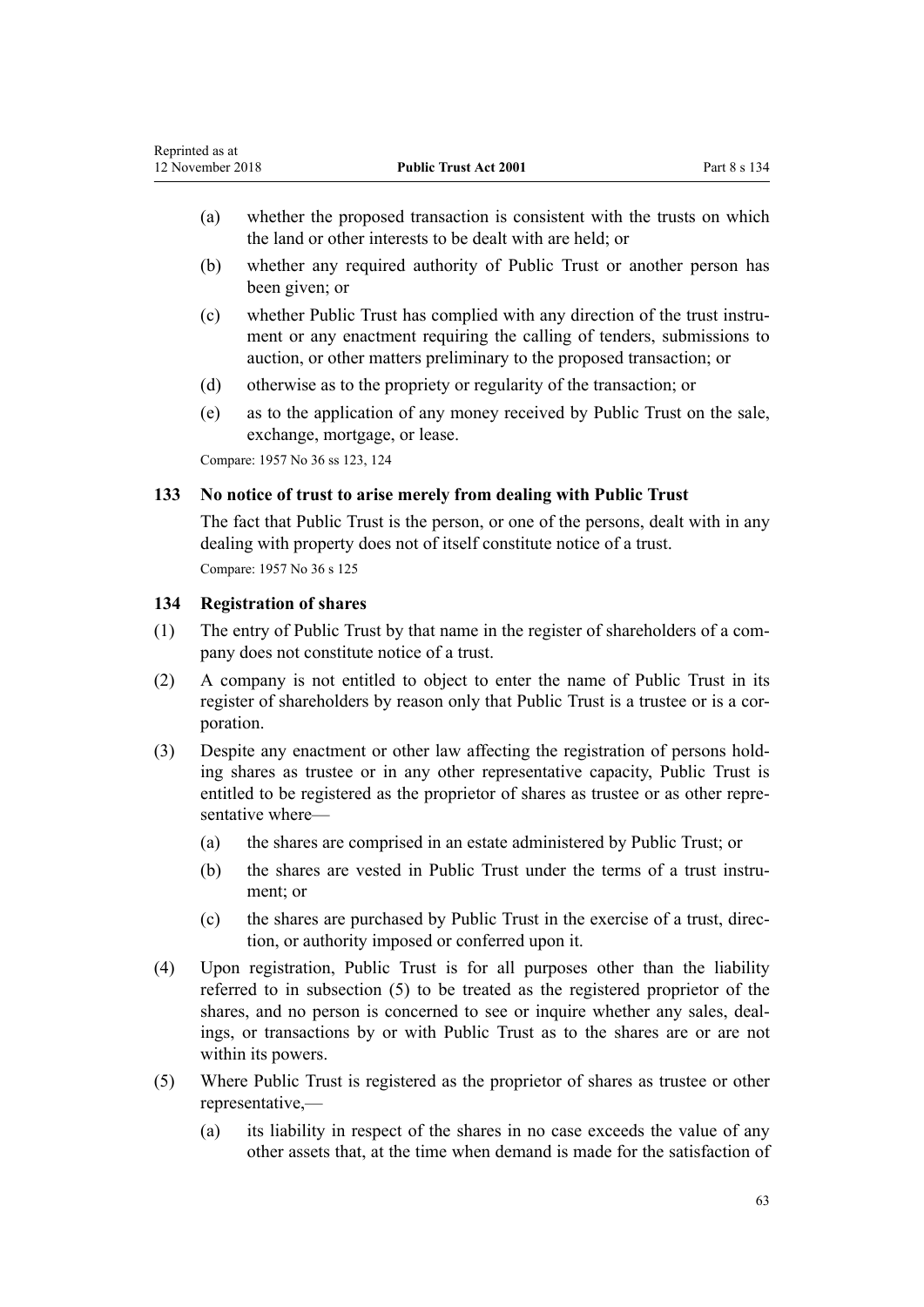the liability, are held by Public Trust upon the same trusts as are applicable to the shares; and

- (b) if the other assets are insufficient to meet the liability, then, in respect of the unpaid balance of the liability, the body or association concerned has the same rights against the person beneficially entitled to the shares as if that person were the shares' registered proprietor.
- (6) Despite any enactment, charter, deed of settlement, or other instrument, the number of shares in the capital of any bank that may be held by Public Trust in its corporate capacity is not subject to any limit.
- (7) In this section, **shares**
	- (a) means shares in any body, whether corporate or not, or in any association; and
	- (b) includes stock, bonds, debentures, and other securities for money.

Compare: 1957 No 36 s 126

### **135 Public Trust may evidence and register dealings in land when acting in different capacities**

- (1) Where Public Trust is registered as the proprietor of any estate or share or interest in land, whether as administrator, trustee, or otherwise (including itself in its own corporate capacity), it may, as fully and effectually as if it were a separate person in each capacity,—
	- (a) transfer, assign, convey, mortgage, or lease the estate, share, or interest, or any part of it, to itself in another capacity:
	- (b) grant easements in respect of the estate, share, or interest to itself in another capacity:
	- (c) enter into covenants and agreements in respect of any such transaction with itself in the one capacity so as to bind itself in the other capacity.
- (2) The covenants and agreements referred to in subsection (1)(c) are binding upon or (as the case may be) operative in favour of an assignee from Public Trust taking from it in the relevant capacity.
- (3) Upon any transfer, assignment, conveyance, mortgage, lease, or grant of easement referred to in subsection (1) being presented in proper order for registration under the [Land Transfer Act 2017,](http://prd-lgnz-nlb.prd.pco.net.nz/pdflink.aspx?id=DLM6731002) the Registrar-General of Land must register it in accordance with that Act, even though the transfer, assignment, conveyance, mortgage, lease, or grant may—
	- (a) contain notice of or evidence a trust in respect of the estate, share, or interest affected; or
	- (b) contain notice of or evidence the fact that Public Trust takes the transfer, assignment, conveyance, mortgage, lease, or grant in the capacity of a trustee.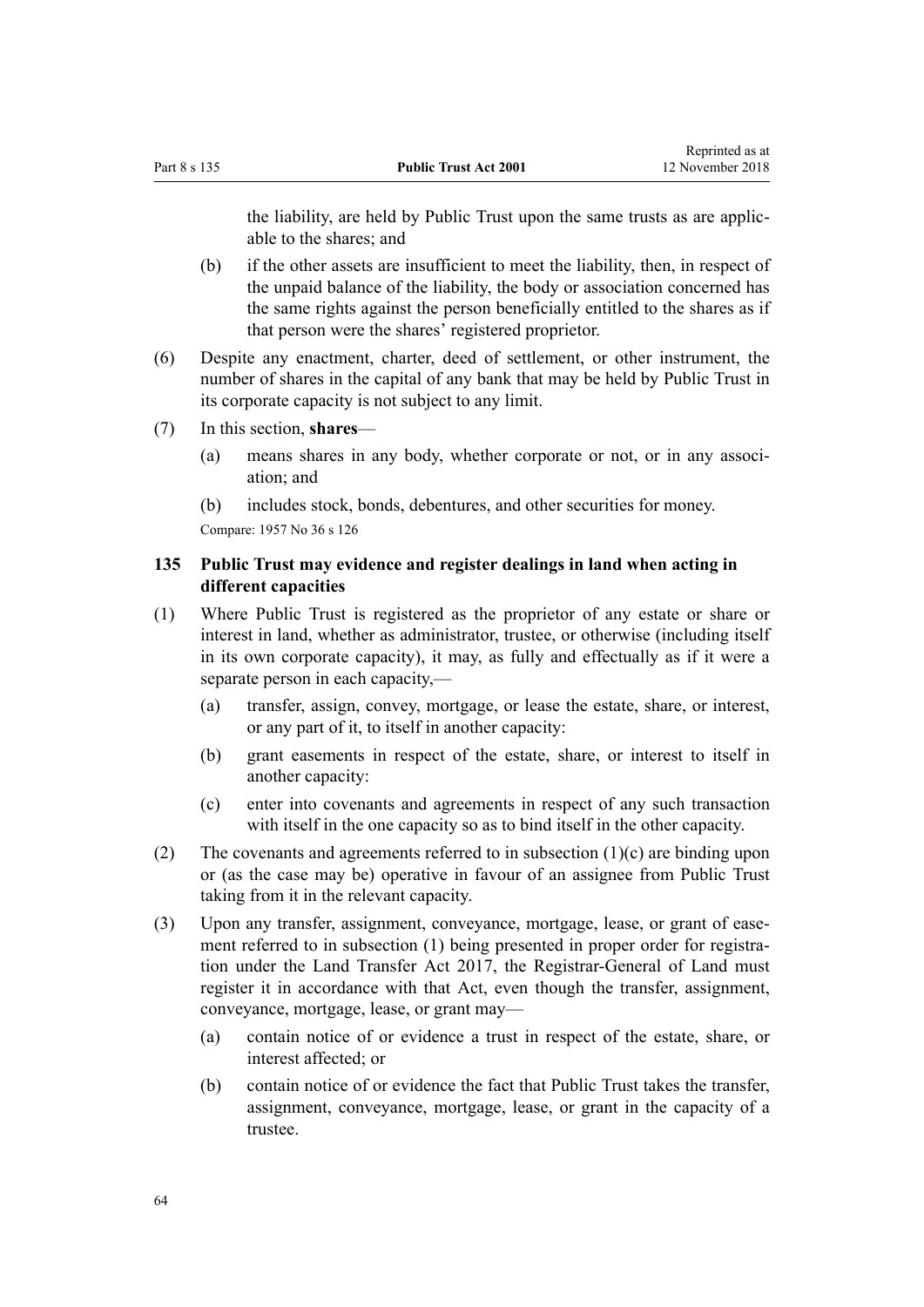- (4) Once any such transfer, assignment, conveyance, mortgage, lease, or grant has been registered under the [Land Transfer Act 2017](http://prd-lgnz-nlb.prd.pco.net.nz/pdflink.aspx?id=DLM6731002) or the [Deeds Registration](http://prd-lgnz-nlb.prd.pco.net.nz/pdflink.aspx?id=DLM141134) [Act 1908](http://prd-lgnz-nlb.prd.pco.net.nz/pdflink.aspx?id=DLM141134), no person subsequently dealing with the relevant estate, share, or interest—
	- (a) is affected by any notice of trust contained in or evidenced by the transfer, assignment, conveyance, mortgage, lease, or grant; or
	- (b) is concerned to see or inquire whether Public Trust had authority to enter into the transaction.

Section 135(3): amended, on 12 November 2018, by [section 250](http://prd-lgnz-nlb.prd.pco.net.nz/pdflink.aspx?id=DLM6731493) of the Land Transfer Act 2017 (2017 No 30).

Section 135(4): amended, on 12 November 2018, by [section 250](http://prd-lgnz-nlb.prd.pco.net.nz/pdflink.aspx?id=DLM6731493) of the Land Transfer Act 2017 (2017 No 30).

# **136 Same remedies against Public Trust as against other persons**

- (1) A person is entitled to the same remedy against Public Trust as it would be entitled to against a private person, if the person sustains any injury or suffers any loss by any act or thing done or omitted by Public Trust, or by any employee, agent, representative, or other person, acting in good faith or purporting to act under this Act or any other Act.
- (2) Any such person entitled to a remedy is entitled to be indemnified out of the funds of Public Trust and, if that is insufficient, then out of money appropriated for the purpose by Parliament.

Compare: 1957 No 36 s 136

# **137 Protection of Public Trust acting under power of attorney**

Public Trust is not liable for acting or paying money in good faith under or in pursuance of a power of attorney by reason of the fact that, at the time of the payment or act, the person who gave the power of attorney was dead or had done some act to avoid the power, if this fact was not known to Public Trust at the time of it so acting or paying.

Compare: 1957 No 36 s 117

# **138 Protection of Public Trust acting under order of court**

- (1) Where Public Trust acts under or in pursuance of any judgment or order of a court or Judge, Public Trust is to be treated as having discharged its duty in connection with the subject matter of the judgment or order, even if the judgment or order is later invalidated, overruled, set aside, or otherwise rendered of no effect.
- (2) This section does not indemnify Public Trust in respect of any act if it has been guilty of any fraud or wilful concealment or misrepresentation—
	- (a) in obtaining the judgment or order; or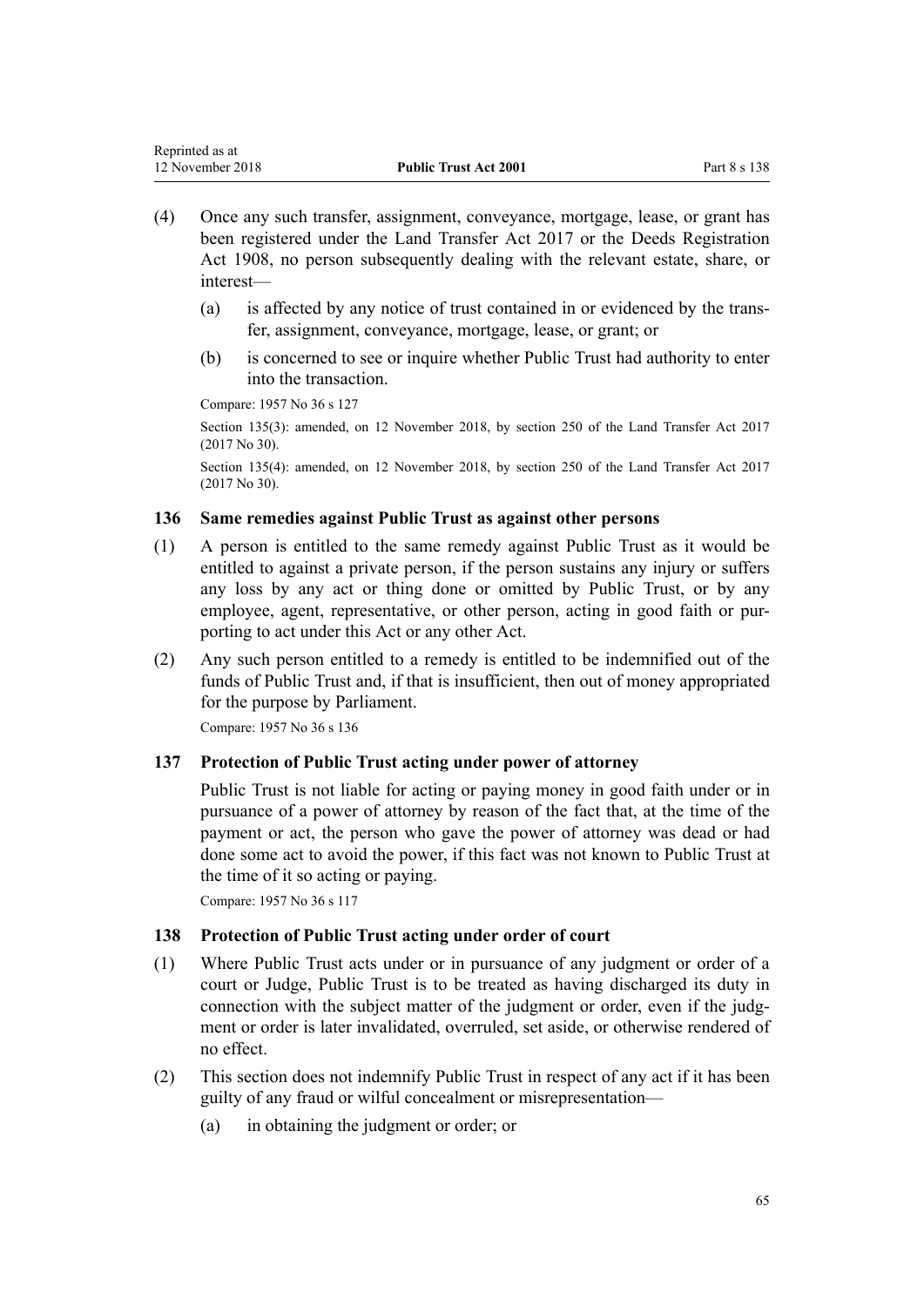(b) in acquiescing in the court or Judge giving or making the judgment or order.

Compare: 1957 No 36 s 131

## **139 Validity of acts by Public Trust under administration granted in error**

- (1) This section applies where—
	- (a) under the belief in good faith that a person has died testate or intestate, Public Trust—
		- (i) has obtained a grant of administration; or
		- (ii) is administering an estate under statutory powers; or
		- (iii) is appointed or acting as trustee under a will; and
	- (b) it is afterwards found that—
		- (i) the person is living; or
		- (ii) the person did not die intestate; or
		- (iii) a will exists that revokes or alters the will that Public Trust has proved, or under which it becomes administrator or is administering or acting as a trustee; or
		- (iv) the authority of Public Trust to administer is for any other reason revoked or rendered of no effect.
- (2) In a case to which this section applies, all acts and things done or omitted by Public Trust are as valid and effectual as if it had been lawfully appointed or entitled to act as executor, administrator, or trustee.
- (3) Nothing in this section affects or prejudices any other protection that may be available at law to Public Trust.
- (4) Nor does anything in this section affect or prejudice the right of a person against another person to whom Public Trust has transferred property or paid money.
- (5) The onus of proving that Public Trust has not acted in good faith in respect of any of the matters referred to in this section is upon the person who alleges it. Compare: 1957 No 36 s 64

# **140 Board members and employees not personally liable except for fraud or crime**

#### *[Repealed]*

Section 140: repealed, on 25 January 2005, by [section 200](http://prd-lgnz-nlb.prd.pco.net.nz/pdflink.aspx?id=DLM331111) of the Crown Entities Act 2004 (2004 No 115).

### **141 Limitation of liability**

The immunity in [section 121](http://prd-lgnz-nlb.prd.pco.net.nz/pdflink.aspx?id=DLM330373) of the Crown Entities Act 2004 does not extend to any injury or loss occasioned by or arising out of any act or thing done or omitted by a person acting jointly with Public Trust in any of the offices or pos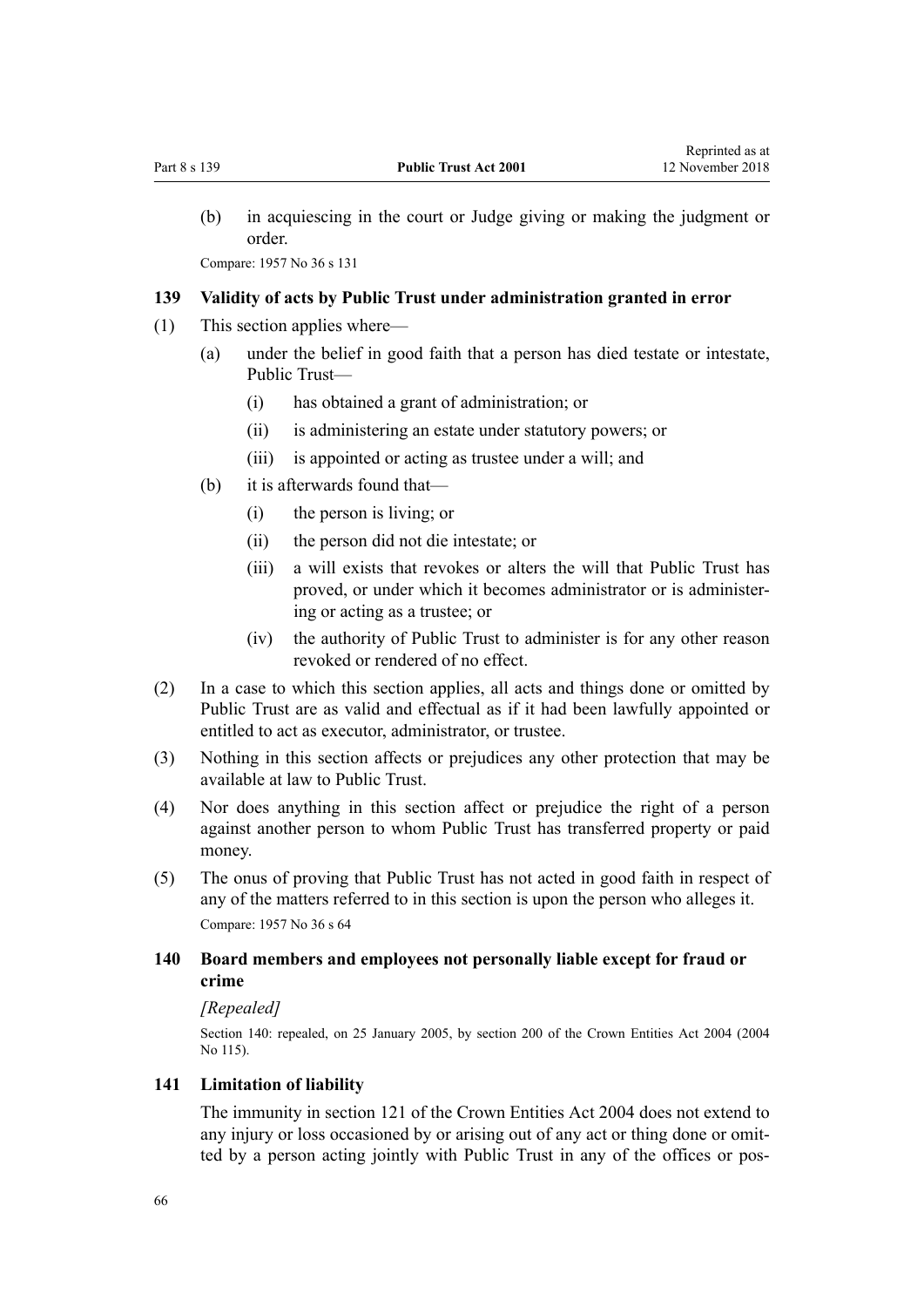itions referred to in [section 75\(1\),](#page-32-0) except to the extent that the Public Trust, or any board member, committee member, office holder, or employee of Public Trust has contributed to the injury or loss, or could by the exercise of reasonable diligence have averted it.

Section 141: substituted, on 25 January 2005, by [section 200](http://prd-lgnz-nlb.prd.pco.net.nz/pdflink.aspx?id=DLM331111) of the Crown Entities Act 2004 (2004) No 115).

#### **142 Liability of office solicitor in conveyancing transactions**

If the office solicitor acts for both parties in a conveyancing transaction between Public Trust and any person, or if he or she acts in any matter incidental to his or her duties, the liability that the office solicitor would incur if acting on his or her own account is to be borne by Public Trust.

Compare: 1957 No 36 s 137

<span id="page-66-0"></span>Reprinted as at

#### **143 Costs of legal proceedings**

- (1) In all proceedings before any court, Judge, board, commission, tribunal, or other body or person in which Public Trust is a party or is in any way interested and is represented by its office solicitor, Public Trust is entitled to the same costs and allowances as if it had been represented by counsel or a solicitor not employed by it.
- (2) All costs, fees, allowances, and charges earned by the office solicitor must be applied and disposed of as a profit of Public Trust. Compare: 1957 No 36 s 130

#### **144 Certificate by Public Trust as to its legal status in any matter**

- (1) Despite any enactment or law to the contrary, a certificate by Public Trust in relation to a deceased person that—
	- (a) states the name, residence, and occupation of the deceased person at the time of his or her death, and the date of death; and
	- (b) certifies that Public Trust has obtained a grant of probate or an order to administer, or is otherwise authorised to administer the estate; and
	- (c) states the date when the probate or order to administer was granted, or the manner in which and time at which Public Trust became authorised to administer,—

is to be accepted by all courts and persons as sufficient evidence, without further proof, of the death of the person, the appointment of Public Trust as executor or other administrator, or Public Trust's right to administer.

- (2) Despite any enactment or law to the contrary, a certificate by Public Trust in any particular case that—
	- (a) certifies that Public Trust is authorised to act as trustee, guardian, manager, agent, attorney, liquidator, committee, receiver, or in any other capacity in the particular case; and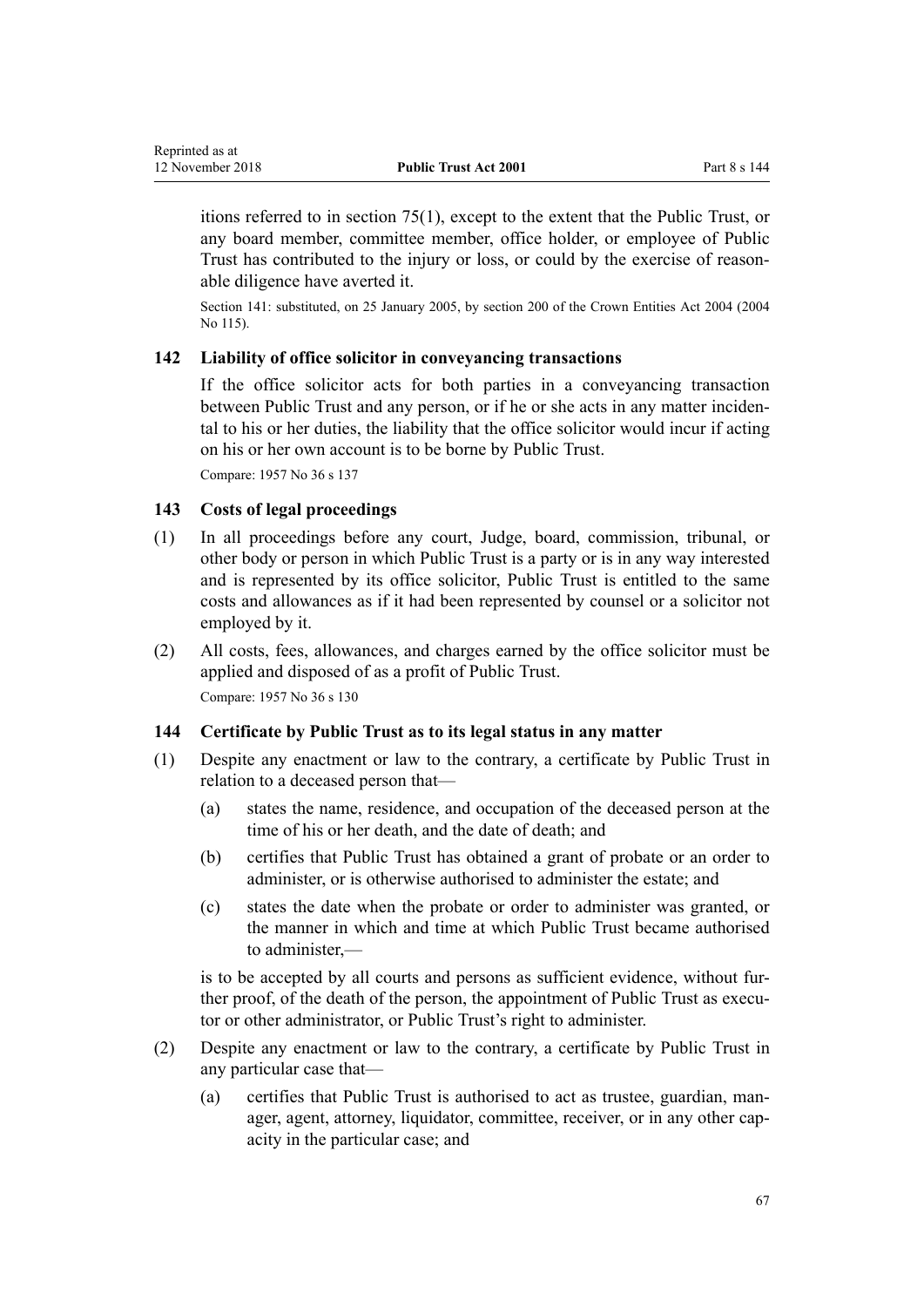(b) states the manner in which and time at which it became so authorised to act—

is to be accepted by all courts and persons as sufficient evidence, without further proof, of Public Trust's right to act.

- (3) A certificate under this section is sufficient for the purpose of registering Public Trust as proprietor of—
	- (a) an estate or interest in land under the [Land Transfer Act 2017](http://prd-lgnz-nlb.prd.pco.net.nz/pdflink.aspx?id=DLM6731002); or
	- (b) a mining privilege under the Mining Act 1971; or
	- (c) any shares, stock, or property in any bank, company, body, or association.
- (4) No bank, company, body, association, or person to which a certificate under this section is produced is concerned to inquire concerning the trusts on which Public Trust holds the land, mining privilege, shares, stocks, or property, or as to Public Trust's authority to transfer or deal with it.
- (5) In the case of land under the [Deeds Registration Act 1908,](http://prd-lgnz-nlb.prd.pco.net.nz/pdflink.aspx?id=DLM141134)
	- (a) the certificate is equivalent for registration purposes to the probate, order to administer, election to administer, trust instrument, order, power of attorney, or other document or authority under which Public Trust is acting; and
	- (b) it is not necessary to register that relevant document or authority.
- (6) A statement of the purport of any trust instrument, order, power of attorney, or other document or authority in any certificate under this section is sufficient evidence of that purport, and no-one is concerned to inquire beyond that statement.

Compare: 1957 No 36 s 78

Section 144(3)(a): amended, on 12 November 2018, by [section 250](http://prd-lgnz-nlb.prd.pco.net.nz/pdflink.aspx?id=DLM6731493) of the Land Transfer Act 2017 (2017 No 30).

#### **145 Certificate where Public Trust acting jointly**

- (1) In any case where Public Trust is acting jointly with another person in any of the capacities mentioned in [section 144](#page-66-0), a certificate by Public Trust issued in accordance with that section or [section 88](#page-41-0) is to be accepted by all courts and persons as sufficient evidence, without further proof, of—
	- (a) the facts set out in the certificate that are authorised to be set out in it by [section 144](#page-66-0) or [section 88](#page-41-0); and
	- (b) the appointment of Public Trust and the other person; and
	- (c) the right of Public Trust and the other person to administer or act.
- (2) It is not necessary for the certificate to be executed by the person with whom Public Trust is acting.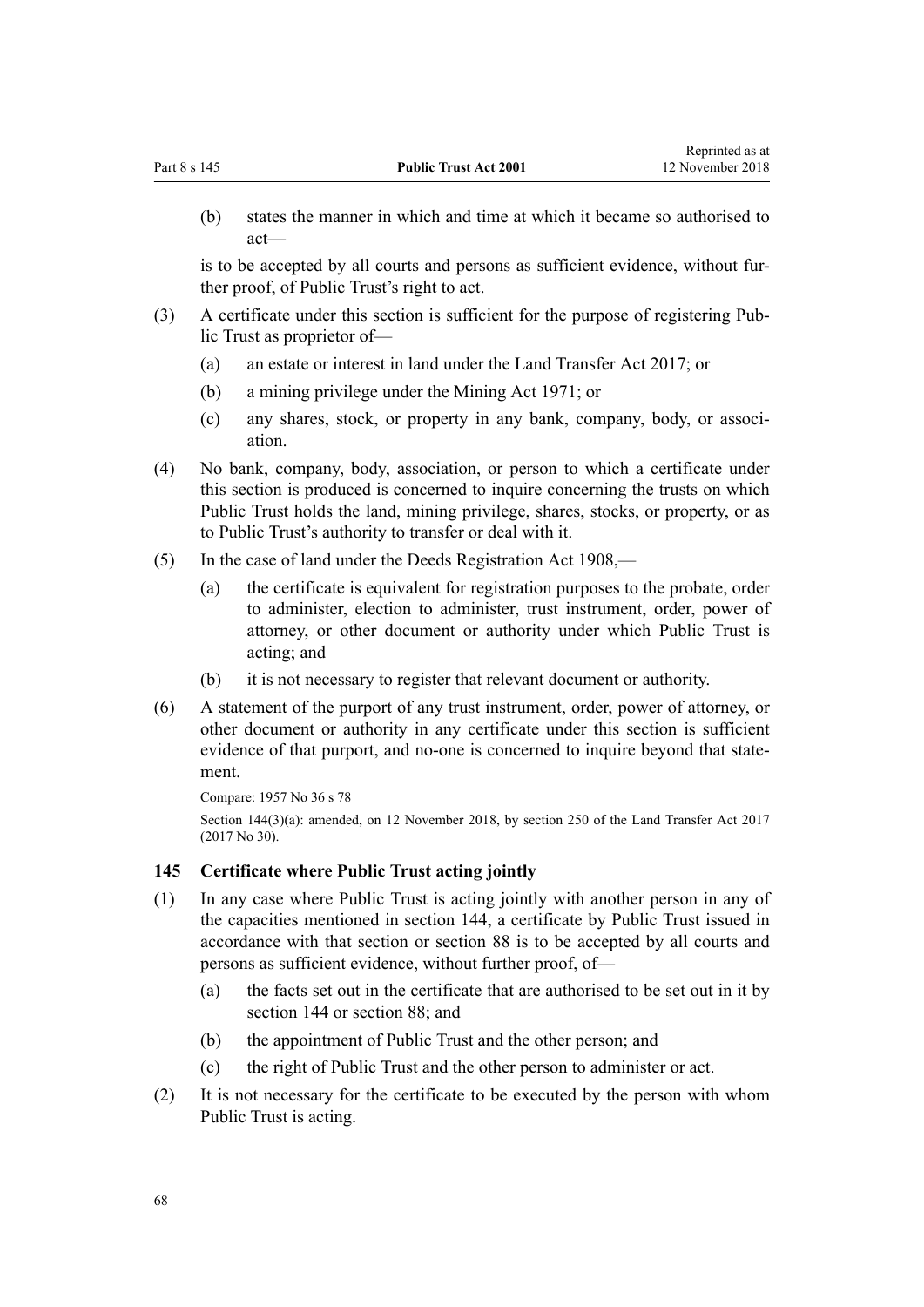<span id="page-68-0"></span>(3) This section applies despite any enactment or law to the contrary. Compare: 1957 No 36 s 78A

# **146 Service of notices by Public Trust**

- (1) Where under this Act notice is required to be given by Public Trust, or notice is given by Public Trust or any employee or person acting under this Act or in good faith purporting to act under this Act, it is sufficient if the notice is sent by registered letter addressed to the person to whom the notice is to be given at the person's then known or last known place of residence or business.
- (2) If a notice is sent by post in the manner described in subsection (1), it will be treated in the absence of proof to the contrary as having been given at the time when the letter would have been delivered in the ordinary course of post. Compare: 1957 No 36 s 138

# **147 Regulations**

- (1) The Governor-General may by Order in Council make regulations prescribing—
	- (a) amounts for the purposes of sections  $86(3)$ ,  $93(1)(b)$  and  $(7)$ ,  $94(1)(c)$ [and \(5\)](#page-44-0), [101\(1\),](#page-47-0) [126,](#page-58-0) and [127\(1\)](#page-59-0):
	- (b) the form of the declaration of fidelity and secrecy for the purposes of [section 34](#page-17-0):
	- (c) for the purposes of any initial disclosure or ongoing disclosure of expenses and management fees in relation to a group investment fund required by [sections 70](#page-30-0) and [71](#page-30-0),—
		- (i) the persons to whom the disclosures must be made; and
		- (ii) when they must be made; and
		- (iii) the information to be disclosed:
	- (d) the fee payable to the Registrar of the High Court for—
		- (i) the filing of an election under [Part 6:](#page-43-0)
		- (ii) certifying as a correct copy under the seal of the court a copy of an election under [Part 6](#page-43-0):
	- (e) such other matters as may be contemplated by or necessary or desirable for the purposes of this Act.
- (2) Regulations made under subsection  $(1)(c)$  may—
	- (a) prescribe different disclosure requirements for different classes of investment or fund or investor:
	- (b) dispense with disclosure requirements in appropriate cases, whether because of the temporary nature of an investment or for other good reason, and specify conditions to which any dispensation from disclosure requirements may be subject: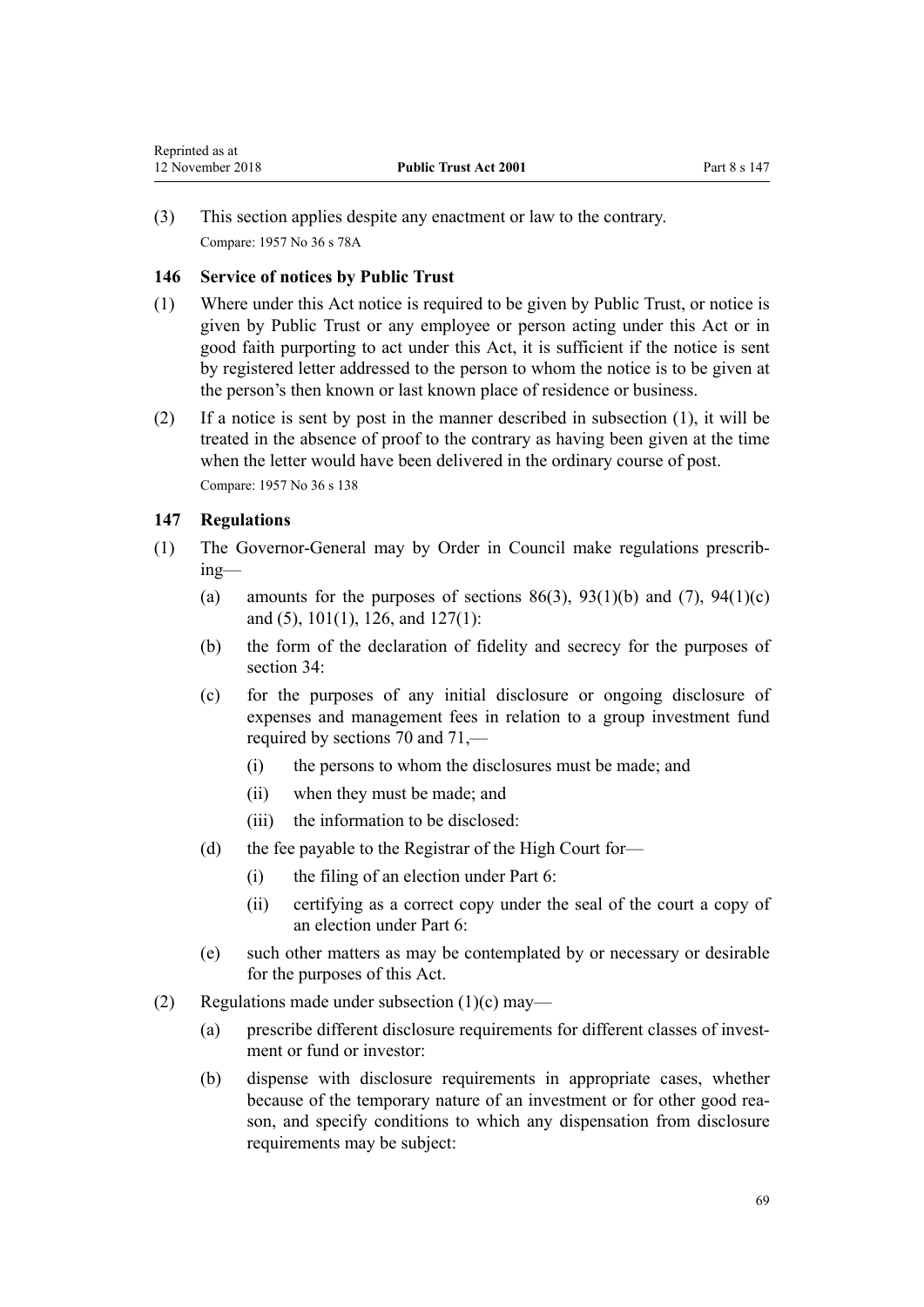- (c) specify the consequences of any failure to disclose or late disclosure (which may include a prohibition on the charging or reimbursing of any fees or expenses until disclosure is made):
- (d) prescribe acceptable manners of notification (which need not be in accordance with [section 146](#page-68-0)), and prescribe when notification will be treated as having been received:
- (e) make special provision in relation to existing funds within the meaning of [section 171](#page-76-0).

# **Part 9 Transfer of Public Trust undertaking**

### **148 Interpretation**

In this Part, unless the context otherwise requires,—

**appointed day** means the day on which this Part comes into force under [sec](#page-6-0)tion  $2(1)$ 

### **existing undertaking**—

- (a) means—
	- (i) all property and estates administered, held, managed, or controlled by the Public Trustee or the Public Trust Office immediately before the appointed day; and
	- (ii) all rights and liabilities of the Public Trustee and the Public Trust Office; and
- (b) includes any reserves of the Public Trust Office in existence immediately before the appointed day, including the following funds formerly constituted under the Public Trust Office Act 1957:
	- (i) the Investment Fluctuation Reserve Fund; and
	- (ii) the Assurance and Reserve Fund; and
	- (iii) the General Legal Expenses Reserve Fund; but
- (c) does not include any amount to which [section 167](#page-74-0) applies

**fiduciary rights and liabilities** includes all rights, capacities, authorities, discretions, duties, and liabilities of the Public Trustee as a fiduciary

**liabilities** means liabilities, debts, charges, duties, and obligations (whether present or future, actual or contingent, or payable or to be observed or performed in New Zealand or elsewhere)

**Public Trust** means Public Trust established by [section 7](#page-11-0)

**Public Trust Office** means the Public Trust Office referred to in the Public Trust Office Act 1957 as that Act was in force immediately before the appointed day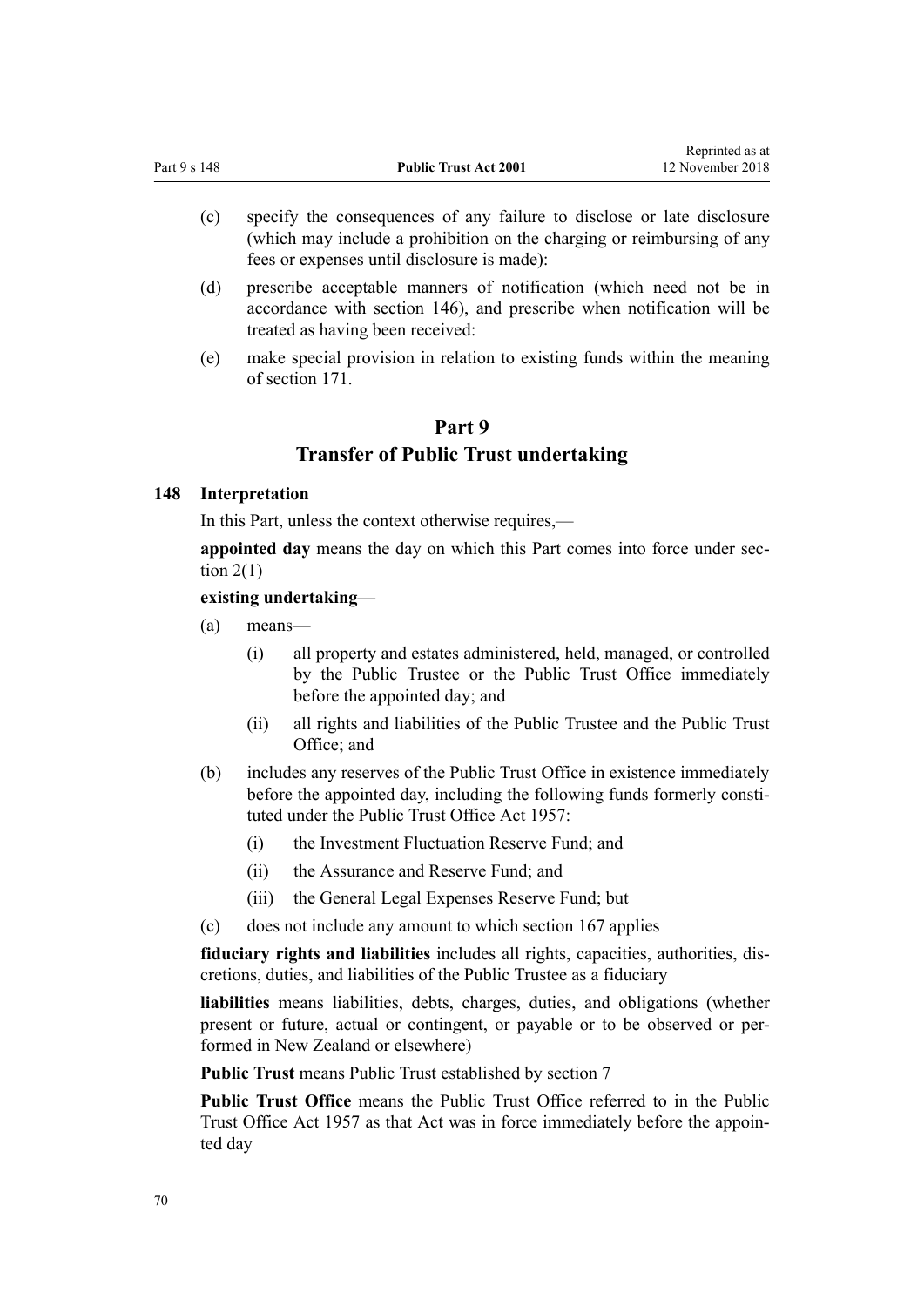**Public Trustee** means the Public Trustee constituted under the Public Trust Office Act 1957, as that Act was in force immediately before the appointed day

**transferred employee** means a person employed in the Public Trust Office immediately before the appointed day who becomes an employee of Public Trust on the appointed day.

### **149 Vesting of existing undertaking**

On the appointed day the existing undertaking vests in Public Trust.

#### **150 Transfer of fiduciary rights and liabilities**

Except as expressly provided by this Act, on and from the appointed day the fiduciary rights and liabilities vest in Public Trust.

### **151 Dissolution of Public Trustee, Public Trust Office, and Investment Board**

- (1) On and from the appointed day, the Public Trustee, the Public Trust Office, and the Investment Board are dissolved.
- (2) For the purpose of this section, **Investment Board** means the Public Trust Office Investment Board constituted under section 14 of the Public Trust Office Act 1957.

#### **152 References in instruments**

- (1) A reference (express or implied) to the Public Trustee or the Public Trust Office in any enactment, or in any instrument, register, record, notice, security, document, or communication made, given, passed, or executed before or on the appointed day, must be read as a reference to Public Trust.
- (2) A reference (express or implied) to an officer of the Public Trust Office in any enactment, or in any instrument, register, record, notice, security, document, or communication made, given, passed, or executed before or on the appointed day must be read as a reference to—
	- (a) the corresponding employee of Public Trust; or
	- (b) if there is no corresponding employee, such other employee of Public Trust as it thinks fit.
- (3) This section is subject to [section 170](#page-75-0).

#### **153 Status of contracts and other instruments**

(1) Contracts, agreements, conveyances, deeds, leases, licences, and other instruments, undertakings, and notices (whether in writing or not), entered into by, made with, given to or by, or addressed to the Public Trustee or the Public Trust Office (whether alone or with another person) before the appointed day and having effect immediately before the appointed day (**contracts and other instruments**) are subject to subsection (2).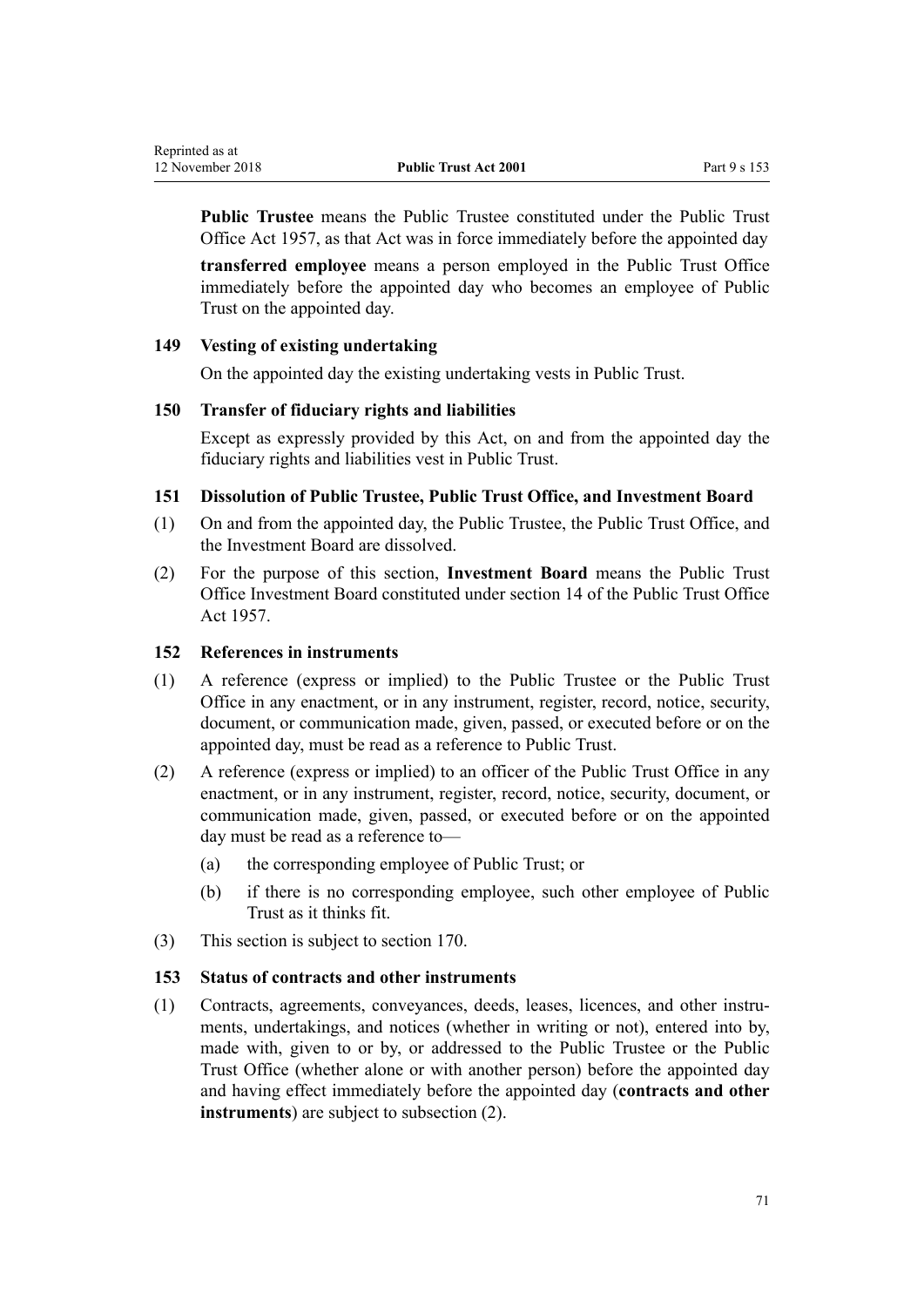(2) The contracts and other instruments are binding on, and enforceable by, against, or in favour of, Public Trust as if Public Trust and not the Public Trustee or the Public Trust Office had been the person by whom they were entered into, with whom they were made, or to or by whom they were given or addressed.

# **154 Status of existing securities**

- (1) A security held by the Public Trustee or the Public Trust Office as security for a debt or other liability to the Public Trustee or the Public Trust Office incurred before the appointed day—
	- (a) is available to Public Trust as security for the discharge of that debt or liability; and
	- (b) if the security extends to future or prospective debts or liabilities, is available as security for the discharge of debts or liabilities to Public Trust incurred on or after the appointed day.
- (2) Public Trust is entitled to the same rights and priorities, and is subject to the same liabilities, in relation to the security as the Public Trustee or the Public Trust Office would be if this Act had not been passed.

# **155 Continuation of proceedings**

- (1) An action, arbitration, proceeding, or cause of action that was pending or existing by, against, or in favour of the Public Trustee or the Public Trust Office, or to which the Public Trustee or the Public Trust Office was a party, before the appointed day may be continued and enforced by, against, or in favour of Public Trust.
- (2) It is not necessary to amend a pleading, writ, or other document to continue the action, arbitration, proceeding, or other cause of action.

# **156 Effect of Act**

Nothing effected or authorised by this Act—

- (a) places the Public Trustee, the Public Trust Office, Public Trust, or any other person in breach of contract or confidence, or makes any of them liable for a civil wrong; or
- (b) entitles a person to terminate or cancel a contract or arrangement, or to accelerate the performance of an obligation, or to impose a penalty or increased charge; or
- (c) places the Public Trustee, the Public Trust Office, Public Trust, or any other person in breach of an enactment, a rule of law, or a provision of a contract that prohibits, restricts, or regulates the assignment or transfer of property or the disclosure of information; or
- (d) releases a surety from an obligation; or
- (e) invalidates or discharges a contract or surety.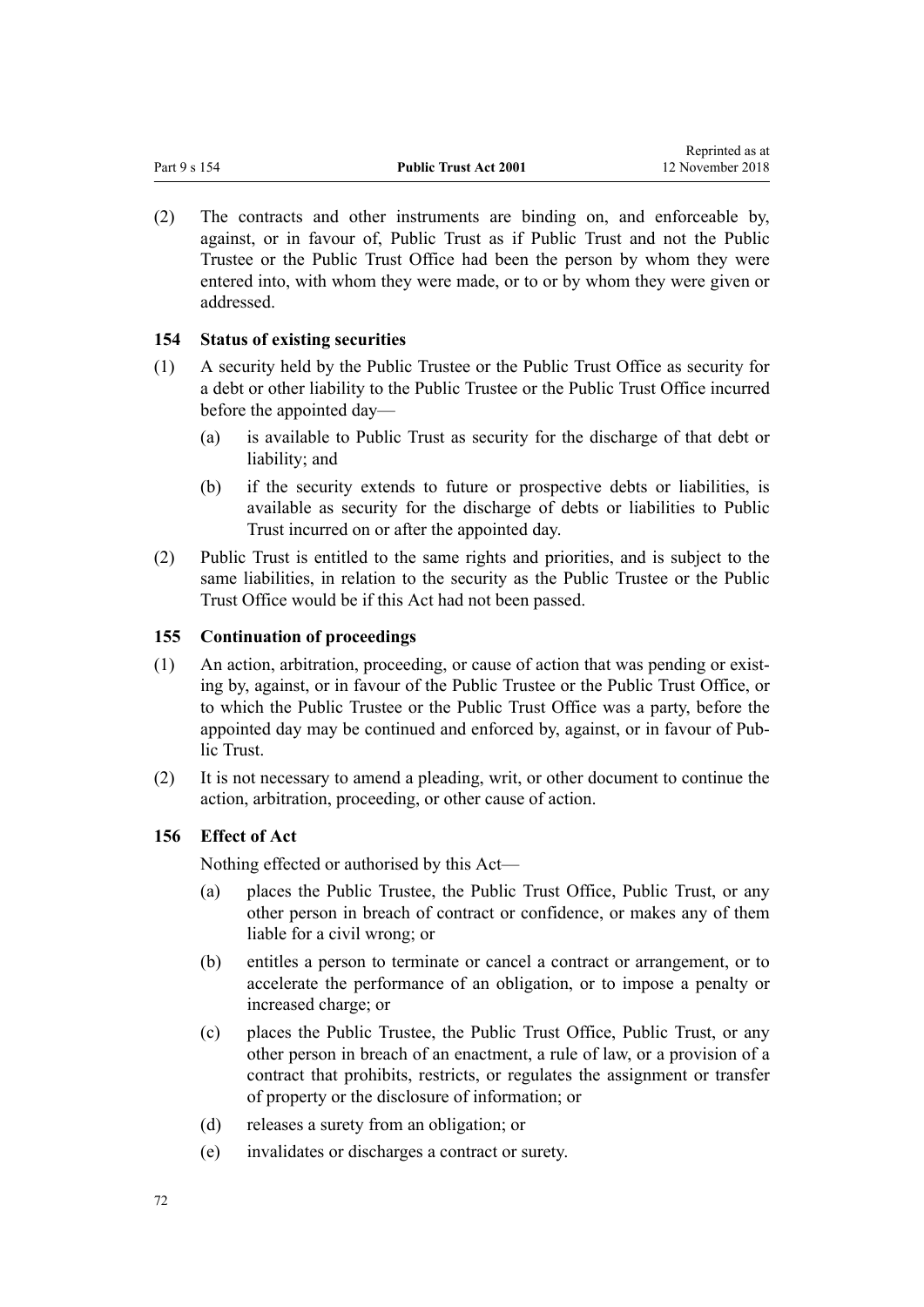#### **157 Books and documents to remain evidence**

- (1) A document, matter, or thing that would have been admissible in evidence for or against the Public Trustee or the Public Trust Office is, on and after the appointed day, admissible in evidence for or against Public Trust.
- (2) For the purpose of this section, **document** has the meaning given to it by [sec](http://prd-lgnz-nlb.prd.pco.net.nz/pdflink.aspx?id=DLM35698)[tion 2\(1\)](http://prd-lgnz-nlb.prd.pco.net.nz/pdflink.aspx?id=DLM35698) of the Evidence Amendment Act (No 2) 1980.

#### **158 Registers**

- (1) A Registrar of Deeds, Registrar General of Land, or any other person charged with keeping books or registers is not required to change the name of the Public Trustee or the Public Trust Office to Public Trust in the books or registers, or in a document, solely because of the provisions of this Act.
- (2) If Public Trust presents an instrument referred to in subsection (3) to a Registrar or other person, the presentation of that instrument by Public Trust is, in the absence of proof to the contrary, sufficient evidence that the property is vested in Public Trust.
- (3) For the purposes of this section, the instrument need not be an instrument of transfer, but must—
	- (a) be executed or purport to be executed by Public Trust; and
	- (b) relate to a property held by the Public Trustee or the Public Trust Office immediately before the appointed day; and
	- (c) be accompanied by a certificate by Public Trust that the property became vested in Public Trust by virtue of the provisions of this Act.

## **159 Liability of employees and agents**

- (1) A person who, at any time before the appointed day, held office as the Public Trustee, or who was an officer, employee, agent, or representative of the Public Trust Office, is not personally liable in respect of an act or thing done or omitted to be done by him or her before the appointed day in the exercise or bona fide purported exercise of an authority conferred by or under the Public Trust Office Act 1957 or any other enactment.
- (2) This section applies only—
	- (a) in the absence of actual fraud; and
	- (b) if the act or omission does not amount to an offence.

## *Transfer of employees*

#### **160 Transfer of existing employees**

On the appointed day, each employee of the Public Trust Office (excluding the Public Trustee) becomes an employee of Public Trust.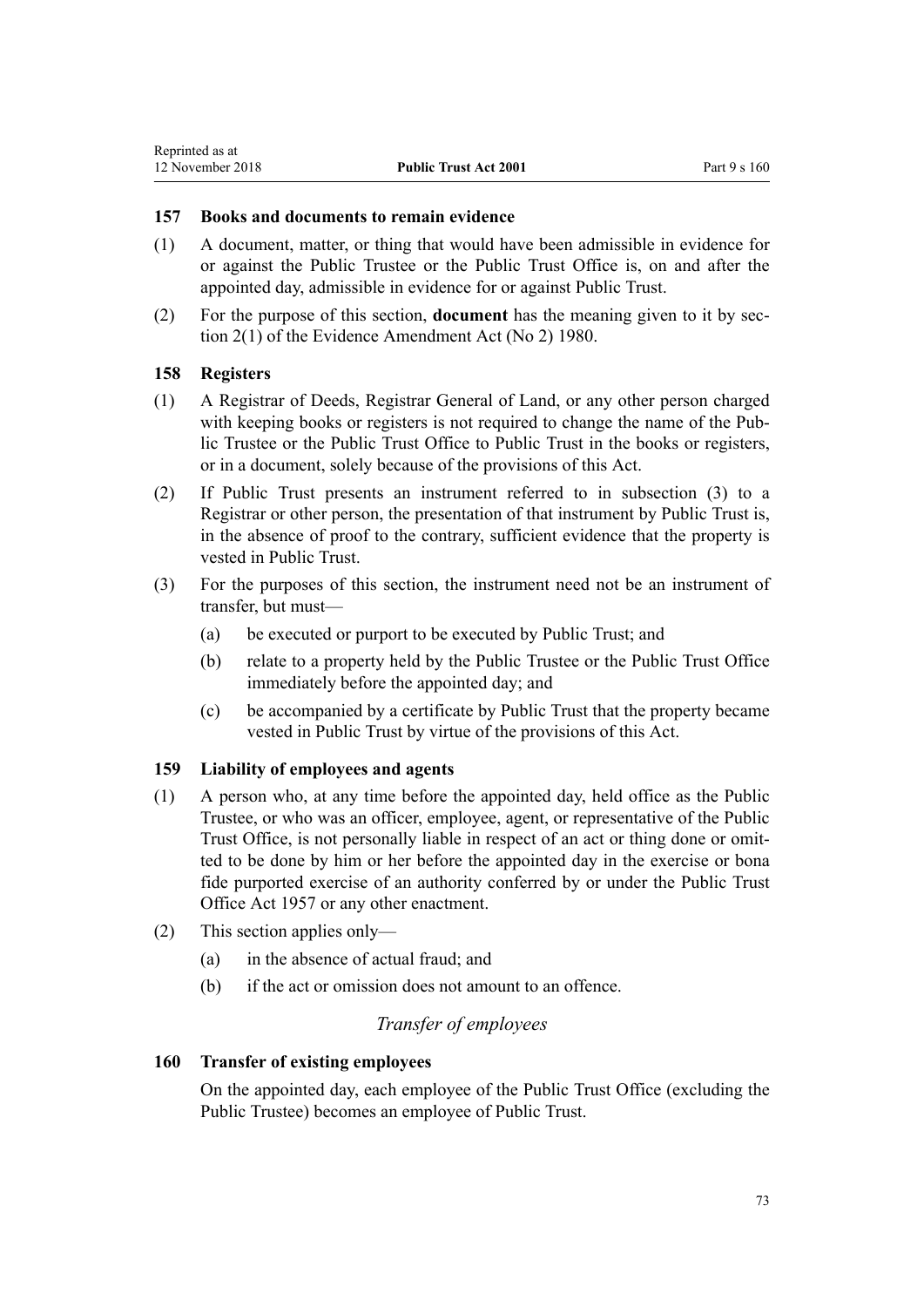## **161 Terms and conditions of employment of transferred employees**

- (1) The employment of a transferred employee must be on terms and conditions no less favourable to the transferred employee than those applying to the employee immediately before the appointed day.
- $(2)$  Subsection  $(1)$ 
	- (a) continues to apply to the terms and conditions of employment of a transferred employee until those terms and conditions are varied by agreement between the transferred employee and Public Trust; and
	- (b) does not apply to a transferred employee who receives any subsequent appointment with Public Trust.

#### **162 Continuity of employment**

For the purposes of every enactment, law, determination, contract, and agreement relating to a transferred employee (including the deed dated 31 March 1993 establishing the Public Trust Office Superannuation Fund),—

- (a) the contract of employment of that employee that applied immediately before the transfer in respect of that person's employment in the Public Trust Office is deemed to have been unbroken; and
- (b) the employee's period of service with the Public Trust Office, and every other period of service that is recognised by the Public Trust Office as continuous service, is deemed to have been a period of service with Public Trust.

#### **163 No compensation for technical redundancy**

A transferred employee is not entitled to receive any payment or any other benefit solely on the ground that—

- (a) the position held by the employee in the Public Trust Office has ceased to exist; or
- (b) the employee has ceased, as a result of the transfer to Public Trust, to be an employee of the Public Trust Office.

#### **164 Contributors to Government Superannuation Fund**

- (1) A transferred employee who, immediately before the appointed day, was a contributor to the Government Superannuation Fund under [Part 2](http://prd-lgnz-nlb.prd.pco.net.nz/pdflink.aspx?id=DLM446395) or [Part 2A](http://prd-lgnz-nlb.prd.pco.net.nz/pdflink.aspx?id=DLM446842) of the Government Superannuation Act 1956 is, for the purposes of that Act, to be treated as if he or she were employed in the Government service so long as that person continues to be an employee of Public Trust.
- (2) The [Government Superannuation Fund Act 1956](http://prd-lgnz-nlb.prd.pco.net.nz/pdflink.aspx?id=DLM446000) applies to the transferred employee in all respects as if that employee's service as an employee with Public Trust were Government service.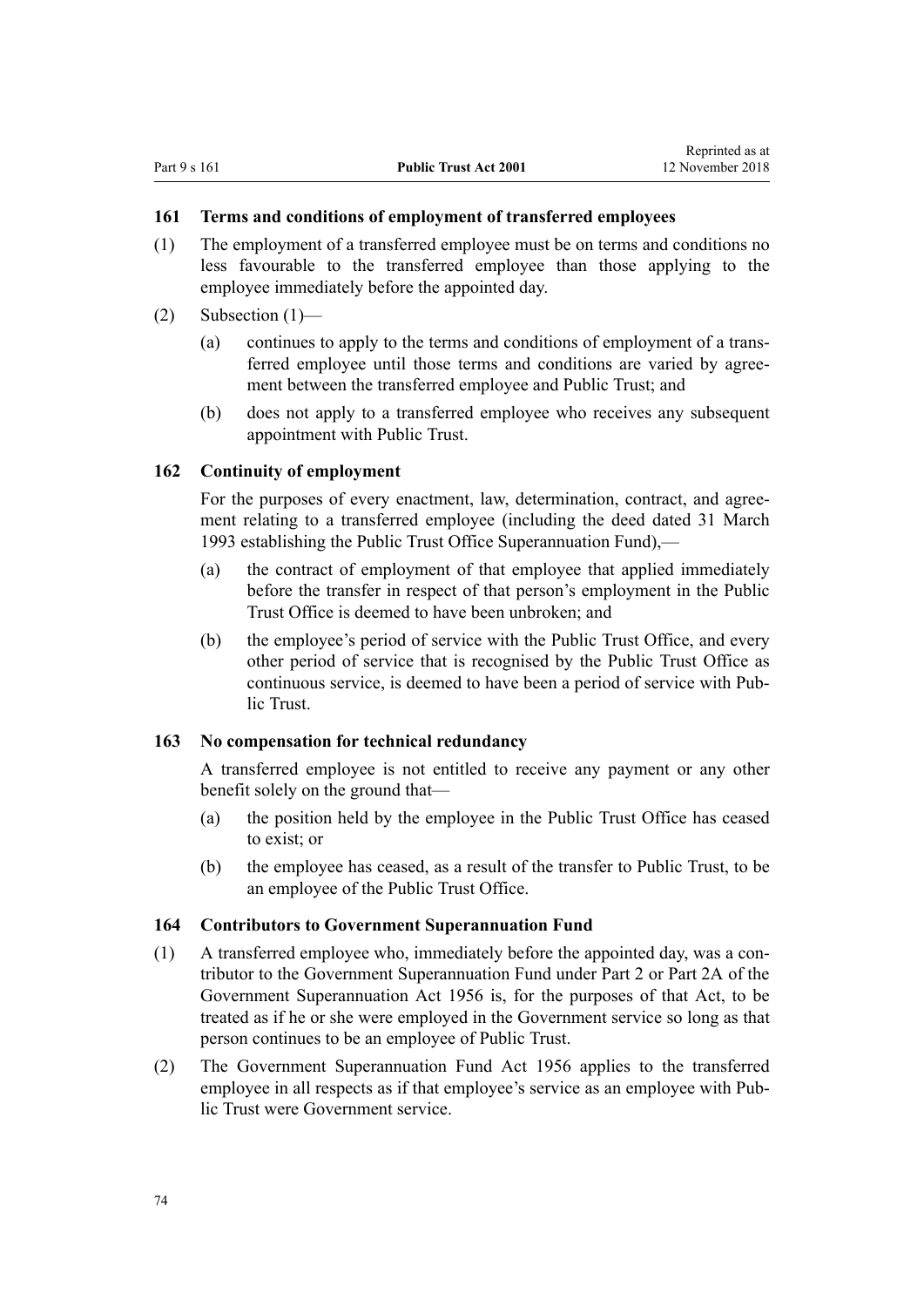- (3) A transferred employee who ceases to be a contributor to the Government Superannuation Fund is not subsequently entitled to again become a contributor.
- (4) For the purposes of applying the [Government Superannuation Fund Act 1956](http://prd-lgnz-nlb.prd.pco.net.nz/pdflink.aspx?id=DLM446000) in accordance with subsection (2), **controlling authority**, in relation to that employee, means Public Trust.
- (5) In this section, **employee** includes the Public Trustee.

*Application of Income Tax Act 1994*

## **165 Application of Income Tax Act 1994**

- (1) For the purposes of the Income Tax Act 1994,—
	- (a) Public Trust is to be regarded as the same person as the Public Trustee—
		- (i) when determining the adjusted tax value of depreciable assets, and in calculating disposal gains and losses in respect of depreciable assets; and
		- (ii) in relation to the treatment of accrual expenditure in respect of which there is an unexpired portion within the meaning of section EF 1 of the Income Tax Act 1994; and
	- (b) the vesting of financial arrangements under [section 149](#page-70-0) of this Act is to be treated as a sale of those arrangements.
- (2) Nothing in subsection (1) applies in respect of the depreciable assets, accrual expenditure, or financial arrangements of any estate.

## *Application of Securities Act 1978*

## *[Repealed]*

Heading: repealed, on 1 December 2014, by [section 150](http://prd-lgnz-nlb.prd.pco.net.nz/pdflink.aspx?id=DLM5561603) of the Financial Markets (Repeals and Amendments) Act 2013 (2013 No 70).

## **166 Application of Securities Act 1978**

## *[Repealed]*

Section 166: repealed, on 1 December 2014, by [section 150](http://prd-lgnz-nlb.prd.pco.net.nz/pdflink.aspx?id=DLM5561603) of the Financial Markets (Repeals and Amendments) Act 2013 (2013 No 70).

## *Amount of reserves to be paid to the Crown*

## **167 Amount of reserves to be paid to the Crown before appointed day**

- (1) The Minister of Finance may, with the agreement of the Minister, determine the amount of any reserves of the Public Trust Office that the Public Trustee must pay into a Crown Bank Account, and must notify that determination in the *Gazette* as soon as practicable.
- (2) The Public Trustee must pay that amount into a Crown Bank Account on the working day immediately preceding the appointed day.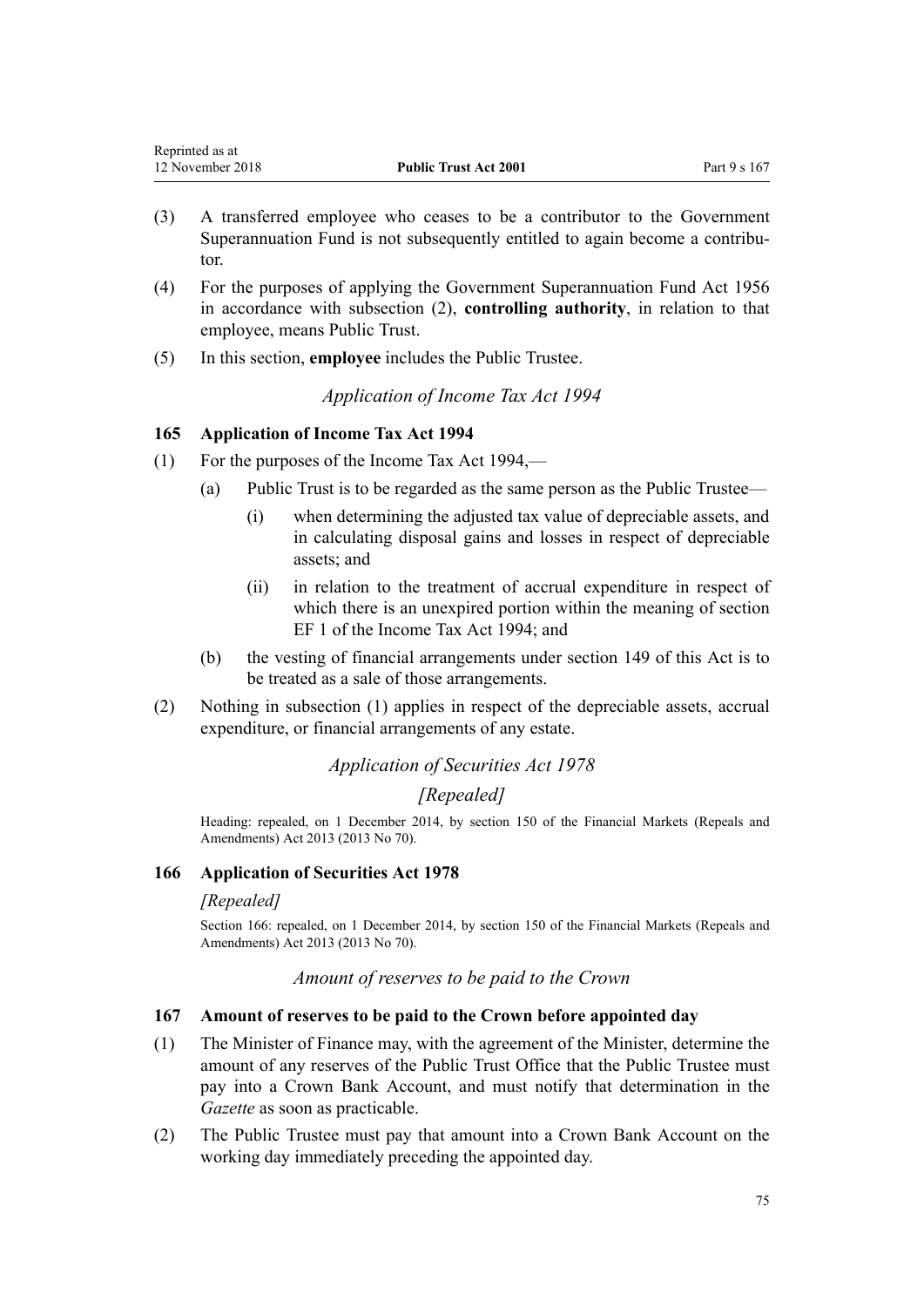- <span id="page-75-0"></span>(3) A payment made under this section is the absolute property of the Crown.
- (4) This section prevails over section 23 of the Public Trust Office Act 1957.

Section 167(1): amended, on 25 January 2005, pursuant to [section 65R\(3\)](http://prd-lgnz-nlb.prd.pco.net.nz/pdflink.aspx?id=DLM162942) of the Public Finance Act 1989 (1989 No 44).

Section 167(2): amended, on 25 January 2005, pursuant to [section 65R\(3\)](http://prd-lgnz-nlb.prd.pco.net.nz/pdflink.aspx?id=DLM162942) of the Public Finance Act 1989 (1989 No 44).

#### **Part 10**

#### **Repeals, amendments, and transitional provisions**

#### **168 Repeals**

- (1) The Public Trust Office Act 1957 (1957 No 36) is repealed.
- (2) The Enemy Property Act 1951 (1951 No 48) is also repealed.

#### **169 Revocations**

- (1) The following regulations and order are revoked:
	- (a) Enemy Property Regulations 1954 (SR 1954/32):
	- (b) Public Trust Office Regulations 1958 (SR 1958/66):
	- (c) Public Trust Office (Investments) Order 1969 (SR 1969/122).
- (2) Despite subsection (1)(b), regulations 4 and 8 and Schedule 1 of the Public Trust Office Regulations 1958 continue to have effect, until revoked by regulations made under this Act, as if—
	- (a) references in those provisions to the Public Trustee, the Public Trust Office, and the Public Trust Investment Board were references to Public Trust; and
	- (b) references to provisions of the Public Trust Act 1957 were references to the equivalent provisions of this Act.

#### **170 Amendments to other enactments**

- (1) The Acts specified in [Schedule 2](#page-79-0) are amended in the manner indicated in that schedule.
- (2) The local Acts specified in [Schedule 3](#page-84-0) are amended in the manner indicated in that schedule.
- (3) The private Acts specified in [Schedule 4](#page-85-0) are amended in the manner indicated in that schedule.
- (4) The regulations specified in [Schedule 5](#page-86-0) are amended in the manner indicated in that schedule.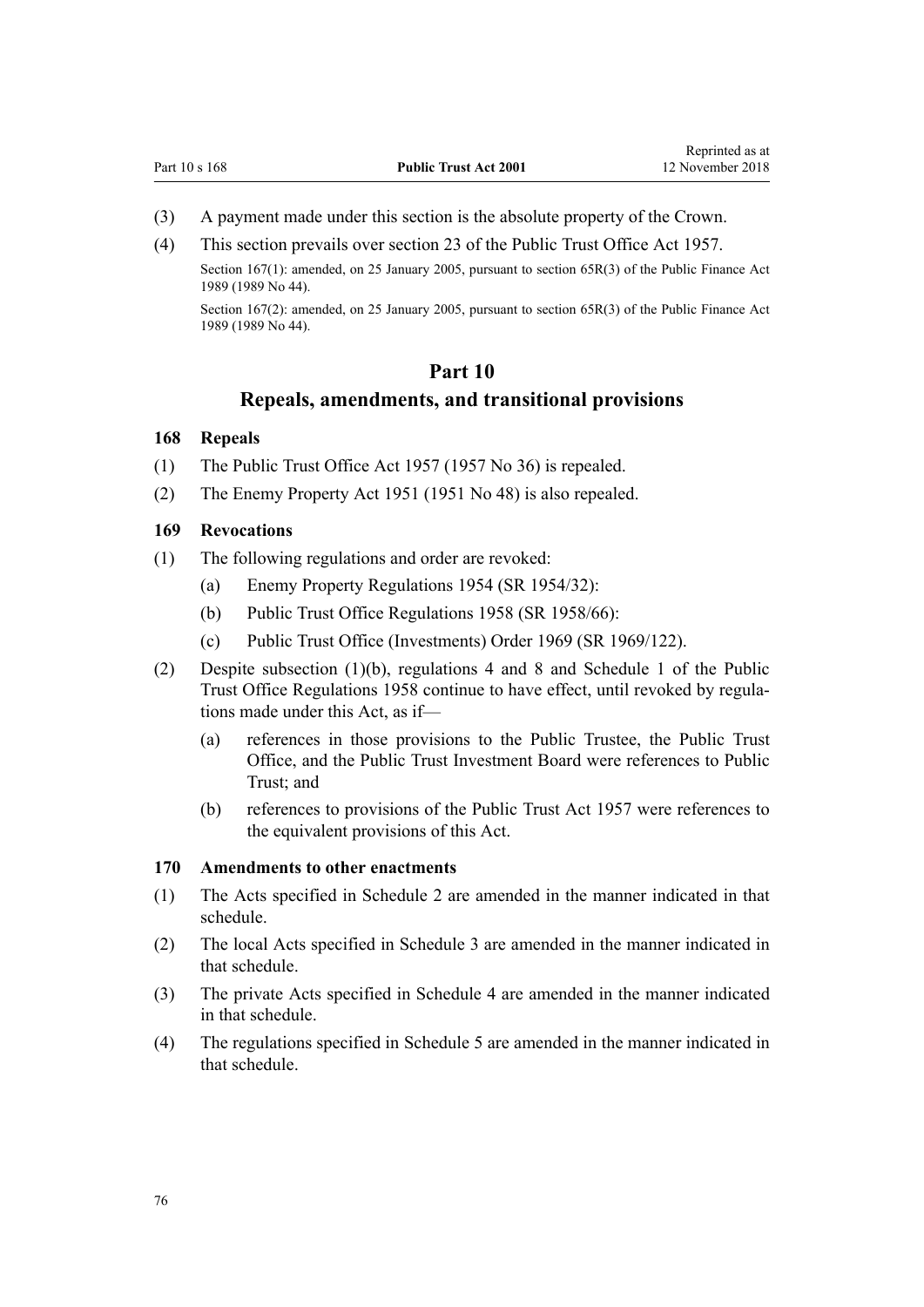## **171 Transitional provision in relation to existing investments in group investment funds**

- (1) This section applies in respect of funds (**existing funds**) invested in a group investment fund before the date on which regulations prescribing initial disclosure requirements for funds invested in a group investment fund (the **disclosure regulations**) come into force.
- (2) Nothing in [section 70](#page-30-0) prevents any reimbursement of expenses in respect of existing funds before initial disclosure has been made, except to the extent otherwise provided in the disclosure regulations.
- (3) Public Trust may not, however, charge, demand, receive, or retain any management fees under [section 71](#page-30-0) in respect of any existing funds until it has made initial disclosure of the fees in accordance with the disclosure regulations, except in circumstances where—
	- (a) [section 71\(2\)\(b\)](#page-30-0) applies (investment statement under the [Securities Act](http://prd-lgnz-nlb.prd.pco.net.nz/pdflink.aspx?id=DLM25999)  $1978$ ); or
	- (b) the disclosure regulations dispense with the requirement for initial disclosure of management fees.
- (4) The making of initial disclosure in respect of any existing funds does not authorise the charging of a management fee in relation to services rendered in respect of those existing funds during any period prior to the date of the initial disclosure, except as otherwise provided in the disclosure regulations.

## **172 Financial statement and report on operations for period commencing 1 July 2001**

- (1) As soon as possible after the day on which this Act comes into force under [section 2\(1\)](#page-6-0), Public Trust must prepare a balance sheet, profit and loss account, and profit and loss appropriation account relating to the operations of the Public Trust Office for the period commencing on 1 July 2001 and ending with the close of the day preceding that on which this Act comes into force (the **broken period**), as if—
	- (a) section 22 of the Public Trust Office Act 1957 were still in force; and
	- (b) Public Trust were the Public Trustee; and
	- (c) the broken period were a financial year.
- (2) The balance sheet and accounts referred to in subsection (1) must be provided by Public Trust to the Controller and Auditor-General who, after auditing them, must transmit them and any report on them to the Minister.
- (3) As soon as possible after the day on which this Act comes into force under section  $2(1)$ , the Minister must cause to be prepared a report on the operations of the Public Trust Office during the broken period.
- (4) The Minister must, within 12 sitting days after receiving them, present to the House of Representatives copies of—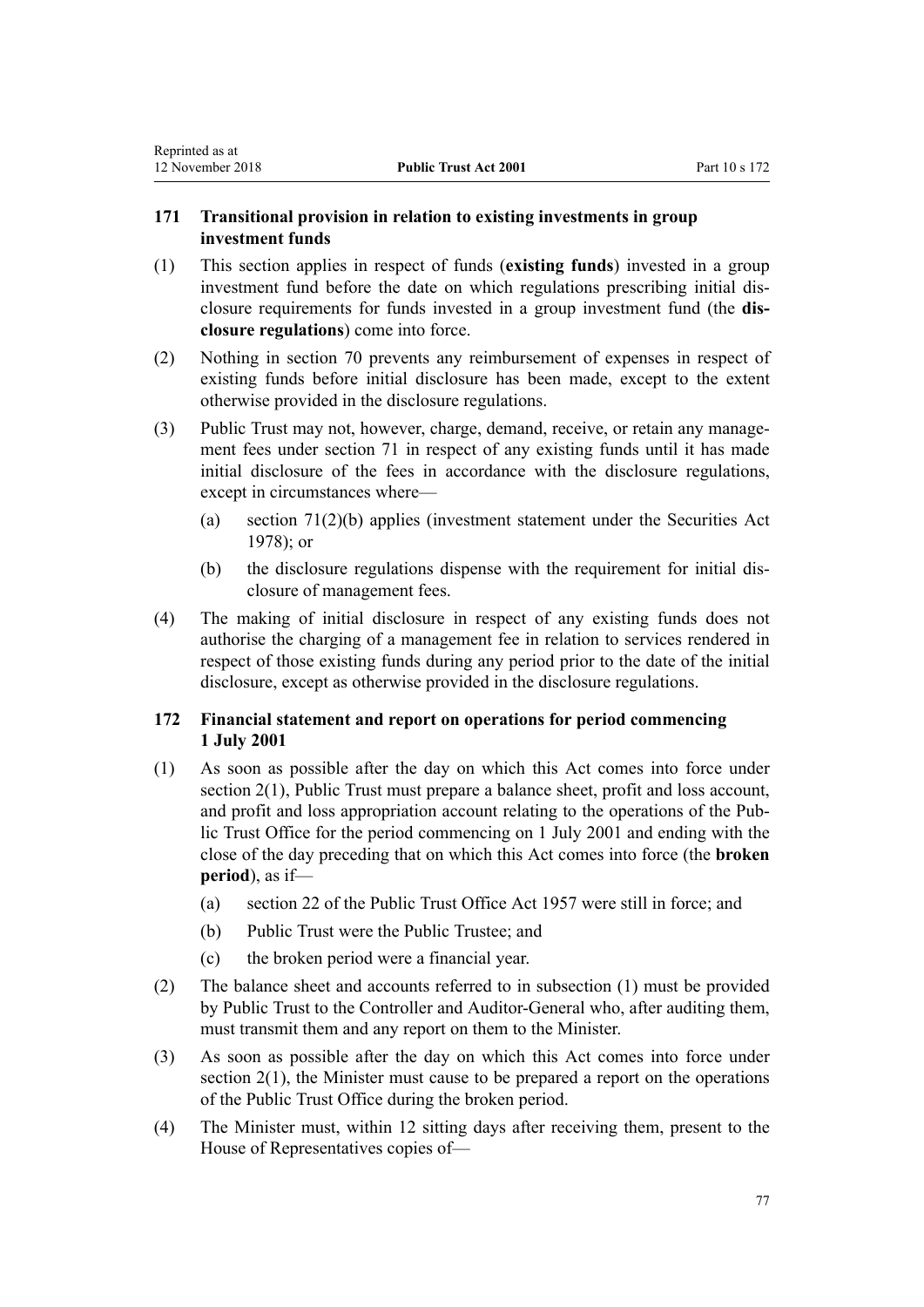| Part 10 s 172 | <b>Public Trust Act 2001</b>                                                                                                               | Reprinted as at<br>12 November 2018 |
|---------------|--------------------------------------------------------------------------------------------------------------------------------------------|-------------------------------------|
| (a)           | the audited balance sheet and accounts referred to in subsection (1), and<br>any report on them by the Controller and Auditor-General; and |                                     |

(b) the report on the operations of the Public Trust Office referred to in subsection  $(3)$ .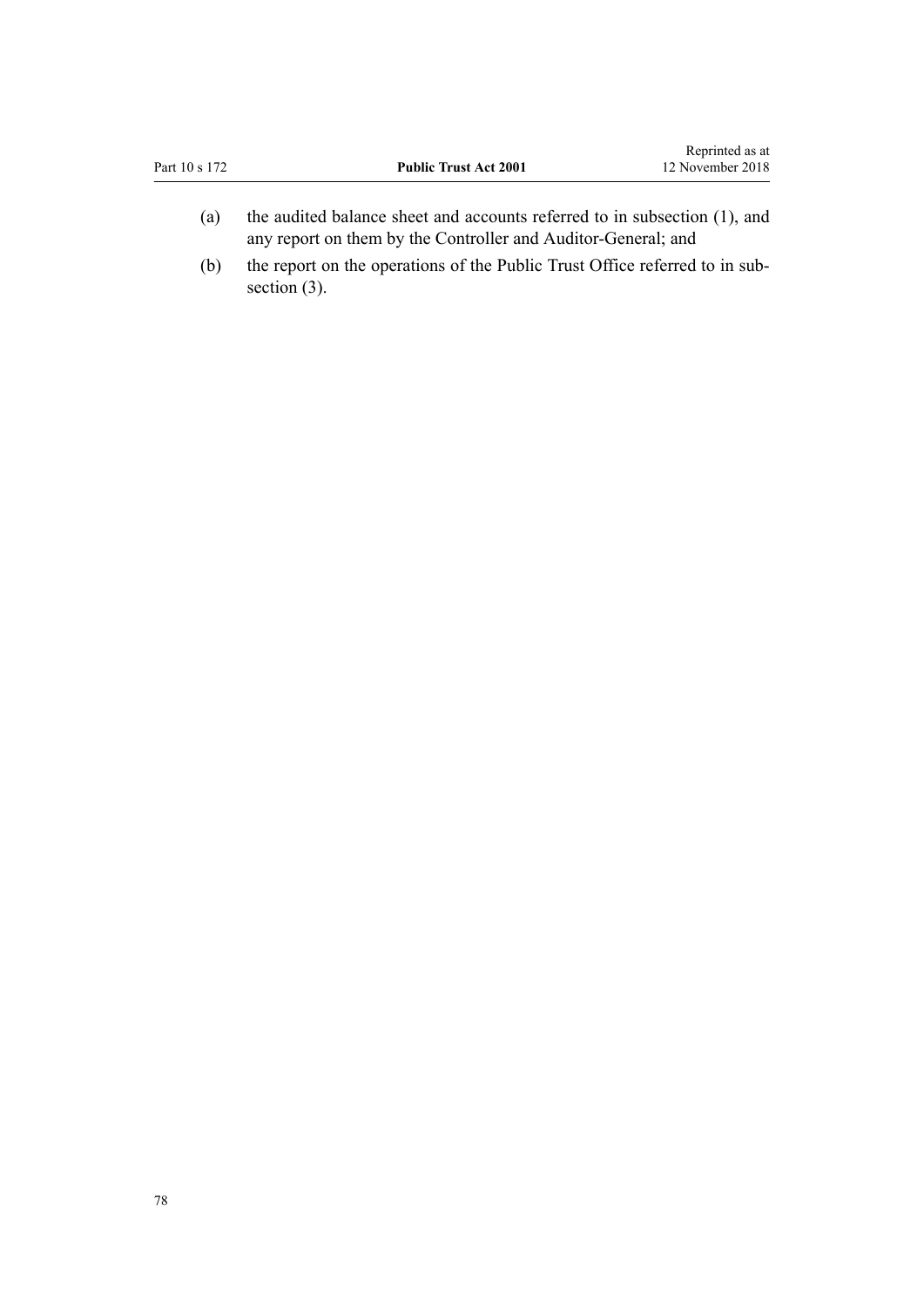# **Schedule 1 Provisions relating to board**

*[Repealed]*

[s 14\(2\)](#page-14-0)

Schedule 1: repealed, on 25 January 2005, by [section 200](http://prd-lgnz-nlb.prd.pco.net.nz/pdflink.aspx?id=DLM331111) of the Crown Entities Act 2004 (2004 No 115).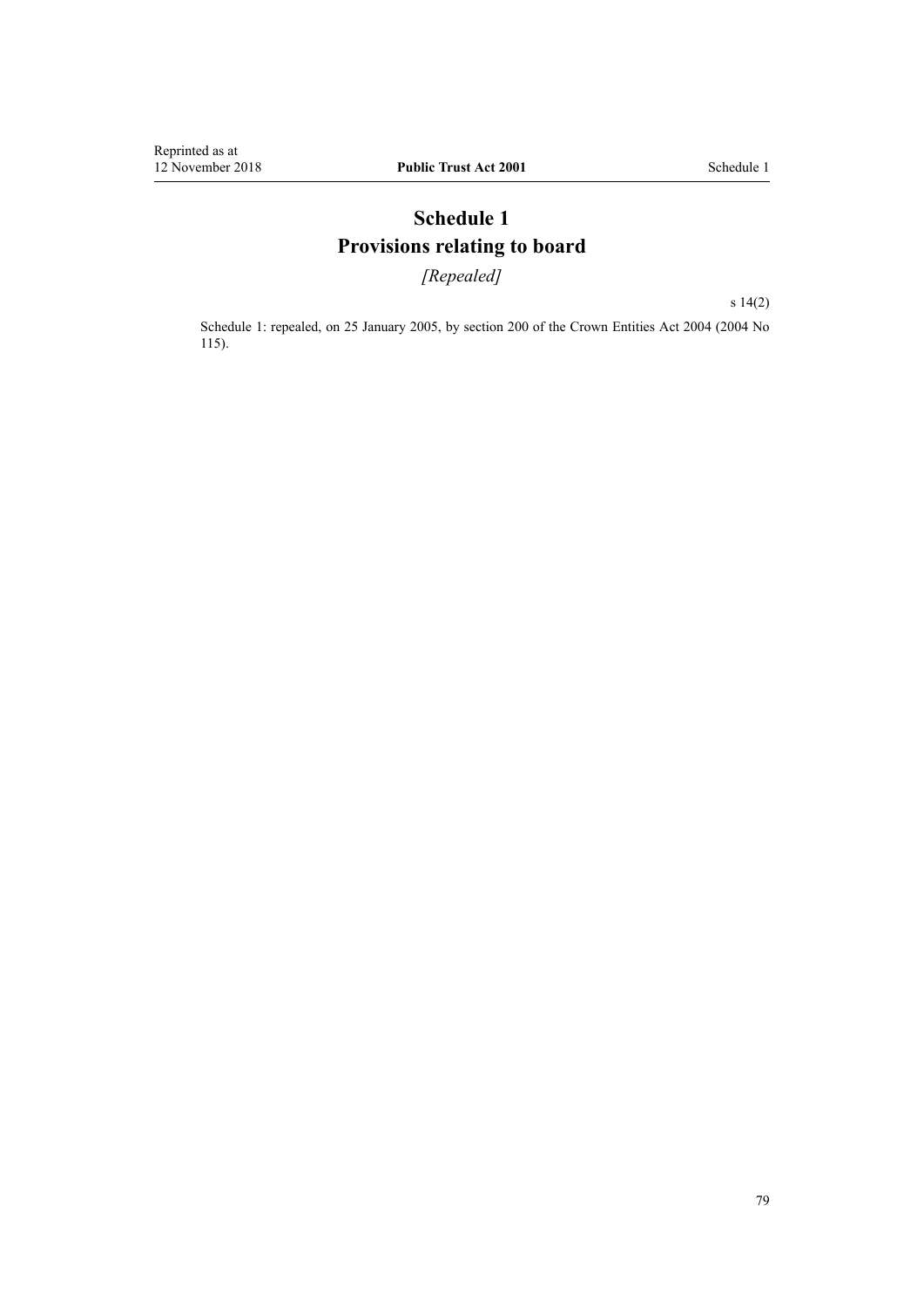# **Schedule 2 Amendments to other Acts**

[s 170\(1\)](#page-75-0)

<span id="page-79-0"></span>**Accident Insurance Act 1998 (1998 No 114)**

*Amendment(s) incorporated in the Act(s)*.

**Administration Act 1969 (1969 No 52)** *Amendment(s) incorporated in the [Act\(s\)](http://prd-lgnz-nlb.prd.pco.net.nz/pdflink.aspx?id=DLM392629)*.

**Archives Act 1957 (1957 No 13)** *Amendment(s) incorporated in the Act(s)*.

**Charitable Trusts Act 1957 (1957 No 18)**

*Amendment(s) incorporated in the [Act\(s\)](http://prd-lgnz-nlb.prd.pco.net.nz/pdflink.aspx?id=DLM308795)*.

**Child Support Act 1991 (1991 No 142)** *Amendment(s) incorporated in the [Act\(s\)](http://prd-lgnz-nlb.prd.pco.net.nz/pdflink.aspx?id=DLM253150)*.

**Companies Act 1993 (1993 No 105)** *Amendment(s) incorporated in the [Act\(s\)](http://prd-lgnz-nlb.prd.pco.net.nz/pdflink.aspx?id=DLM319569)*.

**Copyright Act 1994 (1994 No 143)** *Amendment(s) incorporated in the [Act\(s\)](http://prd-lgnz-nlb.prd.pco.net.nz/pdflink.aspx?id=DLM345633)*.

**Crown Minerals Act 1991 (1991 No 70)** *Amendment(s) incorporated in the [Act\(s\)](http://prd-lgnz-nlb.prd.pco.net.nz/pdflink.aspx?id=DLM242535)*.

**Crown Proceedings Act 1950 (1950 No 54)** *Amendment(s) incorporated in the [Act\(s\)](http://prd-lgnz-nlb.prd.pco.net.nz/pdflink.aspx?id=DLM261466)*.

**Deaths by Accidents Compensation Act 1952 (1952 No 35)** *Amendment(s) incorporated in the [Act\(s\)](http://prd-lgnz-nlb.prd.pco.net.nz/pdflink.aspx?id=DLM265835)*.

**Defence Act 1990 (1990 No 28)** *Amendment(s) incorporated in the [Act\(s\)](http://prd-lgnz-nlb.prd.pco.net.nz/pdflink.aspx?id=DLM204972)*.

**Education Act 1989 (1989 No 80)** *Amendment(s) incorporated in the [Act\(s\)](http://prd-lgnz-nlb.prd.pco.net.nz/pdflink.aspx?id=DLM175958)*.

**Evidence Amendment Act 1952 (1952 No 50)** *Amendment(s) incorporated in the [Act\(s\)](http://prd-lgnz-nlb.prd.pco.net.nz/pdflink.aspx?id=DLM267013)*.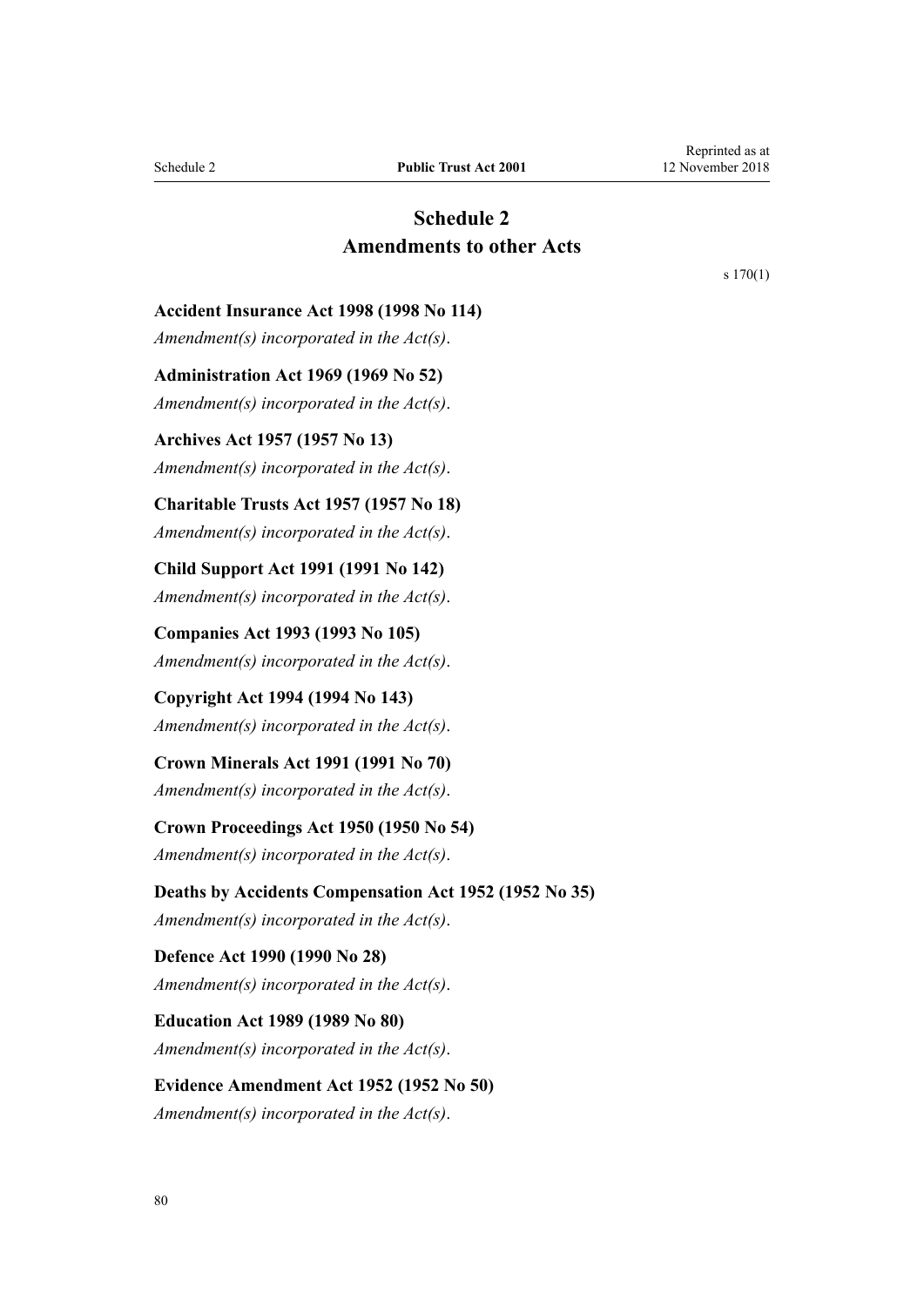**Family Proceedings Act 1980 (1980 No 94)**

*Amendment(s) incorporated in the [Act\(s\)](http://prd-lgnz-nlb.prd.pco.net.nz/pdflink.aspx?id=DLM39722)*.

**Finance Act 1961 (1961 No 120)** *Amendment(s) incorporated in the [Act\(s\)](http://prd-lgnz-nlb.prd.pco.net.nz/pdflink.aspx?id=DLM337555)*.

**Finance Act 1962 (1962 No 131)** *Amendment(s) incorporated in the [Act\(s\)](http://prd-lgnz-nlb.prd.pco.net.nz/pdflink.aspx?id=DLM341025)*.

**Finance Act 1968 (1968 No 54)** *Amendment(s) incorporated in the [Act\(s\)](http://prd-lgnz-nlb.prd.pco.net.nz/pdflink.aspx?id=DLM388264)*.

**Finance Act (No 2) 1940 (1940 No 19)** *Amendment(s) incorporated in the [Act\(s\)](http://prd-lgnz-nlb.prd.pco.net.nz/pdflink.aspx?id=DLM230142)*.

**Fire Service Act 1975 (1975 No 42)** *Amendment(s) incorporated in the [Act\(s\)](http://prd-lgnz-nlb.prd.pco.net.nz/pdflink.aspx?id=DLM432647)*.

**Friendly Societies and Credit Unions Act 1982 (1982 No 118)** *Amendment(s) incorporated in the [Act\(s\)](http://prd-lgnz-nlb.prd.pco.net.nz/pdflink.aspx?id=DLM59731)*.

**Goods and Services Tax Act 1985 (1985 No 141)** *Amendment(s) incorporated in the [Act\(s\)](http://prd-lgnz-nlb.prd.pco.net.nz/pdflink.aspx?id=DLM81034)*.

**Government Superannuation Fund Act 1956 (1956 No 47)** *Amendment(s) incorporated in the [Act\(s\)](http://prd-lgnz-nlb.prd.pco.net.nz/pdflink.aspx?id=DLM446000)*.

**Health and Disability Commissioner Act 1994 (1994 No 88)** *Amendment(s) incorporated in the [Act\(s\)](http://prd-lgnz-nlb.prd.pco.net.nz/pdflink.aspx?id=DLM333583)*.

**Health Reforms (Transitional Provisions) Act 1993 (1993 No 23)** *Amendment(s) incorporated in the Act(s)*.

**Howard Estate Act 1978 (1978 No 74)** *Amendment(s) incorporated in the [Act\(s\)](http://prd-lgnz-nlb.prd.pco.net.nz/pdflink.aspx?id=DLM24092)*.

**Human Rights Act 1993 (1993 No 82)** *Amendment(s) incorporated in the [Act\(s\)](http://prd-lgnz-nlb.prd.pco.net.nz/pdflink.aspx?id=DLM304211)*.

**Income Tax Act 1994 (1994 No 164)** *Amendment(s) incorporated in the [Act\(s\)](http://prd-lgnz-nlb.prd.pco.net.nz/pdflink.aspx?id=DLM1184504)*.

**Insolvency Act 1967 (1967 No 54)** *Amendment(s) incorporated in the [Act\(s\)](http://prd-lgnz-nlb.prd.pco.net.nz/pdflink.aspx?id=DLM382333)*.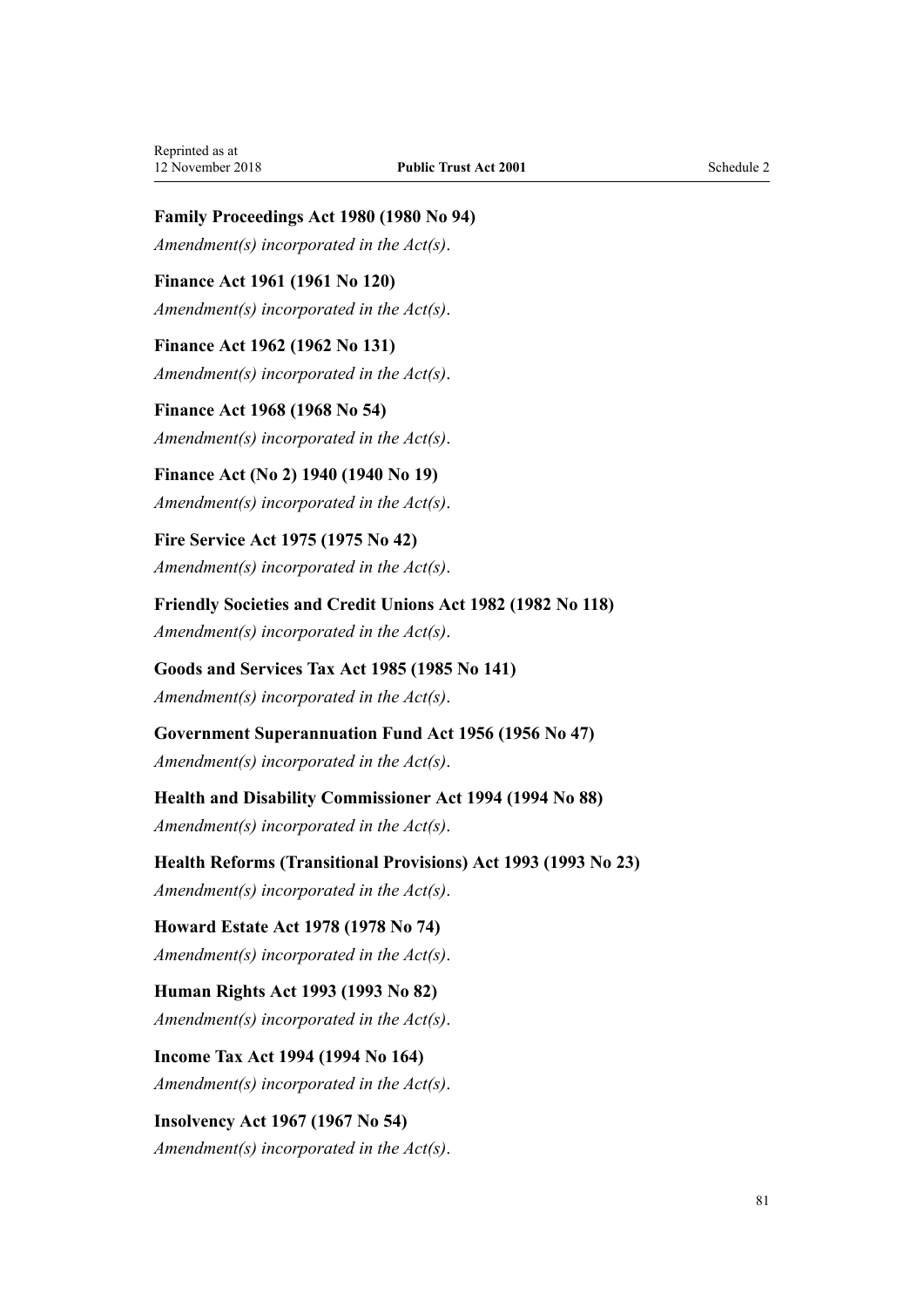#### **Insurance Companies' Deposits Act 1953 (1953 No 50)**

*Amendment(s) incorporated in the [Act\(s\)](http://prd-lgnz-nlb.prd.pco.net.nz/pdflink.aspx?id=DLM278720)*.

#### **Kitchener Memorial Scholarship Trust Act 1941 (1941 No 20)**

*Amendment(s) incorporated in the [Act\(s\)](http://prd-lgnz-nlb.prd.pco.net.nz/pdflink.aspx?id=DLM232891)*.

#### **Land Act 1948 (1948 No 64)**

*Amendment(s) incorporated in the [Act\(s\)](http://prd-lgnz-nlb.prd.pco.net.nz/pdflink.aspx?id=DLM250585)*.

**Land Drainage Act 1908 (1908 No 96)** *Amendment(s) incorporated in the [Act\(s\)](http://prd-lgnz-nlb.prd.pco.net.nz/pdflink.aspx?id=DLM160976)*.

**Land Transfer Act 1952 (1952 No 52)** *Amendment(s) incorporated in the [Act\(s\)](http://prd-lgnz-nlb.prd.pco.net.nz/pdflink.aspx?id=DLM269031)*.

**Law Reform Act 1936 (1936 No 31)** *Amendment(s) incorporated in the [Act\(s\)](http://prd-lgnz-nlb.prd.pco.net.nz/pdflink.aspx?id=DLM219549)*.

**Layout Designs Act 1994 (1994 No 116)** *Amendment(s) incorporated in the [Act\(s\)](http://prd-lgnz-nlb.prd.pco.net.nz/pdflink.aspx?id=DLM341480)*.

**Life Insurance Act 1908 (1908 No 105)** *Amendment(s) incorporated in the [Act\(s\)](http://prd-lgnz-nlb.prd.pco.net.nz/pdflink.aspx?id=DLM169542)*.

**Local Government Act 1974 (1974 No 66)** *Amendment(s) incorporated in the [Act\(s\)](http://prd-lgnz-nlb.prd.pco.net.nz/pdflink.aspx?id=DLM415531)*.

**Maori Affairs Restructuring Act 1989 (1989 No 68)** *Amendment(s) incorporated in the [Act\(s\)](http://prd-lgnz-nlb.prd.pco.net.nz/pdflink.aspx?id=DLM169979)*.

**Maori Housing Act 1935 (1935 No 34)** *Amendment(s) incorporated in the [Act\(s\)](http://prd-lgnz-nlb.prd.pco.net.nz/pdflink.aspx?id=DLM219026)*.

**Maori Trustee Act 1953 (1953 No 95)** *Amendment(s) incorporated in the [Act\(s\)](http://prd-lgnz-nlb.prd.pco.net.nz/pdflink.aspx?id=DLM282037)*.

**Minors' Contracts Act 1969 (1969 No 41)** *Amendment(s) incorporated in the [Act\(s\)](http://prd-lgnz-nlb.prd.pco.net.nz/pdflink.aspx?id=DLM392349)*.

**Mutual Insurance Act 1955 (1955 No 23)** *Amendment(s) incorporated in the [Act\(s\)](http://prd-lgnz-nlb.prd.pco.net.nz/pdflink.aspx?id=DLM288723)*.

**Niue Act 1966 (1966 No 38)** *Amendment(s) incorporated in the [Act\(s\)](http://prd-lgnz-nlb.prd.pco.net.nz/pdflink.aspx?id=DLM374780)*.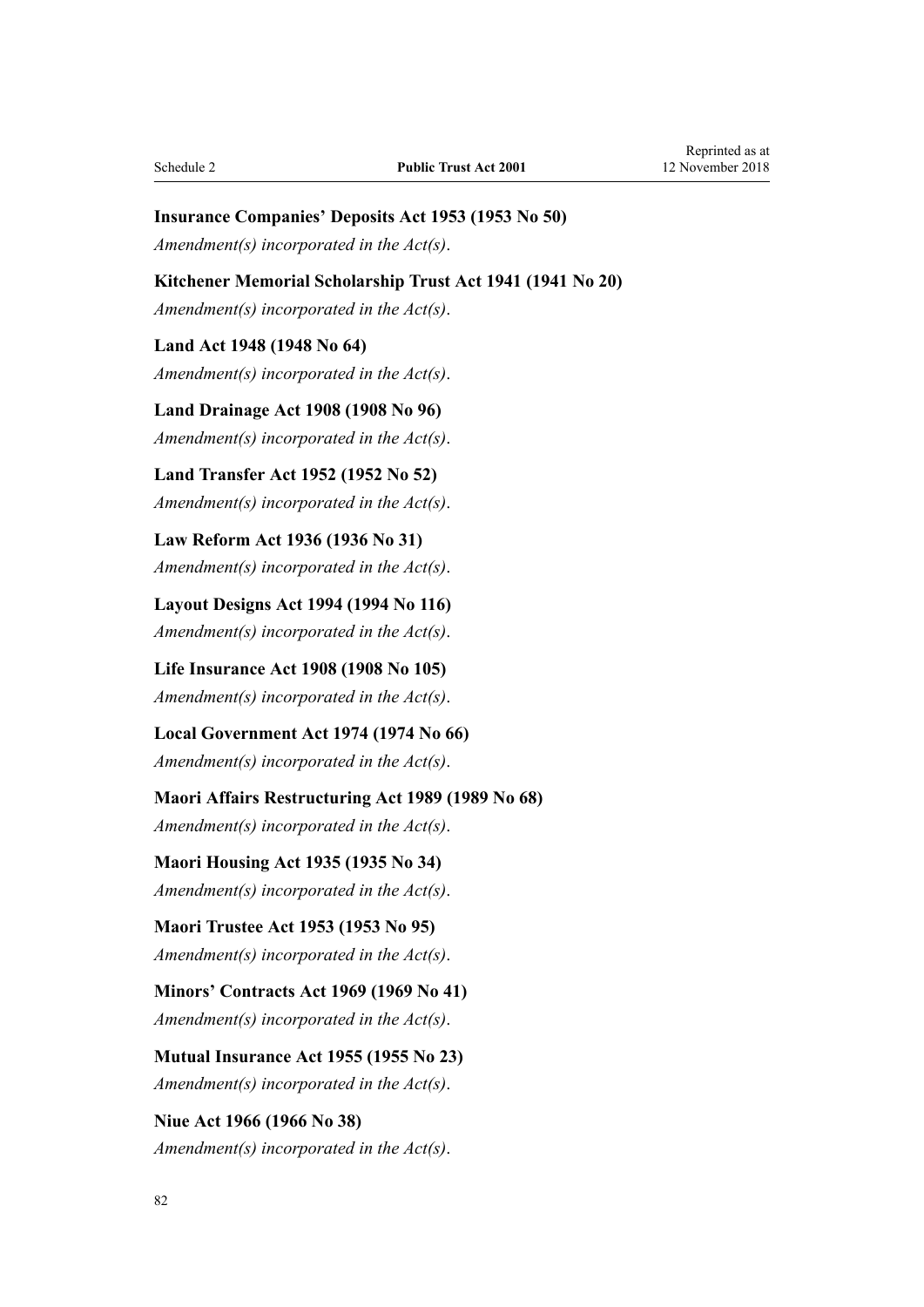## **Oaths and Declarations Act 1957 (1957 No 88)**

*Amendment(s) incorporated in the [Act\(s\)](http://prd-lgnz-nlb.prd.pco.net.nz/pdflink.aspx?id=DLM314552)*.

## **Official Information Act 1982 (1982 No 156)**

*Amendment(s) incorporated in the [Act\(s\)](http://prd-lgnz-nlb.prd.pco.net.nz/pdflink.aspx?id=DLM64784)*.

#### **Ombudsmen Act 1975 (1975 No 9)**

*Amendment(s) incorporated in the [Act\(s\)](http://prd-lgnz-nlb.prd.pco.net.nz/pdflink.aspx?id=DLM430983)*.

**Pacific Islands Polynesian Education Foundation Act 1972 (1972 No 138)**

*Amendment(s) incorporated in the [Act\(s\)](http://prd-lgnz-nlb.prd.pco.net.nz/pdflink.aspx?id=DLM409224)*.

**Privacy Act 1993 (1993 No 28)** *Amendment(s) incorporated in the [Act\(s\)](http://prd-lgnz-nlb.prd.pco.net.nz/pdflink.aspx?id=DLM296638)*.

**Property Law Act 1952 (1952 No 51)** *Amendment(s) incorporated in the [Act\(s\)](http://prd-lgnz-nlb.prd.pco.net.nz/pdflink.aspx?id=DLM267064)*.

**Protection of Personal and Property Rights Act 1988 (1988 No 4)** *Amendment(s) incorporated in the [Act\(s\)](http://prd-lgnz-nlb.prd.pco.net.nz/pdflink.aspx?id=DLM126527)*.

**Public Finance Act 1989 (1989 No 44)** *Amendment(s) incorporated in the [Act\(s\)](http://prd-lgnz-nlb.prd.pco.net.nz/pdflink.aspx?id=DLM160808)*.

**Public Works Act 1981 (1981 No 35)** *Amendment(s) incorporated in the [Act\(s\)](http://prd-lgnz-nlb.prd.pco.net.nz/pdflink.aspx?id=DLM45426)*.

**Rating Powers Act 1988 (1988 No 97)** *Amendment(s) incorporated in the Act(s)*.

**Reserves and Other Lands Disposal Act 1940 (1940 No 13)**

*Amendment(s) incorporated in the [Act\(s\)](http://prd-lgnz-nlb.prd.pco.net.nz/pdflink.aspx?id=DLM228846)*.

#### **River Boards Act 1908 (1908 No 165)**

*Amendment(s) incorporated in the [Act\(s\)](http://prd-lgnz-nlb.prd.pco.net.nz/pdflink.aspx?id=DLM172771)*.

**Seamen's Union Funds Act 1971 (1971 No 71)** *Amendment(s) incorporated in the [Act\(s\)](http://prd-lgnz-nlb.prd.pco.net.nz/pdflink.aspx?id=DLM405044)*.

**Secondhand Dealers Act 1963 (1963 No 10)** *Amendment(s) incorporated in the [Act\(s\)](http://prd-lgnz-nlb.prd.pco.net.nz/pdflink.aspx?id=DLM405044)*.

**Securities Act 1978 (1978 No 103)** *Amendment(s) incorporated in the [Act\(s\)](http://prd-lgnz-nlb.prd.pco.net.nz/pdflink.aspx?id=DLM25999)*.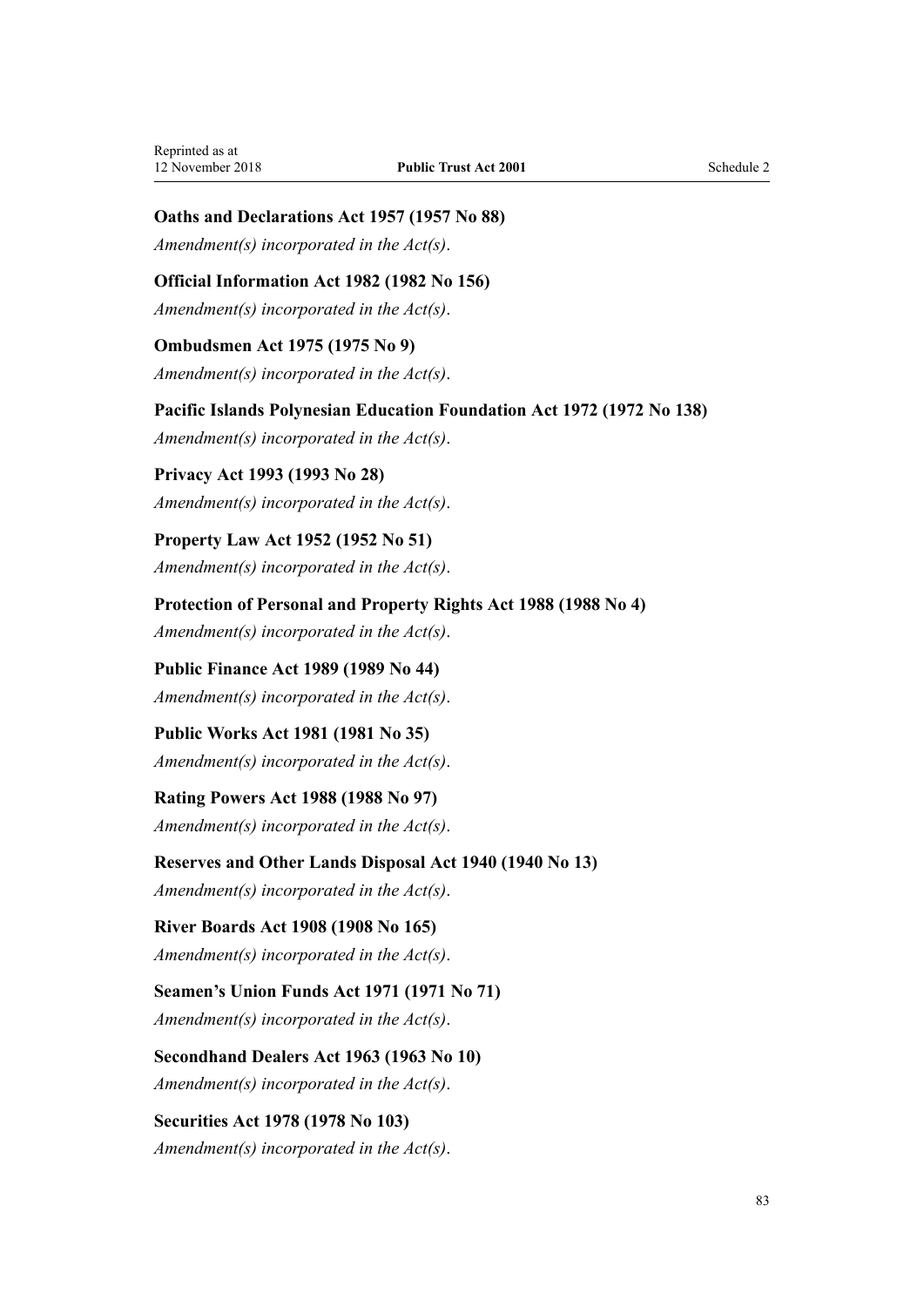# **Securities Amendment Act 1988 (1988 No 234)**

*Amendment(s) incorporated in the Act(s)*.

## **Stamp and Cheque Duties Act 1971 (1971 No 51)**

*Amendment(s) incorporated in the [Act\(s\)](http://prd-lgnz-nlb.prd.pco.net.nz/pdflink.aspx?id=DLM399728)*.

## **State Sector Act 1988 (1988 No 20)** *Amendment(s) incorporated in the [Act\(s\)](http://prd-lgnz-nlb.prd.pco.net.nz/pdflink.aspx?id=DLM129109)*.

**Te Ture Whenua Maori Act 1993 (1993 No 4)** *Amendment(s) incorporated in the [Act\(s\)](http://prd-lgnz-nlb.prd.pco.net.nz/pdflink.aspx?id=DLM289897)*.

# **Trustee Act 1956 (1956 No 61)**

# *Amendment(s) incorporated in the [Act\(s\)](http://prd-lgnz-nlb.prd.pco.net.nz/pdflink.aspx?id=DLM304703)*.

**Trustee Companies Management Act 1975 (1975 No 25)** *Amendment(s) incorporated in the [Act\(s\)](http://prd-lgnz-nlb.prd.pco.net.nz/pdflink.aspx?id=DLM431745)*.

# **Unit Trusts Act 1960 (1960 No 99)** *Amendment(s) incorporated in the [Act\(s\)](http://prd-lgnz-nlb.prd.pco.net.nz/pdflink.aspx?id=DLM325263)*.

# **Wills Amendment Act 1969 (1969 No 40)** *Amendment(s) incorporated in the [Act\(s\)](http://prd-lgnz-nlb.prd.pco.net.nz/pdflink.aspx?id=DLM392336)*.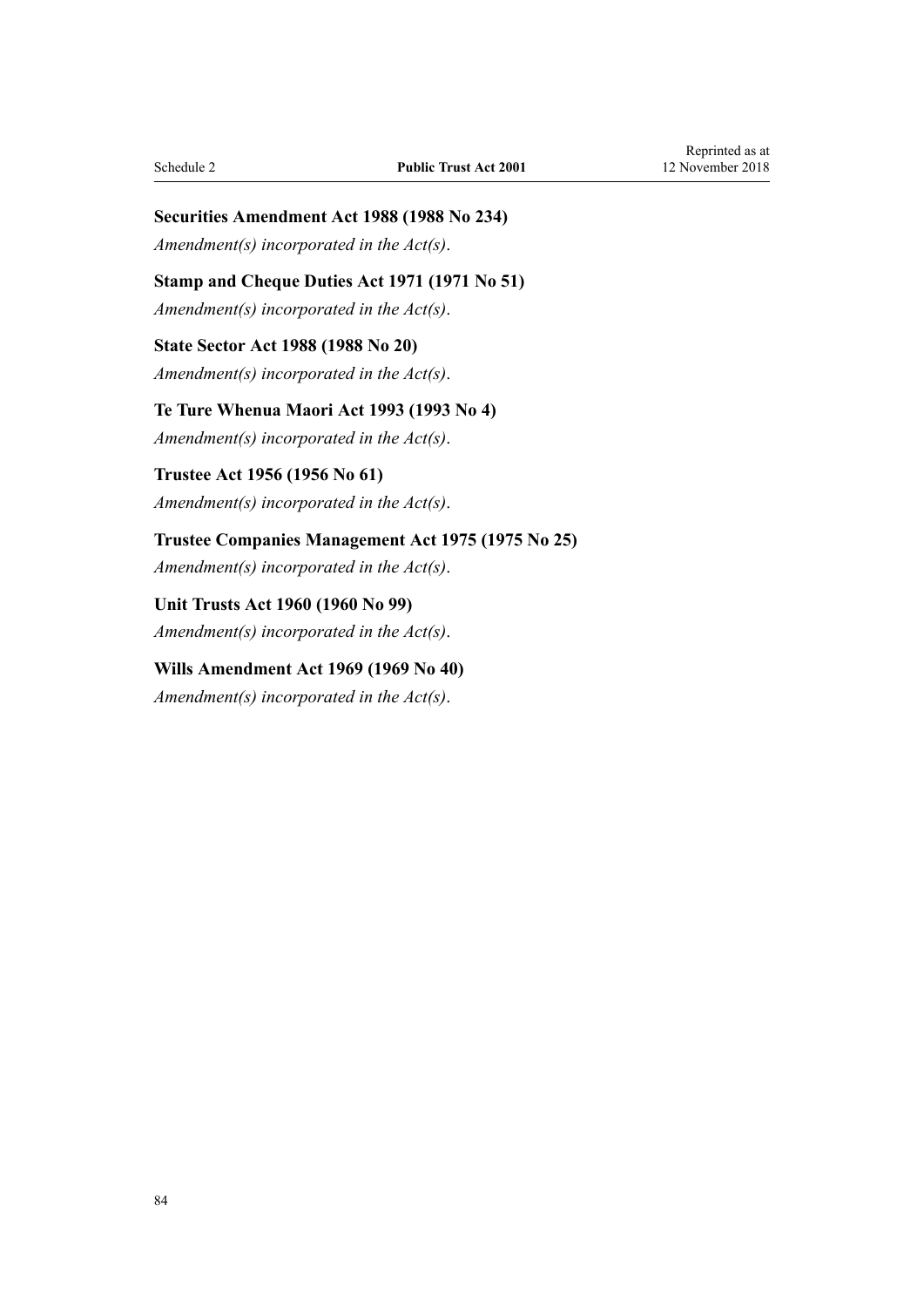# **Schedule 3 Local Acts amended**

[s 170\(2\)](#page-75-0)

## <span id="page-84-0"></span>**Auckland Education Reserves Act 1912 (1912 No 5 (L))**

*Amendment(s) incorporated in the [Act\(s\)](http://prd-lgnz-nlb.prd.pco.net.nz/pdflink.aspx?id=DLM37696)*.

#### **Auckland Metropolitan Drainage Act 1960 (1960 No 15 (L))**

*Amendment(s) incorporated in the [Act\(s\)](http://prd-lgnz-nlb.prd.pco.net.nz/pdflink.aspx?id=DLM58546)*.

#### **Christchurch District Drainage Act 1951 (1951 No 21 (L))**

*Amendment(s) incorporated in the [Act\(s\)](http://prd-lgnz-nlb.prd.pco.net.nz/pdflink.aspx?id=DLM54088)*.

## **Hutt Valley Drainage Act 1967 (1967 No 3 (L))**

*Amendment(s) incorporated in the [Act\(s\)](http://prd-lgnz-nlb.prd.pco.net.nz/pdflink.aspx?id=DLM64669)*.

## **Masterton Borough Council Staff Retiring Fund Act 1962 (1962 No 9 (L))**

*Amendment(s) incorporated in the [Act\(s\)](http://prd-lgnz-nlb.prd.pco.net.nz/pdflink.aspx?id=DLM59474)*.

#### **North Shore Drainage Act 1963 (1963 No 15 (L))**

*Amendment(s) incorporated in the [Act\(s\)](http://prd-lgnz-nlb.prd.pco.net.nz/pdflink.aspx?id=DLM60624)*.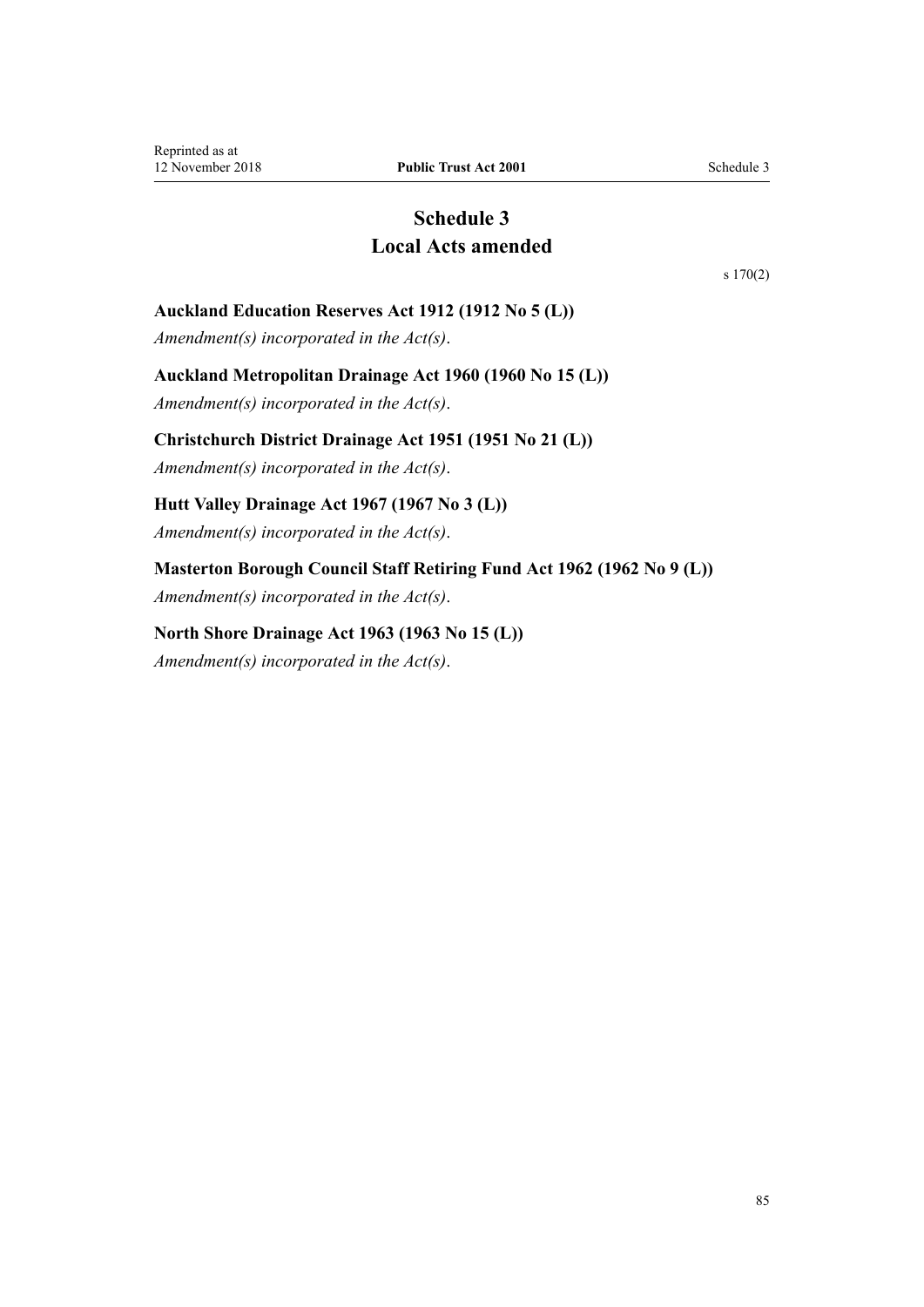# **Schedule 4 Private Acts amended**

[s 170\(3\)](#page-75-0)

#### <span id="page-85-0"></span>**Carter Trust Act 1961 (1961 No 4 (P))**

*Amendment(s) incorporated in the [Act\(s\)](http://prd-lgnz-nlb.prd.pco.net.nz/pdflink.aspx?id=DLM103568)*.

## **John Fuller Trust Act 1951 (1951 No 6 (P))**

*Amendment(s) incorporated in the [Act\(s\)](http://prd-lgnz-nlb.prd.pco.net.nz/pdflink.aspx?id=DLM100861)*.

#### **Kirkpatrick Masonic Trust Empowering Act 1998 (1998 No 1 (P))**

*Amendment(s) incorporated in the [Act\(s\)](http://prd-lgnz-nlb.prd.pco.net.nz/pdflink.aspx?id=DLM118547)*.

#### **Thomas George Macarthy Trust Act 1936 (1936 No 4 (P))**

*Amendment(s) incorporated in the [Act\(s\)](http://prd-lgnz-nlb.prd.pco.net.nz/pdflink.aspx?id=DLM96659)*.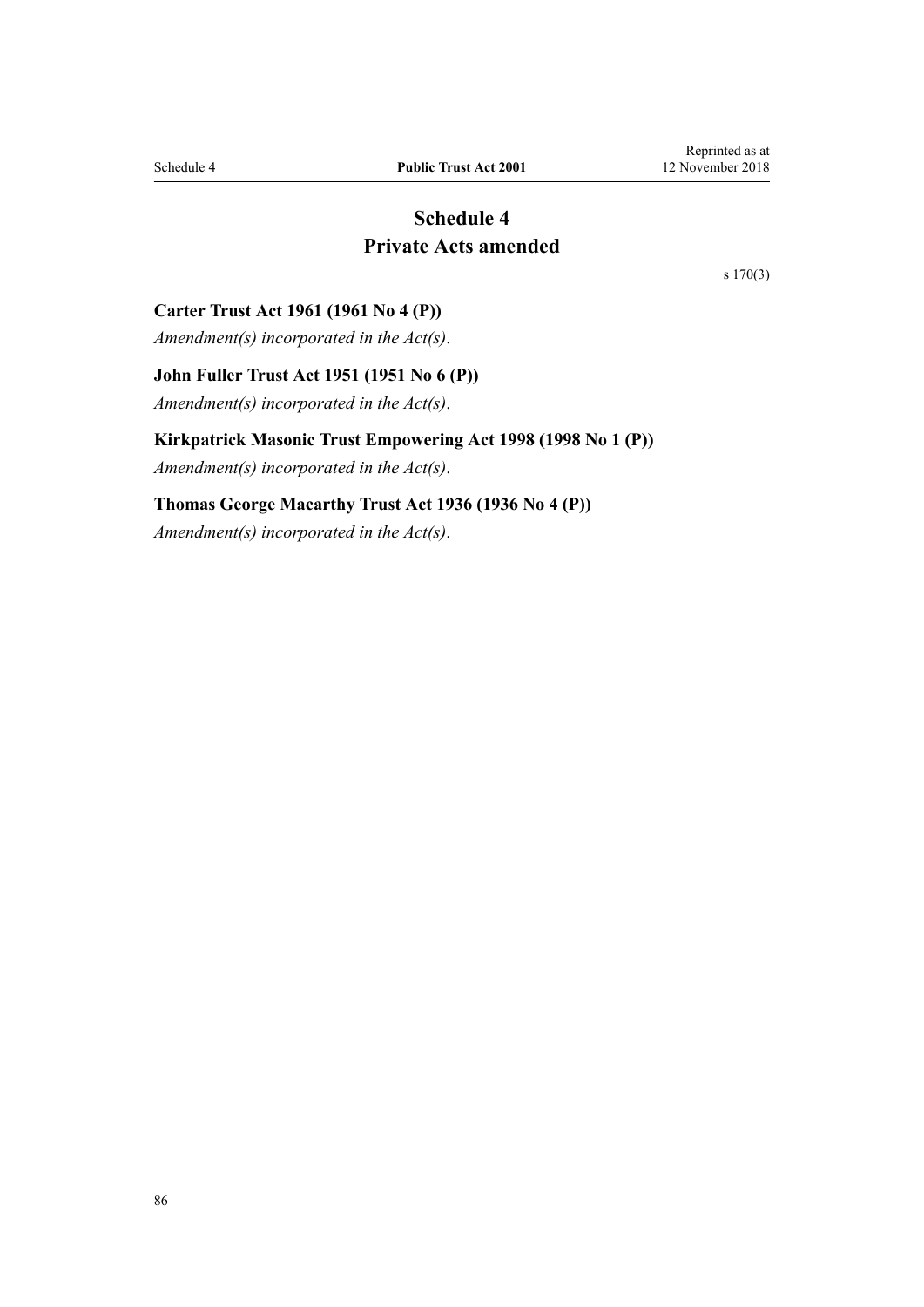# **Schedule 5 Regulations amended**

[s 170\(4\)](#page-75-0)

#### <span id="page-86-0"></span>**Accident Rehabilitation and Compensation Insurance (Experience Rating) Regulations 1993 (SR 1993/310)**

*Amendment(s) incorporated in the regulations*.

#### **Mutual Insurance Regulations 1956 (SR 1956/69)**

*Amendment(s) incorporated in the [regulations](http://prd-lgnz-nlb.prd.pco.net.nz/pdflink.aspx?id=DLM9986)*.

#### **Protection of Personal and Property Rights Regulations 1988 (SR 1988/229)**

*Amendment(s) incorporated in the [regulations](http://prd-lgnz-nlb.prd.pco.net.nz/pdflink.aspx?id=DLM126901)*.

## **Trust Estates Audit Regulations 1958 (SR 1958/71)**

*Amendment(s) incorporated in the [regulations](http://prd-lgnz-nlb.prd.pco.net.nz/pdflink.aspx?id=DLM12501)*.